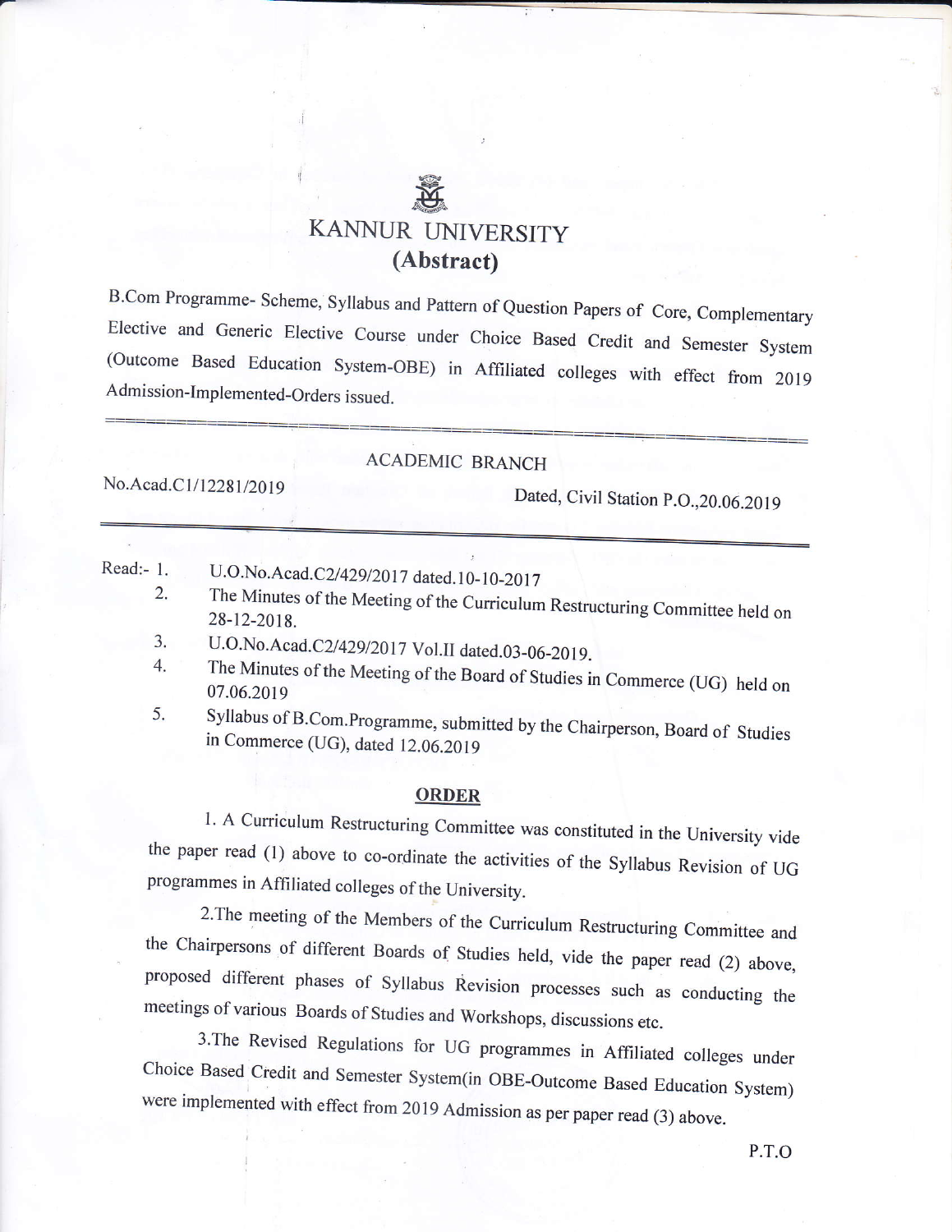4.As per paper read (4) above, the Board of Studies in Commerce (UG) finalized the Scheme, Syllabus & Pattern of Question Paper for Core, Complementary Elective & Generic Elective Course of B.Com Programme to be implemented with effect from 2019 Admission.

5.As per paper read (5) above, the Chairperson, Board of Studies in Commerce (UG) has submitted the final copy of the Scheme, Syllabus  $&$  Pattern of Question Papers of B. Com Programme for implementation with effect from 2019 Admission.

6.The Vice Chancellor after considering the matter in detail and in exercise of the powers of the Academic Council conferred under Section 11(i) of Kannur University Act 1996 and all other enabling provisions read together with accorded sanction to implement the Scheme, Syllabus & Pattern of Question Paper(Core/Complementary Elective/Generic Elective course) for B.com programme under choice Based credit and Semester System (in OBE-Outcome Based Education System) in the Affiliated colleges under the University with effect from 2019 Admission, subject to reporting before the Academic Council.

7. The Scheme, Syllabus & Pattern of Question Paper of B.Com. Programme are uploaded in the University website (www.kannuruniversity.ac.in)

Orders are issued accordingly.

### sd/- DEPUTY REGISTRAR(ACADEMIC) for REGISTRAR

To

The Principals of Colleges offering B.Com programme

Copy to:-  $1$ .

The Examination Branch (through PA to CE)

- 2. The Chairperson. Board of Srudies in Commerce (UG)
- J. PS to VC/PA to PVC/PA to Registrar
- 4. DR/AR-I, Academic
- 5. 6. The Computer Programmer(for uploading in the website)
	- SF/DF/FC



Forwarded/By Order SECTION OFFICER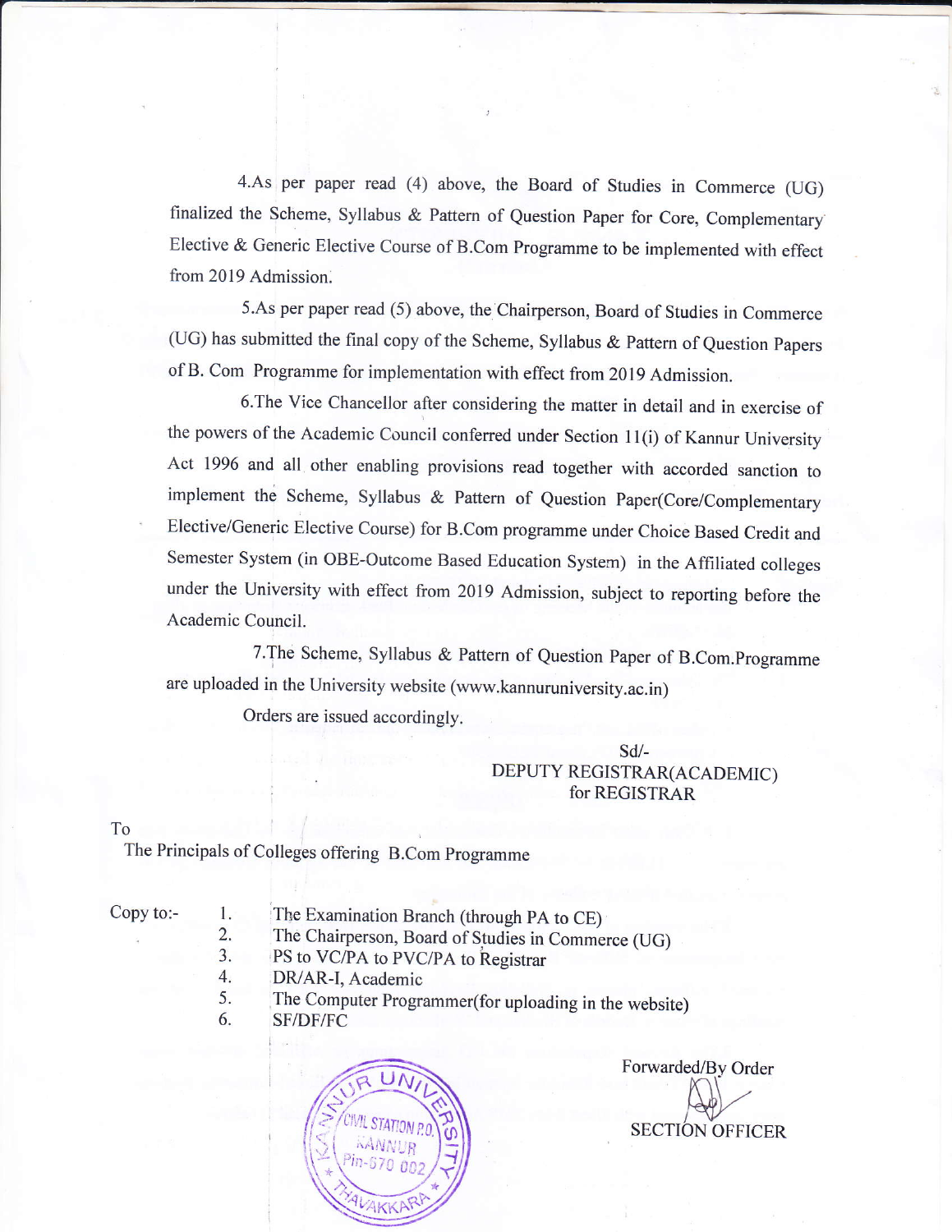

# **KANNUR UNIVERSITY**

# **BOARD OF STUDIES, COMMERCE (UG)**

# **SYLLABUS FOR**

# **CORE COURSES, GENERAL AWARENESS COURSES,**

# **COMPLEMENTARY ELECTIVE COURSES**

# **FOR B.COM DEGREE PROGRAMME**

# **AND GENERIC ELECTIVE COURSES**

**CHOICE BASED CREDIT SEMESTER SYSTEM** 

**(2019 ADMISSION ONWARDS)**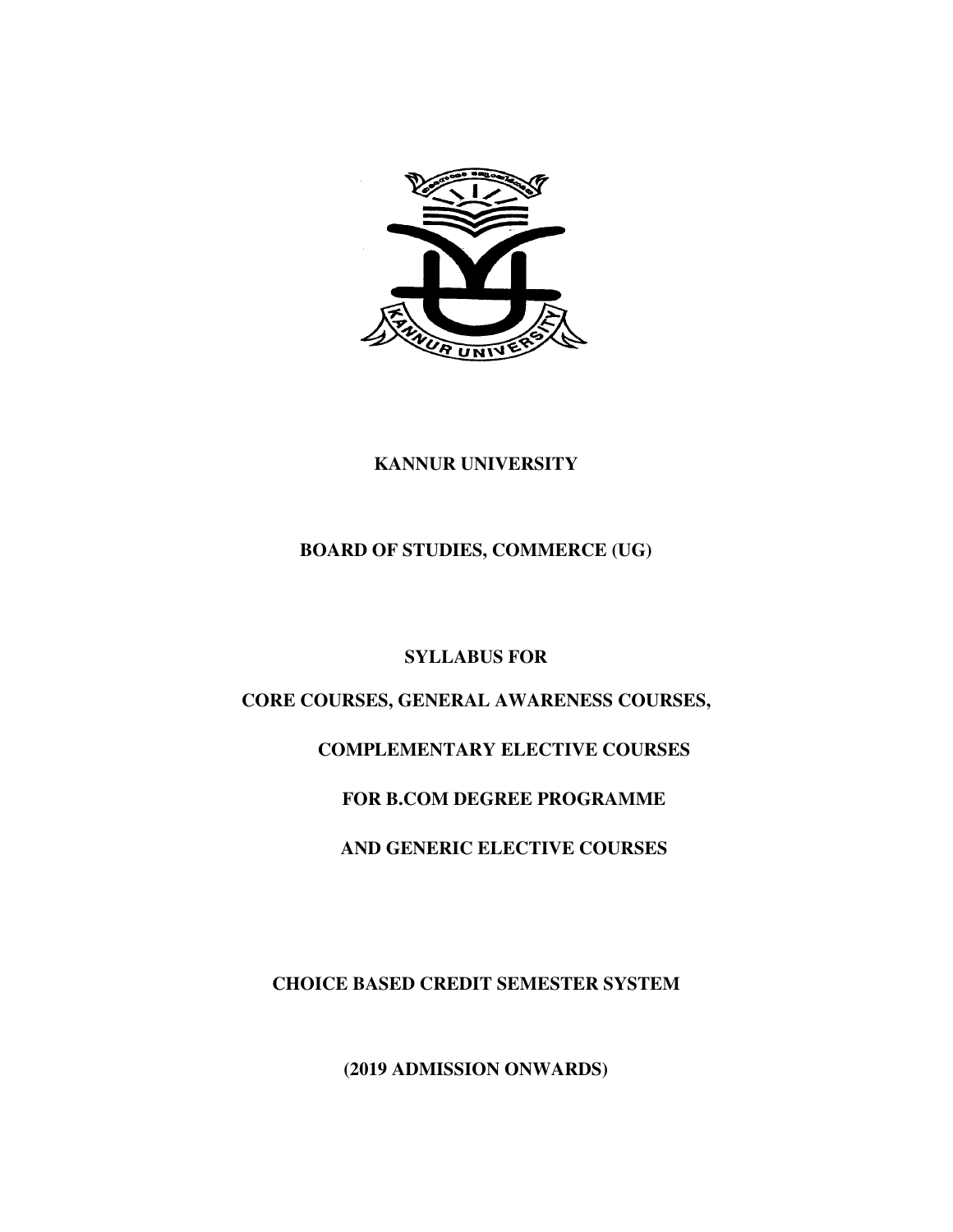# **KANNUR UNIVERSITY VISION AND MISSION**

**Vision:** To establish a teaching, residential and affiliating University and to provide equitable and just access to quality higher education involving the generation, dissemination and a critical application of knowledge with special focus on the development of higher education in Kasargode and Kannur Revenue Districts and the Manandavady Taluk of Wayanad Revenue District.

#### **Mission:**

- $\triangleright$  To produce and disseminate new knowledge and to find novel avenues for application of such knowledge.
- $\triangleright$  To adopt critical pedagogic practices which uphold scientific temper, the uncompromised spirit of enquiry and the right to dissent.
- $\triangleright$  To uphold democratic, multicultural, secular, environmental and gender sensitive values as the foundational principles of higher educationand to cater to the modern notions of equity, social justice and merit in all educational endeavors.
- $\triangleright$  To affiliate colleges and other institutions of higher learning and to monitor academic, ethical, administrative and infrastructural standards in such institutions.
- $\geq$  To build stronger community networks based on the values and principles of higher education and to ensure the region's intellectual integration with national vision and international standards.
- $\triangleright$  To associate with the local self-governing bodies and other statutory as well as non-governmental organizations for continuing education and also for building public awareness on important social, cultural and other policy issues.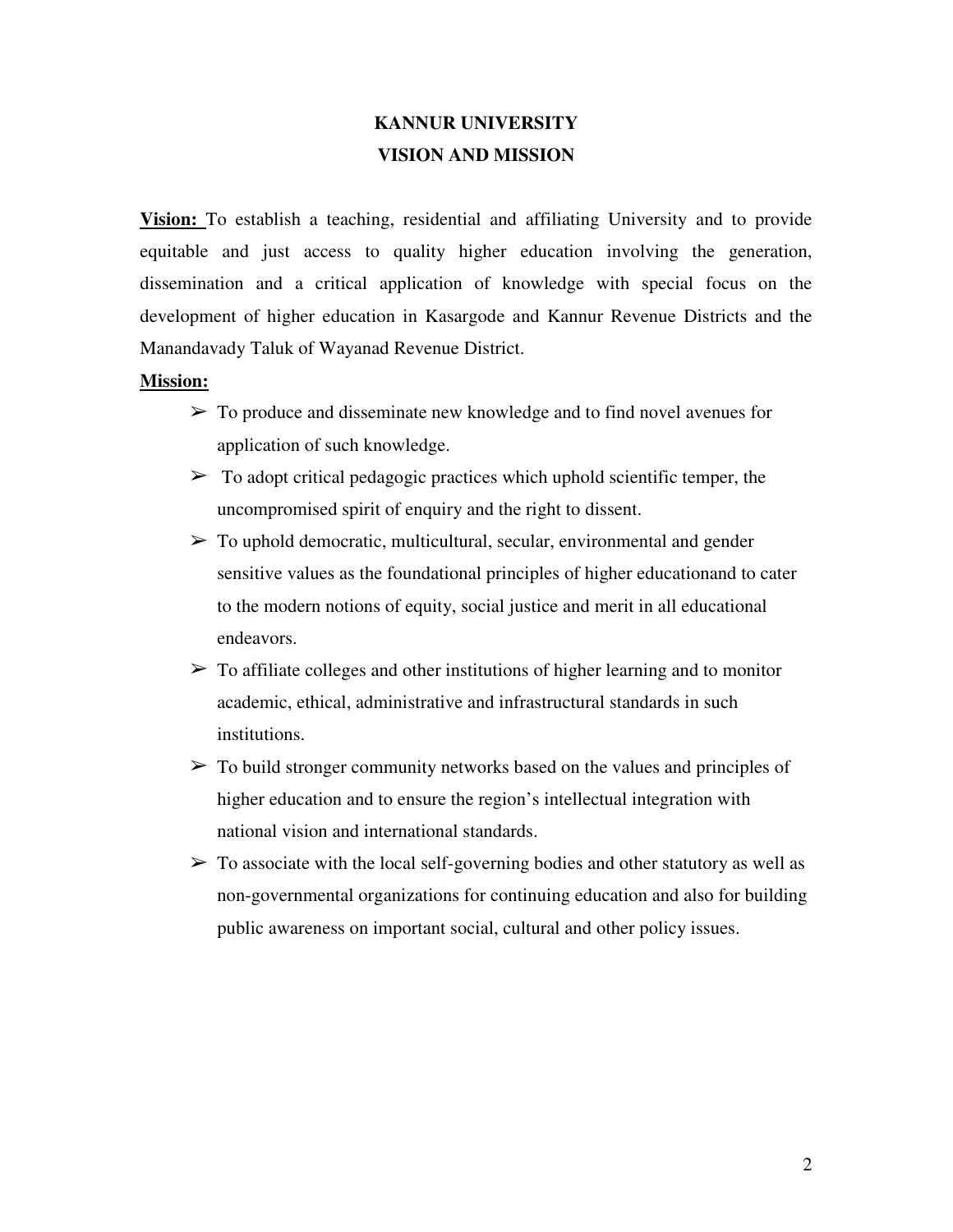### **KANNUR UNIVERSITY**

### **PROGRAMME OUTCOMES (PO)**

### **PO 1.Critical Thinking:**

1.1. Acquire the ability to apply the basic tenets of logic and science to thoughts, actions and interventions.

1.2. Develop the ability to chart out a progressive direction for actions and interventions by learning to recognize the presence of hegemonic ideology within certain dominant notions.

1.3 Develop self-critical abilities and also the ability to view positions, problems and social issues from plural perspectives.

# **PO 2.Effective Citizenship:**

- 2.1. Learn to participate in nation building by adhering to the principles of sovereignty of the nation, socialism, secularism, democracy and the values that guide a republic.
- 2.2. Develop and practice gender sensitive attitudes, environmental awareness, empathetic social awareness about various kinds of marginalisation and the ability to understand and resist various kinds of discriminations.
- 2.3. Internalise certain highlights of the nation's and region's history. Especially of the freedom movement, the renaissance within native societies and the project of modernisation of the post-colonial society.

### **PO 3.Effective Communication:**

- 3.1. Acquire the ability to speak, write, read and listen clearly in person and through electronic media in both English and in one Modern Indian Language
- 3.2. Learn to articulate, analyse, synthesise, and evaluate ideas and situations in a wellinformed manner.
- 3.3. Generate hypotheses and articulate assent or dissent by employing both reason and creative thinking.

# **PO 4.Interdisciplinarity:**

- 4.1. Perceive knowledge as an organic, comprehensive, interrelated and integrated faculty of the human mind.
- 4.2. Understand the issues of environmental contexts and sustainable development as a basic interdisciplinary concern of all disciplines.
- 4.3. Develop aesthetic, social, humanistic and artistic sensibilities for problem solving and evolving a comprehensive perspective.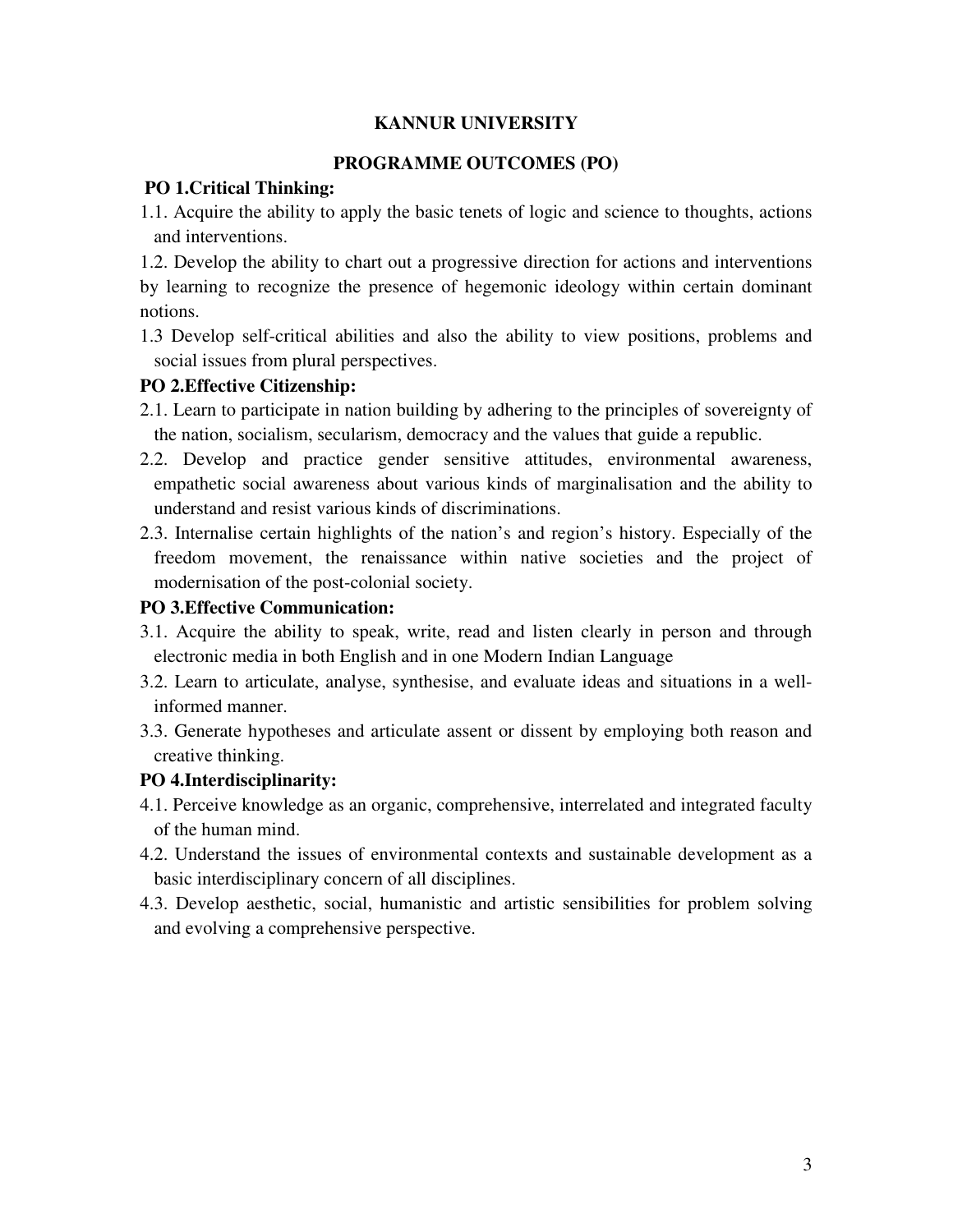#### **INTRODUCTION**

The Board of Studies of Commerce (UG) as per the direction of Kannur University has decided to introduce outcome based course syllabus for the undergraduate Programme in commerce with effect from the academic year 2019-20. The process of revising and restructuring the syllabus was undertaken in compliance with the national education policy of the University Grants Commission, the directions of the Kerala State Higher Education Council and Kannur University. This revised syllabus is the result of a series of meetings of the board of studies and workshop of college teachers conducted for this purpose. Suggestions and recommendations of scholars, teachers, students and other eminent persons in the area of commerce were taken in to consideration while drafting the new syllabus. Due care has been taken to make the new curriculum up to date, pertinent for the current scenario and in tune with the industrial requirements

I express my sincere gratitude to all members of the Board of Studies of commerce (UG), all scholars and faculty members who helped to fulfill this task.

> Dr. RAJESH KUMAR .E. R CHAIRMAN Board of Studies, Commerce (UG)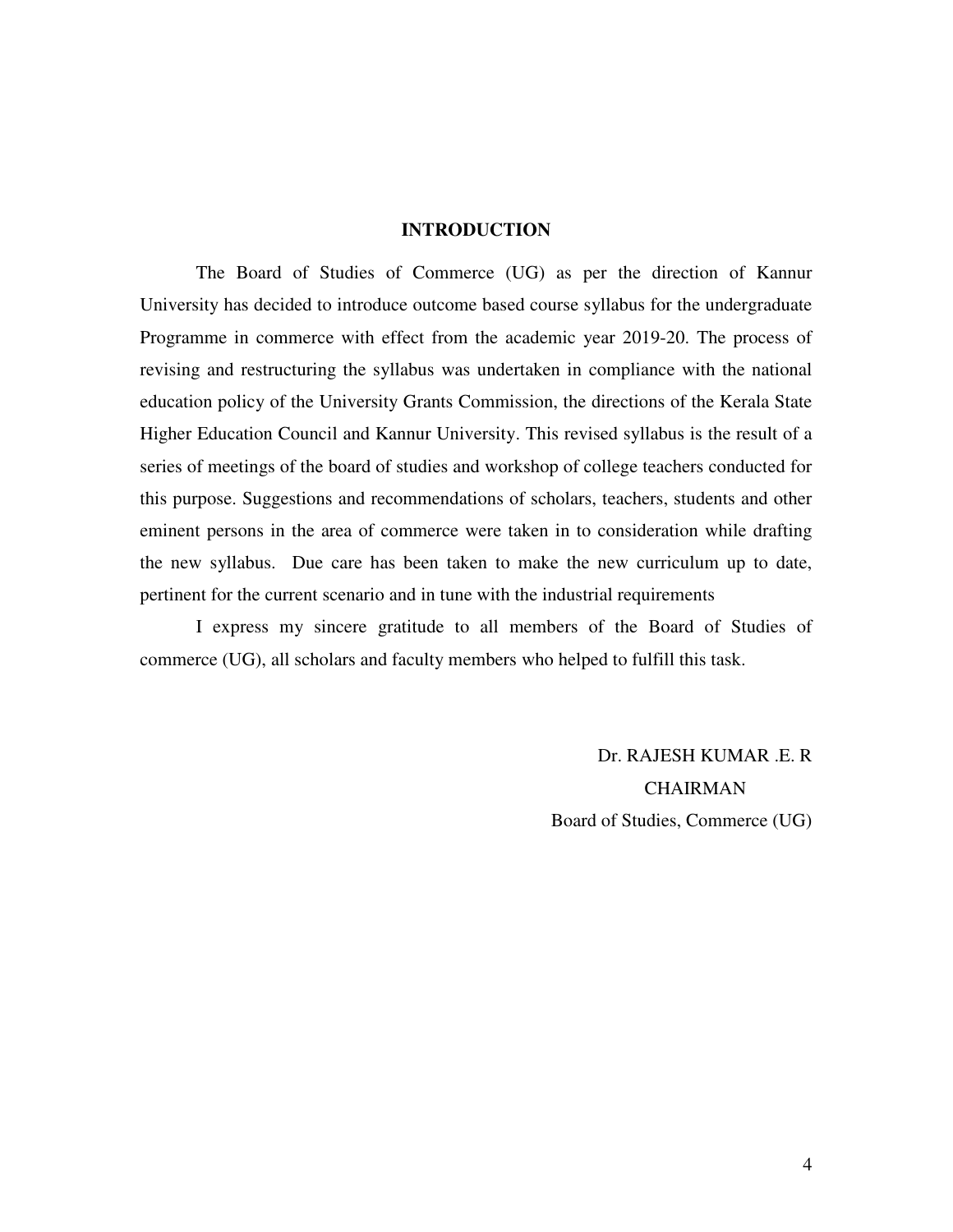# **KANNUR UNIVERSITY**

### **PROGRAMME SPECIFIC OUTCOME OF B.COM DEGREE**

**After the successful completion of the B.Com Degree Pragramme, the students shall be able to;** 

**PSO 1:** 

**Understand the concepts and techniques of commerce and its application in business environment** 

**PSO 2:** 

 **Conceive the ideas on entrepreneurship and develop the skills for setting up and management of business organizations** 

**PSO 3:** 

**Develop the skills and abilities to become competent and competitive in the business world** 

**PSO 4:** 

**Develop the competency to take wise decisions at personal and professional level** 

**PSO 5:** 

**Appraise the impact of other disciplines on the working of business**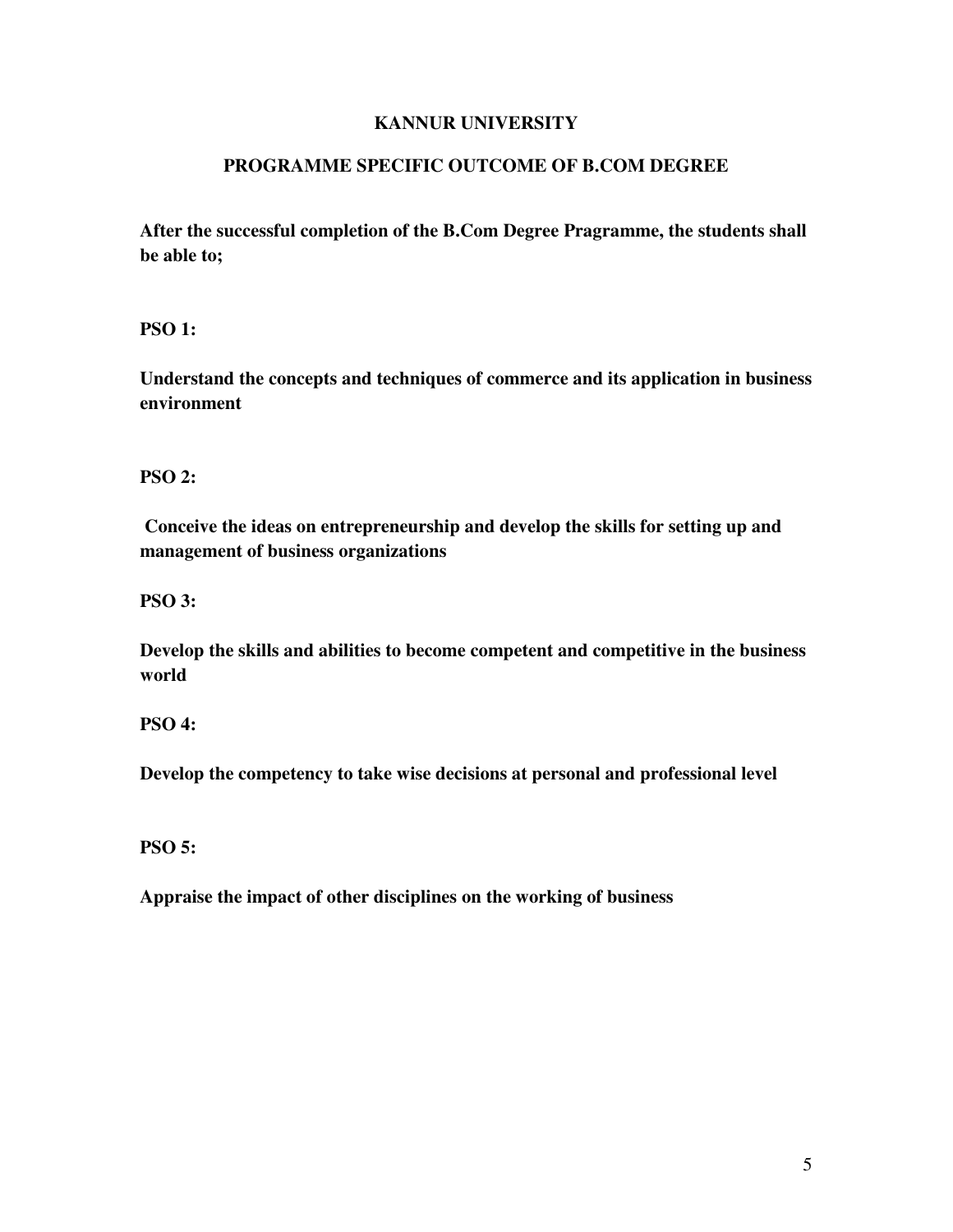| <b>ITEM</b>                                                                                                       | <b>PAGE NO:</b> |
|-------------------------------------------------------------------------------------------------------------------|-----------------|
| <b>B.COM PROGRAMME- COURSE, WORK AND CREDIT</b><br><b>DISTRIBUTION STATEMENT</b>                                  | $\overline{7}$  |
| PART A:<br><b>B.COM CORE COURSES- WORK AND CREDIT STATEMENT &amp;</b><br><b>SYLLABUS</b>                          | 10              |
| <b>PART B:</b><br><b>B.COM GENERAL AWARENESS COURSES- WORK AND CREDIT</b><br><b>STATEMENT &amp; SYLLABUS</b>      | 71              |
| <b>PART C:</b><br><b>B.COM COMPLEMENTARY ELECTIVE COURSES- WORK AND</b><br><b>CREDIT STATEMENT &amp; SYLLABUS</b> | 80              |
| <b>PART D:</b><br><b>B.COM- GENERIC ELECTIVE COURSES- WORK AND CREDIT</b><br><b>STATEMENT &amp; SYLLABUS</b>      | 89              |
| (FOR STUDENTS OF OTHER DEPARTMENTS)<br><b>PART E:</b>                                                             | 100             |
| PATTERN OF QUESTION PAPERS<br><b>PART F:</b><br><b>MODEL QUESTION PAPERS</b>                                      | 103             |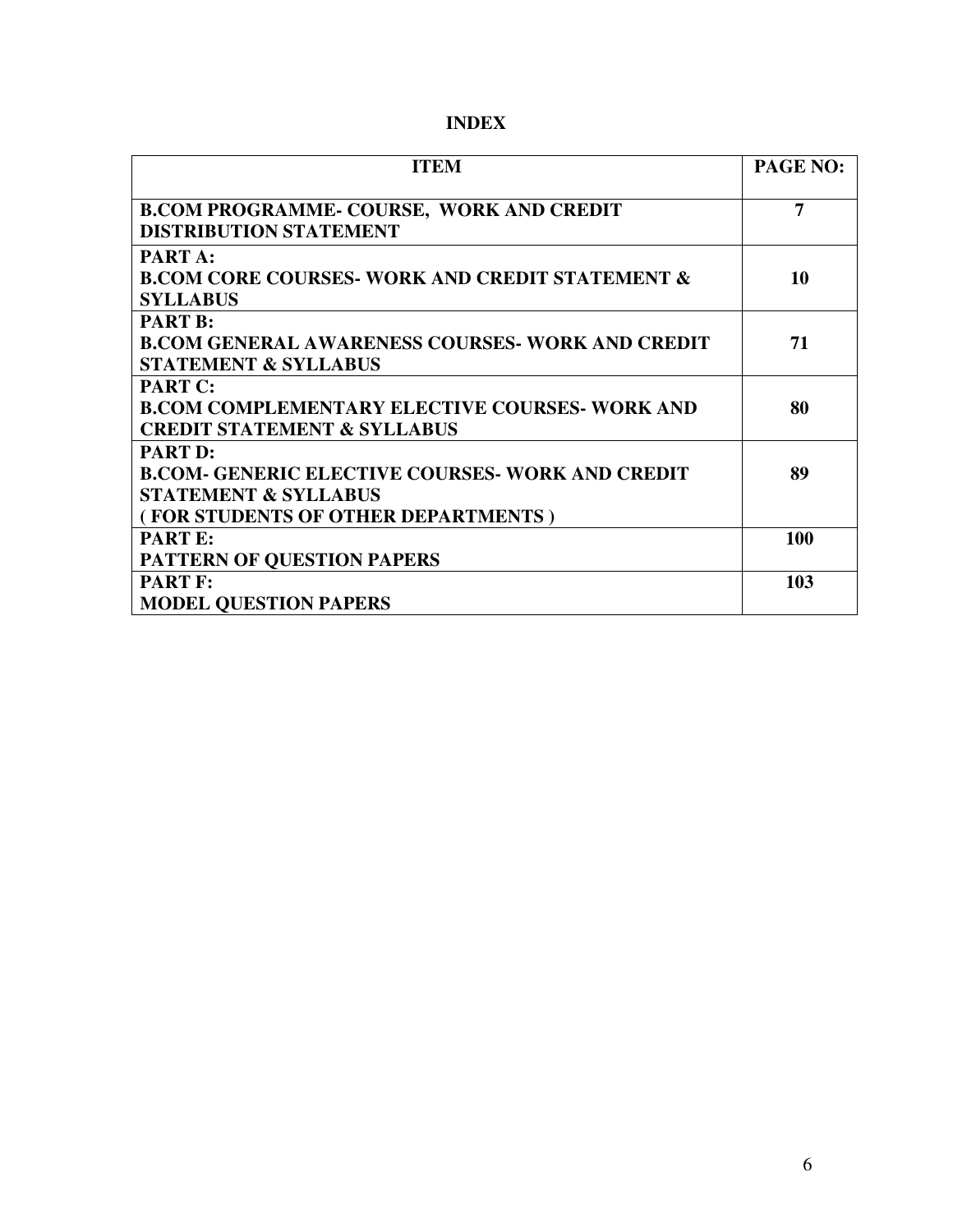# **KANNUR UNIVERSITY B.COM DEGREE PROGRAMME**

# **COURSE AND CREDIT DISTRIBUTION STATEMENT**

| <b>Courses</b>                                     | <b>No of Courses</b> |    |    | <b>Credit</b>               |
|----------------------------------------------------|----------------------|----|----|-----------------------------|
| English Common Course (ECC)                        |                      |    |    | 14                          |
| <b>Additional Common Course (ACC)</b>              |                      |    |    |                             |
| Core Courses:                                      |                      |    |    |                             |
| Discipline Specific Core Course (DSCC)<br>13<br>17 |                      | 48 | 64 |                             |
| Discipline Elective Core Course (DECC)             | 4                    |    | 16 |                             |
| General Awareness Course (GAC)                     |                      |    |    | 16                          |
| Complimentary Elective Course (CEC)                |                      |    |    | 16                          |
| Generic Elective Course (GEC)                      |                      |    |    | $\mathcal{D}_{\mathcal{L}}$ |
| <b>Total</b>                                       |                      | 32 |    | 120                         |

# **WORK AND CREDIT DISTRIBUTION STATEMENT**

| <b>Semester</b> | <b>Course Title</b>                                            | <b>Type of</b><br><b>Course</b> | <b>Credits</b> | <b>Hours</b> per<br>week |
|-----------------|----------------------------------------------------------------|---------------------------------|----------------|--------------------------|
|                 | English Common Course I                                        | <b>ECC</b>                      | $\overline{4}$ | 5                        |
|                 | English Common Course II                                       | <b>ECC</b>                      | 3              | $\overline{4}$           |
|                 |                                                                |                                 |                |                          |
|                 | <b>Additional Common Course I</b>                              | <b>ACC</b>                      | $\overline{4}$ | 5                        |
| $\mathbf I$     | <b>Management Concepts and Principles</b><br>(1B01 COM)        | <b>DSCC</b>                     | $\overline{4}$ | 5                        |
|                 | <b>Business Statistics and Basic Numerical</b>                 | <b>GAC</b>                      | $\overline{4}$ | 6                        |
|                 | Skills(1A11 COM)                                               |                                 |                |                          |
|                 | <b>TOTAL</b>                                                   |                                 | 19             | 25                       |
|                 | English Common Course III                                      | <b>ECC</b>                      | $\overline{4}$ | 5                        |
|                 | English Common Course IV                                       | <b>ECC</b>                      | 3              | $\overline{4}$           |
| $\mathbf{I}$    | <b>Additional Common Course II</b>                             | <b>ACC</b>                      | 4              | 5                        |
|                 | <b>Functional Applications of</b>                              | <b>DSCC</b>                     | $\overline{4}$ | 5                        |
|                 | Management (2B02 COM)                                          |                                 |                |                          |
|                 | Quantitative Techniques for Business<br>Decisions (2C01 COM)   | <b>CEC</b>                      | $\overline{4}$ | 6                        |
|                 | <b>TOTAL</b>                                                   |                                 | 19             | 25                       |
|                 | Entrepreneurship development<br>$(3A12$ COM $)$                | <b>GAC</b>                      | $\overline{4}$ | 5                        |
|                 | Advanced Accounting (3B03 COM)                                 | <b>DSCC</b>                     | 4              | 6                        |
| III             | <b>Course I from Elective Stream</b><br>I/II/III/IV (3B04 COM) | <b>DECC</b>                     | $\overline{4}$ | 5                        |
|                 | <b>Business Regulatory Framework</b><br>(3C02 COM)             | <b>CEC</b>                      | $\overline{4}$ | $\overline{4}$           |
|                 | Business Economics (3C03 COM)                                  | <b>CEC</b>                      | $\overline{4}$ | 5                        |
|                 | <b>TOTAL</b>                                                   |                                 | 20             | 25                       |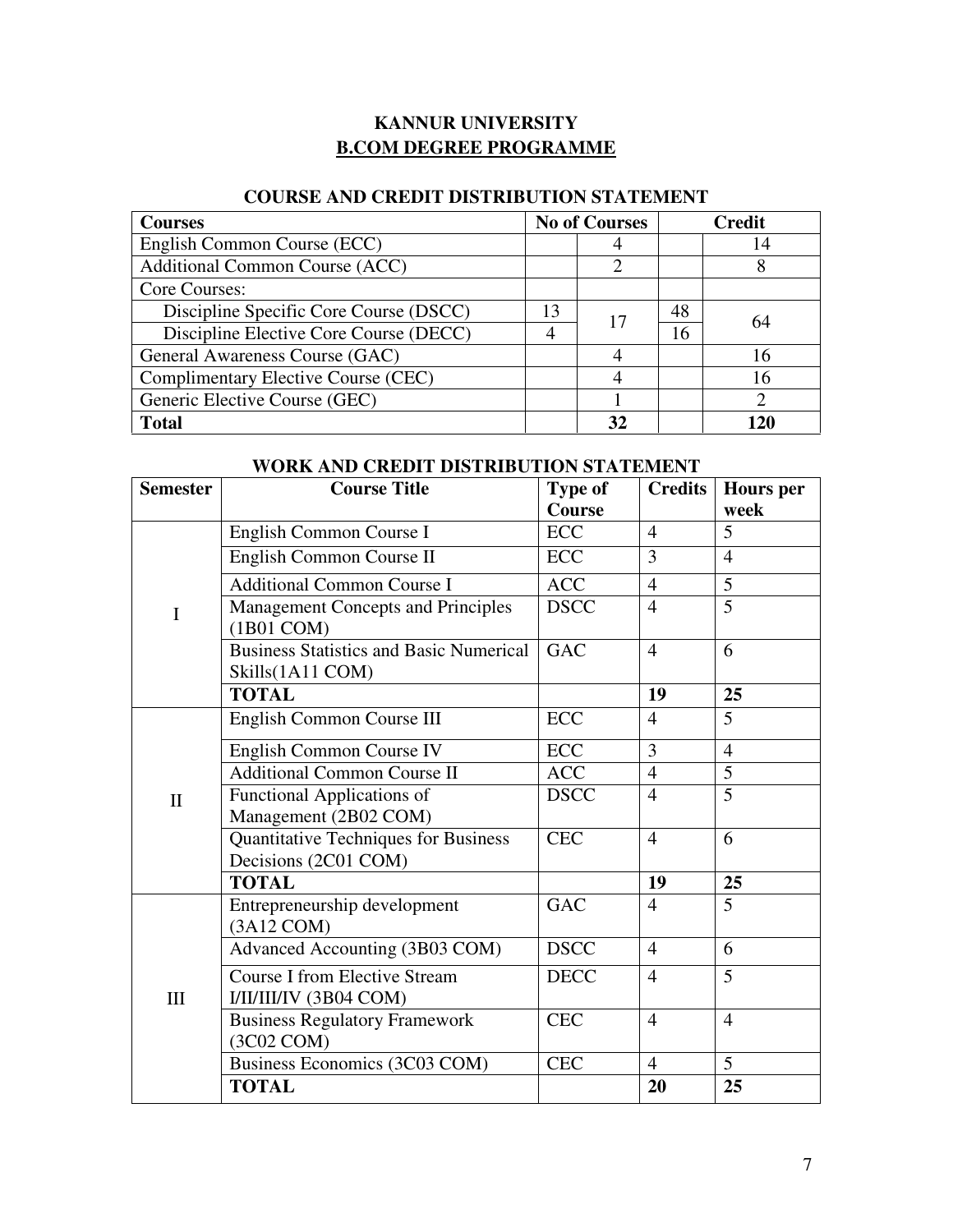| <b>Semester</b> | <b>Course Title</b>                                                        | <b>Type of</b><br>Course | <b>Credits</b> | <b>Hours</b> per<br>week |
|-----------------|----------------------------------------------------------------------------|--------------------------|----------------|--------------------------|
|                 | General Informatics Skills (T+P)                                           |                          |                |                          |
|                 | (4A13 COM)                                                                 | <b>GAC</b>               | $4(3+1)$       | $5(3+2)$                 |
|                 | <b>Environmental Studies and Disaster</b><br>Management (4A14 COM)         | <b>GAC</b>               | 4              | 5                        |
| IV              | Corporate Accounting (4B05 COM)                                            | <b>DSCC</b>              | $\overline{4}$ | 6                        |
|                 | <b>Course II from Elective Stream</b><br>I/II/III/IV (4B06 COM)            | <b>DECC</b>              | $\overline{4}$ | 5                        |
|                 | Corporate Law and Business<br>Regulations (4C04 COM)                       | <b>CEC</b>               | $\overline{4}$ | $\overline{4}$           |
|                 | <b>TOTAL</b>                                                               |                          | 20             | 25                       |
|                 | <b>Business Research Methodology</b><br>(5B07 COM)                         | <b>DSCC</b>              | 3              | $\overline{4}$           |
|                 | Income Tax law and Practice<br>(5B08 COM)                                  | <b>DSCC</b>              | $\overline{4}$ | 5                        |
|                 | Cost Accounting (5B09 COM)                                                 | <b>DSCC</b>              | 4              | 5                        |
| V               | <b>Banking Principles and Operations</b><br>(5B10 COM)                     | <b>DSCC</b>              | $\overline{4}$ | 5                        |
|                 | <b>Course III from Elective Stream</b><br><b>I/II/III/IV</b><br>(5B11 COM) | <b>DECC</b>              | $\overline{4}$ | $\overline{4}$           |
|                 | Generic Elective Course<br>$(5D - COM)$                                    | <b>GEC</b>               | $\overline{2}$ | $\overline{2}$           |
|                 | <b>TOTAL</b>                                                               |                          | 21             | 25                       |
|                 | <b>Financial Markets and Services</b><br>$(6B12$ COM $)$                   | <b>DSCC</b>              | 3              | $\overline{4}$           |
|                 | <b>Management Accounting</b><br>(6B13 COM)                                 | <b>DSCC</b>              | $\overline{4}$ | 5                        |
|                 | <b>Auditing and Corporate Governance</b><br>(6B14 COM)                     | <b>DSCC</b>              | $\overline{4}$ | 5                        |
| VI              | Income Tax and GST (6B15 COM)                                              | <b>DSCC</b>              | 4              | $\mathcal{L}$            |
|                 | <b>Course IV from Elective Stream</b><br>I/II/II/IV (6B16 COM)             | <b>DECC</b>              | $\overline{4}$ | $\overline{4}$           |
|                 | Project (6B17 COM)                                                         | <b>DSCC</b>              | $\overline{2}$ | 2                        |
|                 | <b>TOTAL</b>                                                               |                          | 21             | 25                       |

### **Industrial Visit**

The forth/fifth semester students of regular colleges shall be taken under the supervision of faculty members to business or industrial units so as to enable them to have a direct knowledge about location, layout, managerial function, HR management or any area of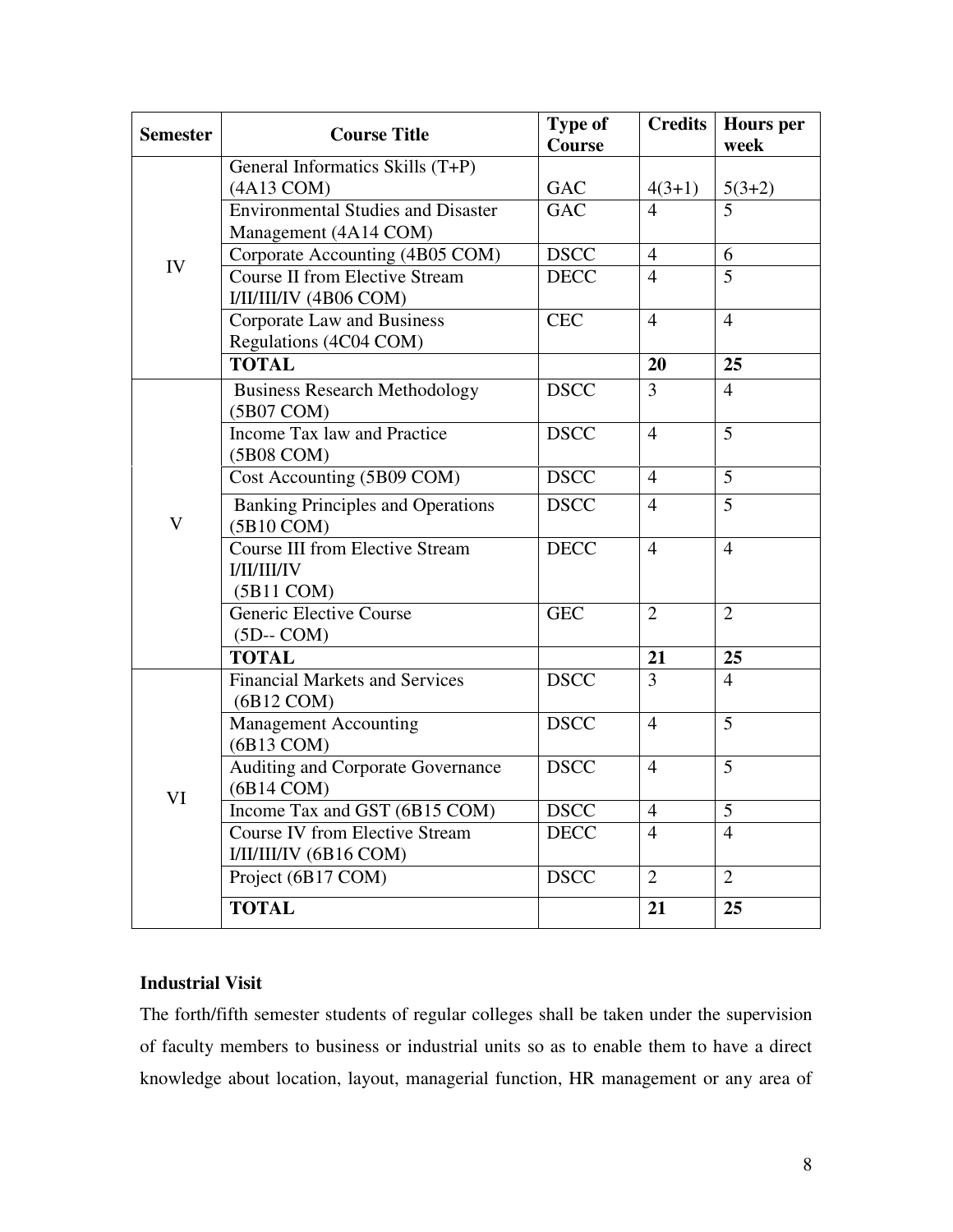study. The study tour to an industrial/business unit will form a part of the curriculum. The report submitted by the students in this respect shall be considered as one of the assignment of any one course in the concerned semester.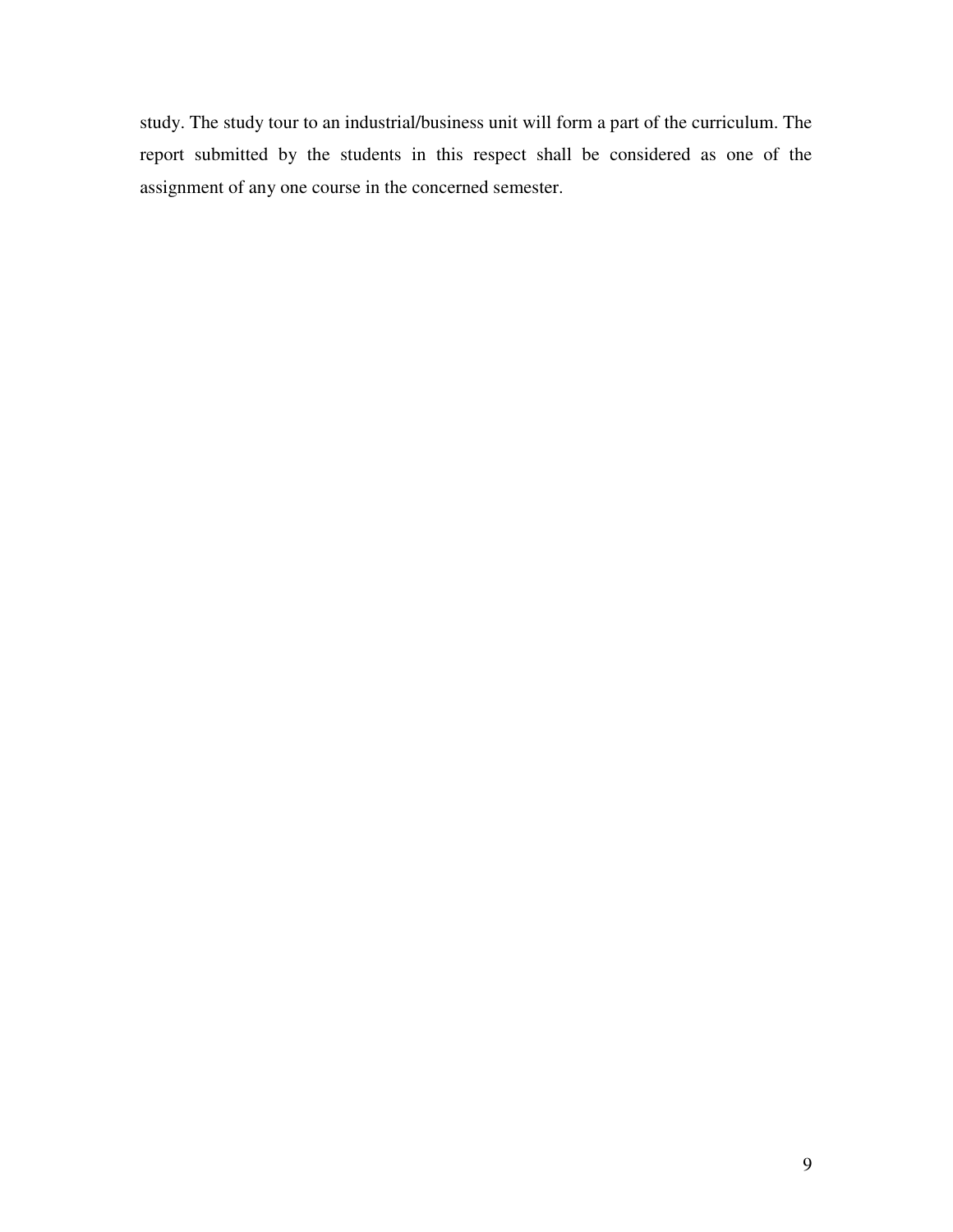# **PART A:**

# **B.COM CORE COURSES**

# **WORK AND CREDIT DISTRIBUTION**

# **( 2019 ADMISSION ONWARDS )**

| <b>COURSE</b> | <b>COURSE TITLE</b>               | <b>SEMESTER</b>         | <b>HOURS/</b>  | <b>CREDIT</b>  | <b>EXAM</b>    |
|---------------|-----------------------------------|-------------------------|----------------|----------------|----------------|
| <b>CODE</b>   |                                   |                         | <b>WEEK</b>    |                | <b>HRS</b>     |
| 1B01          | Management Concepts and           | I                       | 5              | $\overline{4}$ | 3              |
| <b>COM</b>    | Principles                        |                         |                |                |                |
| 2B02          | <b>Functional Applications of</b> | $\mathbf{I}$            | $\overline{5}$ | $\overline{4}$ | $\overline{3}$ |
| COM           | Management                        |                         |                |                |                |
| 3B03          | <b>Advanced Accounting</b>        | III                     | 6              | $\overline{4}$ | $\overline{3}$ |
| <b>COM</b>    |                                   |                         |                |                |                |
| 3B04          | <b>Elective Course I</b>          | III                     | $\overline{5}$ | $\overline{4}$ | $\overline{3}$ |
| <b>COM</b>    |                                   |                         |                |                |                |
| 4B05          | <b>Corporate Accounting</b>       | $\overline{IV}$         | 6              | $\overline{4}$ | $\overline{3}$ |
| <b>COM</b>    |                                   |                         |                |                |                |
| 4B06          | <b>Elective Course II</b>         | IV                      | $\overline{5}$ | $\overline{4}$ | $\overline{3}$ |
| <b>COM</b>    |                                   |                         |                |                |                |
| 5B07          | <b>Business Research</b>          | $\overline{\mathsf{V}}$ | $\overline{4}$ | $\overline{3}$ | $\overline{3}$ |
| <b>COM</b>    | Methodology                       |                         |                |                |                |
| 5B08          | Income Tax law and                | $\overline{\mathbf{V}}$ | 5              | $\overline{4}$ | $\overline{3}$ |
| <b>COM</b>    | Practice                          |                         |                |                |                |
| 5B09          | <b>Cost Accounting</b>            | $\mathbf V$             | 5              | $\overline{4}$ | 3              |
| <b>COM</b>    |                                   |                         |                |                |                |
| 5B10          | <b>Banking Principles and</b>     | $\overline{V}$          | $\overline{5}$ | $\overline{4}$ | $\overline{3}$ |
| <b>COM</b>    | Operations                        |                         |                |                |                |
| 5B11          | <b>Elective Course III</b>        | $\overline{\mathbf{V}}$ | $\overline{4}$ | $\overline{4}$ | $\overline{3}$ |
| <b>COM</b>    |                                   |                         |                |                |                |
| 6B12          | Financial Markets and             | VI                      | $\overline{4}$ | 3              | 3              |
| <b>COM</b>    | Services                          |                         |                |                |                |
| 6B13          | <b>Management Accounting</b>      | VI                      | $\overline{5}$ | $\overline{4}$ | $\overline{3}$ |
| <b>COM</b>    |                                   |                         |                |                |                |
| 6B14          | Auditing and Corporate            | VI                      | 5              | $\overline{4}$ | 3              |
| <b>COM</b>    | Governance                        |                         |                |                |                |
| 6B15          | Income Tax and GST                | VI                      | $\overline{5}$ | $\overline{4}$ | $\overline{3}$ |
| <b>COM</b>    |                                   |                         |                |                |                |
| 6B16          | <b>Elective Course IV</b>         | VI                      | $\overline{4}$ | $\overline{4}$ | 3              |
| <b>COM</b>    |                                   |                         |                |                |                |
| 6B17          | Project                           | VI                      | $\overline{2}$ | $\overline{2}$ |                |
| <b>COM</b>    |                                   |                         |                |                |                |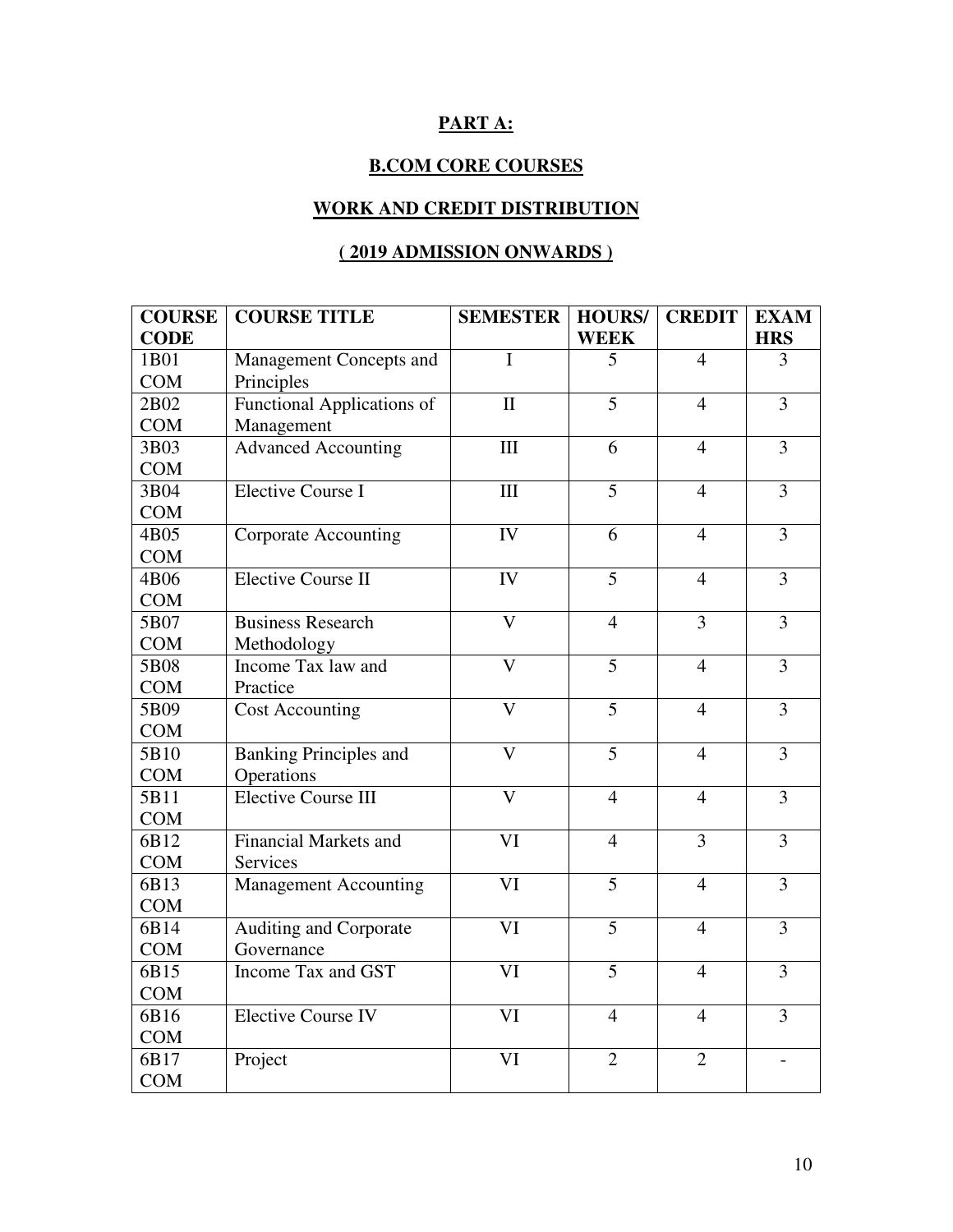# **ELECTIVE STREAMS**

# **I - CO-OPERATION**

| <b>COURSE</b> | <b>COURSE TITLE</b>     | <b>SEMESTER</b> | <b>HOURS/</b> | <b>CREDIT</b> | <b>EXAM</b> |
|---------------|-------------------------|-----------------|---------------|---------------|-------------|
| <b>CODE</b>   |                         |                 | WEEK          |               | <b>HRS</b>  |
| 3B04          | Co-operative Principles | Ш               |               |               |             |
| <b>COM</b>    |                         |                 |               |               |             |
| 4B06          | Management of Co-       | IV              |               |               | 3           |
| <b>COM</b>    | operatives              |                 |               |               |             |
| 5B11          | Co-operative laws       |                 |               |               |             |
| <b>COM</b>    |                         |                 |               |               |             |
| 6B16          | Co-operative Accounting | VI              |               |               |             |
| <b>COM</b>    | and Legislations        |                 |               |               |             |

# **II - COMPUTER APPLICATION**

| <b>COURSE</b> | <b>COURSE TITLE</b>           | <b>SEMESTER</b> | <b>HOURS/</b> | <b>CREDIT</b> | <b>EXAM</b> |
|---------------|-------------------------------|-----------------|---------------|---------------|-------------|
| <b>CODE</b>   |                               |                 | <b>WEEK</b>   |               | <b>HRS</b>  |
| 3B04          | Introduction to Computers     | Ш               |               |               |             |
| <b>COM</b>    | and Networks                  |                 |               |               |             |
| 4B06          | Data Base management          | IV              |               |               |             |
| <b>COM</b>    | System                        |                 |               |               |             |
| 5B11          | <b>Information Technology</b> |                 |               |               | 3           |
| <b>COM</b>    | for Business                  |                 |               |               |             |
| 6B16          | <b>Accounting Packages -</b>  |                 |               |               |             |
| <b>COM</b>    | <b>TALLY</b>                  |                 |               |               |             |

# **III - FINANCE**

| <b>COURSE</b> | <b>COURSE TITLE</b>          | <b>SEMESTER</b> | <b>HOURS</b> | <b>CREDIT</b> | <b>EXAM</b> |
|---------------|------------------------------|-----------------|--------------|---------------|-------------|
| <b>CODE</b>   |                              |                 | <b>WEEK</b>  |               | <b>HRS</b>  |
| 3B04          | <b>Financial Management</b>  | Ш               |              |               |             |
| <b>COM</b>    |                              |                 |              |               |             |
| 4B06          | <b>Investment Management</b> |                 |              |               |             |
| <b>COM</b>    |                              |                 |              |               |             |
| 5B11          | Goods and Service Tax        |                 |              |               |             |
| <b>COM</b>    |                              |                 |              |               |             |
| 6B16          | Corporate Tax Planning       |                 |              |               |             |
| <b>COM</b>    |                              |                 |              |               |             |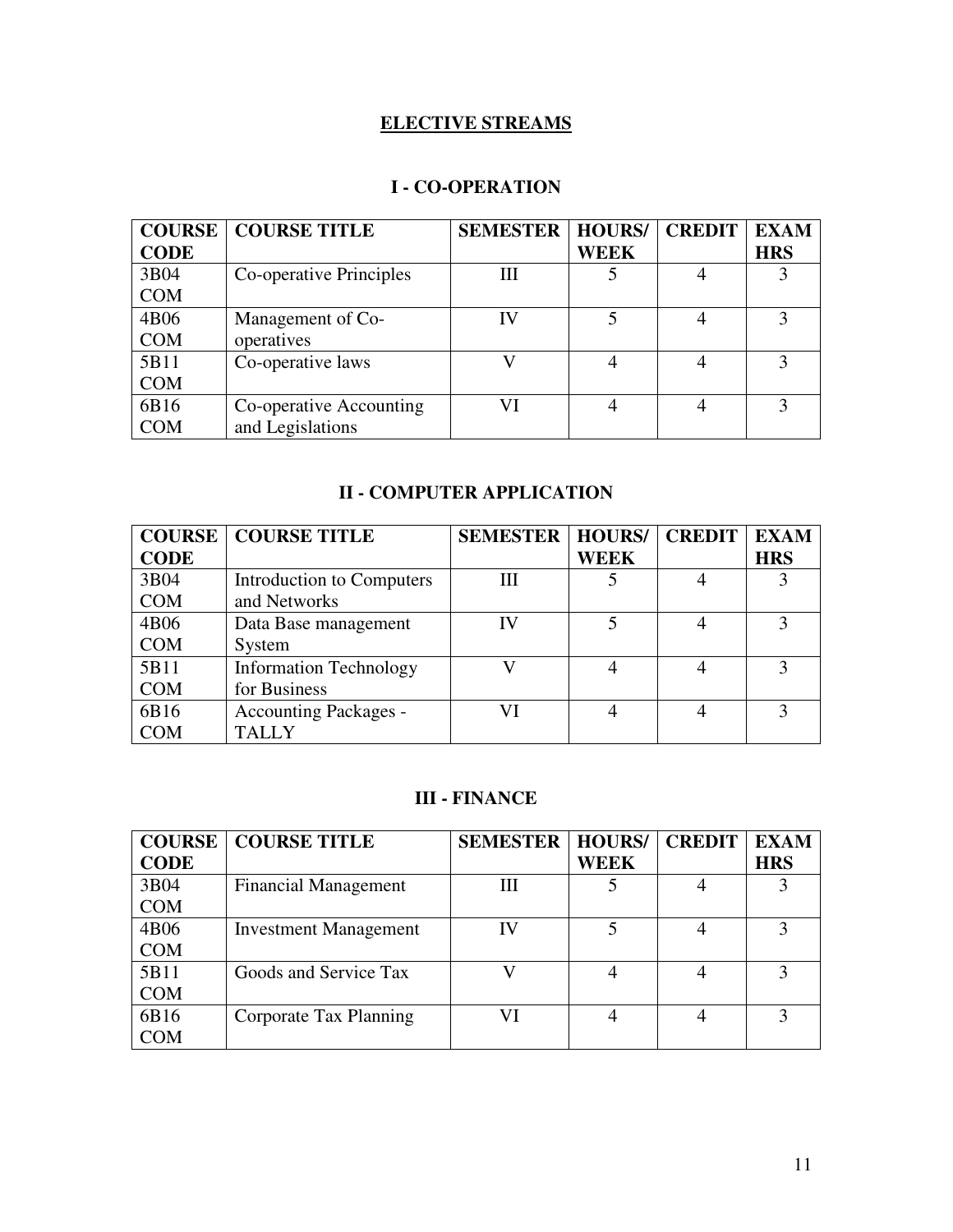# **IV - MARKETING**

| <b>COURSE</b> | <b>COURSE TITLE</b>         | <b>SEMESTER   HOURS/</b> |             | <b>CREDIT</b> | <b>EXAM</b>   |
|---------------|-----------------------------|--------------------------|-------------|---------------|---------------|
| <b>CODE</b>   |                             |                          | <b>WEEK</b> |               | <b>HRS</b>    |
| 3B04          | <b>Marketing Principles</b> | Ш                        |             |               |               |
| <b>COM</b>    |                             |                          |             |               |               |
| 4B06          | <b>Consumer Behaviour</b>   | IV                       |             |               |               |
| <b>COM</b>    |                             |                          |             |               |               |
| 5B11          | <b>Promotion Management</b> |                          |             |               | $\mathcal{R}$ |
| <b>COM</b>    |                             |                          |             |               |               |
| 6B16          | <b>Market Research</b>      |                          |             | 4             |               |
| COM           |                             |                          |             |               |               |

# **EVALUATION**

| <b>ASSESSMENT</b> | WEIGHTAGE | <b>MARKS</b> |
|-------------------|-----------|--------------|
| <b>EXTERNAI</b>   |           | $40*$        |
| <b>INTERNAL</b>   |           |              |

**\*** 20 marks for theory and 20 marks for practical for courses having practical

# **CONTINUOUS INTERNAL ASSESSMENT**

| <b>COMPONENT</b>   | <b>WEIGHTAGE   MARKS</b> |   | <b>REMARKS</b>                       |
|--------------------|--------------------------|---|--------------------------------------|
| <b>COMPONENT 1</b> |                          | b | Minimum two test papers and mark     |
| Test paper         |                          |   | should be awarded on the basis of    |
|                    |                          |   | average mark obtained by the student |
| <b>COMPONENT 2</b> |                          | 4 | Department should keep a record of   |
| Assignments/       |                          |   | the work done                        |
| Seminar            |                          |   |                                      |

Internal mark for test papers should be given as per the following criteria;

| Average mark obtained in the test papers | Percentage of internal mark |
|------------------------------------------|-----------------------------|
| 80% and above                            | $100\%$                     |
| $60\%$ to 79%                            | $80\%$                      |
| 40\% to 59\%                             | 60%                         |
| $20\%$ to 39%                            | 40%                         |
| Below 20%                                | 20%                         |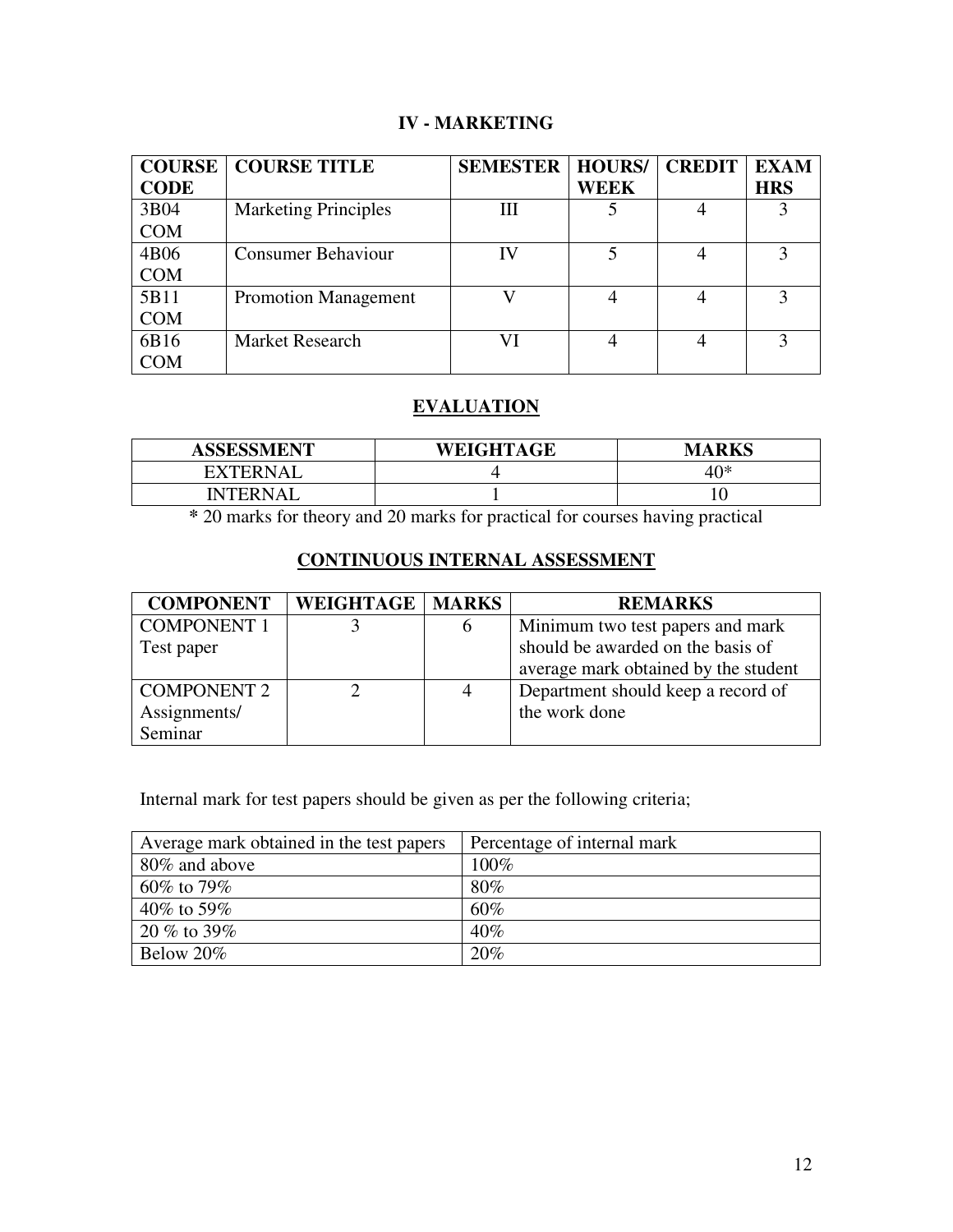# **CORE COURSE I : - MANAGEMENT CONCEPTS AND PRINCIPLES**

| <b>SEMESTER</b> | <b>COURSE CODE</b> | <b>HOURS</b>    | CREDIT | EXAM |
|-----------------|--------------------|-----------------|--------|------|
|                 |                    | <b>PER WEEK</b> |        | HRS  |
|                 | 1B01 COM           |                 |        |      |

# **COURSE OUTCOME**

After studying the course, students shall be able to;

CO1:- Understand the evolution of management thoughts, concept of management, scope and its functions.

CO2:- Familiarize with current management practices.

CO3:- Understand the importance of ethics in business.

 CO4:- Acquire knowledge and capability to develop ethical practices for effective management.

CO5:- Describe the emerging trends in management.

# **Unit I**

**Management Concepts**: Evolution of Management thoughts: Classical approaches - Scientific management, administrative management and bureaucracy- Neo classical approaches – Human relations and Behavioral approach - Modern approaches-Quantitative approach, systems approach, and contingency approach.

[15 Hours]

# **Unit II**

**Functions of management**-: Planning-concept and importance - Planning process- Steps in Planning—barriers to effective planning-- Organizing- Nature and purpose of organization-Types of organization – line, functional, line and staff - Staffing: Concepts manpower planning – process and importance

[18 Hours]

# **Unit III**

**Functions of management** -: Directing: Meaning-definition- principles –techniques of direction. Motivation:- concept and importance – Theories : Maslow's Need Hierarchy – Herzberg –Theory X and Theory Y – Leadership: concept – styles – leadership and management-– Controlling: meaning-definition-essentials of effective control system.

(17 Hours)

# **Unit IV**

**Business Ethics**: Meaning and scope – Types of ethics – Characteristics – Factors influencing business ethics – Arguments for and against business ethics – Basics of business ethics - Corporate social responsibility - Environmental issues in business-Ethics in advertising-Globalization and business ethics .

[20 Hours]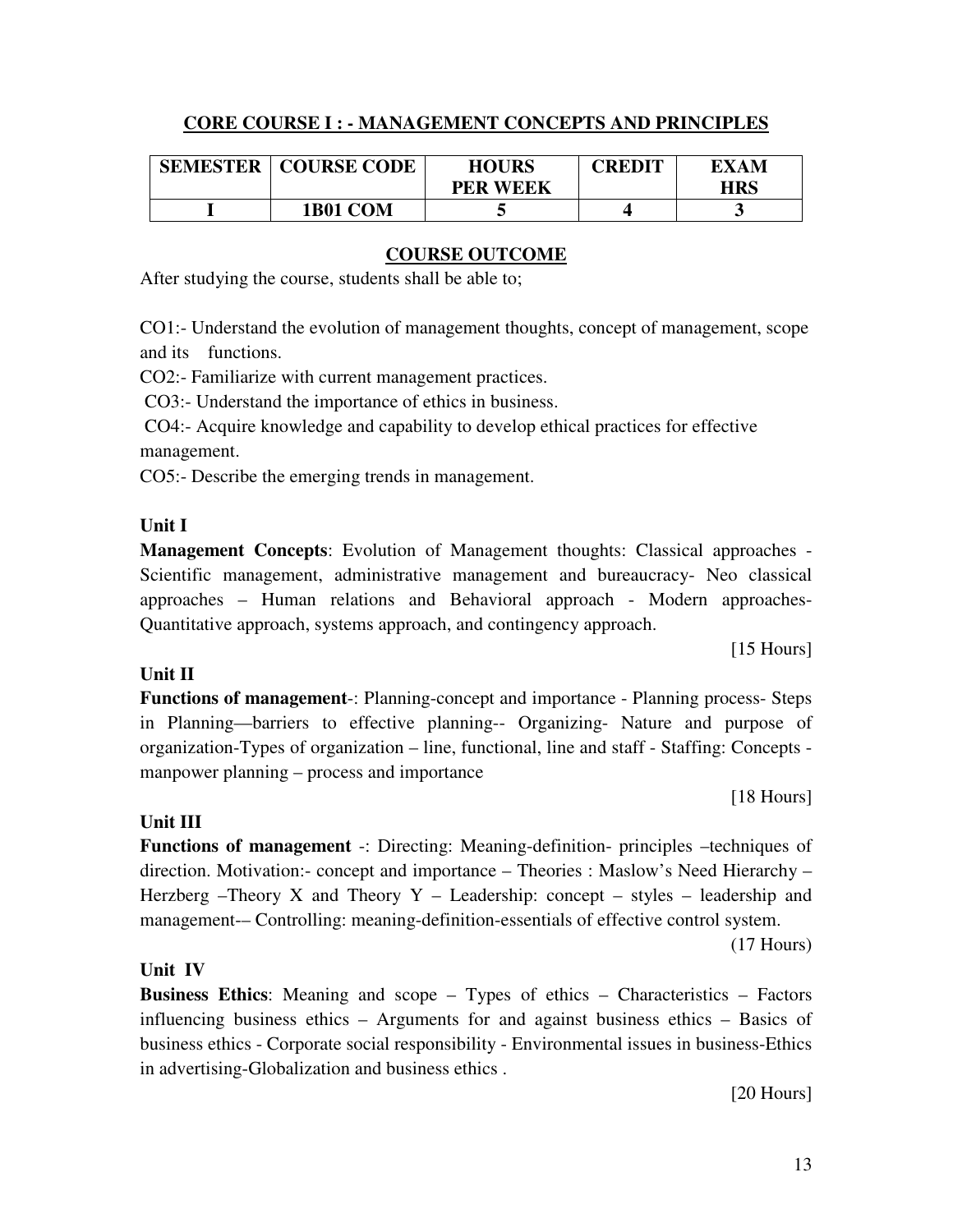# **Unit V**

 **Emerging concepts in management** – Kaizen – TQM – TPM – MIS – ISO – Change management – Stress management – Fish bone (ISHIKAWA) Diagram – Business eco system – Logistic management.

### **References:**

1. Boatwright. John R: Ethics and the Conduct of Business, Pearson Education, New Delhi.

2. Gupta. CB; Business management, Sultan Chand & sons

3. Koontz, H and Wechrick, H: Management, McGraw Hill Inc, New York.

4. Prasad. LM; Principles and Practice of Management; Sultan Chand & sons

5. Stoner. AF and Freeman RE; Management; Prentice Hall of India

6. Drucker, Peter, F., Management: Tasks, Responsibilities and Practices, Allied Publishers, New Delhi. 5. R.S Davar; Management Process 6. Rustum & Davan, Principles and Practice of Management.

 7. Srinivasan & Chunawalla, Management Principles and Practice. 8. S. V. S. Murthy. Essentials of Management.

### **Marks including choice:**

| Unit         | <b>Marks</b> |
|--------------|--------------|
| I            | 10           |
| $\mathbf{I}$ | 12           |
| III          | 12           |
| IV           | 12           |
| V            | 10           |
| <b>TOTAL</b> | 56           |

[20 Hours]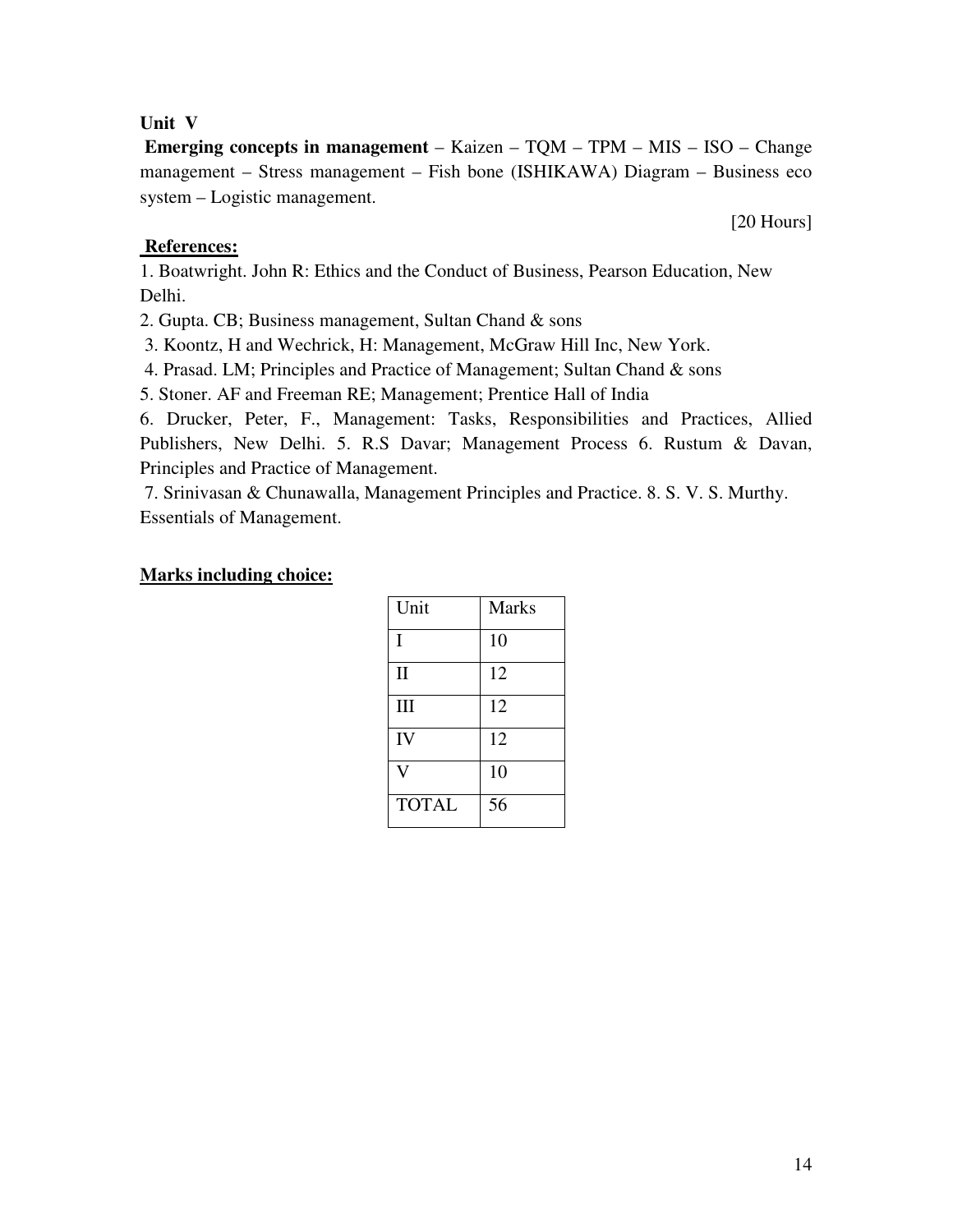# **CORE COURSE II : FUNCTIONAL APPLICATIONS OF MANAGEMENT**

| <b>SEMESTER</b> | <b>COURSE CODE</b> | <b>HOURS</b><br><b>PER WEEK</b> | CREDIT | EXAM<br>HRS |
|-----------------|--------------------|---------------------------------|--------|-------------|
|                 | <b>2B02 COM</b>    |                                 |        |             |

### **COURSE OUTCOME**

After studying this course, the students shall be able to;

CO 1: Describe nature and scope of financial management and the elements in the management of finance

CO 2: Enumerate marketing management and its different aspects

CO 3: Explain Human Resources Management and the activities involved in it

CO 4: Understand the modern global marketing trends and its challenges

# **Unit 1 Financial Management**

Concept of finance- Functions of finance - Meaning, scope and objectives of financial management – financial planning- sound financial plan capitalisation- overcapitalisation – under capitalisation- (meaning only) capital structure, factors determining capital structure- fixed capital – working capital – factors determining fixed and working capital- Source of finance- short term and long term,

(20Hrs)

# **Unit II**

# **Marketing Management**

Marketing-Meaning- nature and importance of marketing -functions of marketing concept of modern marketing - marketing mix –elements – importance - product life cycle – stages of PLC and marketing strategies - Concept of branding and brand equity –- market segmentation – concept – bases – patterns and significance –Target marketing -product positioning.

**Unit III** 

Marketing in the globalised scenario – Digital marketing/ on line marketing / E Commerce – features – scope and challenges – Social media marketing – Relationship marketing –– Social marketing - Direct marketing – Net work marketing / MLM– service marketing-scope – service marketing mix.

(15 hrs)

(20 hrs)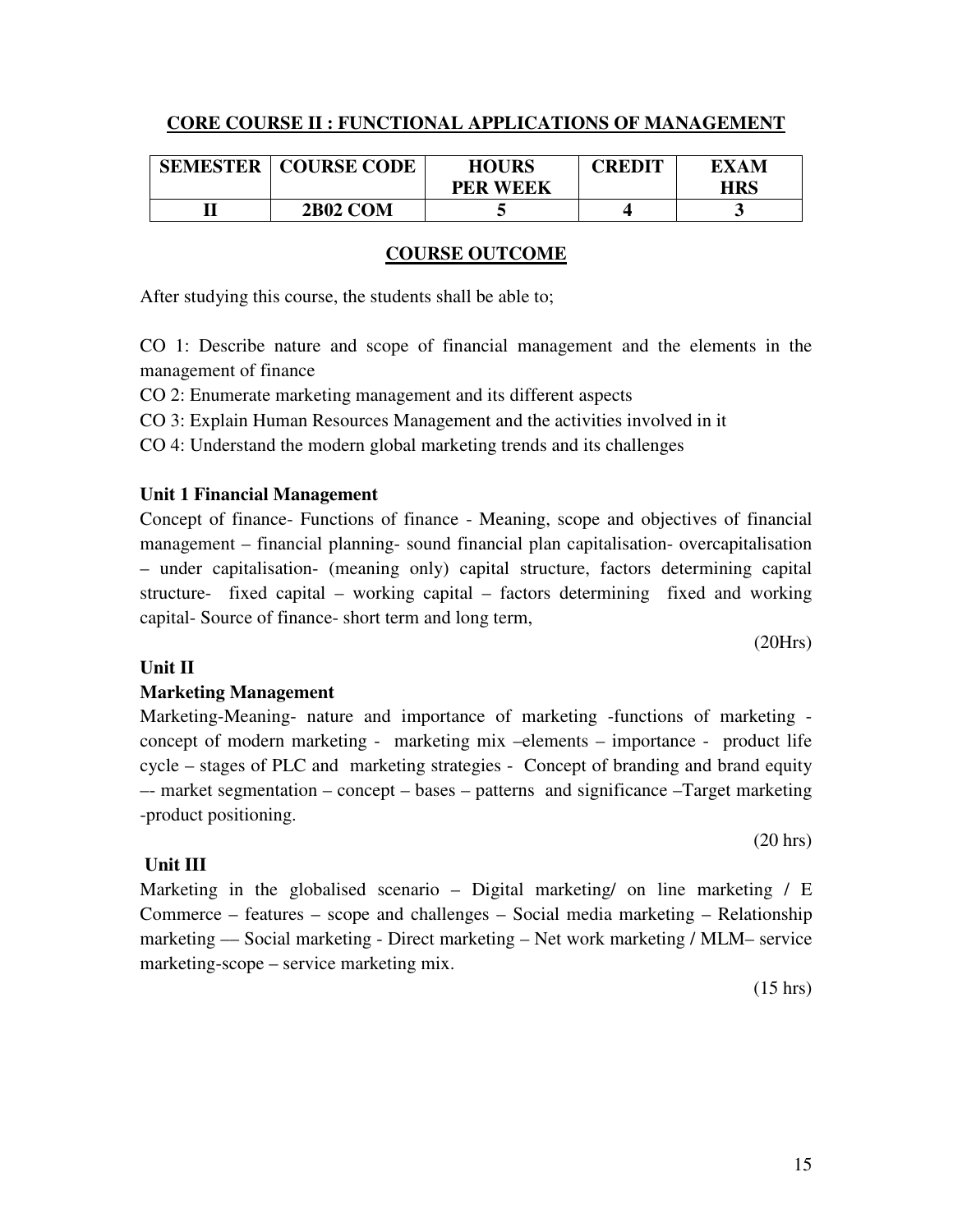# **Unit IV**

# **Human Resource Management**.

Meaning definition, evolution, personnel management, functions and importance of HRM, duties and qualities of HR Manager .HR Planning, job analysis, description and job specification job evaluation, recruitment, sources of recruitment, selection process, interview, tests, placement and induction.

# **Unit V**

Performance appraisal system: Meaning, objectives, methods and problems of performance appraisal. Training, need and importance, methods. Benefits of training. HRM in the post globalization era. HRM and competitive advantage

(15 hrs)

(20 hrs)

# **References:**

1. Tripathy Reddy, Principles of Management, Tata Mc Graw Hill Publishers, New Delhi.

2. L.M. Prasad, Principles of Management, sultan Chand & sons, New Delhi.

3. M.Y. Khan and P.K. Jain, Financial management, Tata Mc Grawhill Publishers, New Delhi.

4. R.S. Goel, Operations management, Kalyani Publications, Ludhiana.

5. R. C. Agarwal, Marketing Management, Educational publishers, Agra.

6. Philip Kotler and Gary Armstrong, Principles of Marketing, PHI, New Delhi.

7.William. J .Stanton, Fundamentals of Marketing, McGraw-Hill, New York

8. Rajan Nair, Marketing Management**,** Sultan Chand & Sons, New Delhi.

9. **C**. B. Mamoria, Personnel Management**,** Sultan Chand&Sons, New Delhi.

10. I M. Pandey, Financial Management, Vikas Publishing House, New Delhi

| Unit         | <b>Marks</b> |
|--------------|--------------|
| I            | 12           |
| $\mathbf{I}$ | 12           |
| III          | 10           |
| IV           | 12           |
|              | 10           |
| Total        | 56           |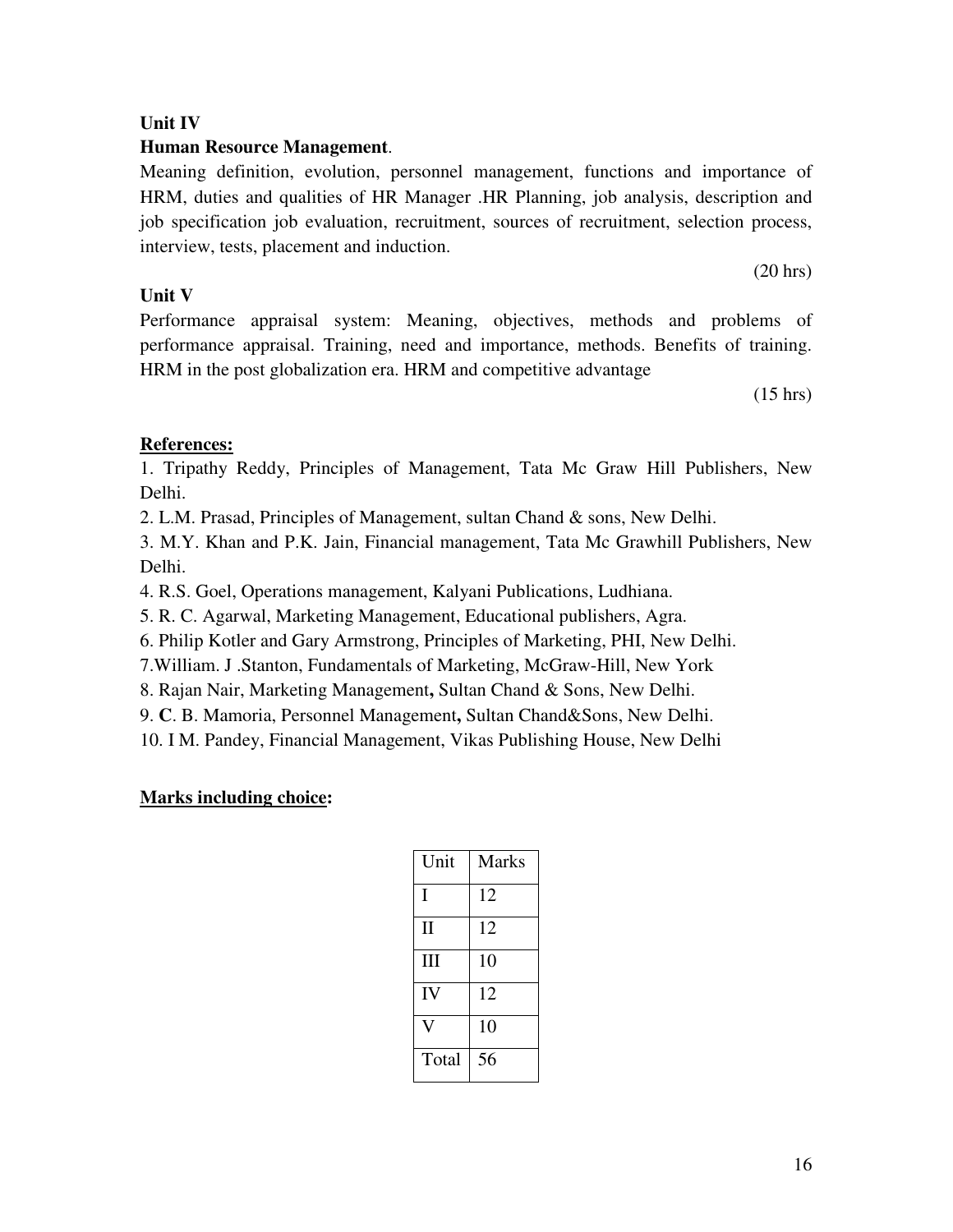### **CORE COURSE III : ADVANCED ACCOUNTING**

| <b>SEMESTER</b>       | <b>COURSE CODE</b> | <b>HOURS</b>    | <b>CREDIT</b> | EXAM       |  |
|-----------------------|--------------------|-----------------|---------------|------------|--|
|                       |                    | <b>PER WEEK</b> |               | <b>HRS</b> |  |
| Ш                     | <b>3B03 COM</b>    |                 |               |            |  |
| <b>COURSE OUTCOME</b> |                    |                 |               |            |  |

After studying the course, the students shall be able to;

CO 1. Understand the theoretical and practical knowledge of the basics of accounting.

CO 2. Acquire the knowledge of accounting for royalty, Consignment and Hire Purchase

CO 3. Imbibe the accounting concepts of Inland Branch Business.

CO 4. Comprehend the procedure for determining profit and financial position from incomplete records.

#### **Unit I** :

**Introduction to Accounting:** meaning and objectives of Accounting – Journal – Ledger – Trial Balance - Final Accounts of Sole Trading Concern – Manufacturing Account preparation of Trading and Profit and Loss Accounts – preparation of Balance Sheet – Adjusting and Closing Entries.

#### **Unit II :**

**Royalty accounts:** meaning – minimum rent – short workings – recoupment of short workings – accounting procedures in the books of the parties- (sub lease not required)

(18 Hrs)

(25 Hrs)

### **Unit III:**

**Accounts of Special Transactions:** Consignment Accounts – concepts – accounting treatment – cost price and invoice price – unsold stock – loss of goods - Hire purchase Accounting – meaning and objectives - ledger accounts in the books of Hire vendor and Hire Purchaser – Full Cash Price, Actual Cash Price and Interest Suspense Methods ((HP trading account not required) - interest calculations – ascertainment of Cash Price – repossession – Instalment System (meaning only) - differences between Hire Purchase and Instalment Systems.

(25 Hrs)

### **Unit IV:**

**Inland Branch Accounts:** Accounts of dependent and independent branches – Debtors system, Stock and Debtors System (at cost price and invoice price) – Incorporation of branch Trial Balance in the books of H.O. - Preparation of consolidated accounts.

(20 Hrs)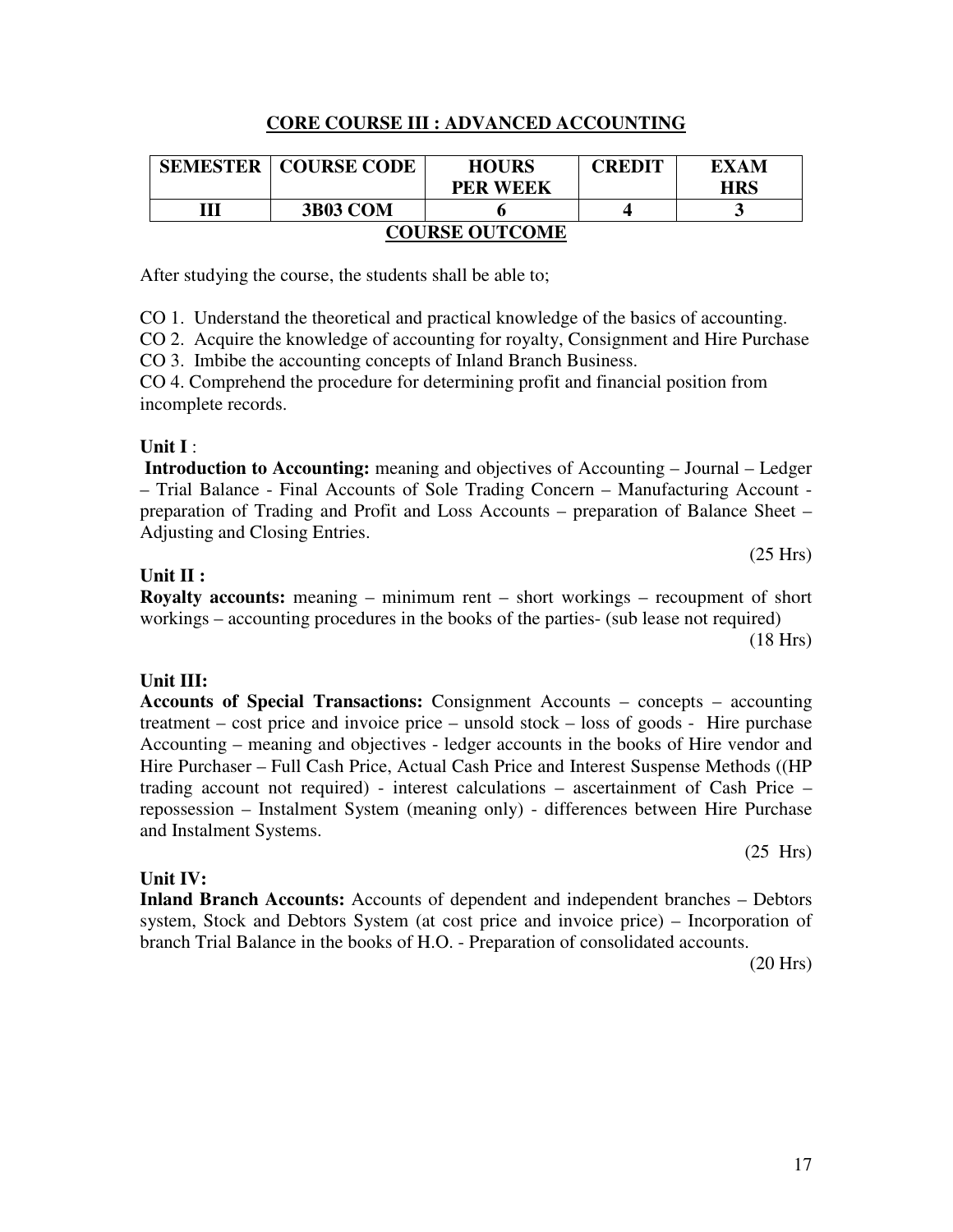### **Unit V:**

**Accounts from Incomplete Records:** Single Entry meaning- features -0 difference between single entry and double entry system - Methods of profit determination –Capital comparison method - Conversion method.

(20 Hrs)

### **References :**

- 1. Advanced Accounting :M.C.Shukla&T.S.Grewal
- 2. Advanced Accounting :R.L.Guptha
- 3. Advanced Accounting :S.N.Maheshwari
- 4. Advanced Accounting :B.S.Raman
- 5. Advanced Accounting : Ashok Sehgal& Deepak Sehgal
- 6. Advanced Accounting :S.K.R.Paul
- 7. Advanced Accounts VolumeII : Shukla: M.C., T.S.Grewal and S.C.Guptha (S.Chand&Co.,New Delhi)
- 8. Advanced Accountancy, Volume II :Guptha R.L. and M.Radhaswami (Sulthan Chand & Co. New Delhi)
- 9. Financial Accounting :B.K.Banerjee (PHI Pvt.Ltd.New Delhi)

| Unit         | <b>Marks</b> |
|--------------|--------------|
| L            | 8            |
| $\mathbf{I}$ | 10           |
| Ш            | 16           |
| IV           | 12           |
|              | 10           |
| Total        | 56           |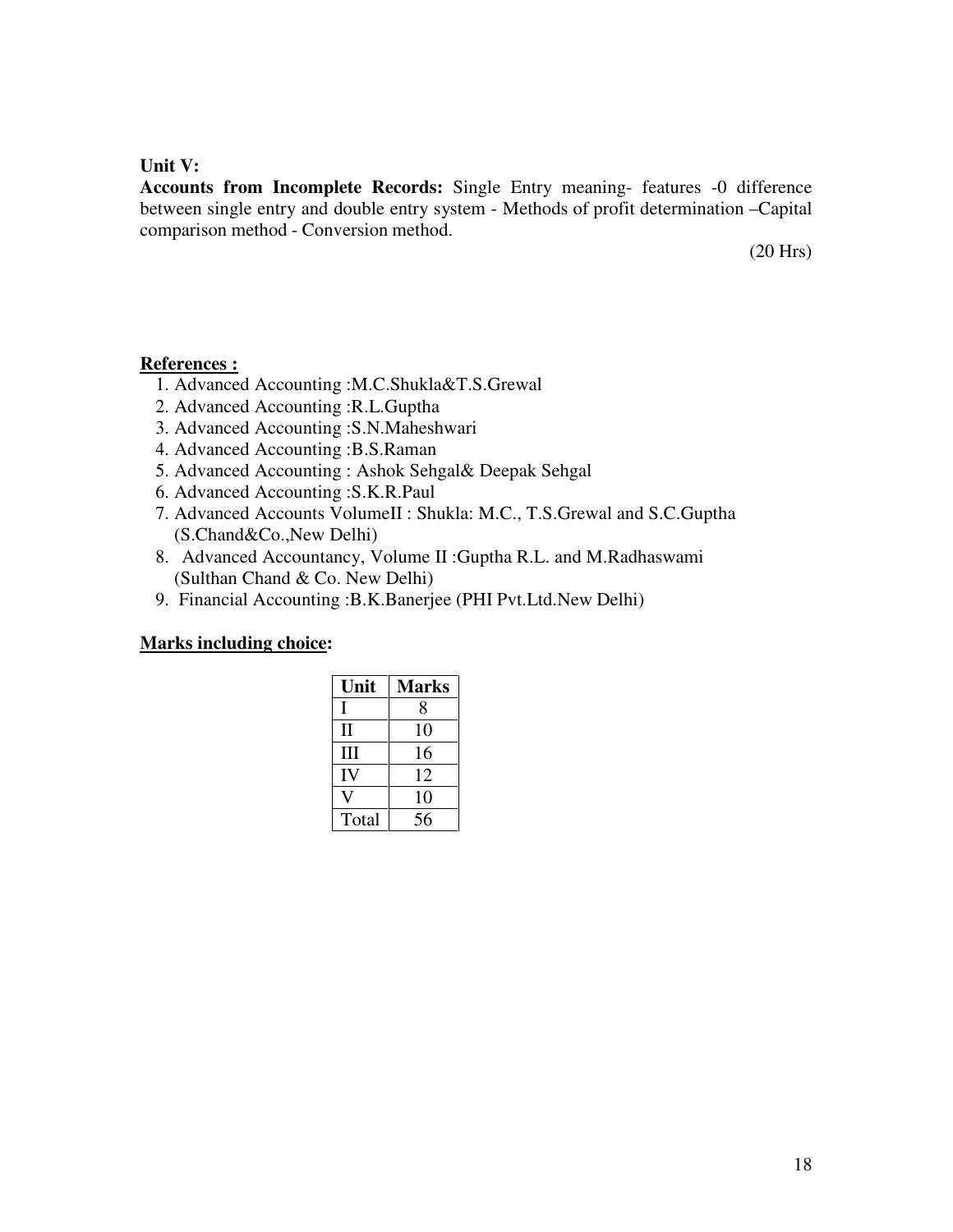# **CORE COURSE V : CORPORATE ACCOUNTING**

| <b>SEMESTER</b>       | <b>COURSE CODE</b> | <b>HOURS</b>    | CREDIT | EXAM       |  |
|-----------------------|--------------------|-----------------|--------|------------|--|
|                       |                    | <b>PER WEEK</b> |        | <b>HRS</b> |  |
| IV                    | <b>4B05 COM</b>    |                 |        |            |  |
| <b>COURSE OUTCOME</b> |                    |                 |        |            |  |

After studying this course, the students shall be able to;

CO 1: Understand the mode of presentation and understanding of financial reporting .

CO 2: Learn the accounting procedure for recording transaction relating to the issue and redemption of shares and debentures.

CO 3: Imbibe the techniques of recording transactions in respect of amalgamation, reconstruction and liquidation of companies..

CO 4: Understand the concept of IFRS and Ind AS

### **Unit I :**

#### **Issue of shares and debentures:**

Issue of shares – issue at par, premium and discount – under and over subscription – prorata allotment - calls in arrear – calls in advance – forfeiture and reissue – redemption of preference shares – redemption out of profit and out of proceeds of fresh issue – issue and redemption of debentures- redemption by purchase (only)

### **Unit II: Final Accounts of Companies:**

Preparation of Balance Sheet and Profit  $\&$  Loss Account (in new format) – compulsory transfer to Reserve (Corporate dividend tax need not be considered). Computation of Profit prior to incorporation

(25 Hrs)

(20 Hrs)

### **Unit III: Accounting for Amalgamation and reconstruction:**

Meaning and types of amalgamation – purchase consideration – methods of ascertaining purchase consideration - Amalgamation in the nature of Merger and Amalgamation in the nature of purchase – differences – methods of accounting – Pooling of interest method and purchase method –– accounting entries in the books of both transferor and transferee companies (excluding intercompany holdings) – reconstruction – types – External and Internal reconstructions – Accounting entries only.

(30 Hrs)

#### **Unit IV: Liquidation of companies:**

Meaning and types of winding up – Statement of Affairs – Deficiency or Surplus Accounts – Liquidator's Final Statement of Account.

(15 Hrs)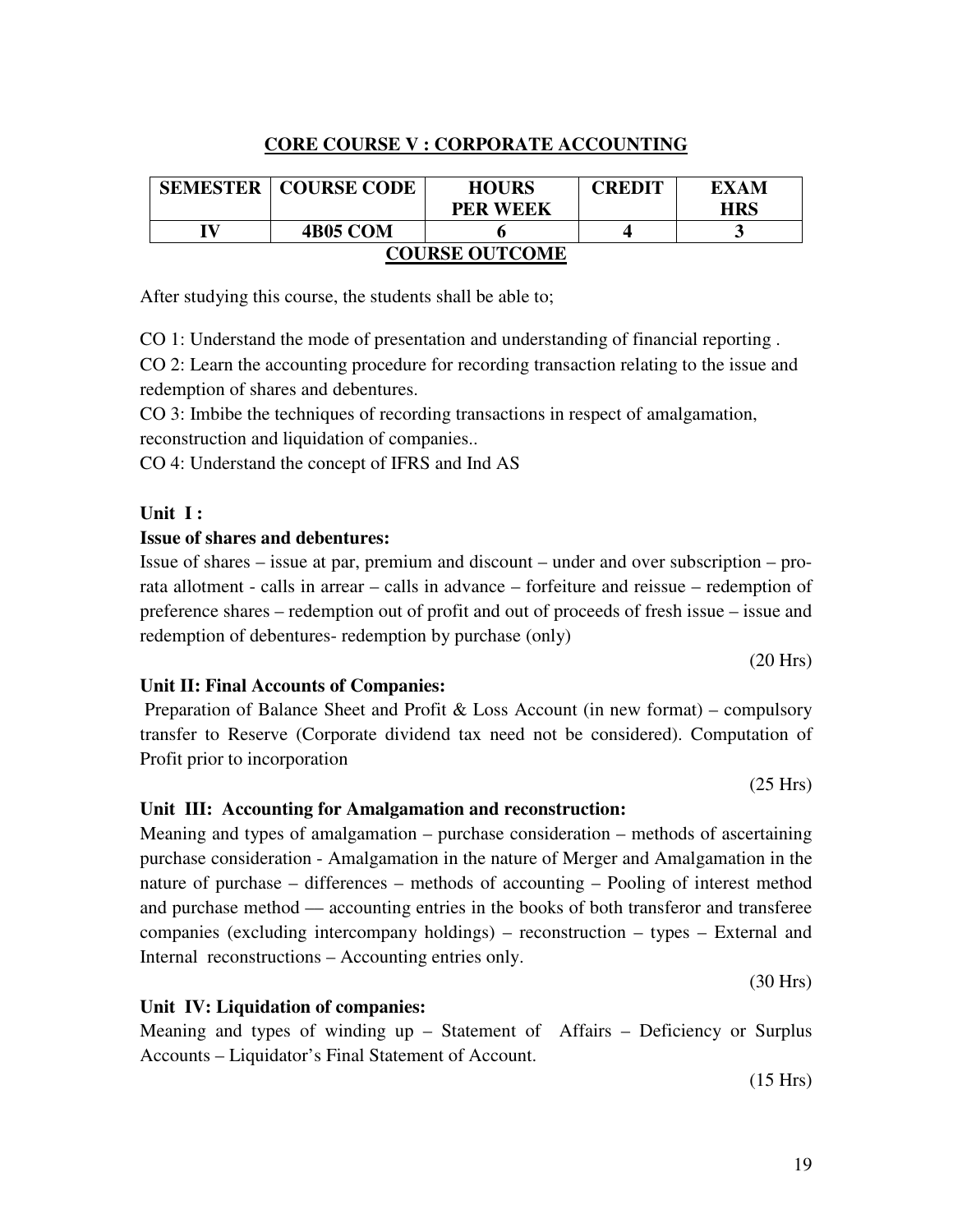### **Unit V: Accounting Standards for Financial Reporting**:

 Objectives and uses of financial statements for users – Role/objectives of accounting standards - Development of accounting standards in India - Requirements of international accounting standards -International organizations engaged in accounting harmonization - IASB – FASB Role of IASB in developing IFRS - IFRS adoption or convergence in India -Implementation plan in India - Ind AS - Differences between Ind AS and IFRS -Conceptual framework - Definition of financial elements - Principles of recognition, measurements, presentation and disclosure.

(18 Hrs)

### **Books for Reference:**

1. Advanced Accounts VolumeII : Shukla: M.C., T.S.Grewal and S.C.Guptha (S.Chand&Co.,New Delhi)

2. Advanced Accountancy, Volume II :Guptha R.L. and M.Radhaswami (Sulthan Chand & Co. New Delhi)

3. Corporate Accounting :Maheshwari. S.N. and S.K.Maheshwari, (Vikas publishing House, New Delhi)

4. Corporate Accounting : Ashok Sehgal and Deepak Sehgal,(Taxman Publication, New Delhi)

5. Corporate Accounting : S.P. Jain and K.L.Narang (Kalyani Publishers, New Delhi)

7. Financial Accounting :B.K.Banerjee (PHI Pvt.Ltd.New Delhi)

| Unit  | <b>Marks</b> |
|-------|--------------|
|       | 10           |
| Н     | 12           |
| Ш     | 18           |
| IV    | 10           |
|       | 6            |
| Total | 56           |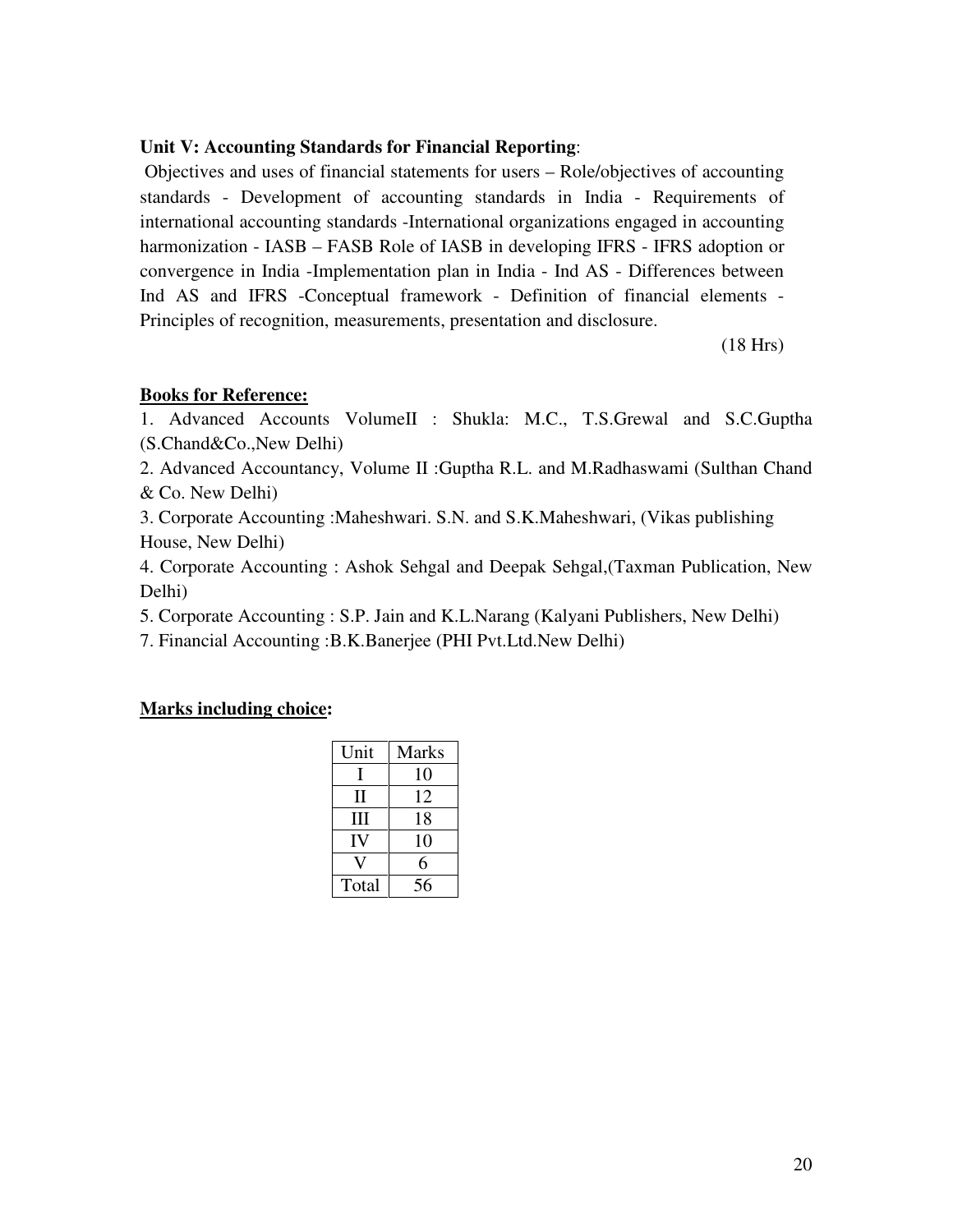# **CORE COURSE VI1: BUSINESS RESEARCH METHODOLOGY**

|                       | <b>SEMESTER   COURSE CODE</b> | <b>HOURS</b>    | <b>CREDIT</b> | EXAM       |  |
|-----------------------|-------------------------------|-----------------|---------------|------------|--|
|                       |                               | <b>PER WEEK</b> |               | <b>HRS</b> |  |
|                       | <b>5B07 COM</b>               |                 |               |            |  |
| <b>COURSE OUTCOME</b> |                               |                 |               |            |  |

After studying the course, the students shall be able to;

CO 1: Understand the fundamental aspects of research in business

CO2:identify and define research problem

- CO 3: formulate research plan
- CO 4: understand various methods of collecting data
- CO 5: prepare research report themselves

# **Unit I: Introduction to Research**

Meaning and Definition of Research, Purpose, Types of research, Criteria of good research, Scientific method and its basis – Induction and Deduction, Business Research – Meaning, scope, Functions; Steps in Research process (a brief description only)

# **Unit II: Research Problem**

Meaning and Definition, sources of problem, Formulation of problem, criteria of a good research problem

# **Unit III: Research Design**

Meaning, Importance, Concepts related to research design, types of research design-Exploratory, Descriptive/ Diagnostic, Experimental/ Hypothesis testing research designs, Contents of research design.

Meaning of Sampling, Sample, Sample frame, Sample size; Methods of Sampling-

Probability and non-probability sampling techniques, Steps for selecting sample

# **Unit IV: Sampling Design**

# **Unit V: Data Collection**

Meaning and types of data: Primary and Secondary data; Methods of collecting primary data; Secondary data- Meaning, sources, Precautions to be taken before using secondary data.

# **Unit VI: Report writing**

Meaning, qualities of a good report, types, steps in report writing, Layout of research report- Prefatory items, Main body, Terminal items.

(12 Hrs)

(10 Hrs)

(15 Hrs)

(10 Hrs)

(13 Hrs)

(12 Hrs)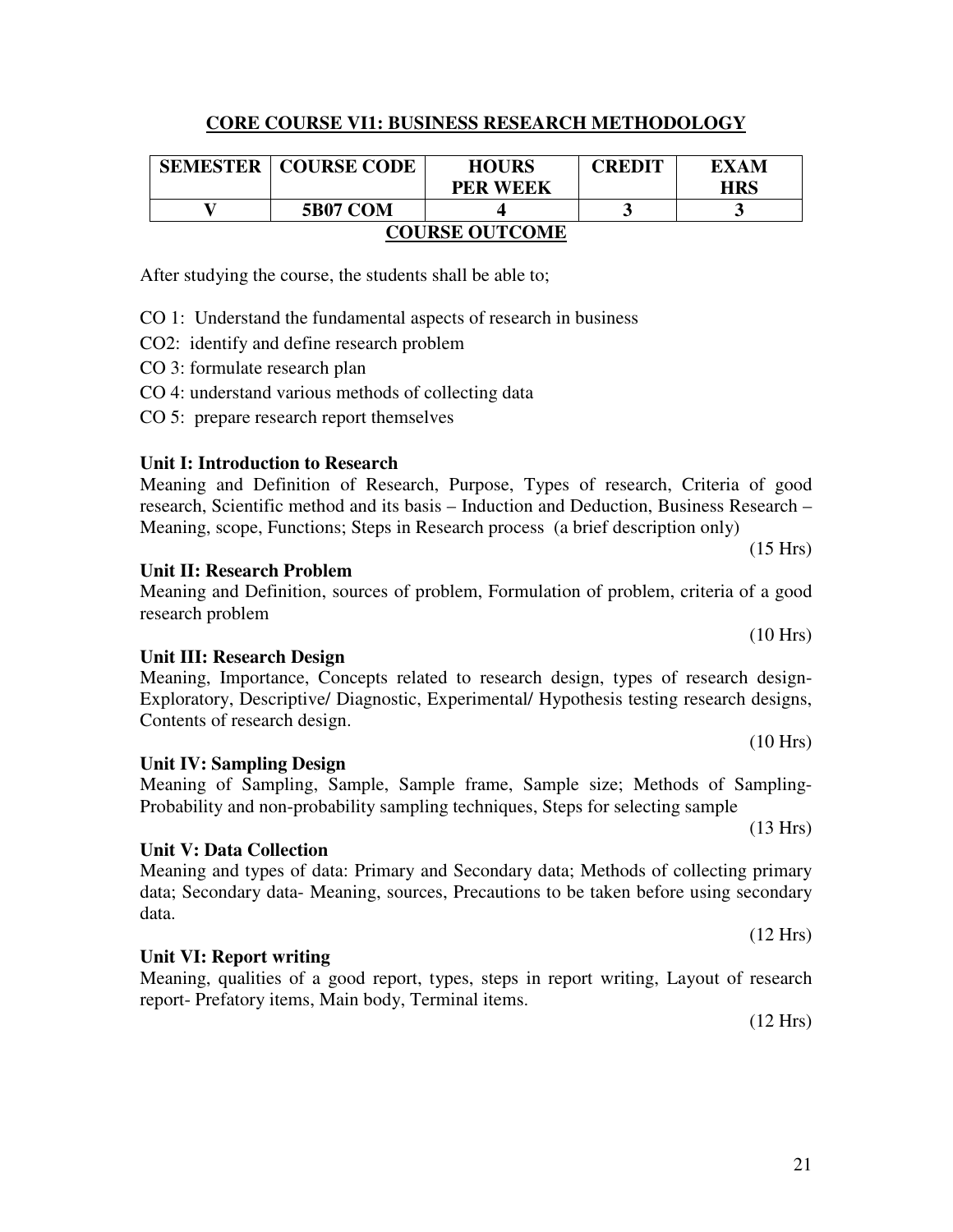### **References:**

- 1. C.R. Kothari: Research Methodology, New Age International Publishers<br>2. O.R. Krishnaswamy: Research Methodology, Himalaya Publishing House
- 2. O.R. Krishnaswamy: Research Methodology, Himalaya Publishing House
- 3. P. Saravanavel: Research Methodology
- 4. O.R. Krishnaswamy & M. Ranganatham: Methodology of research in Social Sciences, Himalaya Publishing House
- 5. Shashi K Gupta & Praneet Rangi: Business Research Methods, Kalyani Publishers
- 6. L.R. Potti: A text book of Business Research Methods, Yamuna Publications

| Unit     | <b>Marks</b> |
|----------|--------------|
| I        | 10           |
| $\rm II$ | 08           |
| Ш        | 10           |
| IV       | 08           |
|          | 10           |
| VI       | 10           |
| Total    | 56           |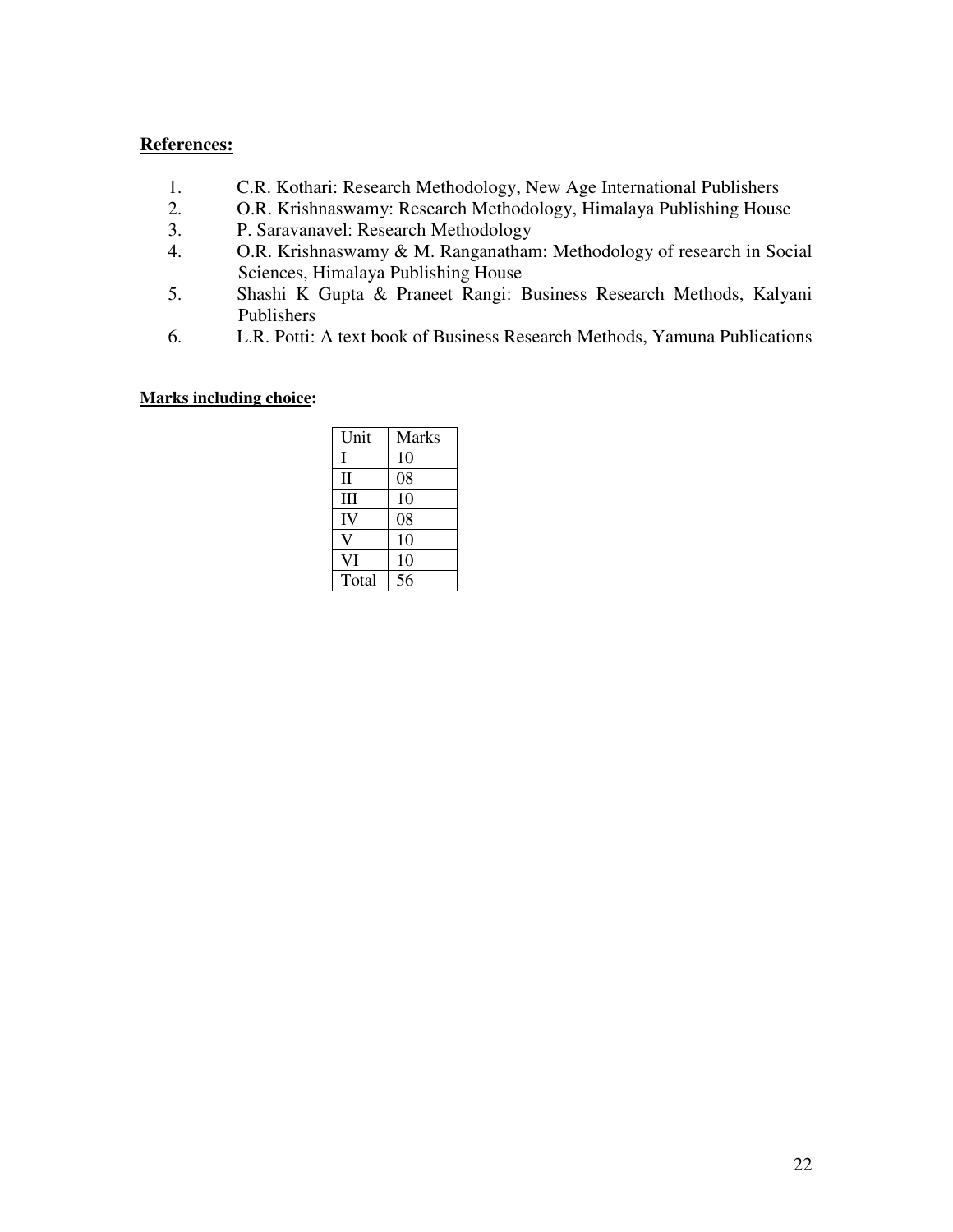# **CORE COURSE VIII : INCOME TAX LAW AND PRACTICE**

| <b>SEMESTER</b>       | <b>COURSE CODE</b> | <b>HOURS</b>    | <b>CREDIT</b> | EXAM |  |
|-----------------------|--------------------|-----------------|---------------|------|--|
|                       |                    | <b>PER WEEK</b> |               | HRS  |  |
|                       | <b>5B08 COM</b>    |                 |               |      |  |
| <b>COURSE OUTCOME</b> |                    |                 |               |      |  |

After studying this course, the students shall be able to;

CO 1 Define the basic concepts in Income tax, explain its evolution

CO 2 Determine the residence and incidence of Tax

CO 3 Understand the incomes exempt from tax of an individual

CO 4 Compute income under different heads of income

# **Unit I :**

Introduction to Income Tax – Evolution of Income Tax – Income Tax Act 1961 - Finance Act – Income Tax Rules 1962 – Basic Concepts – Definition of different terms – Agricultural Income – Capital and Revenue Receipts – Expenditure and Losses .

(10 Hours)

# **Unit II :**

Residence and Incidence of Tax - Determination of Residential Status of different types of assesses – problems – scope of total income – incomes exempt from tax (for individual assesses) – problems – computations – tax holiday.

(15 Hours)

# **Unit III:**

Heads of Income – Incomes included under salary – allowances – perquisites and their valuation – profits in lieu of salary – Provident Fund – computation of income from salary - Income from house property – basis of charge – annual value in different cases – self occupied – let out – vacancy and unrealized rent – deductions - computation of income from house property

(30 Hours)

# **Unit IV:**

Profits and gains of business or profession – meaning of business – profession – vocation – basis of charge – general principles – deduction in computing business income – computation of profits from business – deduction in computing professional income – computation of gain from profession – depreciation – block of assets – written down value method- Capital gain – basis of charge – capital asset – short term and long term – transfer – capital gain in special cases – exemption from capital gain – computation of income from capital gain

(25 Hours)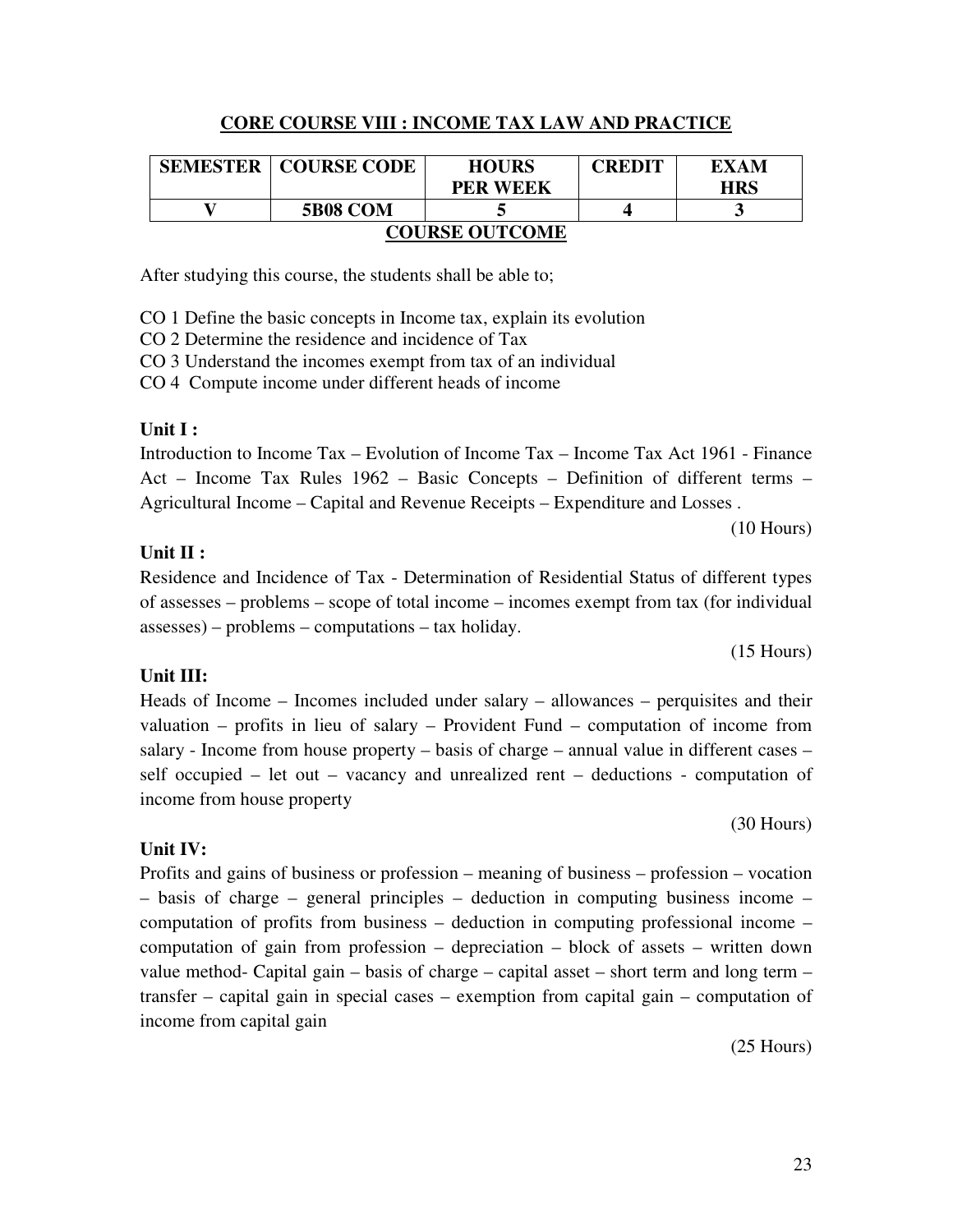# **Unit V:**

Income from other sources – basis of charge – general and specific items of income – interest on securities – deductions allowable – computation of income from other source . (10 Hours)

# **Note : Consider the Current rate for calculations Questions should be asked based on provisions relating to current assessment year.**

# **References :**

- 1. Income tax Law and Accounts :Dr.H.C.Mehrotra and S.P.Goyal
- 2. Income tax Law and Practice :Dr.Bhagavathi Prasad.
- 3. Income tax Law and Practice : Gaur and Narang
- 4. Income tax Law and Practice :B.S.Raman.
- 5. Direct taxes Law and Practice : Dr.Vinod K. Singhania&Dr.KapilSinghania

| Unit         | <b>Marks</b> |
|--------------|--------------|
| I            | 6            |
| $\mathbf{I}$ | 10           |
| Ш            | 18           |
| IV           | 14           |
|              | 8            |
| Total        | 56           |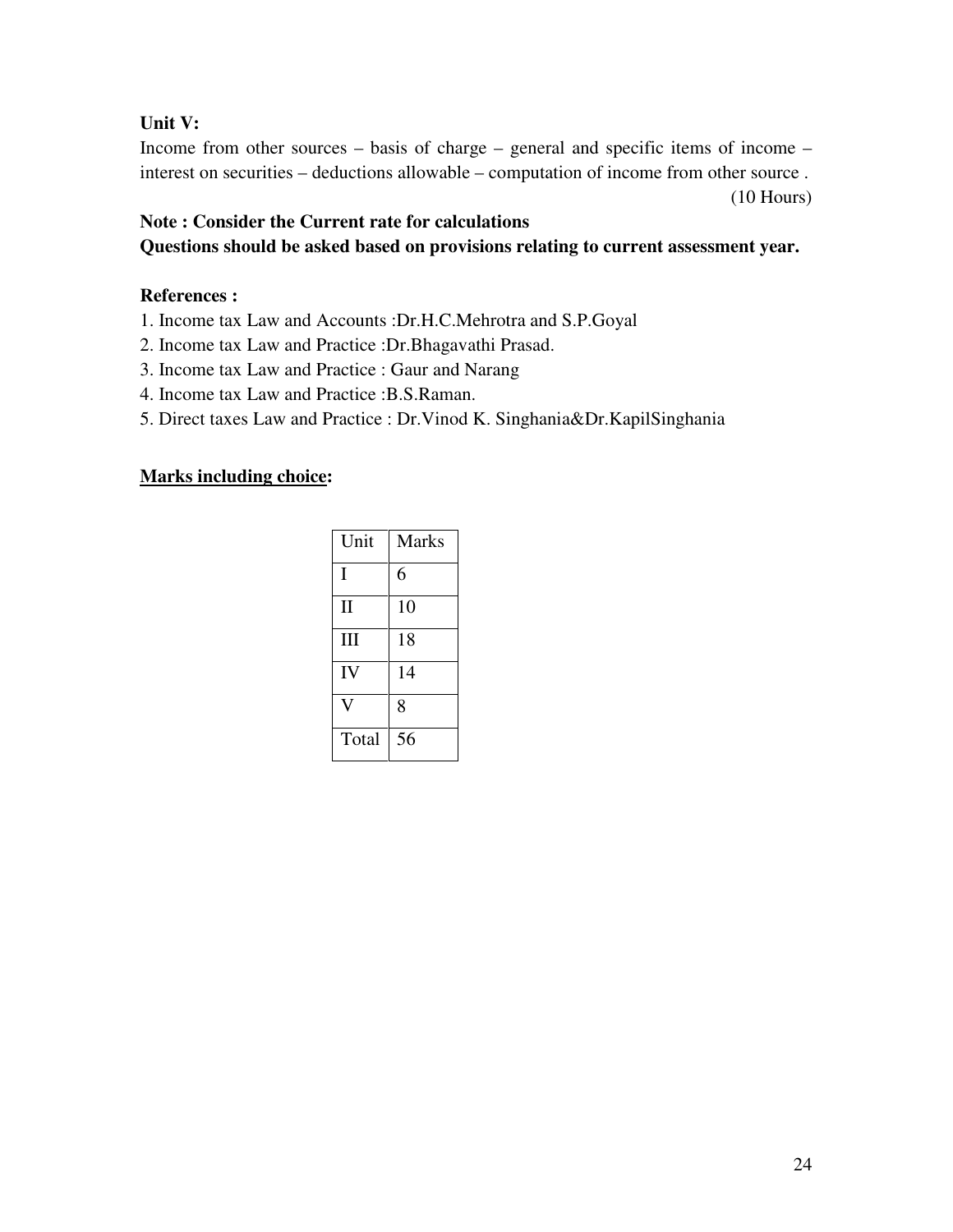### **CORE COURSE IX: COST ACCOUNTING**

| <b>SEMESTER</b> | <b>COURSE CODE</b> | <b>HOURS</b>    | CREDIT | EXAM |
|-----------------|--------------------|-----------------|--------|------|
|                 |                    | <b>PER WEEK</b> |        | HRS  |
|                 | <b>5B09 COM</b>    |                 |        |      |

#### **COURSE OUTCOME**

After studying this course, students shall be able to:

CO 1: Explain the nature, scope, objectives and limitations of costing

CO 2: Identify the elements of cost and describe the methods of their ascertainment and control

CO 3: Explain the various methods of costing and their suitability for different industries CO 4: Ascertain the cost of production of products and jobs

#### **Unit I:**

Introduction to Cost Accounting – concepts, objectives and advantages – Financial Accounting and Cost Accounting –Elements of cost and cost classification – cost centre and cost unit- methods of costing - preparation of cost sheet

(10 Hrs)

(15 Hrs)

#### **Unit II:**

Materials :- Concepts- centralized buying - purchase procedure– Store records – Bin card and stores ledger - methods of material issue pricing (FIFO, LIFO, Simple and weighted averages), stock levels, EOQ, ABC Analysis, VED Analysis – Essentials steps for material control

#### **Unit III:**

Labour: - Concepts - Time keeping. Time booking- Wage system -Time rate, Piece rate, Taylor's differential piece rate system - Incentive system of wage payment -Halsey and Rowan Plan – Treatment of idle time - overtime – Labour turnover meaning and causes (theory only)

(15 Hrs)

#### **Unit IV:**

 Over heads: - Concepts- classification, Allocation and apportionment -Direct, Simultaneous equation, Step ladder and Repeated distribution method- Absorption of overheads -Labour hour rate method and machine hour rate method – calculation of machine hour - Under and over absorption of overheads (meaning only)

(20 Hrs)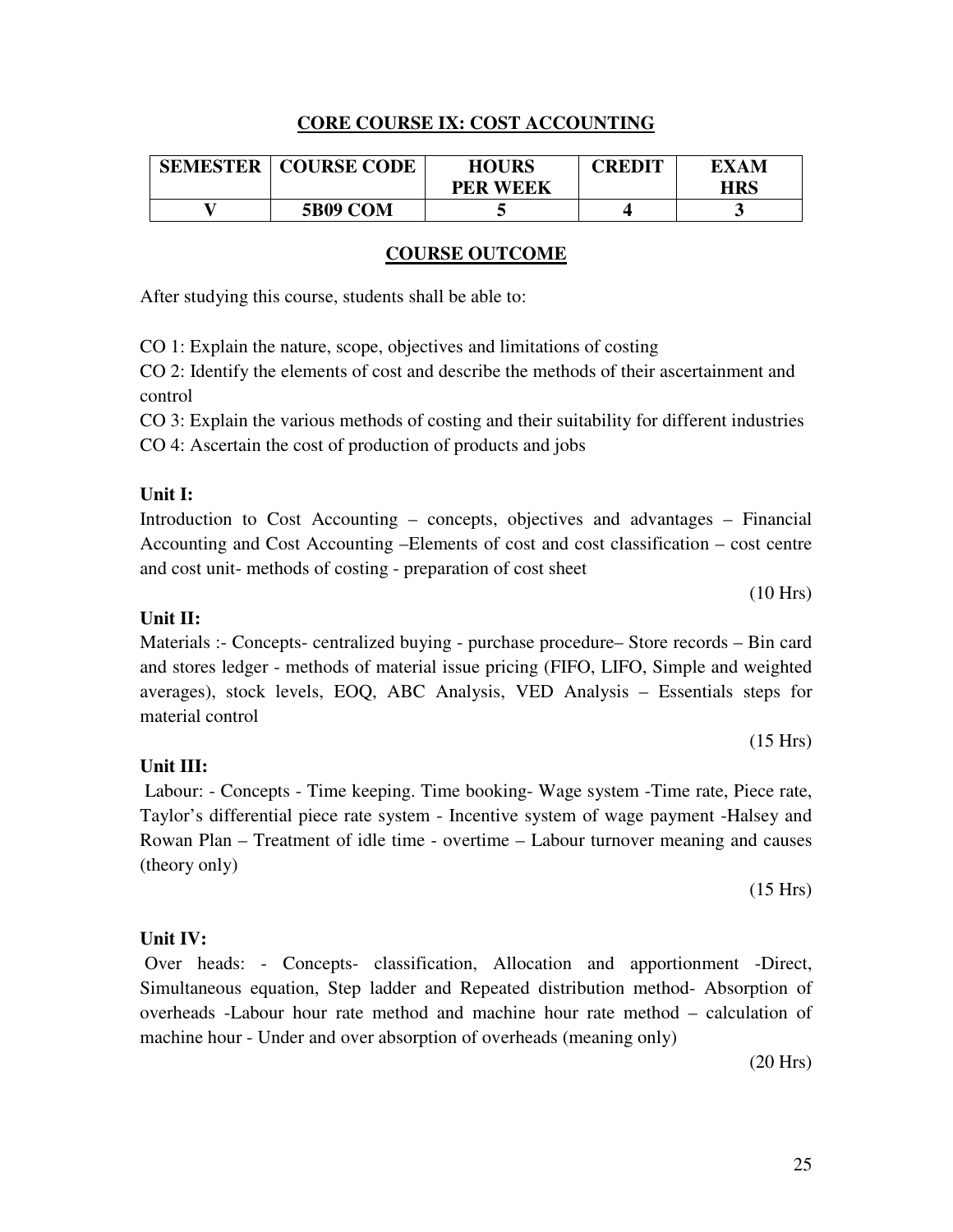### **Unit V**:

 Methods of Costing –Job costing, batch costing, unit costing, Process costing: features – typical process industries - process accounts- normal loss and scrap- abnormal loss and gain – Explanation on Joint products and by products – Contract costing: Special features- Cost plus contract- Escalation clause- Sub contract- Retention money-Treatment of cost of plant – Profit on incomplete contract.

(30 Hrs)

### **Books for Reference:**

- 1. Cost Accounting principles and Practice :Iyengar . S.P
- 2. Cost Accounting :S.P.Jain& K.L. Narang
- 3. Management Accounting :Dr.S.P.Gupta
- 4. Management Accounting :R.K.Sharma&S.K.Gupta
- 5. Cost Accounting :JawaharLal.
- 6. Cost Accounting :Dr. A.D. Agarwal
- 7. Practical Cost Accounting :Dr. A.D. Agarwal
- 8. Lectures on Costing :Swaminathan

| Unit         | <b>Marks</b> |
|--------------|--------------|
| $\mathbf{I}$ | 8            |
| $\mathbf{I}$ | 10           |
| Ш            | 10           |
| IV           | 12           |
|              | 16           |
| Total        | 56           |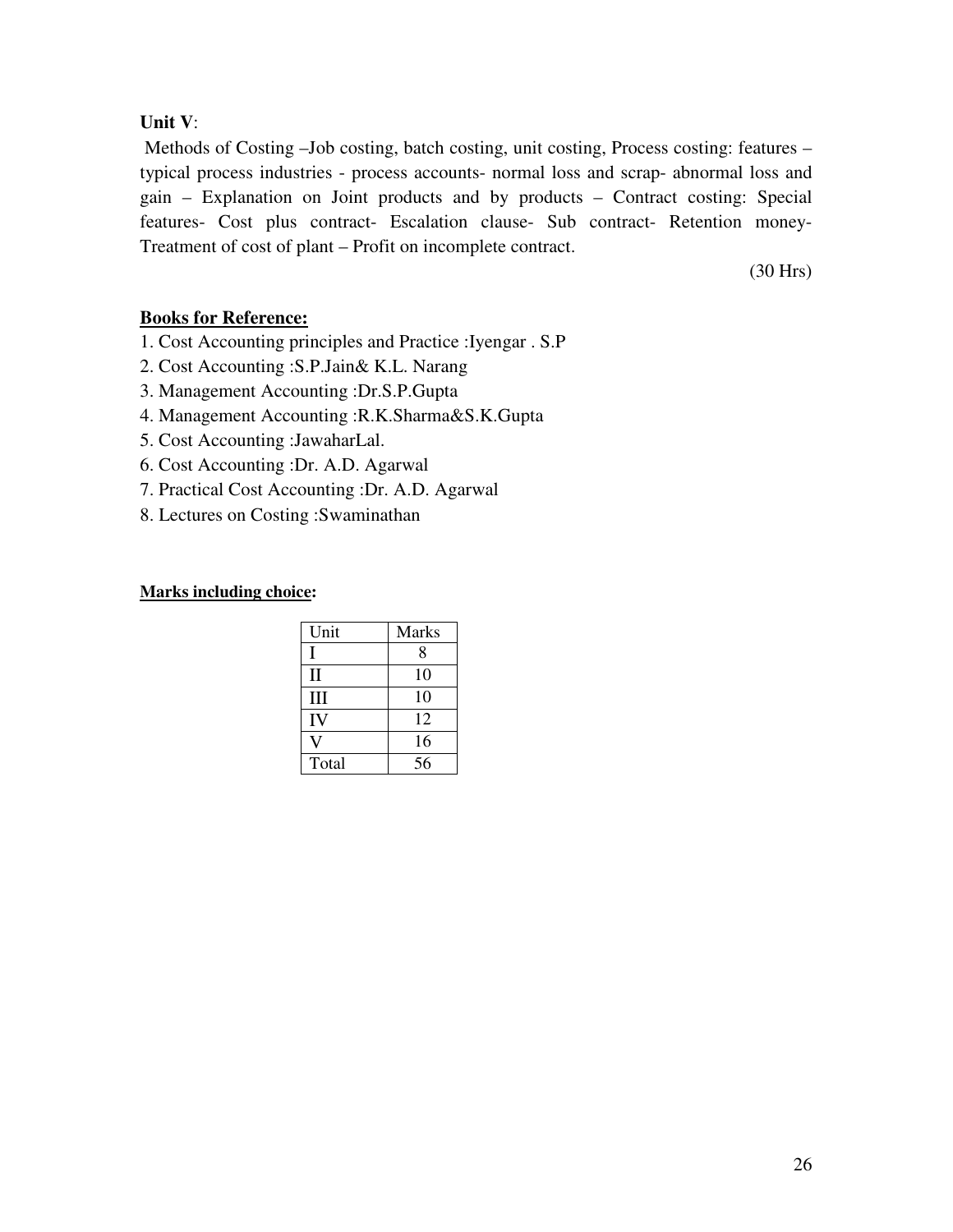# **CORE COURSE X : BANKING PRINCIPLES AND OPERATIONS**

| <b>SEMESTER</b> | <b>COURSE CODE</b> | <b>HOURS</b><br><b>PER WEEK</b> | <b>CREDIT</b> | EXAM<br><b>HRS</b> |
|-----------------|--------------------|---------------------------------|---------------|--------------------|
|                 | <b>5B10 COM</b>    |                                 |               | ີ                  |

# **COURSE OUTCOME**

After studying this course, the students shall be able to;

CO 1: Explain banking and describe the different types of banks and the functions of commercial bank

CO 2: Narrate the role of RBI in the credit control, promotion and regulation of monitory system

CO 3: Describe the relations ship between banker and customer and the procedure for opening and operating the account

CO 4 : Understand the modern trends and technology used in banking

### **Unit I :**

Introduction to Banking – meaning – features –commercial banks and their functions – Classification of banks in India – List of Nationalised banks in India – Scheduled banks – New generation Private sector banks – Co operative Banks in Kerala – meaning – features – structure and importance – Role of Banks in economic development.

### **Unit II :**

Reserve Bank of India – Functions – Credit control measures – quantitative and qualitative methods- Promotional and Regulatory measures – Repo - Reverse Repo.

(15 Hour)

( 20 Hrs)

# **Unit III:**

Banker and Customer – General relationship and Special Relationship – Opening and Closing of Bank accounts – KYC norms - Cheques – features – crossing – typesendorsement – types – banking ombudsman

### **Unit IV:**

Loans and advances – Principles of sound Lending – Loan – Cash credit – Overdraft – Consortium advances – Modes of creating charges – Lien - pledge – Hypothecation – mortgage and guarantee

# **Unit V:**

Recent trends and Technology in Banking – Need and importance – Online/ internet Banking – Mobile application banking – Core banking – RTGS – NEFT - IMPS -MCLR – IBC – MSME- TReDS -– BASEL NORMS – NPA monitoring and recovery-– Digital banking – Payment Gateways – Supply chain finance – Retail lending – Sale of third party products – Sarfaesi ––Direct benefit transfer .(a brief outline of all the terminologies )

(20 Hours)

20 Hours)

(15 Hrs)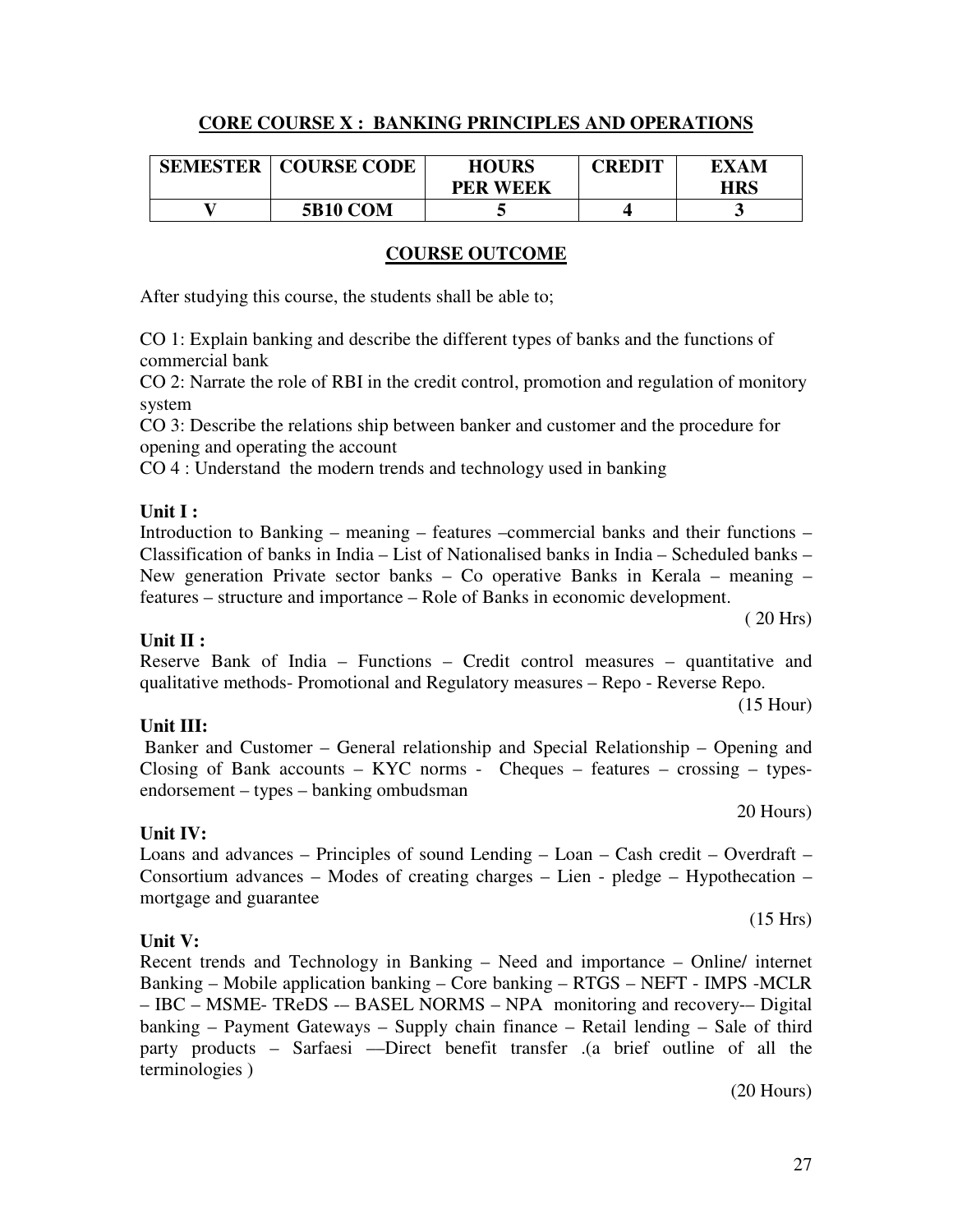# **References:**

- 1. Bankig theory and practice- K C Shekar
- 2. A text book of Banking M Radhaswami and S V Vasudevan
- 3 Banking law and practice Maheswari
- 4. Banking and Financial system- Vasant Desai
- 5. Modern Banking K P M Sundaram and E N Sundaram

| Unit  | <b>Marks</b> |
|-------|--------------|
|       | 12           |
| П     | 10           |
| Ш     | 12           |
| IV    | 12           |
|       | 10           |
| Total | 56           |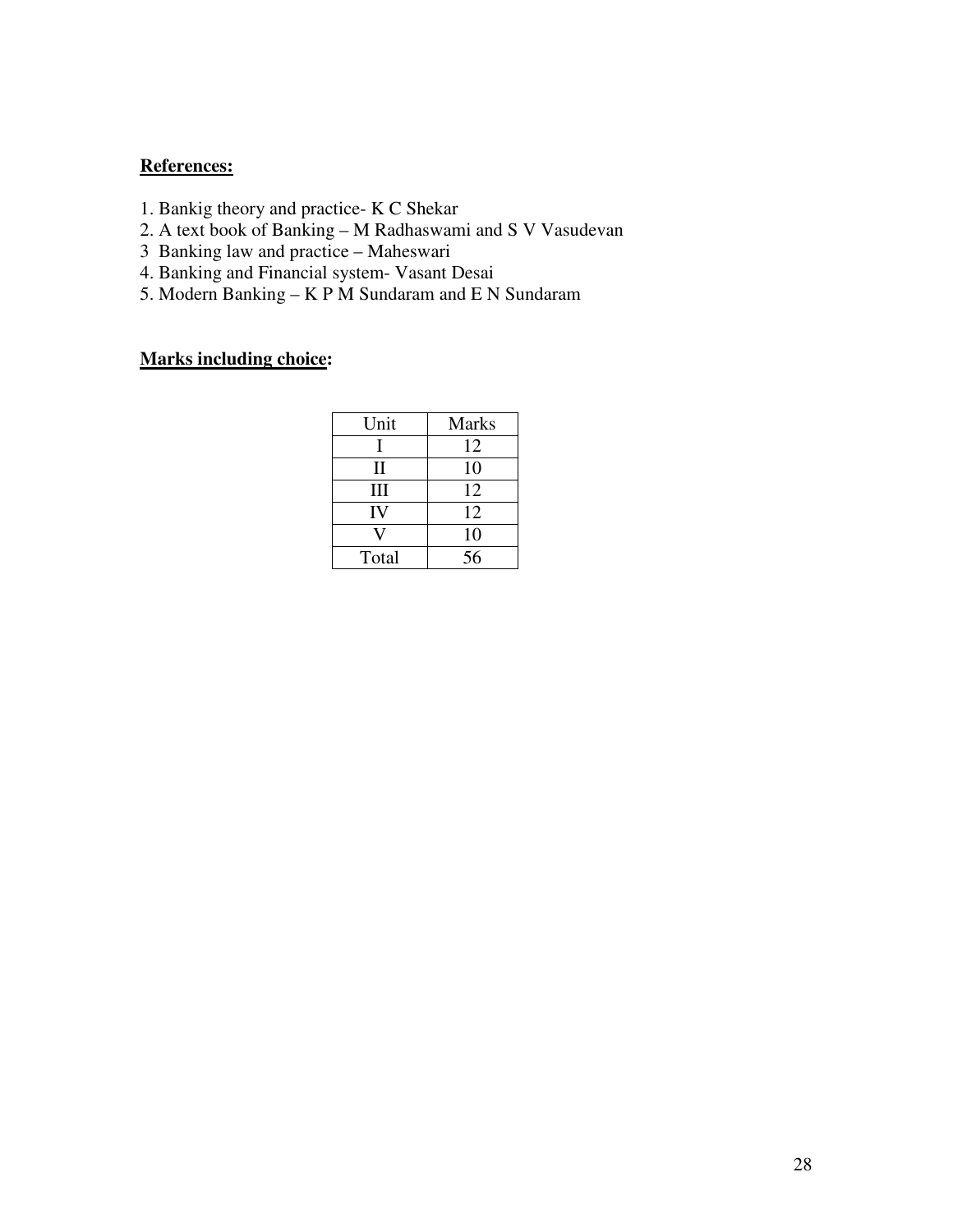# **CORE COURSE XII : FINANCIAL MARKETS AND SERVICES**

|                       | <b>SEMESTER   COURSE CODE</b> | <b>HOURS</b>    | <b>CREDIT</b> | EXAM       |
|-----------------------|-------------------------------|-----------------|---------------|------------|
|                       |                               | <b>PER WEEK</b> |               | <b>HRS</b> |
| VI                    | 6B12 COM                      |                 |               |            |
| <b>COURSE OUTCOME</b> |                               |                 |               |            |

After studying the course, the students shall be able to;

CO 1: understand the financial system and its constituents

CO2: familiarise with the activities taking place in the financial markets

CO 3: Appraise the various financial services available in the financial markets

CO 4: acquire knowledge about financial derivatives and their features

# **Unit I**

**Indian financial system**: Financial system, meaning, structure—financial marketsfinancial institutions- financial instruments – financial services- Role of financial system in economic development –Financial markets and instruments

[10 Hours]

# **Unit II**

**Money market** –Meaning – features- functions or importance- components – Call money market – commercial bill market- acceptance market – treasury bill markt- Money market instruments- Treasury bill-Commercial bills – Commercial papers – Certificate of **Deposits** 

[12 Hours]

# **Unit III**

**Capital Market-** Meaning –Primary Market, methods of floating new issue, - Secondary market - Stock exchange- Functions- listing of securities-Dematerialization and Depository services

[15 Hours]

# **Unit IV**

**Financial Services** – meaning – nature and scope – Types - Merchant banking – Meaning, objectives and functions- Mutual funds – Meaning, objectives and types of schemes - Credit rating –Meaning, functions and major agencies (CRISIL,ICRA,CARE)- Factoring- Meaning, objectives and mechanism - Venture Capital –meaning, features, funding pattern

[22 Hours]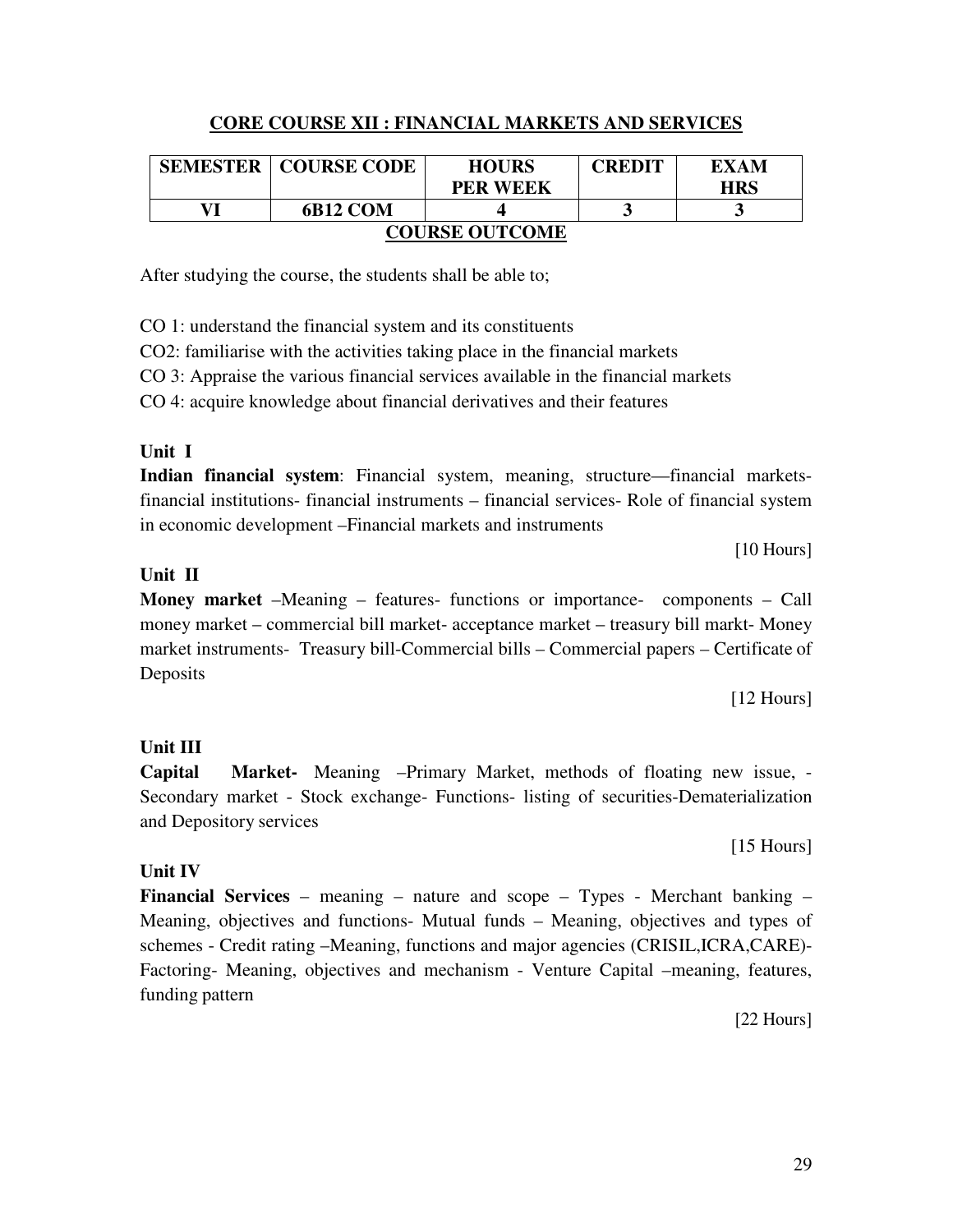# **Unit V**

**Financial Derivatives** - meaning- definition- types- forwards- futures- options – swapstypes and features, advantages and limitations of financial derivatives (An overview of financial derivatives only)

(13 Hours)

# **Reference:**

- 1. Financial Institutions &Markets : L.M. Bhole.
- 2. Marketing of Financial Services : V.A Avdhani.
- 3. Investment Management : V.K Bhalla.
- 4. Indian Financial System :Vasant Desai
- 5. A profile of Indian Capital Market :Vinayakan.
- 6. Financial Markets and Services: E. Gordon and K. Natarajan
- 7. Financial Markets, Institutions &Services : N.K Gupta & Monika Chopra Hours]
- 8. Futures And Other Derivatives: Hull John

| Unit         | Marks |
|--------------|-------|
| T            | 8     |
| $\mathbf{I}$ | 12    |
| Ш            | 12    |
| IV           | 16    |
|              | 8     |
| Total        | 56    |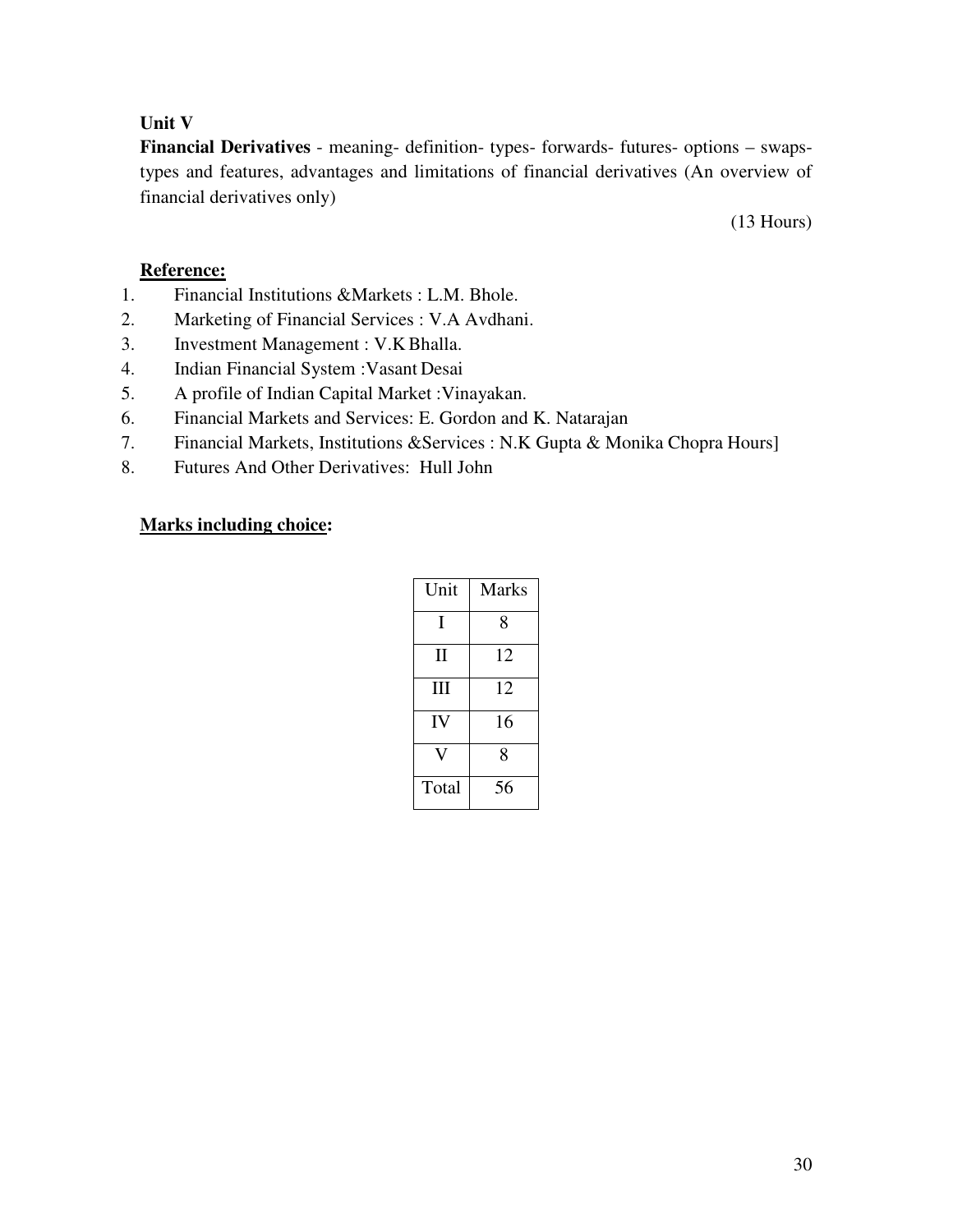# **CORE COURSE XIII : MANAGEMENT ACCOUNTING**

|                       | <b>SEMESTER   COURSE CODE</b> | <b>HOURS</b><br><b>PER WEEK</b> | <b>CREDIT</b> | EXAM<br><b>HRS</b> |
|-----------------------|-------------------------------|---------------------------------|---------------|--------------------|
| VI                    |                               |                                 |               |                    |
|                       | 6B13 COM                      |                                 |               |                    |
| <b>COURSE OUTCOME</b> |                               |                                 |               |                    |

After studying the course, the students shall be able to;

CO 1. understand the fundamental concepts of management accounting.

CO 2. acquire analytical skills associated with the interpretation of accounting reports CO 3. apply management accounting concepts in real life situations.

CO 4. develop judgmental skills associated with the use of accounting information in decision making.

CO 5. understand the use of marginal costing and budgetary control to plan and control cost and profit.

### **Unit I:**

 **Introduction to Management Accounting:** Meaning- Definitions, Objectives, Uses-Scope of Management Accounting – Management Accounting Vs Financial Accounting -Management Accounting Vs Cost Accounting.

### **Unit II:**

**Analysis and interpretations of financial statements**: Financial Statements – meaning, nature and limitations - Financial Statement Analysis – concept and meaning – types – tools of financial analysis - Comparative Financial statements, Common- size Financial statements, Trend analysis - Ratio analysis – concepts, definition, advantages, limitations-Types of ratios- Liquidity Ratios, Solvency Ratios, Activity Ratios, Profitability Ratios and Market test Ratios – computations and interpretations. (Construction of final accounts are not expected)

### **Unit III:**

**Cash flow statements:** meaning, concepts, definitions and uses - Preparation of Cash Flow Statement in both Direct and Indirect Methods (in vertical form as per AS 3).

(20 Hrs)

### **Unit IV:**

**Marginal Costing:** meaning, objectives and features- contribution - CVP Analysis- BEP Analysis -Computation of BEP and sales to earn a desired level of profit - P/V Ratiocomputation - managerial uses of Marginal Costing ( Profit planning, Fixation of price, Make or buy decisions & Problem of key factor/limiting factor only)

(20 Hrs)

(8 Hrs)

(32 Hrs)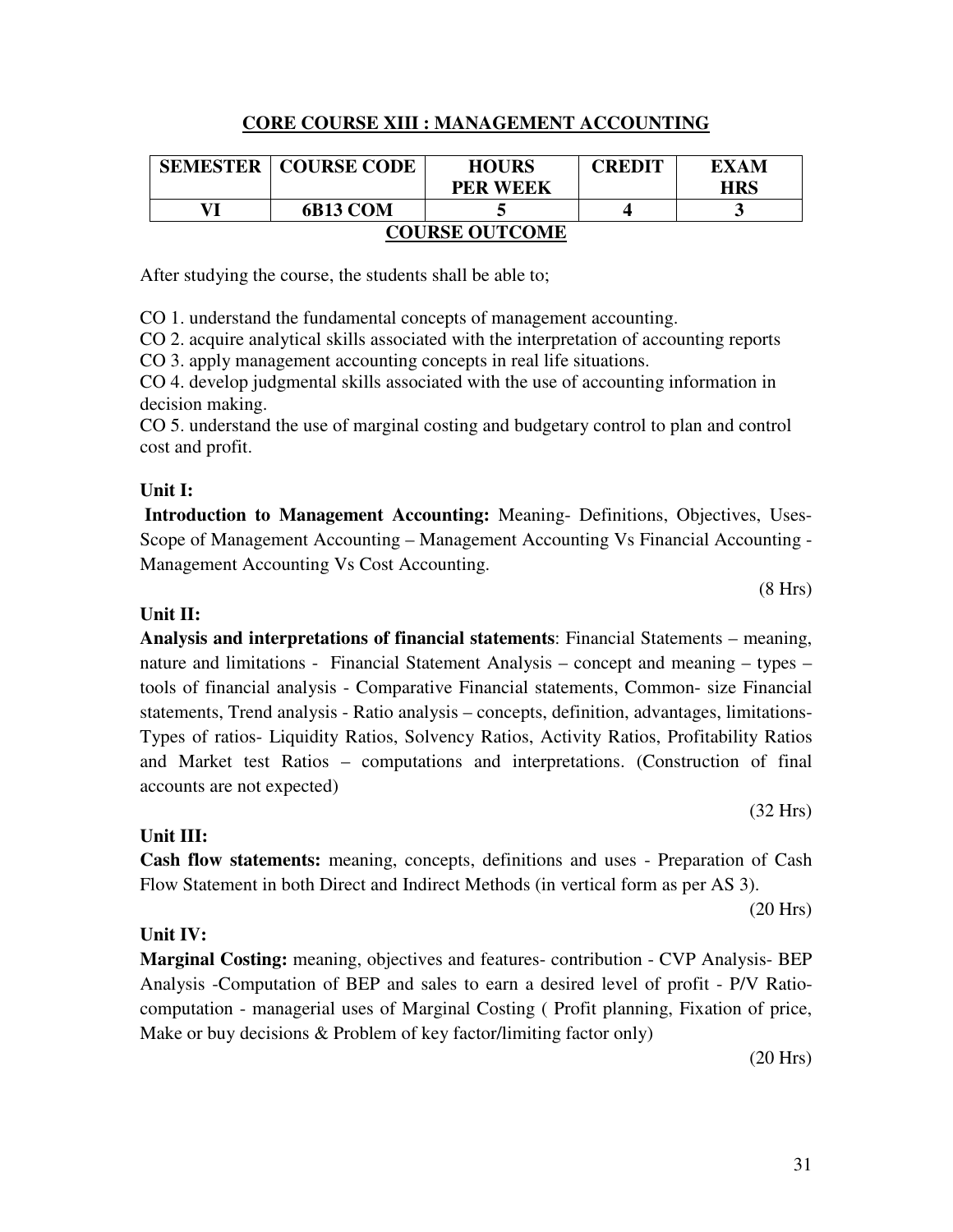### **Unit V:**

**Budgetary control:** Concepts, Objectives and classification of budgets- Preparation of Cash, Sales and Flexible Budgets.

(10 Hrs)

# **Reference:**

- 1. Management Accounting : Sharma R.K & Sasi K Guptha
- 2. Management Accounting : N.M Singhvi & Bodhan Wale
- 3. Management Accounting : RSN Pillai & Bhagavathi
- 4. Management Accounts : S N. Maheswari
- 5. Management Accounts : S.P. Guptha

| Unit  | <b>Marks</b> |
|-------|--------------|
|       | 6            |
| Н     | 18           |
| Ш     | 12           |
| IV    | 12           |
|       | 8            |
| Total | 56           |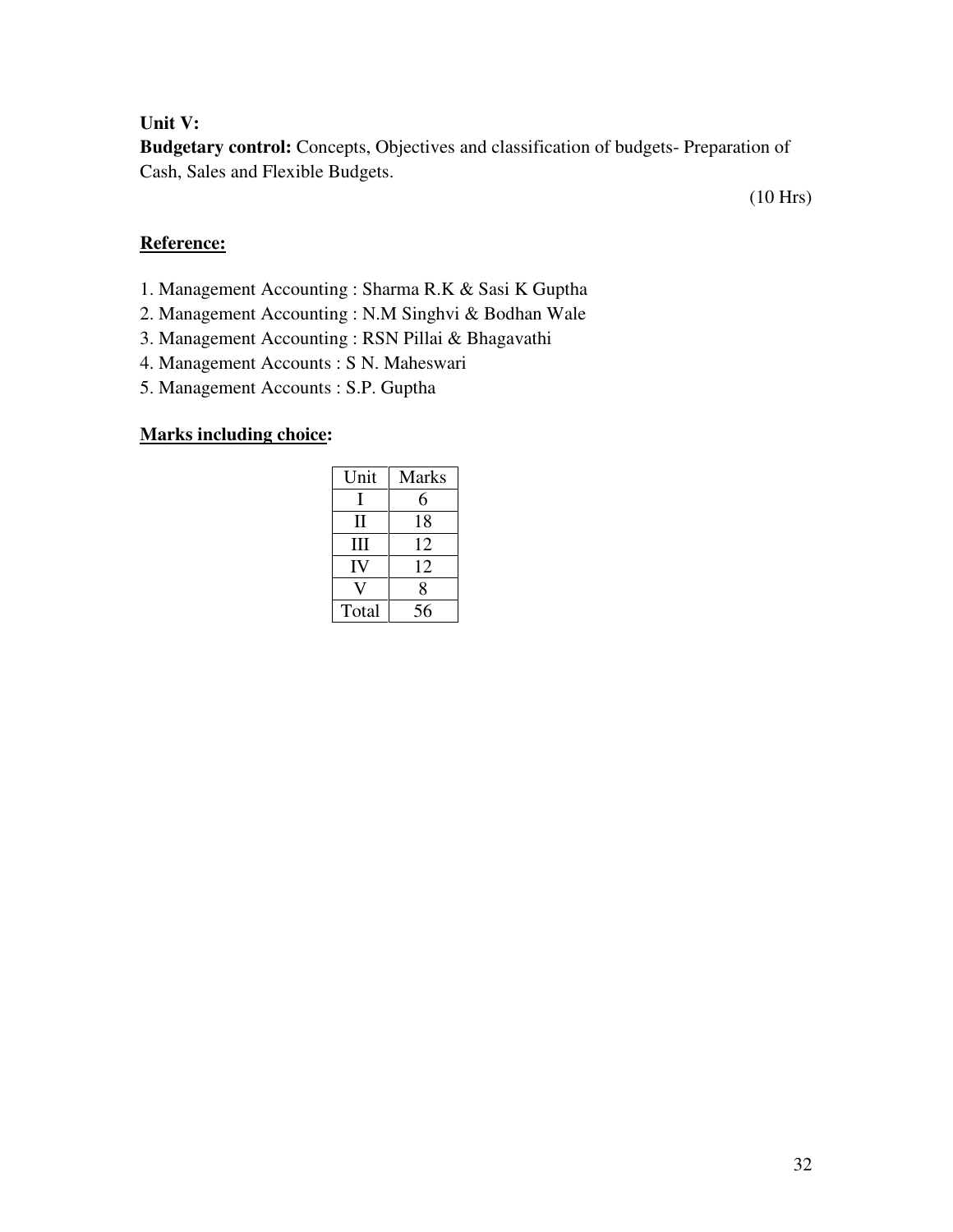# **CORE COURSE XIV: AUDITING AND CORPORATE GOVERNANCE**

| <b>SEMESTER</b>       | <b>COURSE CODE</b> | <b>HOURS</b>    | <b>CREDIT</b> | EXAM       |
|-----------------------|--------------------|-----------------|---------------|------------|
|                       |                    | <b>PER WEEK</b> |               | <b>HRS</b> |
| VI                    | 6B14 COM           |                 |               |            |
| <b>COURSE OUTCOME</b> |                    |                 |               |            |

After studying the course, the student shall be able to;

CO 1: understand the term auditing, its concept, principles, procedures and requirements needed for Auditing in accordance with current legal requirements and professional standards.

CO 2: familiarize with the various aspects of audit consisting of internal check, vouching, verification and valuation of assets and liabilities

CO 3: understand the appointment, rights, duties and the liabilities of an auditor.

CO 4: explain the concept of Corporate Governance and its aspects

# **Unit I**

Introduction – Meaning- Definition- Objectives - Concept of auditor's independence-Types of audit– statutory audit–private audit- government audit - continuous audit– final audit – interim audit - cost audit – management audit – tax audit – Social audit performance audit –Internal audit - Investigation**;** Meaning of Investigation- Distinction between investigation and auditing.

# **Unit II**

Audit Process -- Documentation **-** Preparation before audit-Audit Programme-Audit Note Book-Audit Working Papers-Audit Files- Internal Control and Internal Check–Principles of Internal check.

# **Unit III**

### Vouching and Verification **-** Vouching - meaning and importance- Requirements ofa voucher -Vouching of various items (Cashbook – Credit purchase- credit sales- goods sent on consignment- journal proper- outstanding assets & liabilities- capital and revenue expenditures only) Verification – meaning-Difference between vouching and verification- general principles for verifying assets-Valuation of assets;Difference between verification and Valuation- Verification and valuation of Assets (Cash at bank, Loan advanced, Debtors, Stock, Plant & Machinery, patents, Goodwill, Motor vehicles only) --Verification and valuation of Liabilities (Creditors, Loans, Debentures, Capital, Contingent liability only) (25 hrs)

# **Unit IV**

Audit of Limited Companies- appointment- **-**Qualifications and Disqualifications of an Auditor- Auditor's remuneration- Auditor's lien- Removal of an auditor- Rights, Powers and Duties of an Auditor -Liabilities of an Auditor – Auditor's Report – content- types

(20 Hrs)

(20 Hrs)

(15 Hrs)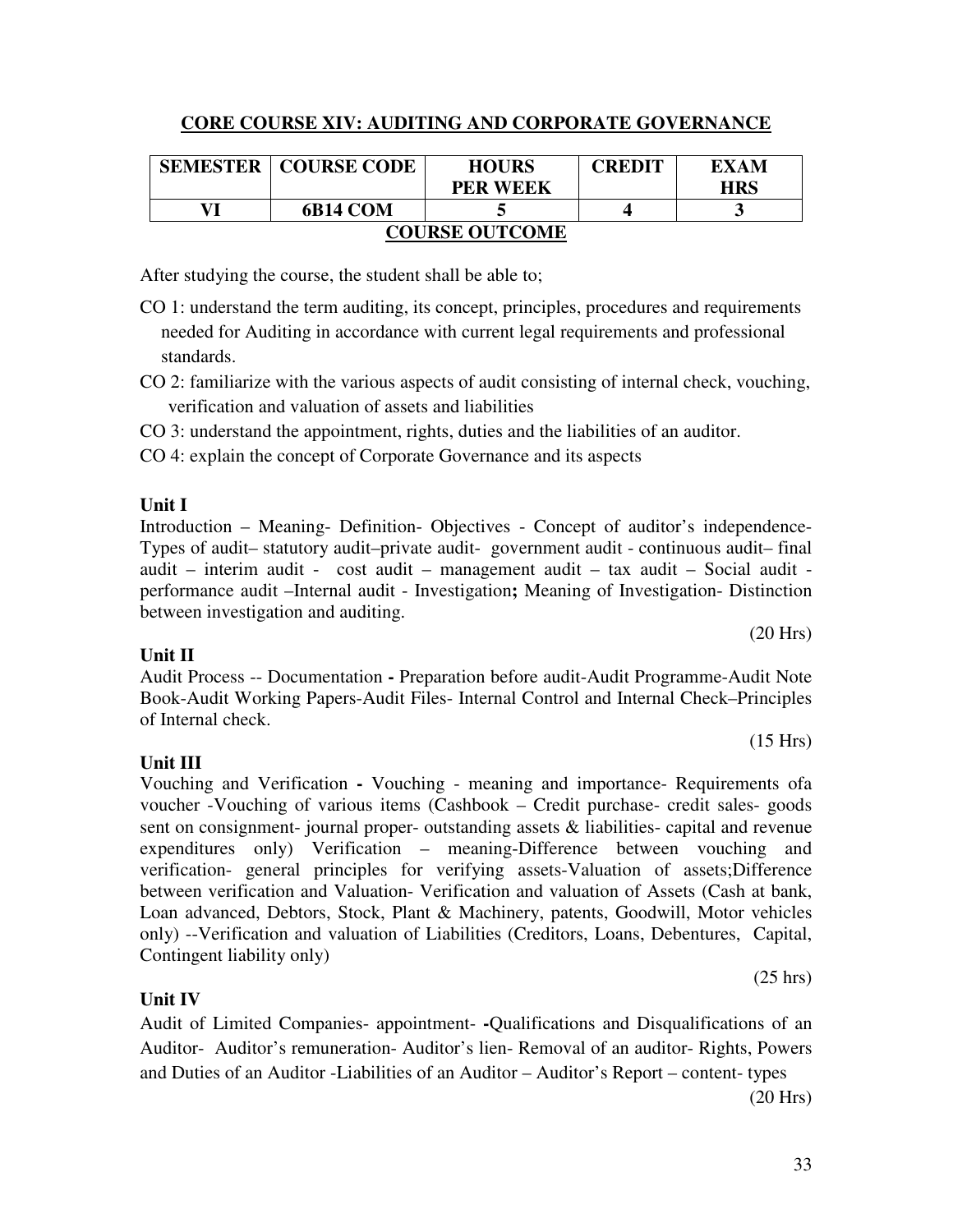### **Unit V**:

Conceptual Framework of Corporate Governance: Meaning, Benefits of Corporate Governance; board committee and their functions- insider Trading - Green Governance/E-governance.

(10 Hrs)

### **References:**

1. Bhatia R.C. *Auditing,* Vikas Publishing House, New Delhi.

2. DinkarPagare .*Auditing*, Sultan Chand & Sons New Delhi.

3. JagadeeshPrakash . Auditing*: Principles and Practices*, Chaitanya Publishing House, Allahabad.

4. Kamal Gupta. *Contemporary Auditing*, Tata McGraw-Hill Publishing Co.Ltd. New Delhi.

5. Saxena and Saravanavel .*Practical Auditing*, Himalaya Publishing House, Mumbai.

6. Sharma R*. Auditing*, Lakshmi NarainAgarwal, Agra.

7. Sharma T.R. *Auditing*, SahityanBhawan Publications, Agra.

8. Tandon B.N. *Practical Auditing*,S Chand &Co.Ltd. New Delhi.

9. Mallin, Christine A. Corporate Governance, Oxford University Press, New delhi

10. Rani, Geeta D and R.K. Mishra, Corporate Governance- Theory and Practice, Excel Books New Delhi

| Unit  | <b>Marks</b> |
|-------|--------------|
|       | 10           |
| Н     | 13           |
| Ш     | 12           |
| IV    | 13           |
|       | 8            |
| Total | 56           |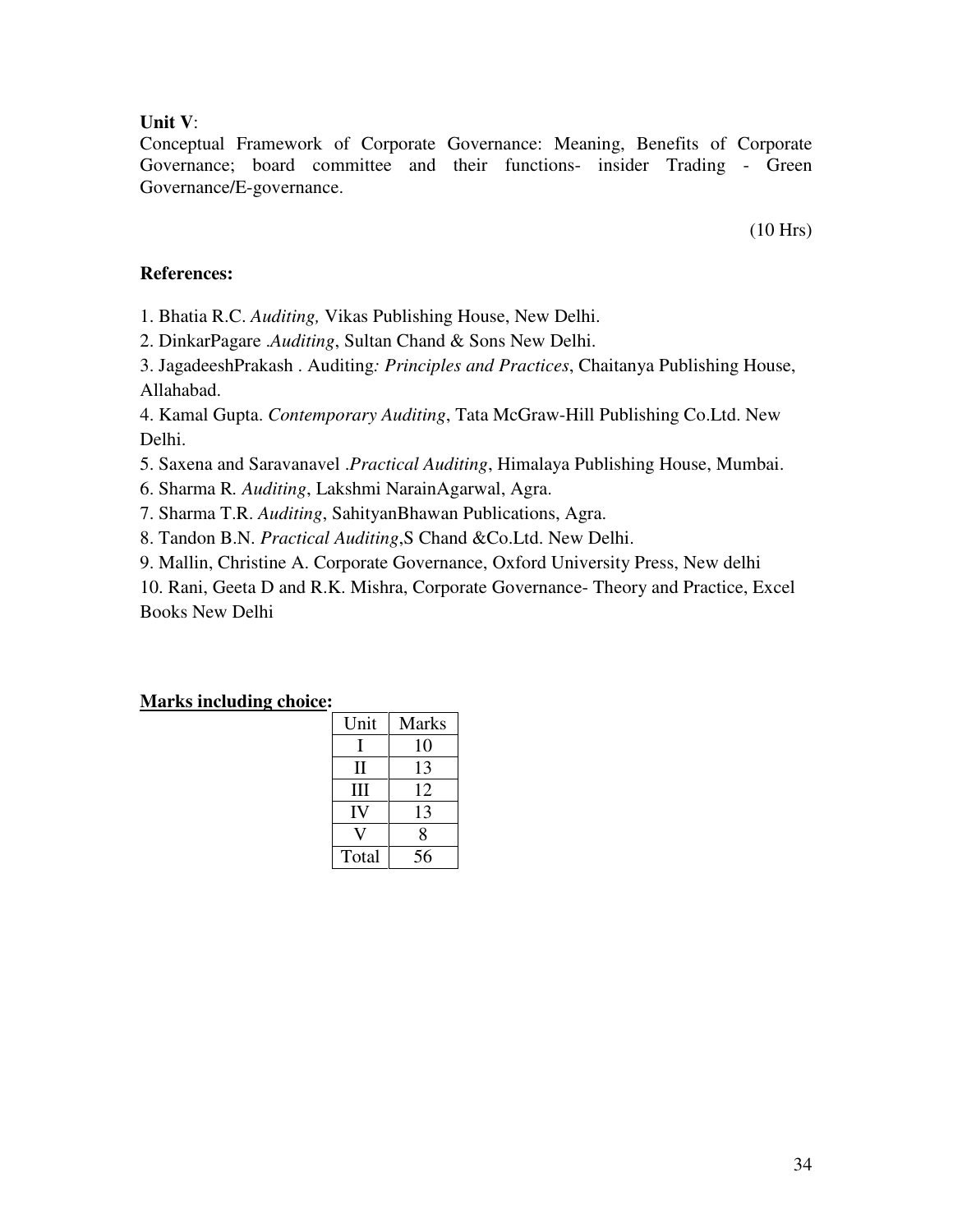# **CORE COURSE XV: INCOME TAX AND GST**

| <b>SEMESTER</b>       | <b>COURSE CODE</b> | <b>HOURS</b><br><b>PER WEEK</b> | <b>CREDIT</b> | EXAM<br><b>HRS</b> |  |
|-----------------------|--------------------|---------------------------------|---------------|--------------------|--|
| VI                    | 6B15 COM           |                                 |               |                    |  |
| <b>COURSE OUTCOME</b> |                    |                                 |               |                    |  |

After studying this course, the students shall be able to;

CO 1: Compute total income and determine the tax liability of an individual and partnership firm, company and cooperative society

CO 2: Describe the income tax authorities, their powers and assessment procedure

CO 3: Explain the procedure regarding deduction of tax at source, advance tax, refund, penalties and prosecution

CO 4: Describe Goods and Service Tax, its levy and collection

#### **Unit I**

Clubbing of Income – provisions – deemed income – aggregation of income – set off and carry forward of losses –Computation of Gross total Income - Deduction from gross total income Computation of total income –

#### **Unit II**

Assessment of individuals - computation of tax – assessment of partnership firms – computation of tax - assessment of Co-operative Societies – Computation of total income and tax liability

#### **Unit III**

Income Tax Authorities and their powers – CBDT – Powers and functions – Commissioner of income tax – powers and functions – income tax officers. Assessment procedure – types of return – procedure for filing return – e filing-  $PAN - types$  of assessments – rectification of mistakes

**Unit IV** 

Deduction of Tax at Source – items of income from which tax is deducted at source – collection of tax at source - Advance payment of tax – refund of tax – Penalties and prosecution –provisions .

#### **Unit V**

Goods and Services Tax**:** Brief history behind the emergence of GST – The scope of GST –Definitions and meaning - Central Goods and Services Tax Act–Integrated Goods and Services Tax Act - State Goods and Services Tax Act - Levy and Collection of Central/State Goods and Services Tax - Taxable person - Power to grant exemption from tax - Time and value of supply of goods - Time of supply of services

(15 Hours)

(25 Hours)

(10 Hours)

(20 Hours)

(20 Hours)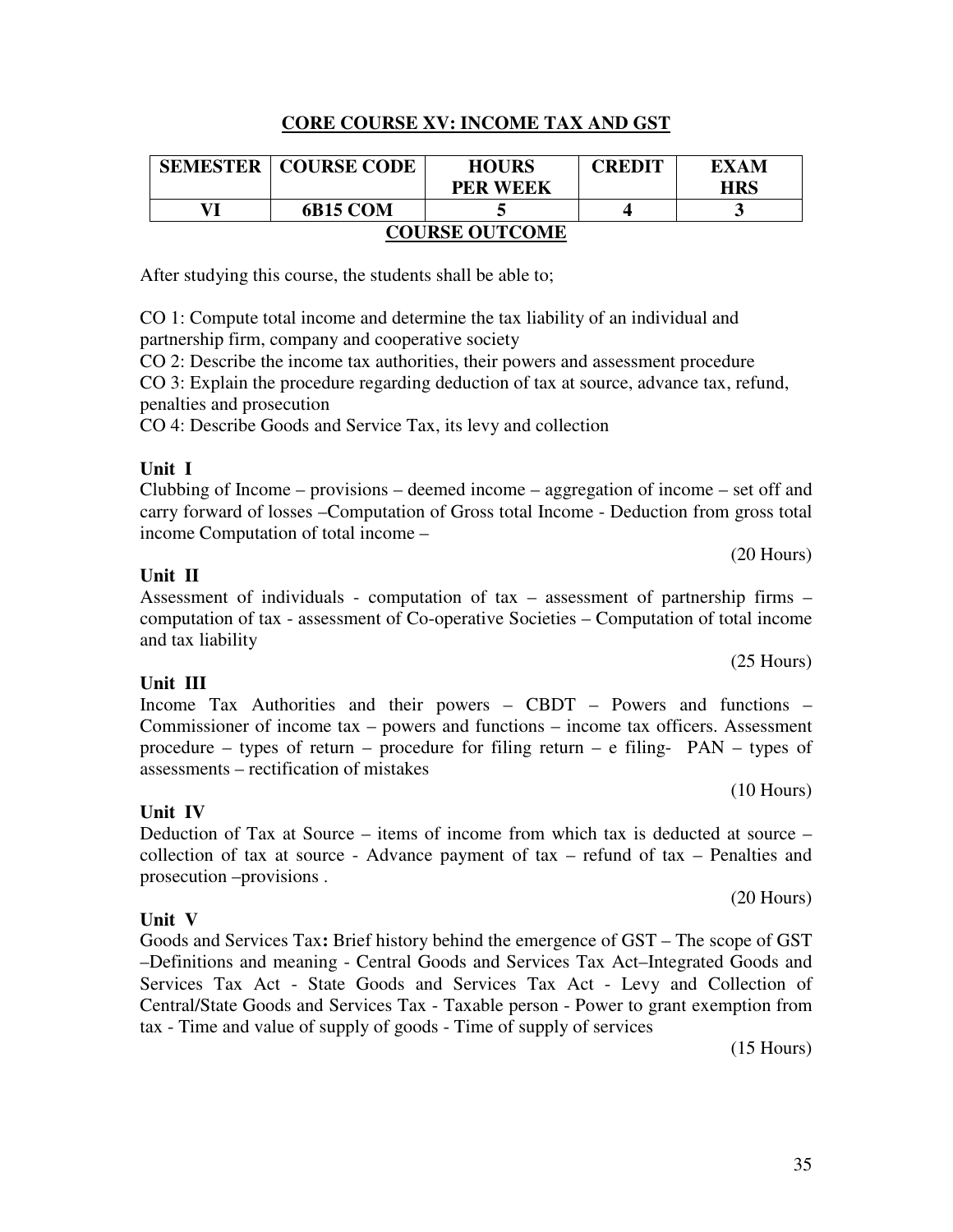Note : Questions should be asked based on provisions year relating to current assessment year.

#### **Consider the Current rate for calculations**

#### **References :**

- 1. Income tax Law and Accounts :Dr.H.C.Mehrotra and V.P.Goyal
- 2. Income tax Law and Practice :Dr.Bhagavathi Prasad.
- 3. Income tax Law and Practice : Gaur and Narang
- 4. Income tax Law and Practice :B.S.Raman.
- 5. Direct taxes Law and Practice : Dr.Vinod K. Singhania&Dr.KapilSinghania
- 6. Goods and Service Tax, Dr. H C Mehrotra and Prof. V.P.Goyal

| Unit  | <b>Marks</b> |
|-------|--------------|
|       | 18           |
| Н     | 14           |
| Ш     | 8            |
| IV    | 8            |
|       | 8            |
| Total | 56           |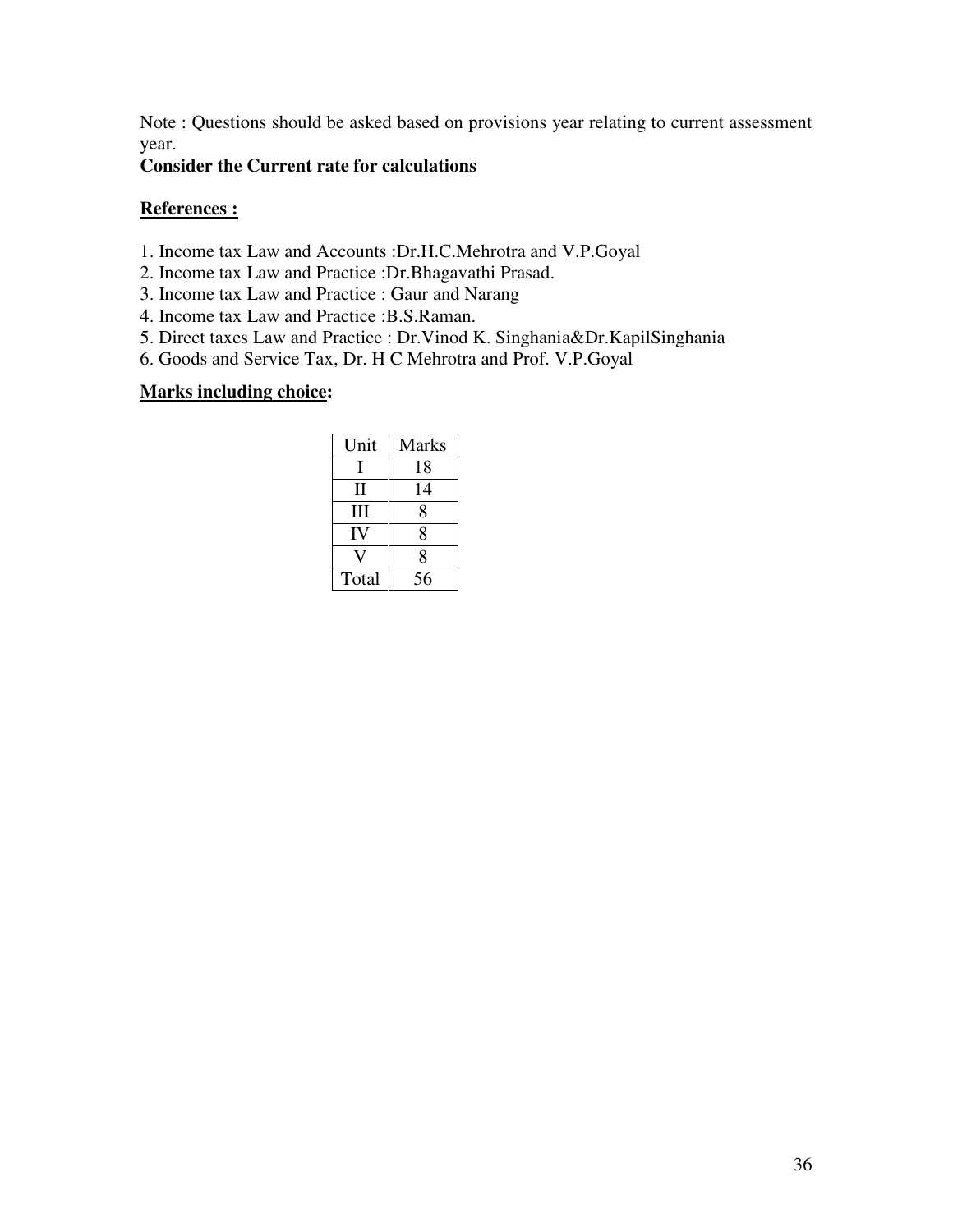#### **CORE COURSE XVII: PROJECT**

| <b>SEMESTER</b>       | <b>COURSE CODE</b> | <b>HOURS</b>    | <b>CREDIT</b> | EXAM           |  |
|-----------------------|--------------------|-----------------|---------------|----------------|--|
|                       |                    | <b>PER WEEK</b> |               | <b>HRS</b>     |  |
|                       | 6B17 COM           |                 |               | $\blacksquare$ |  |
| <b>COURSE OUTCOME</b> |                    |                 |               |                |  |

#### **CO 1: understand the method of carrying out a project CO2: undertake project work independently**

#### **Guidelines for Project**

1. During the sixth semester every student shall do a project .The student may choose any topic from the subjects he/she has studied.

2. The candidate shall prepare and submit a project report to the Department.

3. The report shall be in English with not less than 30 pages, printed or typed (A4 size paper, 1.5 line spacing, Times New Roman font, font size 14) and spiral bound.

4. The project report should be submitted to the Head of the Department one week before the last working day of the sixth semester, duly certified by the Guide.

5. The project can be done individually or as a group of four students (maximum) on the same topic and present the report. However, the project supervisor should make sure that each student constructively contributes to the completion of the project.

6. The work of each student shall be guided by one Faculty member.

7. The candidate shall prepare at least two copies of the report; one copy for submission to the Department and another copy for the student, which he/she has to bring with him/her at the time of viva voce.

8. Duration of project work -The duration for project work is 3 weeks.

9. A certificate showing the duration of the project work shall be obtained from the supervising teacher or from the organization for which the project work was done and it should be included in the project report.

10. Structure of the report

a) Title page

b) Certificate from the supervising teacher / organization (for having done the project work)

c) Acknowledgements

d) Contents

e) Chapter I: Introduction (Organization profile, Research problem, Objectives of the study, Research methodology etc.)

f) Chapter II : Review of Literature

g) Chapters III and IV: Data Analysis (2 or 3 chapters)

h)Chapter V : Findings, Suggestions and Conclusion.

i) Appendix : (Questionnaire, specimen copies of forms, other exhibits etc.)

j) Bibliography: (books, journal articles etc. used for the project work).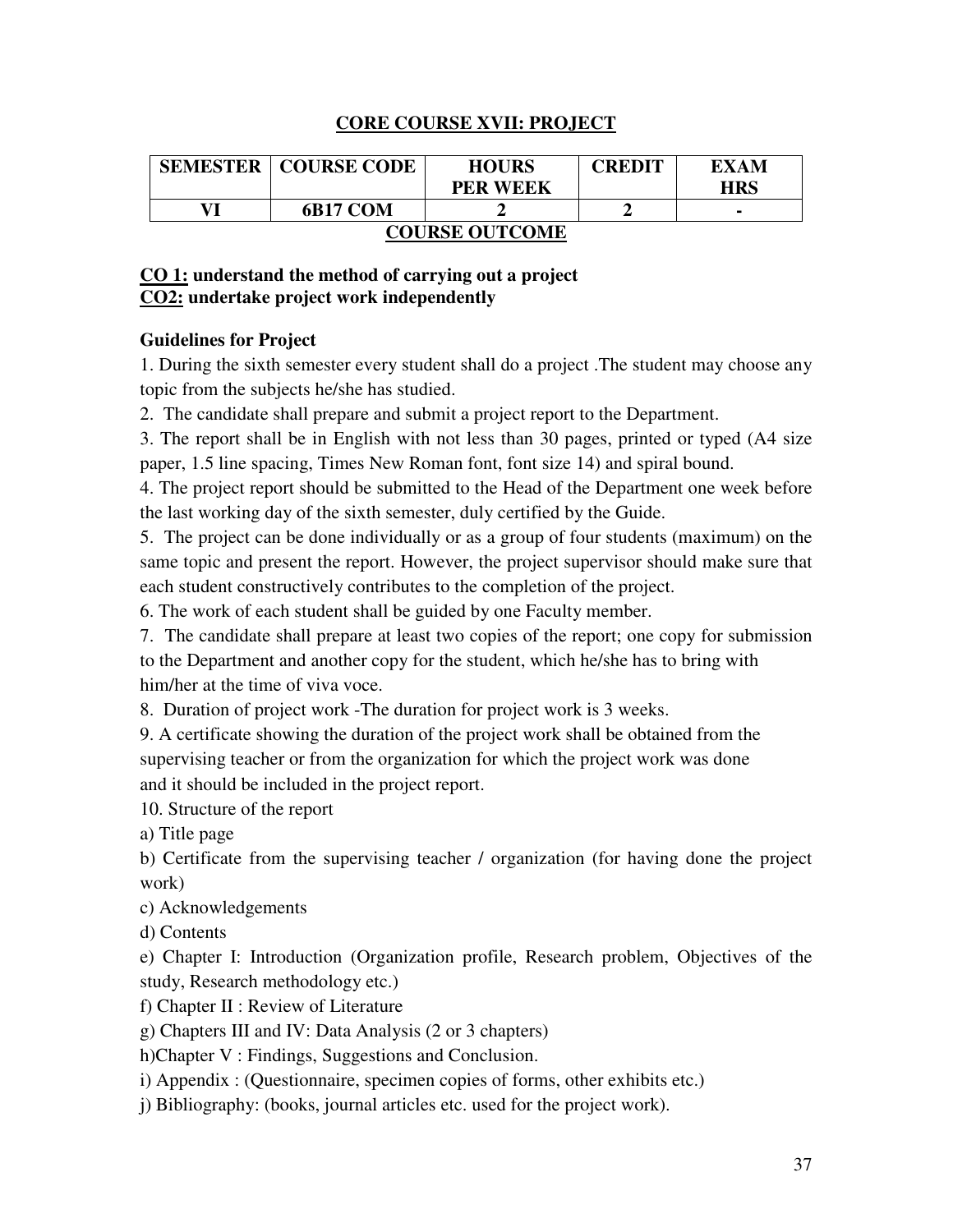#### **Evaluation of project report**

The project report shall be subject to internal and external evaluation. The internal evaluation shall be carried out by the supervising teacher and external evaluation done by the external examiners appointed by the University

1. Evaluation of the Project Report shall be done under Mark System. Total mark for the project will be 50. Marks secured for the project will be awarded to candidates, combining the internal and external marks

2. The internal to external components is to be taken in the ratio 1:4.

| Internal $(20\% \text{ of total})$ |         | External (80% of total)     |            |
|------------------------------------|---------|-----------------------------|------------|
| Components                         | $\%$ of | Components                  | % of marks |
|                                    | marks   |                             |            |
| Punctuality                        | 20      | Relevance of the topic,     | 20         |
|                                    |         | statement of objectives,    |            |
|                                    |         | methodology, reference/     |            |
|                                    |         | bibliography                |            |
| Use of data                        | 20      | Presentation, quality of    | 30         |
|                                    |         | analysis/use of statistical |            |
|                                    |         | tools, findings and         |            |
|                                    |         | recommendations             |            |
| Scheme/ organisation of            | 30      | Project Viva-Voce           | 50         |
| project report                     |         |                             |            |
| Project Viva-Voce                  | 30      |                             |            |
|                                    | 100     |                             | 100        |

Assessment of different components may be taken as below.

3. There shall be no improvement chance for the marks obtained in the Project Report.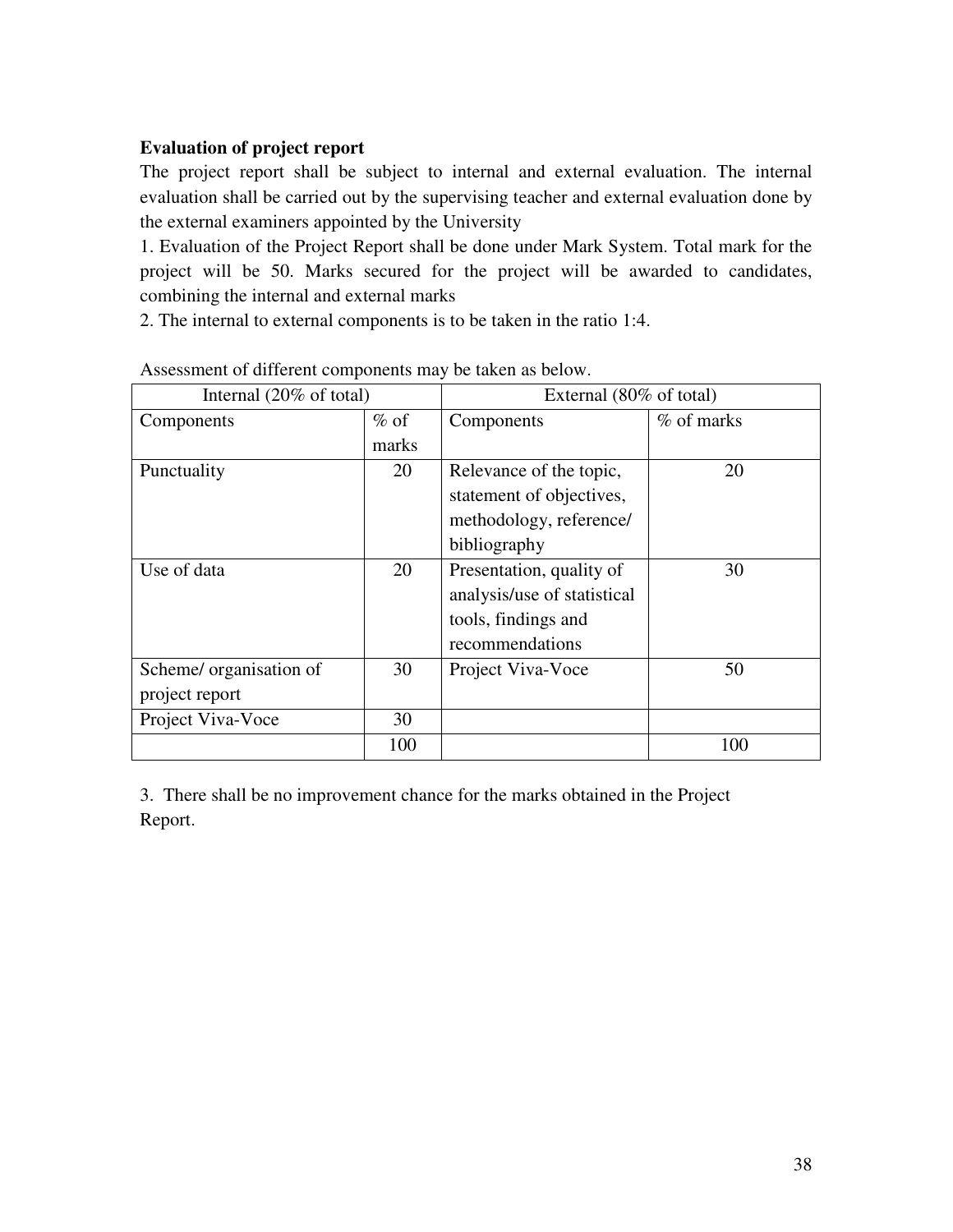#### **CORE COURSES IN THE ELECTIVE STREAM**

#### **ELECTIVE STREAM I – CO-OPERATION**

#### **CORE COURSE IV : CO-OPERATION I – CO-OPERATIVE PRINCIPLES**

| <b>SEMESTER</b> | <b>COURSE CODE</b> | <b>HOURS</b><br><b>PER WEEK</b> | CREDIT | EXAM<br>HRS |
|-----------------|--------------------|---------------------------------|--------|-------------|
| Ŵ               | <b>3B04 COM</b>    |                                 |        |             |

After studying this course, students shall be able to;

CO 1: Understand the concepts and principles of Cooperative movement

CO2: Understand the origin of cooperative movement and the history of cooperatives in the world

CO 3: Describe Indian cooperative movement, its features , structure and significance CO 4: Acquaint themselves with the system of cooperative education, training and its impact on the functioning of cooperative organisations

**Unit I : Philosophy and genesis of co-operative movement** - Definition and meaning of Cooperation – ICA definition-characteristics. Evolution of co-operative principles – Rochdale principles- Reformulated principles of 1966- Redefined principles of 1995 – Application of the principles. Co-operatives as economic enterprises – its importance – differences between other forms of organizations and cooperative enterprise. Cooperation and other economic systems-Capitalism, socialism and communism. Importance of Cooperative organisations in the economic development.

[20 Hours]

**Unit II : Co-operative movements in Foreign countries** Origin of co-operative movement in England – Experiments of Robert Owen (Doctrine of circumstances – Friendly societies – Labour colonies – Labour exchanges) – Rochdale pioneers – C.W.S.S, -Credit cooperatives in Germany –Raiffiesen and Schulze movement –Dairy and poultry co-operatives in Denmark – M.P.C.S in Japan –industrial co-operatives in China – collective farms in U.S.S.R. Marketing co-operatives in U.S.A – Consumer societies in Sweden.

[25 Hours]

**Unit III: Co-operation in India** – Early experiments –Frederic Nicholson's Report-Maclegan committee on cooperation –Co-operative planning Committee 1945 – All India Rural Credit Survey Committee –All India Rural Credit Review Committee – CRAFICARD – Kapoor Committee. Co-operatives in Kerala (an overview of various kinds of cooperative organisations functioning in Kerala)

[20 Hours]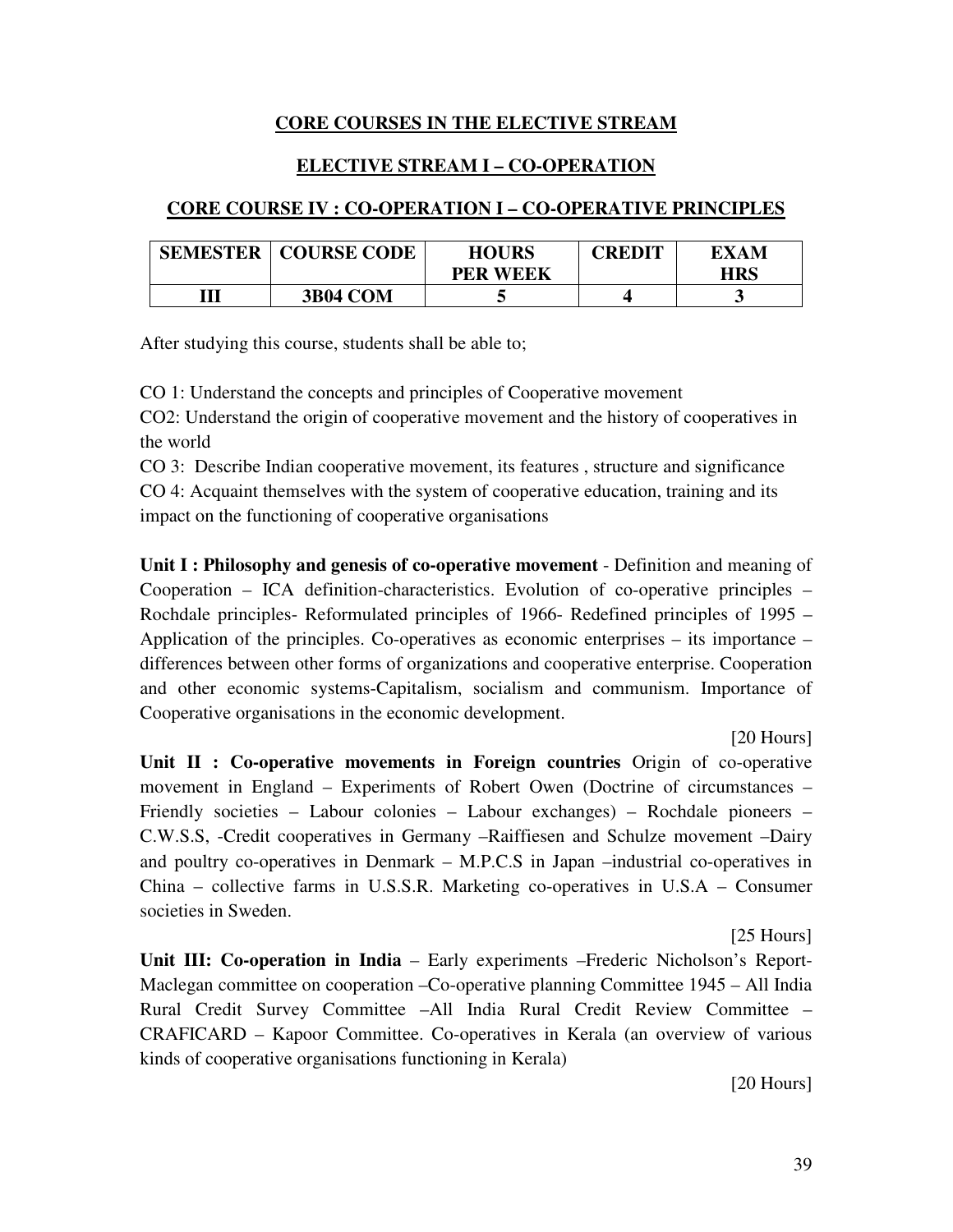**Unit IV: Rural credit** – classification of credit based on period, purpose and securitystructure of co-operative credit- three tier and two tier credit –Multi agency approach to rural credit- Institutional agencies providing rural credit. NCDE, NHB, NABARD, etc; National Rural Credit Stabilisation Fund and National Rural Credit (L.T.O) Fund. Constitution and working of N.C.D.C – Role of N.C.D.C in the development of cooperatives.

[10 Hours]

**Unit V :Co-operative education and training** – objectives and significance – International cooperative Alliance –Role - National Co-operative Union of India – constitution and working – NCCT-NCCE-VAMNICOM- ICM.Structural arrangement for training –co-operative training centres- co-operative training colleges- member education units – other functions. Publicity and propaganda –journal – cooperative week celebrations-co-operative flag

CAPE-ACSTI-KICMA.

[15 Hours ]

#### **Reference:**

- 1. Theory and Practice of Co-operation in India : Kulkarni
- 2. Co-operative Movement in India : J. Banerjee
- 3. Co-operative Movement in India : F.M Hough
- 4. Co-operation –Principles and Practice : T.N Hajela
- 5. All India Rural Credit Survey Report
- 6. Co-operation in India : Dr. M.S Mathur
- 7. Theory, History and Practice of Co-operation : R.D Bedi
- 8. Co-operation at Home and Abroad : C.R Fay
- 9. Co-operation in Foreign Countries :Rajagopalan
- 10. Co-operation in India and Abroad : K.P Bhatnagar

| Unit  | <b>Marks</b> |
|-------|--------------|
|       | 13           |
| П     | 13           |
| Ш     | 12           |
| IV    | 8            |
|       | 10           |
| Total | 56           |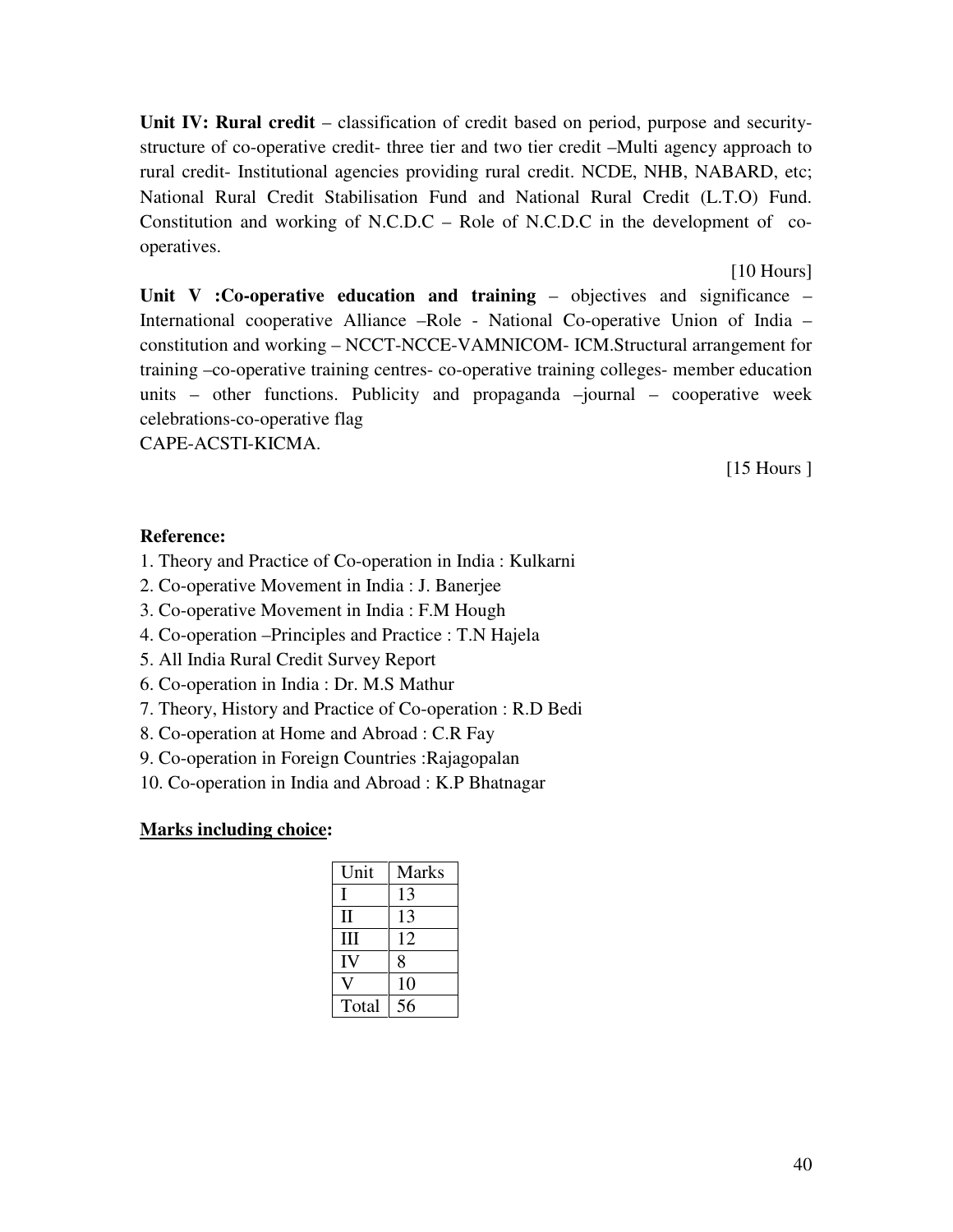#### **CORE COURSE VI : CO-OPERATION II – MANAGEMENT OF CO-OPERATIVES**

| <b>SEMESTER</b>       | <b>COURSE CODE</b> | <b>HOURS</b>    | CREDIT | EXAM |  |
|-----------------------|--------------------|-----------------|--------|------|--|
|                       |                    | <b>PER WEEK</b> |        | HRS  |  |
| г                     | <b>4B06 COM</b>    |                 |        |      |  |
| <b>COURSE OUTCOME</b> |                    |                 |        |      |  |

After studying this course, students shall be able to;

CO 1: Understand kinds of cooperatives in India

CO 2: Understand the management and administration of different types of cooperatives

CO 3: Identify the role and significance of cooperative organization in Kerala's Economy

CO 4: Describe various kinds of cooperative institutions

**Unit I: Credit Cooperative Societies** – Meaning-features – significance-Primary Agricultural Credit Societies(PACS) definition –membership-constitution, objectives and working- differences between Primary Agricultural Credit Societies and Farmers Service co-operative Societies – crop loan system – linking of credit with marketing –kissan credit card –procedure to sanction loans –role of PACS in rural development–Central cooperative banks – membership- objectives-constitution of board of management – problems – over dues- suggestions for improvement. Kerala State co-operative Bank – origin- membership constitution- objectives- constitution of board of management – problems and suggestions for

improvement.

[20 Hours]

**Unit II: Long term credit** –Agricultural and rural development – need for separate institutions -debentures - Debenture Redemption Fund- Primary co-operative agricultural and rural development bank- constitution, objectives and working – Kerala State Cooperative Agricultural and Rural Development Bank -membership- constitution of board of management – objectives and working problems and suggestions for improvement. Procedure in granting loans- over dues in long term credit societies –NPA.

[15 Hours]

**Unit III: Non Agricultural credit societies** – Primary co-operative urban banksmembership constitution, objectives and working (in brief)- Employees credit societies – membership –constitution, objectives and working (in brief)- Co-operative housing societies – importance and advantages – types of housing societies – HOUSEFED – constitution and working (in brief) – sources of funds – problems.

[15 Hours]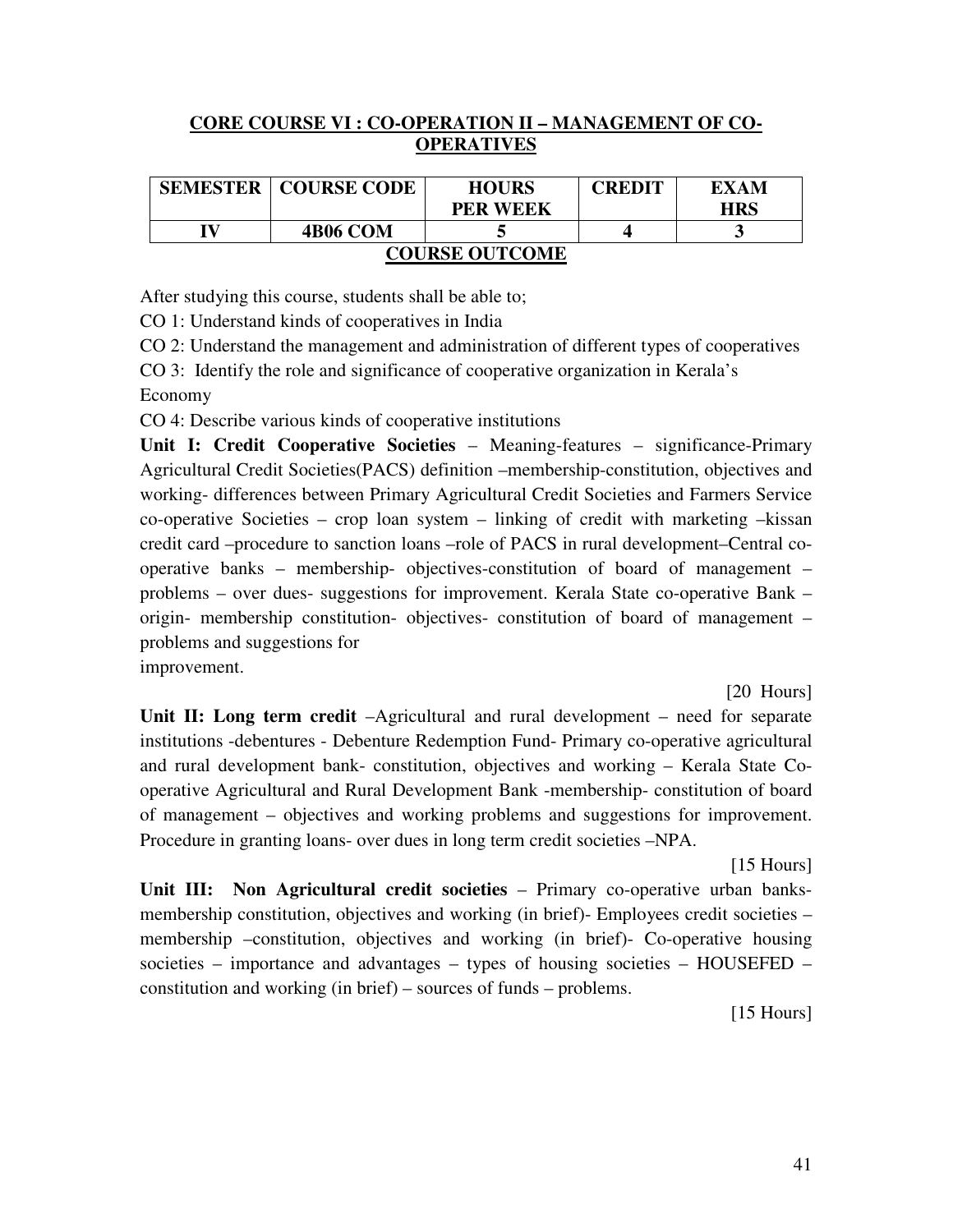**Unit IV: Marketing and Processing Societies** – meaning of co-operative marketing – need,and importance –types of marketing societies Structure of cooperative marketing primary marketing societies –- Kerala State Co-operative Marketing Federation Ltd.- NAFED- Processing co-operatives – meaning and importance-. Consumer co-operatives – Origin and importance of consumer co-operatives – structure-primary co-operative consumer stores –Kerala State Co-operative Consumers' Federation - National Cooperative Consumers Federation- role of consumer co-operatives in holding the price line.

**Unit V: Industrial co-operatives** –Meaning –features- Types- handloom societies – Structure-, objectives and working- Primary handloom weaver's co-operative societies, HANTEX- Coir co-operatives – types-objects and working- primary coir societies and COIRFED- Dairy co-operatives - Anand pattern objects and working primary milk producer's co- operative society- Regional co- operative milk producer's union – MILMA-NDDB- problems of dairy co-operatives – khadi and village industrial societies –SC/ST societies –NSFDC –Fisheries societies- MATSYAFED, Federation of women co-operative societies – Labour contract cooperatives –Farming societies –Motor transport cooperatives-Co-operative printing press- Dinesh Beedi –RAIDCO-SPCS-CAMPCO-RUBCO-IFFCO,KRIBHCO.(Brief outline only)

[20 Hours]

(20 Hours)

#### **Books for Reference:**

1. Theory and practice of co-operation in India : Kulkarni

- 2. Co-operative Movement in India : J. Banerjee
- 3. Co-operation Principles and Practice : T.S Balan
- 4. Co-operation principles and practice : T.N Hajela
- 5. Co-operation in India : Dr. M.S Mathur
- 6. Theory, history and practice of co-operation : R.D Bedi

7. Madras co-operative Manual co-operativemovement in India : Vol. I, II and III : J.C Rajan

- 8. Co-operation at home and abroad : C.R Fay
- 9. Co-operation in foreign countries :Rajagopalan
- 10. Co-operation in India and abroad : K.P Bhatnagar.

| Unit  | <b>Marks</b> |
|-------|--------------|
|       | 13           |
| Н     | 10           |
| Ш     | 8            |
| IV    | 13           |
|       | 12           |
| Total | 56           |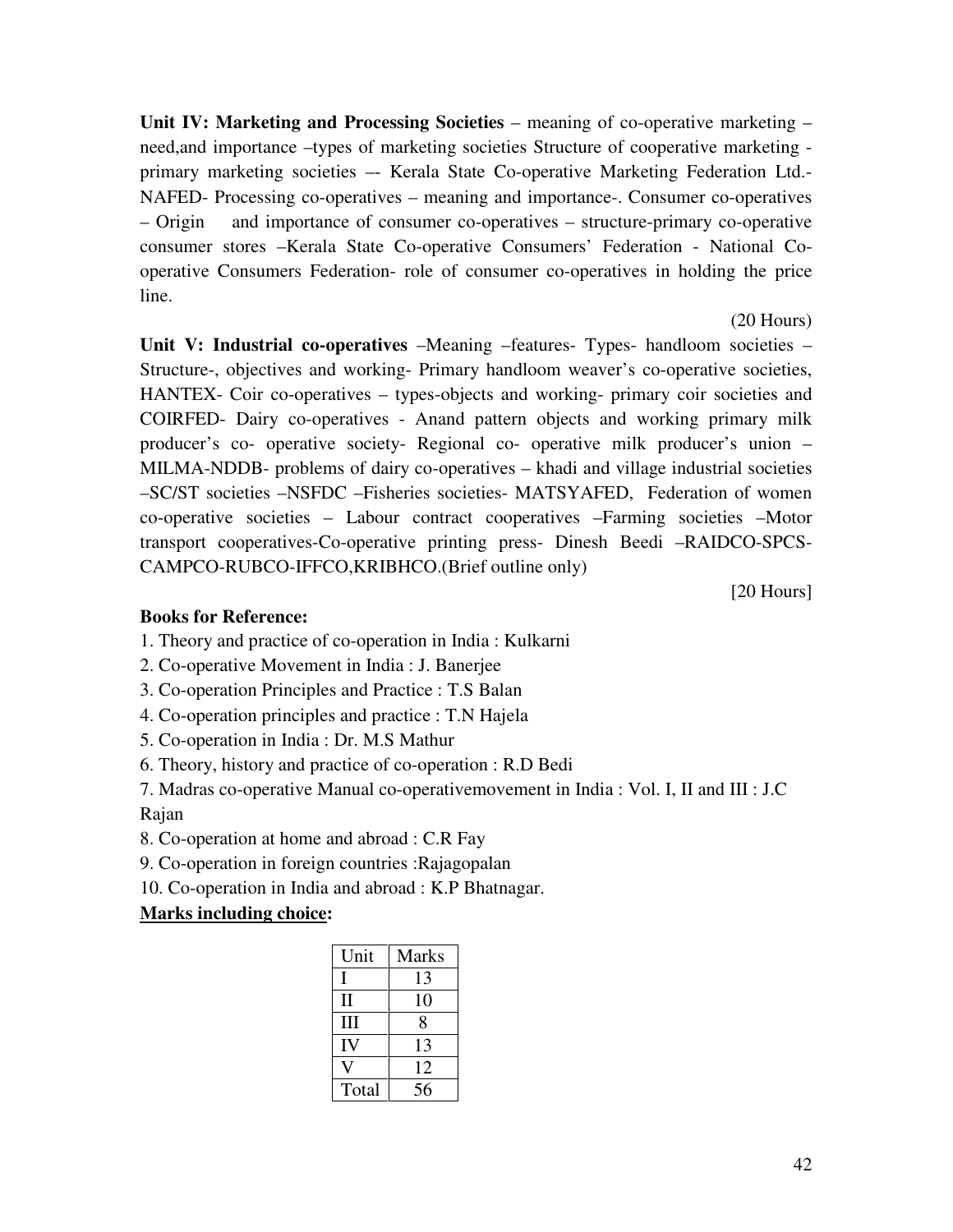# **CORE COURSE XI : CO-OPERATION III – CO-OPERATIVE LAWS**

|                       | <b>SEMESTER   COURSE CODE</b> | <b>HOURS</b><br><b>PER WEEK</b> | <b>CREDIT</b> | EXAM<br><b>HRS</b> |  |
|-----------------------|-------------------------------|---------------------------------|---------------|--------------------|--|
|                       | <b>5B11 COM</b>               |                                 |               |                    |  |
| <b>COURSE OUTCOME</b> |                               |                                 |               |                    |  |

After studying the course, the students shall be able to:

CO 1: Understand the historical perspective of cooperative legislation in India and Kerala.

CO2: Understand the provisions of Kerala cooperative Societies Act 1969 CO 3: Describe the procedure for the formation and registration of a cooperative organisation

CO 4: describe the provisions of management and winding up of cooperative societies

#### **Unit I**

**History of co-operative legislation in India** Co-operative Credit Societies Act 1904 – features-limitations- Co-operative Societies Act 1912- features-difference between 1904 Act and 1912 Act- Multi- State Co-operative Societies Act 2002 –features-(Broad features only)

#### **Unit II**

**Kerala Co-operative Societies Act and Rules 1969** – Historical back ground-Definitions –Registration of co-operative societies –Byelaws –contents- Amendment-Amalgamation and division of societies- Membership- Rights, duties and liabilities – Withdrawal and expulsion.

### **Unit III**

**Management of co-operatives** – general body –Managing committee- powers and duties-adhoc committee-disqualification of committee members- Election of committee members- supersession of committee. Election of president –powers and duties-Secretary-duties and responsibilities-–Privileges of societies- State aid to co-operatives. Appointment of employees - Co-operative Service Examination Board.- Investment of funds-Disposal of net profit.

[15 Hours]

### **Unit IV**

**Meetings** –Types- Annual general body meeting- special meetings. Requisites of a valid meeting – agenda - quorum- notice- minutes- duties of secretary .

[10 Hours]

[15 Hours]

[12 Hours]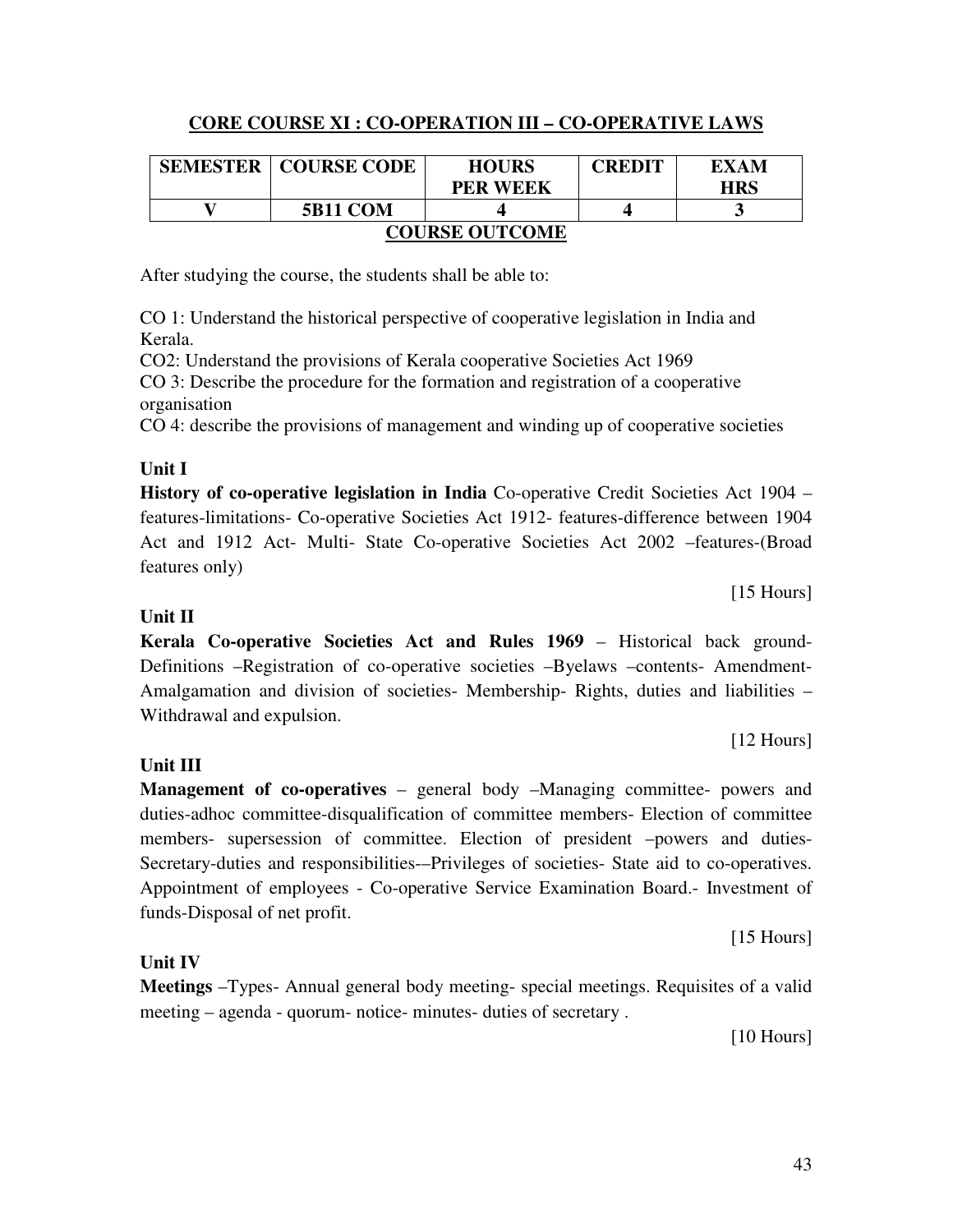#### **Unit V**

**Inquiry and Winding up of societies** –Inquiry – supervision and inspection-surchargewinding up of societies- liquidator- powers- cancellation of registration .

[20 Hours]

#### **References:**

- 1. Kerala Co. op. Societies Act and Rules : Pillai
- 2. Kerala Co.op Societies Act and Rules : T.S Balan
- 3. Law for the Co.operatives : R.O Bedi
- 4. Law and Management of Co. operatives : Trivedi. BB
- 5. Co.operative Act and Rules : N.A Kareem
- 6. Co.operative Societies Act and Rules :Thankappan
- 7. Bare Act
- 8. Cooperative democracy in Action : O.R Krishnswami
- 9. Legal aspects of co-operation : P.M Natesan,N.JShaji, &V.S Anilkumar.

| Unit  | <b>Marks</b> |
|-------|--------------|
|       | 12           |
| 2     | 13           |
| 3     | 13           |
| 4     | 10           |
| 5     | 8            |
| Total | 56           |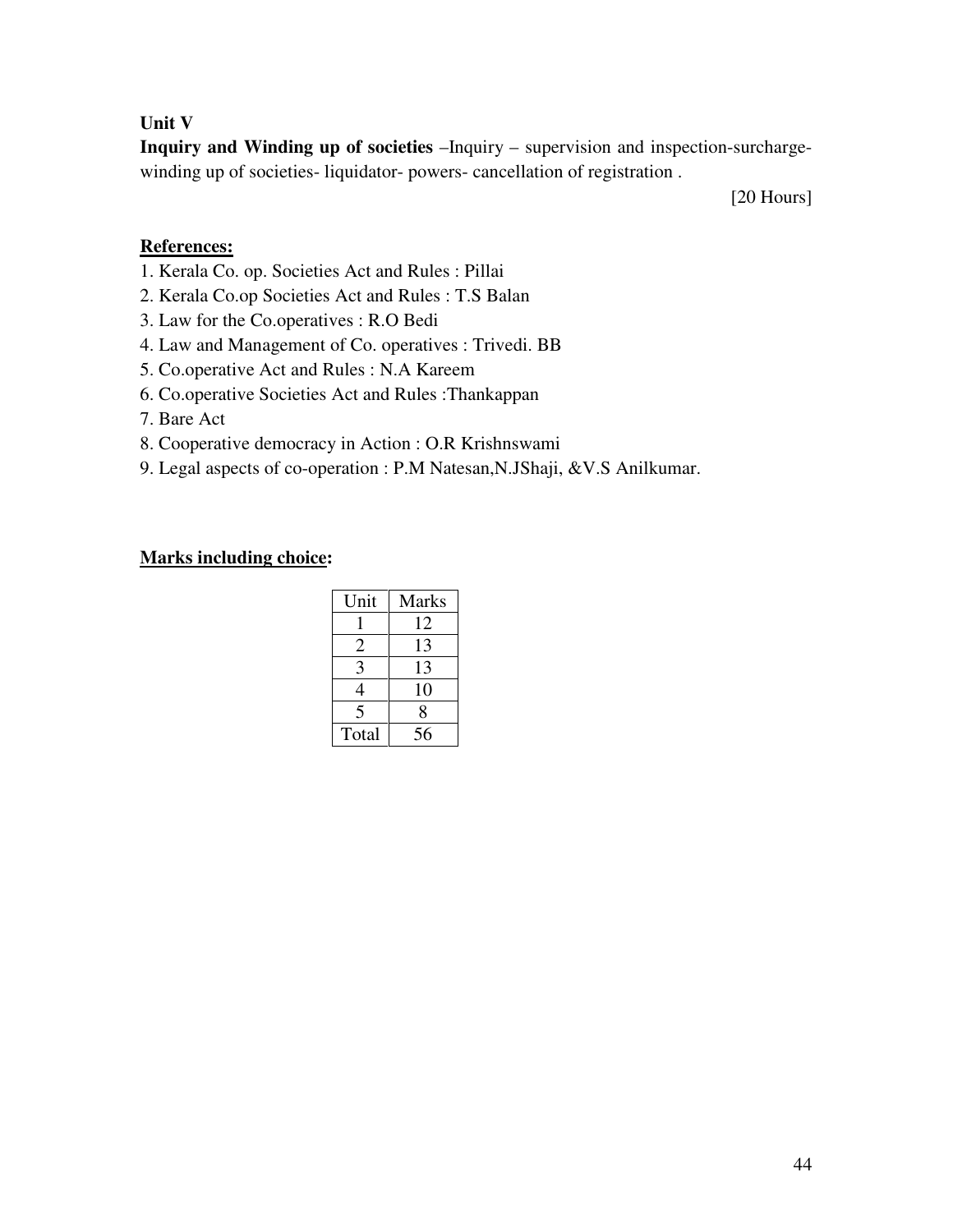#### **CORE COURSE XVI : CO-OPERATION IV – CO-OPERATIVE ACCOUNTING AND LEGISLATIONS**

| <b>SEMESTER</b>       | <b>COURSE CODE</b> | <b>HOURS</b>    | <b>CREDIT</b> | EXAM       |  |
|-----------------------|--------------------|-----------------|---------------|------------|--|
|                       |                    | <b>PER WEEK</b> |               | <b>HRS</b> |  |
| VI                    | 6B16 COM           |                 |               |            |  |
| <b>COURSE OUTCOME</b> |                    |                 |               |            |  |

After studying the course, student should be able to;

CO 1: prepare and present accounting aspects of cooperative organisations

CO 2: understand the procedure of cooperative auditing

CO 3: Understand the provisions regarding the settlement of disputes in cooperatives

CO 4: Acquaint knowledge on the impact of various other legislations on cooperatives

Unit I: Co-operative Accounting – Features- Day book- types-R &D – differences between R & D and Trial balance-Profit and loss account – Balance sheet.

[20 Hours]

**Unit II:** Books and Registers to be maintained by co-operative societies- Audit of cooperative societies–special features of cooperative audit-difference between cooperative audit and Company audit- Director of Co-operative Audit – scope of audit- procedureaudit memorandum- audit fee and exemptions-

[13 Hours]

Unit III: Disputes and their settlement – Disputes- meaning- Arbitration-co-operative Arbitration court-powers-Award on dispute- procedure for the settlement of disputes-cooperative Tribunal.- Appeal-revision- review.

 [13 Hours] Unit IV: Co-operative unions – meaning- types- circle cooperative union, state cooperative union, NCUI- objectives- constitution- functions .

[10 Hours]

**Unit V:** Other Laws :(important provisions only)Indian Penal code – offence – misappropriation- criminal breach of trust – Forgery .Code of civil procedure – service of summons – properties not liable to attachment-writ– injunction- appeal, revision and review. Indian Evidence Act – oral and documentary evidence - primary and secondary evidence – Kerala Chitties Act- Industrial disputes Act – strike- layoff- lockout. A brief outline of Right to Information Act.

[16 Hours]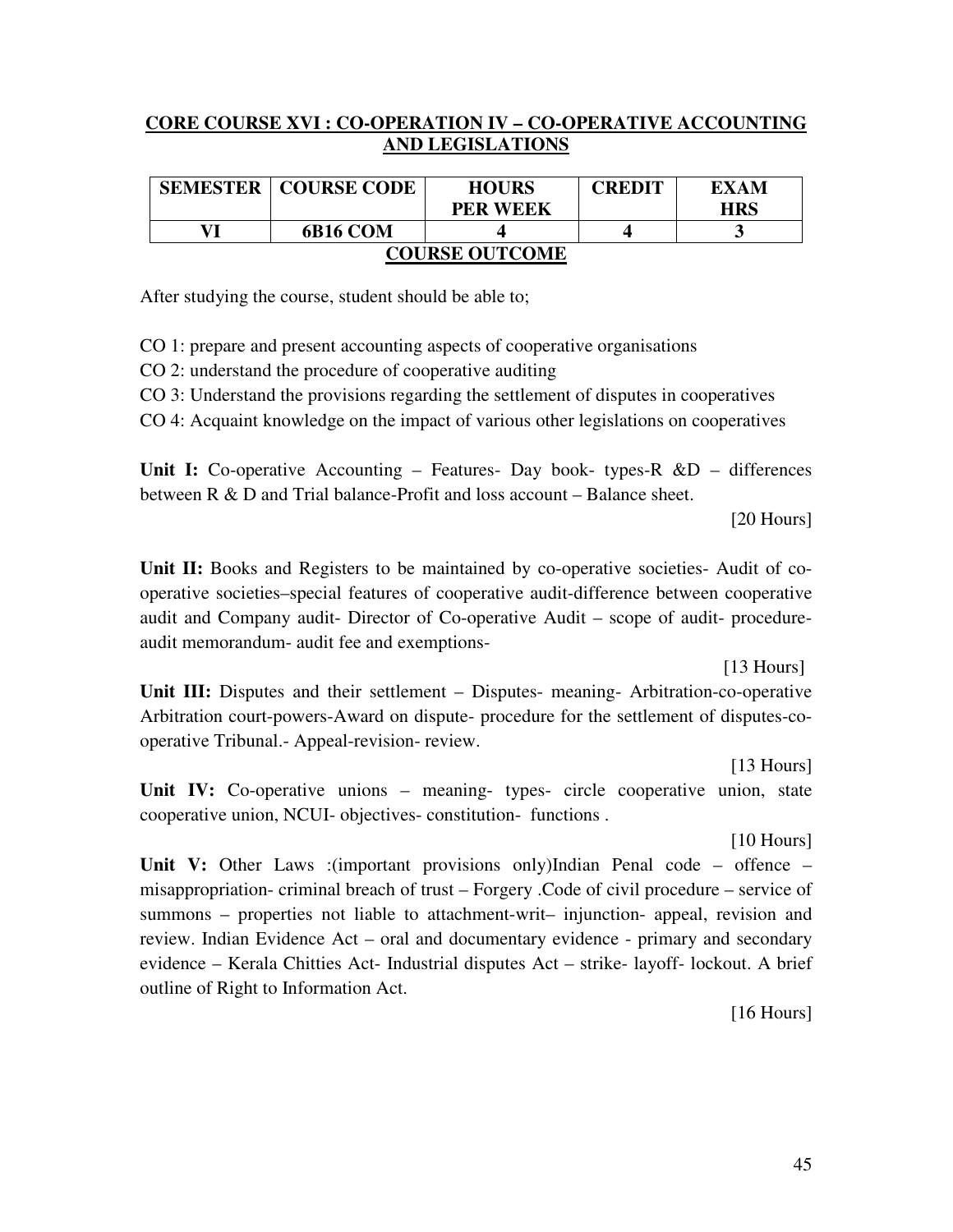#### **Reference:**

- 1. Cooperative Societies Laws in Kerala : P.N Mohanan
- 2. Kerala Co.op Societies Act and Rules : T.S Balan
- 3. Law for the Co.operatives : R.O Bedi
- 4. Law and Management of Co. operatives : Trivedi. BB
- 5. Co.operative Act and Rules : N.A Kareem
- 6. The Co.operative Societies Act and Rules ,1969 : E.O Thankappan
- 7. Advanced Accountancy-Vol. I : S.P Jain & K.L Narang

| Unit  | <b>Marks</b> |
|-------|--------------|
| L     | 13           |
| Н     | 10           |
| Ш     | 10           |
| IV    | 11           |
|       | 12           |
| Total | 56           |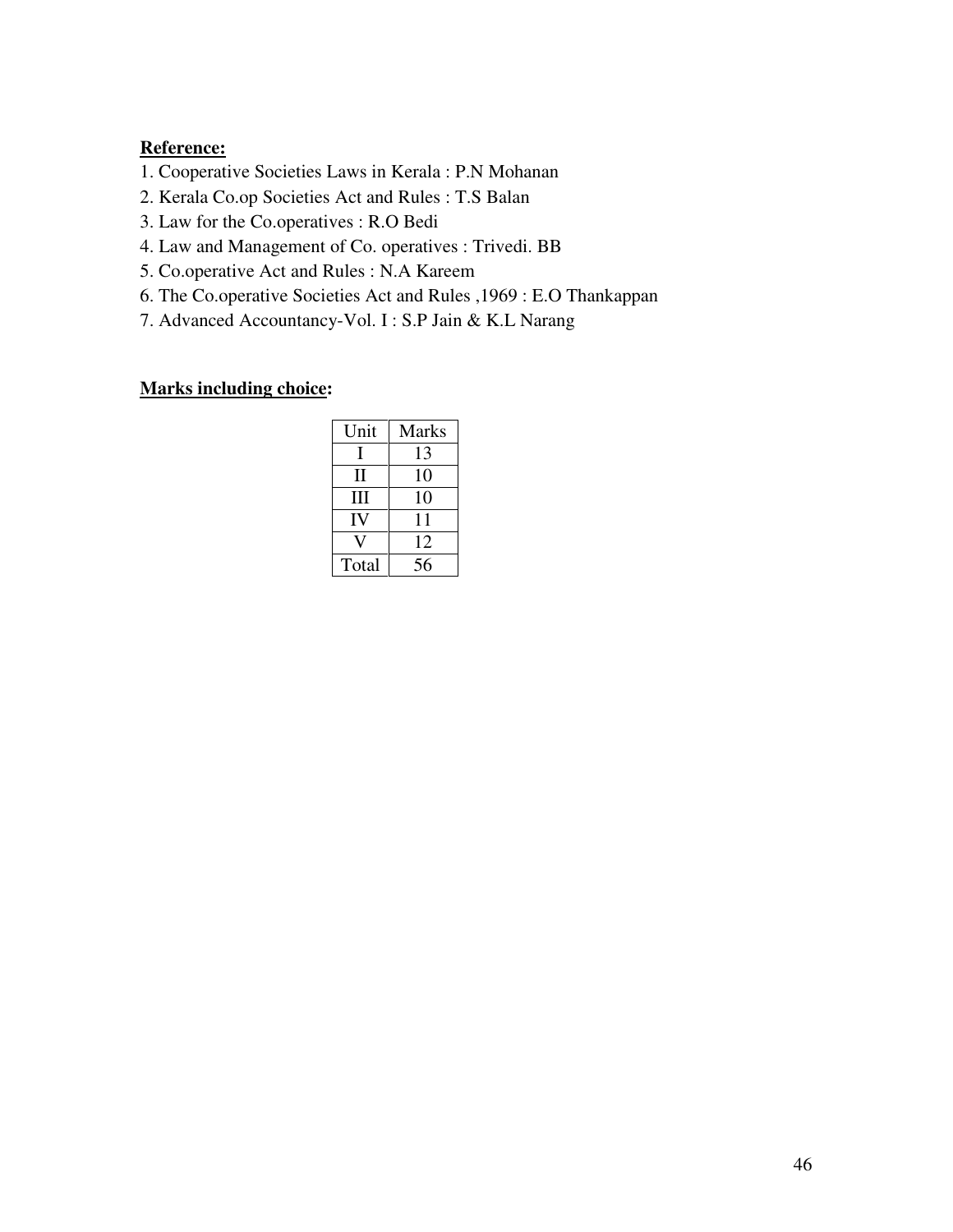#### **ELECTIVE STREAM II – COMPUTER APPLICATION**

#### **CORE COURSE IV : COMPUTER APPLICATION I – INTRODUCTION TO COMPUTERS AND NETWORKS**

| <b>SEMESTER</b>       | <b>COURSE CODE</b> | <b>HOURS</b><br><b>PER WEEK</b> | <b>CREDIT</b> | EXAM<br><b>HRS</b>                |
|-----------------------|--------------------|---------------------------------|---------------|-----------------------------------|
| Ш                     | <b>3B04 COM</b>    | $5(3+2)$ (T+P)                  |               | 2 hrs (theory)<br>1 hr (practical |
| <b>COURSE OUTCOME</b> |                    |                                 |               |                                   |

After studying the course, the students shall be able to;

CO 1: Understand about computer, peripherals, software and operating system

CO 2:Understand the importance of IT in the modern world and recent development in IT CO 3: Develop WebPages for business

#### **Unit I:**

**Introduction to Computer –** meaning- definition -types of computers- components-Hardware and Software: Input, Processing, Storage, Output and Communication Hardware–Software: System Software and Application Software – Memory, types - Operating System: WINDOWS, UNIX and LINUX, Versions - Free Software Movement.

[10 Hours]

#### **Unit II:**

 **Network and Communications** - Computer Networks – Types of Networks: WAN, MAN, LAN, PAN, CAN - Benefits of Networks - Network Topology –Work Group Computing & Groupware - Telecommuting & Virtual Offices - Network Security – Firewalls - Communication Medium: Wired and Wireless – Generations in Communication.

[15 Hours]

#### **Unit III:**

 **Internet** -Working Concepts -Devices, Benefits and Drawbacks - Internet Structure, InternetProtocols: TCP/IP, FTP, HTTP, etc. - IP Address - Domain Name System (DNS) – URL - Web Browsers - WWW Consortium - Search Engines: Types - Academic Search Techniques - Internet Access Methods - Intranet and Extranet. [15 Hours] **Unit IV:** 

 **Recent Developments in IT**- Virtualisation- Meaning, Types, Uses/Applications - Grid Computing- Meaning, Types, Uses - Cloud Computing- Meaning, Features, Advantages - Green Computing, Web 3.0, Internet of Things(IoT), Artificial Intelligence, Machine Learning, Big Data and Data Analytics (Brief outline only)

[15 Hours]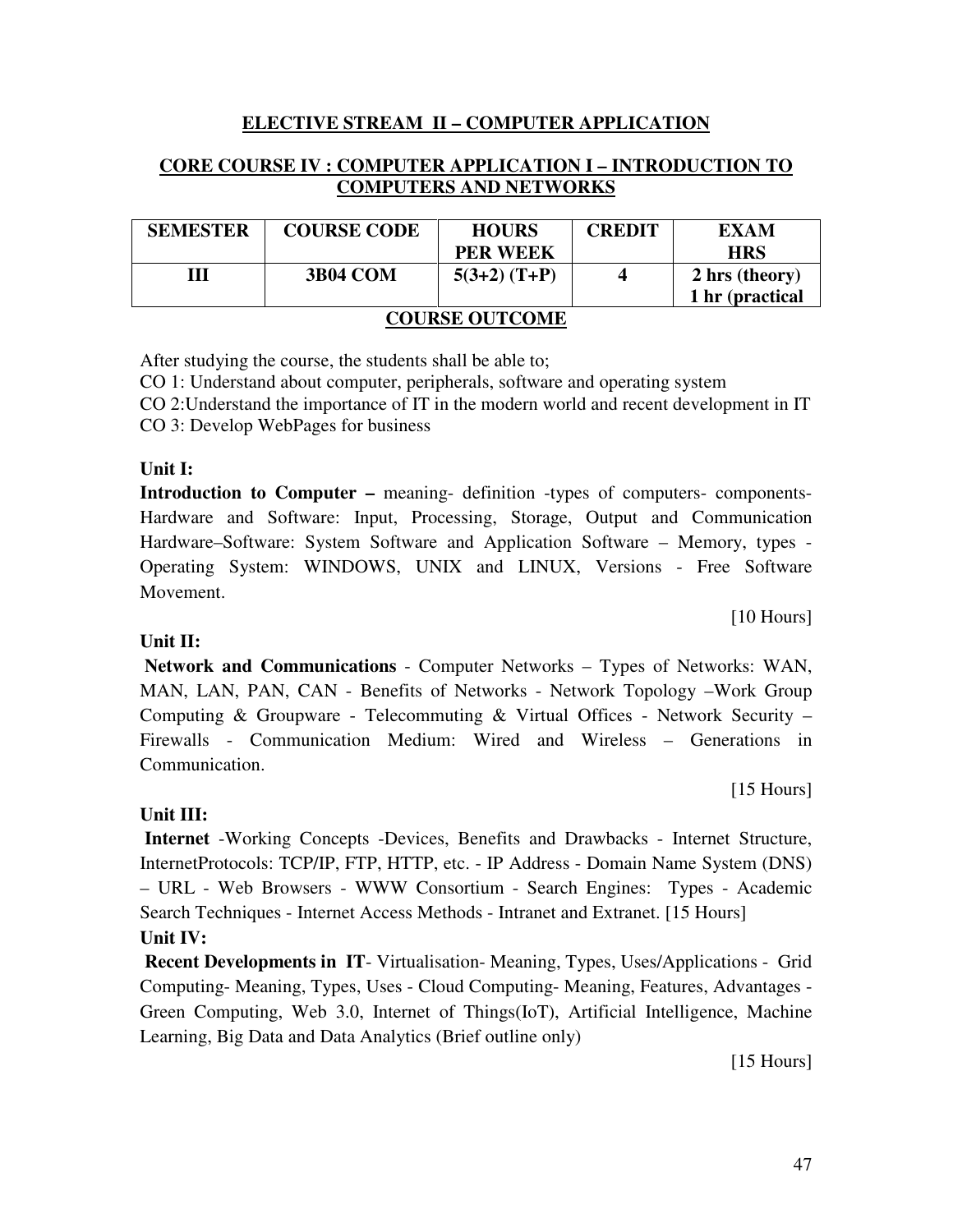#### **Unit V**:

**Basic Web Page Development:** HTML Basics- creating HTML document, Building a Web Page-Text and Image formatting-Adding links, Web Development Tools - HTML Table Structure-Basic HTML table tags-Formatting the table, Multimedia Files on a Web Page, Using a Form-Creating formatted lists, Using Frames in a Web Page- structure of HTML document- tags &attributes- Syntax of Tag- Starting and ending tag- tag without end- <Head><Body> text basics- division and paragraphs- heading- physical styles tagsaction attributes- lists- <OI>,<UL> and nested list- image tag- attributes <Forms>- <input> tags- controls- text boxes- check boxes- radio buttons- option buttonssubmission and reset buttons.

[35 Hours]

#### **Theory: 3 Hours/ Week Practical: 2 Hours / Week**

#### **Recommended practical: HTML**

1. Create websites for an automobile Company/an FMCG Company/an educational institution

2. Create an online application form for admission process / job application

#### **References:**

- 1. Alexis Leon & Mathews Leon: Fundamentals of Information Technology, Vikas Publishing House, New Delhi.
- 2. Williams &Sawyer: Using Information Technology (6th Edition), Tata McGraw Hill Company.
- 3. Uyless Black: Computer Networks, Protocols, Standards and Interface, Prentice Hall India Pvt. Ltd.
- 4. Mary Millhollon: Easy Web Design, PHI, New Delhi.
- 5. Nick Vandome: Creating Web Pages, DreamtechPublishers,New Delhi.
- 6. Mike McGrath: HTML in Easy Steps, Dreamtech Publishers, New Delhi.

#### **Marks Including Choice**

| Unit  | <b>Marks</b> |
|-------|--------------|
| L     | 6            |
| Н     | 8            |
| Ш     | 6            |
| IV    | 6            |
|       | 6            |
| Total | 32           |

Maximum mark for theory  $\therefore$  20 Maximum mark for practical : 20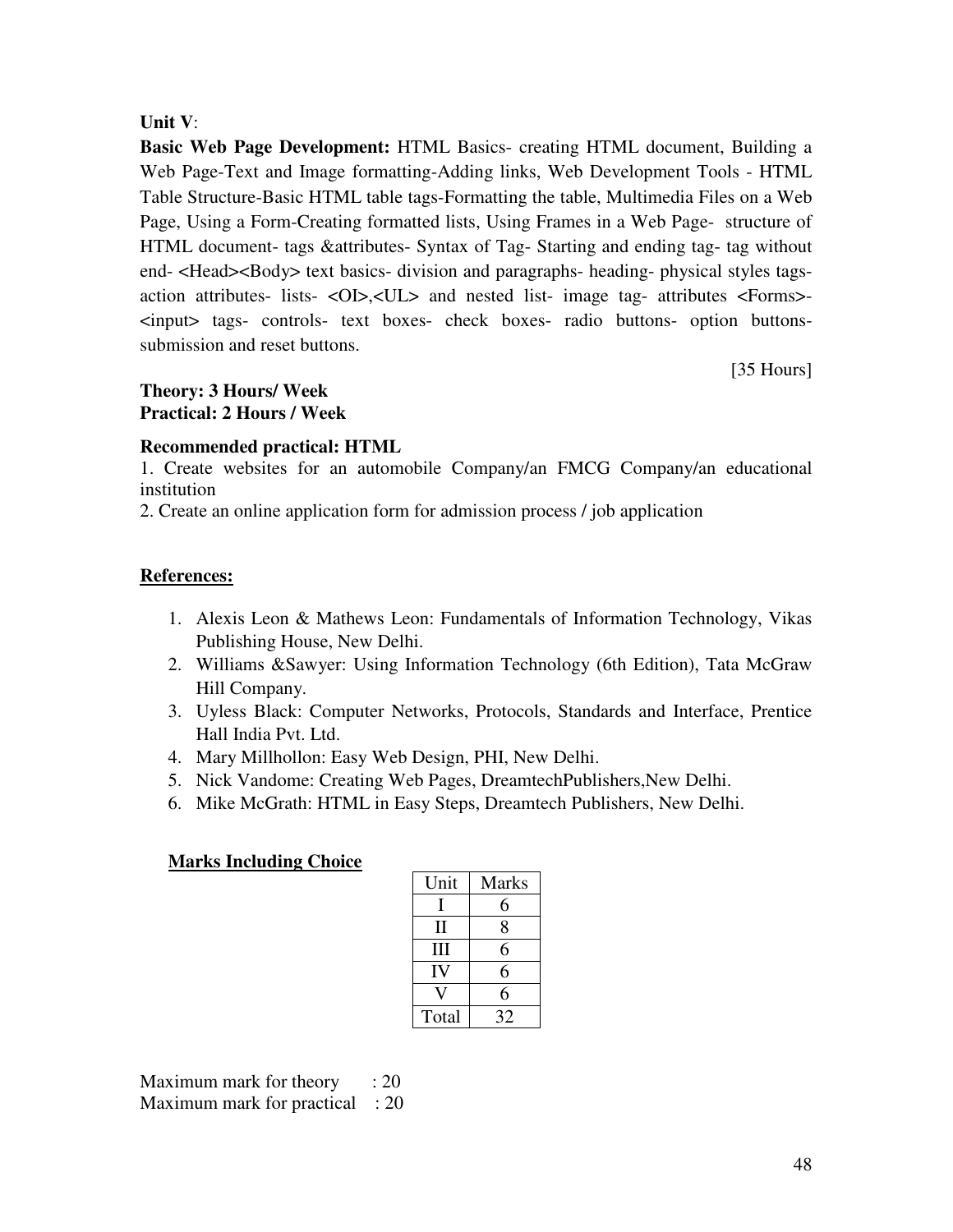#### **CORE COURSE VI : COMPUTER APPLICATION II – DATA BASE MANAGEMENT SYSTEM**

| <b>SEMESTER</b>       | <b>COURSE CODE</b> | <b>HOURS</b>    | <b>CREDIT</b> | EXAM           |
|-----------------------|--------------------|-----------------|---------------|----------------|
|                       |                    | <b>PER WEEK</b> |               | <b>HRS</b>     |
| IV                    | <b>4B06 COM</b>    | $5(3+2)$ (T+P)  | 4             | 2 hrs (Theory) |
|                       |                    |                 |               | 1 hr(Practical |
| <b>COURSE OUTCOME</b> |                    |                 |               |                |

After studying the course, the students shall be able to:

CO 1: familiarize with the concepts of database management

CO 2: handle the database for business firms.

CO 3: develop knowledge in Access and SOL

#### **Unit I:**

**Database Concepts**: Meaning-Definition - Necessity of a database - Characteristics ofdatabase – Character- Field – Record – File-Database- Types of Databases-Entities,Attributes, Keys – DBMS - Advantages of Database Systems –Components of DBMS- Database Structure – Popular Database Softwares (Brief outline only)-Types of DBMS-RDBMS-The NoSQL DBMS- IMDBMS.

[12 Hours]

#### **Unit II:**

**RDBMS & Relationships in Database** : Data Models - Relational Data Model - RDBMS – Relationships- Types of Relationships - One to One - One to Many - Many to Many – Functional Dependency -Normalization : Meaning , Schemas (1NF, 2NF, 3NF)- Defining Relationships -Referential Integrity Key: Candidate key , Primary key, Foreign Key.

[10 Hours]

#### **Unit III:**

**Unit IV:** 

**Database Administration** – Meaning, Advantages – Data Warehousing- Meaning, importance, Methods Integrating Heterogeneous Databases-Query-driven Approach, Update-driven Approach -Data Warehouse Features-Data Warehouse Applications-Types of Data Warehouse-Data Mining – Meaning, Process.

[13 Hours]

**Introduction to Database Software**- MS Access 2013 : Introduction - Objects in MS Access - Create, Open, and Close a Database - Creating a Data Table - Different ways of Creating Tables - Data Types - The Primary Key - Properties of the Fields - Saving a Table - Closing a Table - Modifying Data Tables - Creating Table Relationships -Editing Relationships. Queries & Forms in Access: Types of Queries - Creating a Query - Saving Queries -Summary Queries - Cross Tab Queries - Action Queries - Forms - The Form Wizard - Editing the Data in a Form - The Form Design View - The Form Design Bar -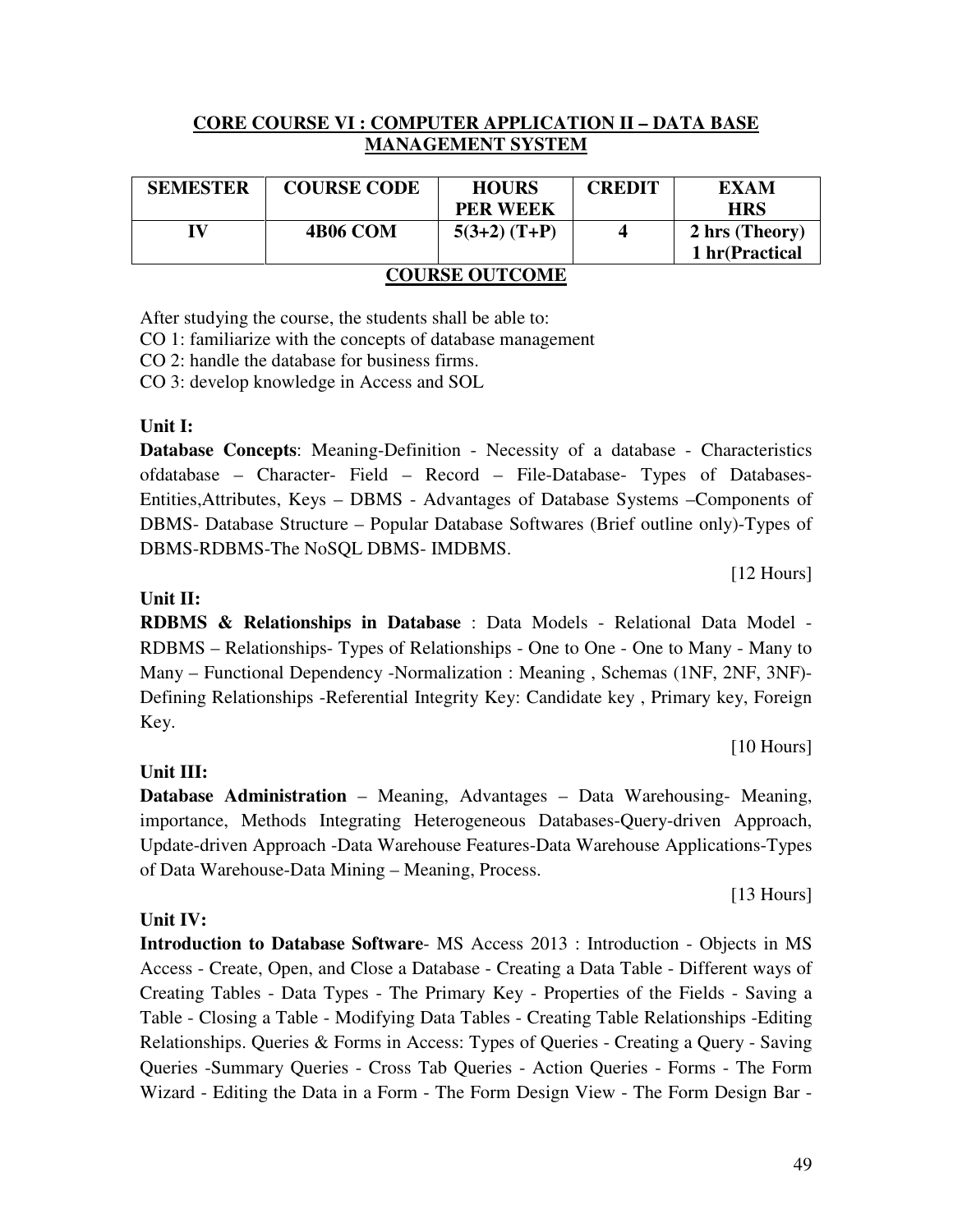The Toolbox - Working with Controls. Reports in Access: The Report Wizard - The Report Design View - The Report Design Bar - The Toolbox - The Preview Window - Grouping and Sorting - Printing a Report.

#### **Unit V:**

**SQL** – Data Definition Language – Data Manipulation Language - statements – Creating tables, Selecting Data, Updating Records, Dropping a table, Querying Database, Aggregating Data, Grouping, Ordering Data - Constraints,–Adding constraints, NOT NULL, UNIQUE, PRIMARY\_KEY - Select statements- DISTINCT – WHERE Clauseconditions based on a range – BETWEEN – Conditions based onpattern matches – LIKE  $-$  Aggregate – functions – AVG – sum count – MAX – MIN- group by – order by.

[25 Hours]

[30 Hours]

#### **Theory: 3 Hours/ Week**

#### **Practical: 2 Hours / Week**

#### **Recommended practical: MS Access 2013 and SQL ( Keep Practical Records)**

Creating and Modifying Data base - Creating Relationship between Tables – Using Queries for Viewing and Modifying Data from Tables -Working with Forms - Managing Controls in Forms -Generating Reports.

#### **References:**

- 1. C.J. Date, A.Kannan&S.Swamynathan: An Introduction to Database Systems, Pearson Education
- 2. Elmasri,,Ramez and Navathe: Fundamentals of Database Systems.
- 3. Ritchie & Collin: Principles of database systems and Design.
- 4. Viescas, John L and Conrad Jeff , Microsoft Office Access 2013 Inside Out.
- 5. Michael Alexander, Richard Kusleika: Access 2013 Bible, Wiley Books.
- 6. Joan Lambert & Joyce Cox, Microsoft Access 2013 Step by step,
- 7. Connolly, Thomas and Begg, Carolynn , Learning SQL A step-by-step guide.

# **Marks Including Choice**

| Unit  | <b>Marks</b> |
|-------|--------------|
| п     | 6            |
| Н     |              |
| Ħ     | 6            |
| IV    |              |
|       | 6            |
| Total | 32           |

Maximum mark for theory 20

Maximum mark for practical 20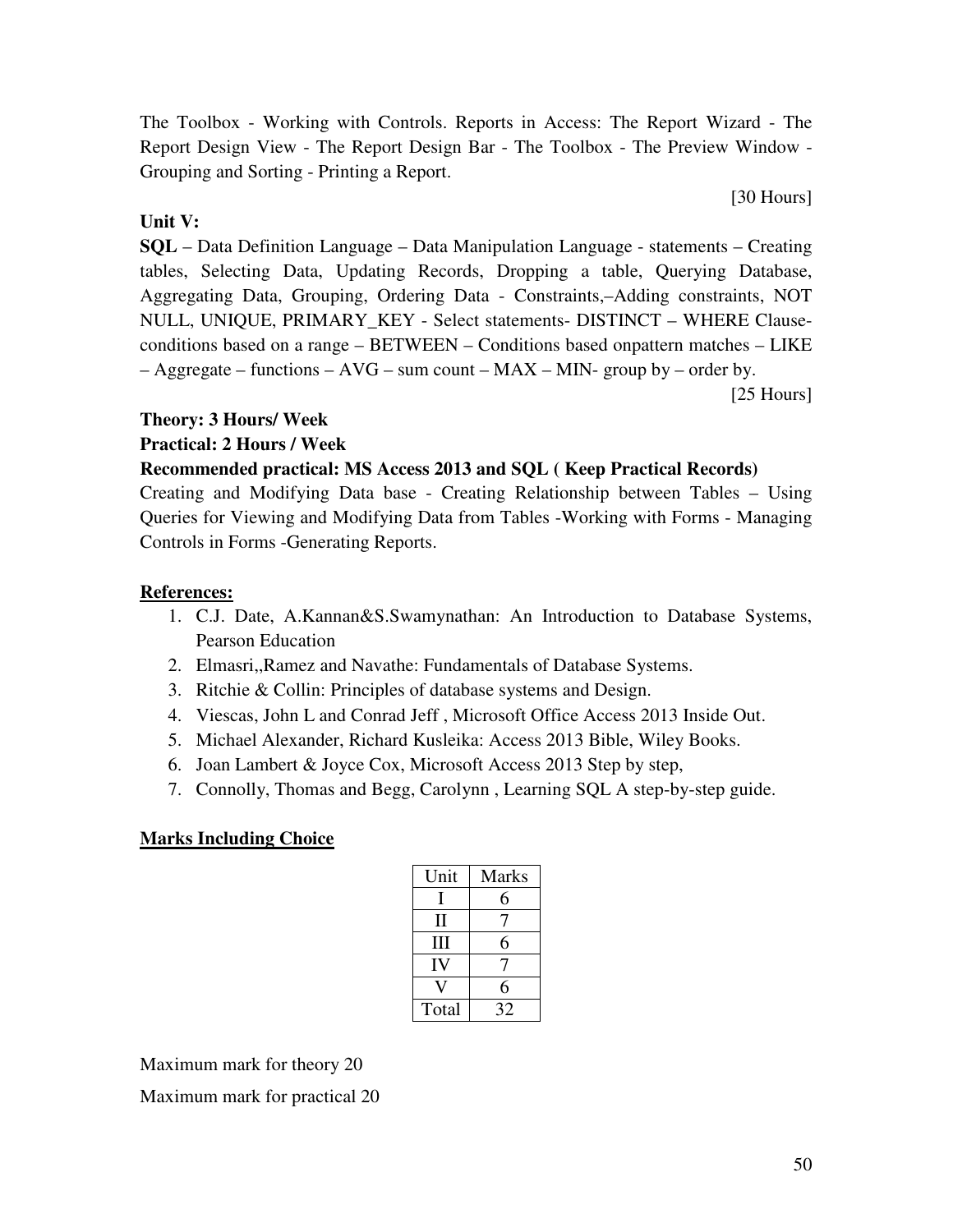#### **CORE COURSE XI : COMPUTER APPLICATION III – INFORMATION TECHNOLOGY FOR BUSINESS**

| <b>SEMESTER</b>       | <b>COURSE CODE</b> | <b>HOURS</b>    | <b>CREDIT</b> | EXAM           |  |  |
|-----------------------|--------------------|-----------------|---------------|----------------|--|--|
|                       |                    | <b>PER WEEK</b> |               | <b>HRS</b>     |  |  |
|                       | <b>5B11 COM</b>    | $4(2+2)$ (T+P)  |               | 2 hrs (Theory) |  |  |
| 1 hr(Practical)       |                    |                 |               |                |  |  |
| <b>COURSE OUTCOME</b> |                    |                 |               |                |  |  |

After studying the course, the students shall be able to:

CO 1: Understand the role of information technology in business

CO 2: acquire knowledge in E-Commerce and its application

CO 3: acquire knowledge in information systems and Enterprise Resource Planning

CO 4: manage the office activities with the help of spreadsheet software

#### **Unit I:**

**E-commerce**- E-commerce, features, advantages,- difference between traditional commerce and E-commerce- components of E-commerce-B2B, B2C, C2C, C2B- process of E-commerce (work flow)- **E-governance**- laws governing E-commerce- IT Act 2000, companies act 2013, GST 2017, FEMA 1999, Consumer Protection Act (brief outline only)- **E-payment systems**– meaning, importance, advantages, types – UPI, IMPS, Ewallets, Aadhar enabled payment system, QR Code payment, NEFT, RTGS, Netbanking, Plastic money (brief outline only)

[15 Hours]

#### **Unit II:**

**Business Information System**- Information systems – meaning, components, business process- role of information system in business- types of information systems-Transaction Processing System, Office Automation System,Decision Support Systems, Knowledge Management System(brief outline only)- Management Information System-MIS Definition-Need-Benefits-Functions-Objectives-Characteristics-Role of MIS.

[15 Hours]

#### **Unit III:**

**Enterprise Resource planning**-Concept & definition, features, components, levels of ERP, Benefits of ERP, Modules of ERP, Phases of ERP implementation, Limitations of ERP - Customer relationship Management System (CRM)- Supply Chain Management system (SCM)- Human Resource Management system (HRMS)- accounting information system.

[10 Hours]

#### **Unit IV:**

**Spreadsheet application for business**- conditional formatting- charts& diagrams-Logical Functions: AND, OR,NOT, IF, IFNOT, COUNT, COUNTIF, TRUE- Text Functions: UPPER, LOWER, LEFT, RIGHT, TRIM, TEXT, LEN, DOLLAR, EXACT; Financial Functions: Depreciation (DB, DDB, VDB), Simple Interest (PMT, NPER,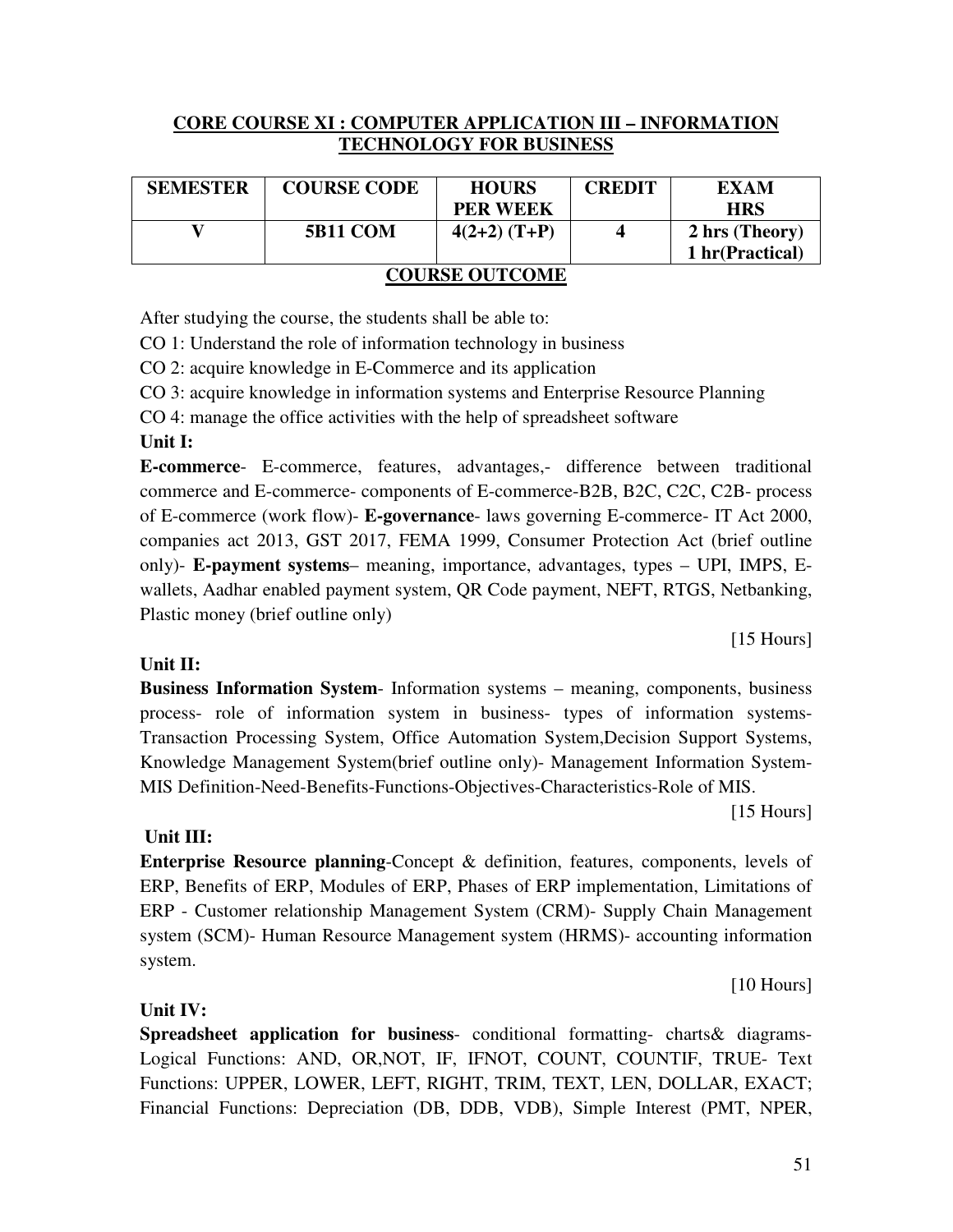INTRATE) - Present Value, Net Present Value, Future Value ( PV, NPV, FV) - Internal Rate of Return (IRR, MIRR)- Statistical Functions: Mean, Median, Mode, Standard Deviation, Correlation, Regression- Date & Time Functions: DATE, DATEVALUE, DAY, DAYS360, NOW, TIME, TIMEVALUE, WORKDAY, WEEKDAY, YEAR - Lookup and Reference Functions: HLOOKUP, VLOOKUP, TRANSPOSE, GETPIVOTDATA – PIVOT TABLE –HYPERLINK.

[32 Hours]

# **Theory: 2 Hours/ Week Practical: 2 Hours / Week**

- **Recommended practical: MS Excel** 
	- 1. Conditional Cell Formatting
	- 2. Analysis and presentation of data using charts in Excel
	- 3. Usage of all Excel Functions in specified in syllabus
	- 4. PIVOT TABLE, Regression

#### **Reference:**

- 1. James A O'brien, George.M.Marakas& Ramesh Behl, Management Information Systems,McGraw Hill Education,
- 2. D.P Goyal, Management Information Systems: Managerial Perspectives, Vikas Publishing House,
- 3. A.K Gupta, Management Information System, S.Chand& Company
- 4. Alexis Leon, Enterprise Resource Plannning, McGraw Hill Education
- 5. JyotindraZaveri, Enterprise Resource Planning, Himalaya Publishing House
- 6. Excel 2013 Bible: John Walkenbach, Wiley.
- 7. Microsoft Excel 2013: Data Analysis and Business Modeling: Winston, PHI
- 8. Financial Analysis and Modeling using Excel and VBA: ChandanSengupta, Wiley
- 9. Patrick Blattner, Louie Utrich. Ken Cook & Timothy Dyck, Special Edition Ms Excel,Prentice Hall India Pvt. Ltd.
- 10. Brealey.&.MyersIS: Financial.Analysis.With.Excel.-.McGraw.Hill.
- 11. www.excel-easy.com
- 12. www.excelmadeeasy.com

# **Marks Including Choice**

| Unit  | <b>Marks</b> |
|-------|--------------|
|       |              |
| Н     | Q            |
| Ħ     | 8            |
| IV    | 8            |
| Total | 32           |

Maximum mark for theory  $\therefore$  20 Maximum mark for practical : 20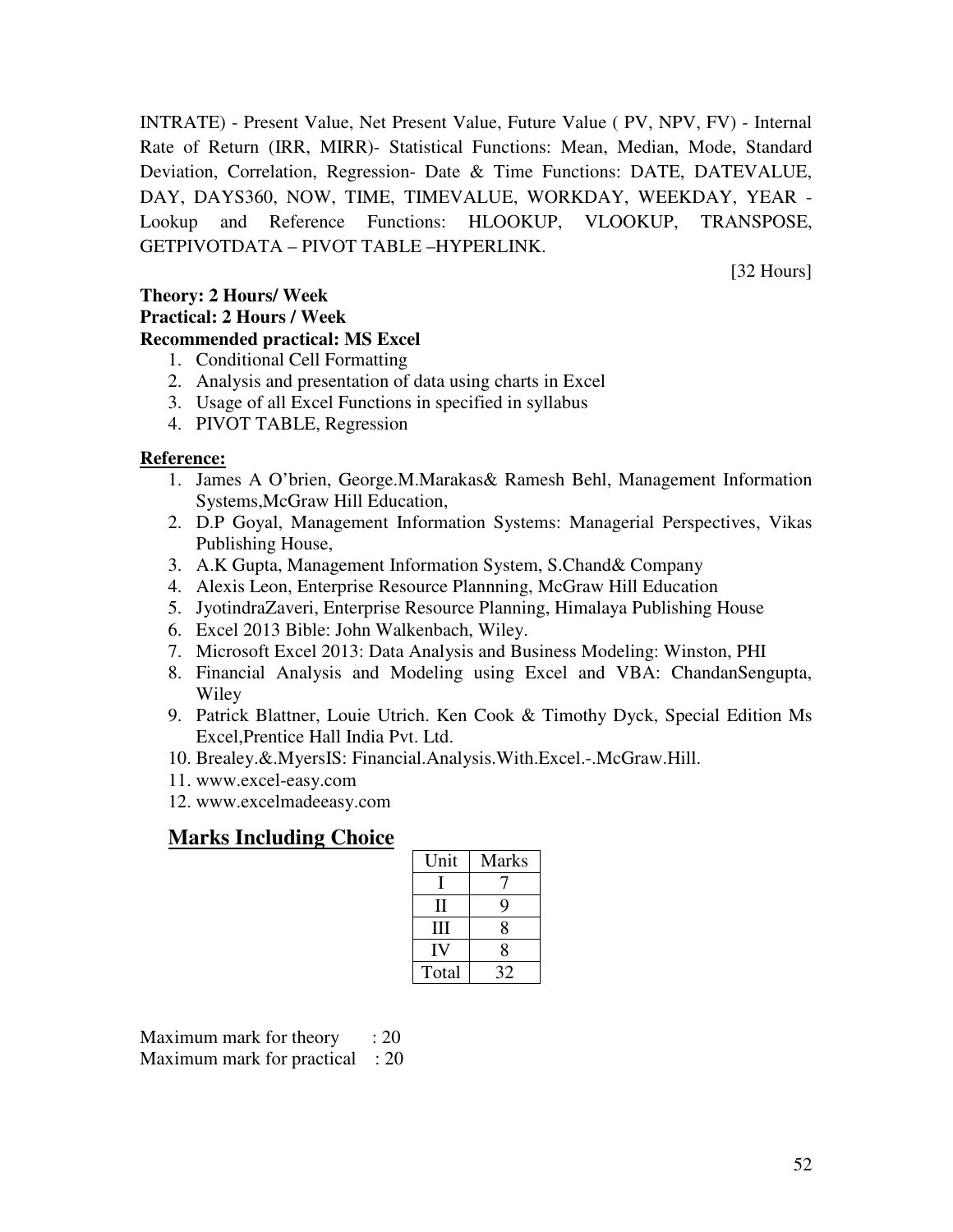#### **CORE COURSE XVI : COMPUTE APPLICATION IV – ACCOUNTING PACKAGES - TALLY**

| <b>SEMESTER</b> | <b>COURSE CODE</b> | <b>HOURS</b>    | CREDIT | <b>EXAM</b>     |
|-----------------|--------------------|-----------------|--------|-----------------|
|                 |                    | <b>PER WEEK</b> |        | <b>HRS</b>      |
|                 | 6B16 COM           | $4(2+2)$ (T+P)  |        | 2 hrs (Theory)  |
|                 |                    |                 |        | 1 hr(Practical) |
| $\alpha$        |                    |                 |        |                 |

**COURSE OUTCOME**

After studying the course, the students shall be able to;

CO 1: acquire knowledge in the accounting package Tally

CO 2: .understand the method of creating accounts and vouchers in tally.

CO 3: able to prepare financial statements by using Tally

CO 4: Help students develop skill in preparing financial statements in Tally.

CO 5: perform treatment of GST and TDS by using Tally

#### **Unit I**

**Introduction to computerised accounting**: Computerised accounting Vs. Manual accounting- Advantages and limitations of computerised accounting – Tally 9 - Features of Tally – Technological advantages of tally- Tally Screen components-Creation of Company- selecting a company – altering/ modifying company creation details – Deleting a company – F 11 Features – F 12 Configuration.

(16 hrs)

#### **Unit II**

**Accounts and Vouchers** – Account groups – pre-defined groups – creating single  $\&$ multiple groups – creation of primary account groups – creating ledger accounts in single & multiple – displaying, altering and deleting account groups and ledgers – Accounting vouchers- pre defined vouchers in tally -entering transactions in accounting vouchers altering and deleting a voucher entry — Account books -Bank reconciliation statement – Trial balance– Profit and loss account - Balance sheet - Cost categories- cost centers– creating-displaying, altering and deleting cost categories and cost centers--Budgets-Creation, alteration and deletion of budgets.

(20 hrs)

#### **Unit III**

**Accounts with inventory** – enabling  $F$  11 and  $F$  12 - stock category – stock group – single/multiple creation of stock category and stock group – creation of units of measurement – creating single/multiple stock items – creating - displaying, altering and deleting stock groups, unit of measure, stock items– inventory reports - stock summary.

(18 hrs)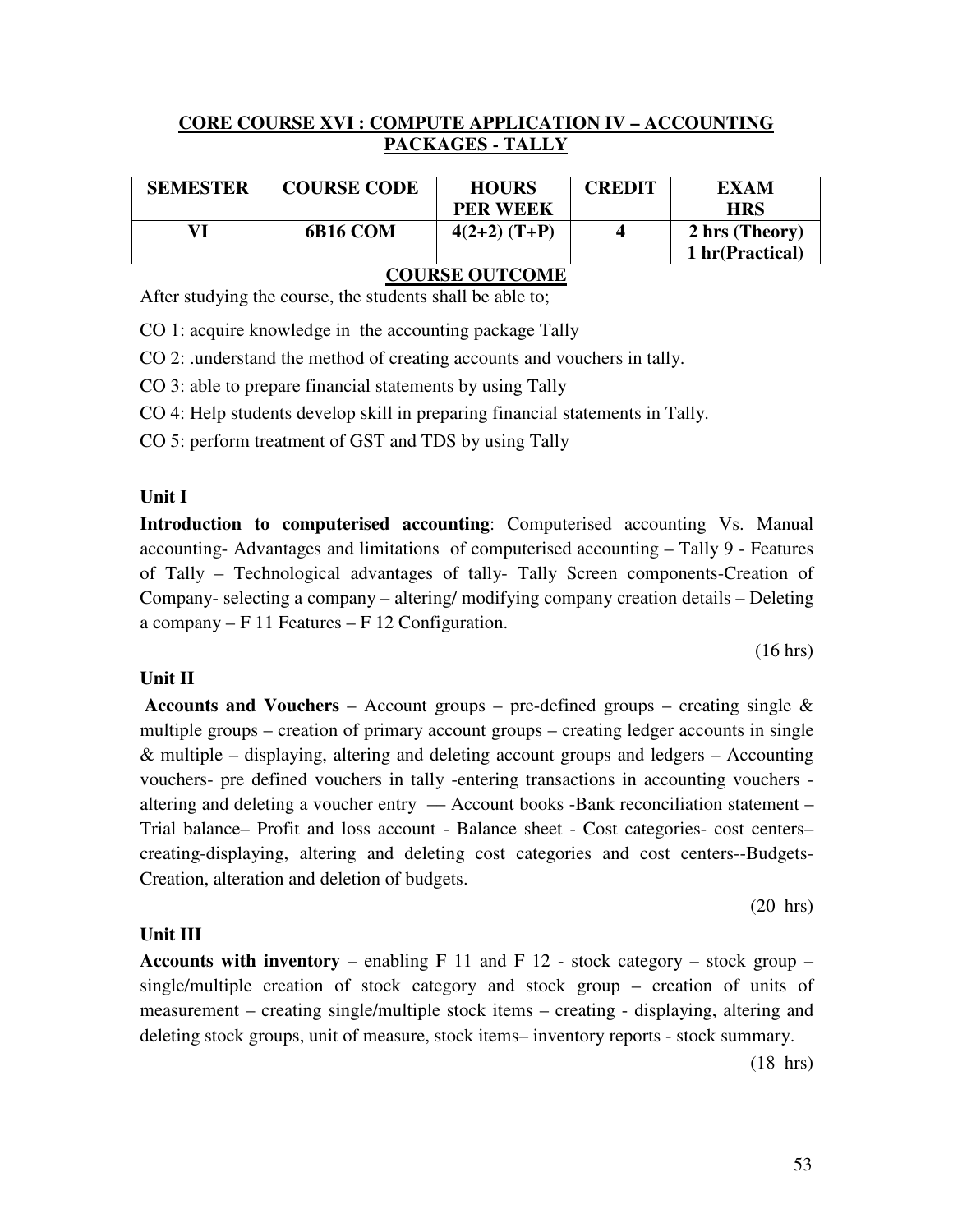#### **Unit IV**

**Accounting with Tax** – F 11 & F 12 settings for taxation – TDS - ledgers related to TDS – creating TDS voucher types - TDS reports – –GST – GST terminologies -Types of GST – computing GST – ledgers and vouchers pertaining to GST – Ledger Creation - Creation of CGST, Input SGST –Input IGST- GST reports.

(18 hrs)

**Theory – 2 Hours / week.** 

**Practical – 2 Hours / week. – Trial Balance, Profit & Loss A/c , Balance Sheet, Cost Centers, Bank reconciliation , Budgets , Stock item and unit of measure creation, TDS & GST** 

**Record keeping is compulsory** 

**References** 

**1. Implementing Tally 9 A Comprehensive Guide to Tally 9- A.K. Nadhani & K.K. Nadhani - BPB Publications** 

**Marks including choice** 

| Unit  | Marks |
|-------|-------|
|       | 10    |
| П     | 10    |
| Ш     | 6     |
| IV    | 6     |
| Total | 32    |

Maximum mark for theory 20

Maximum mark for practical 20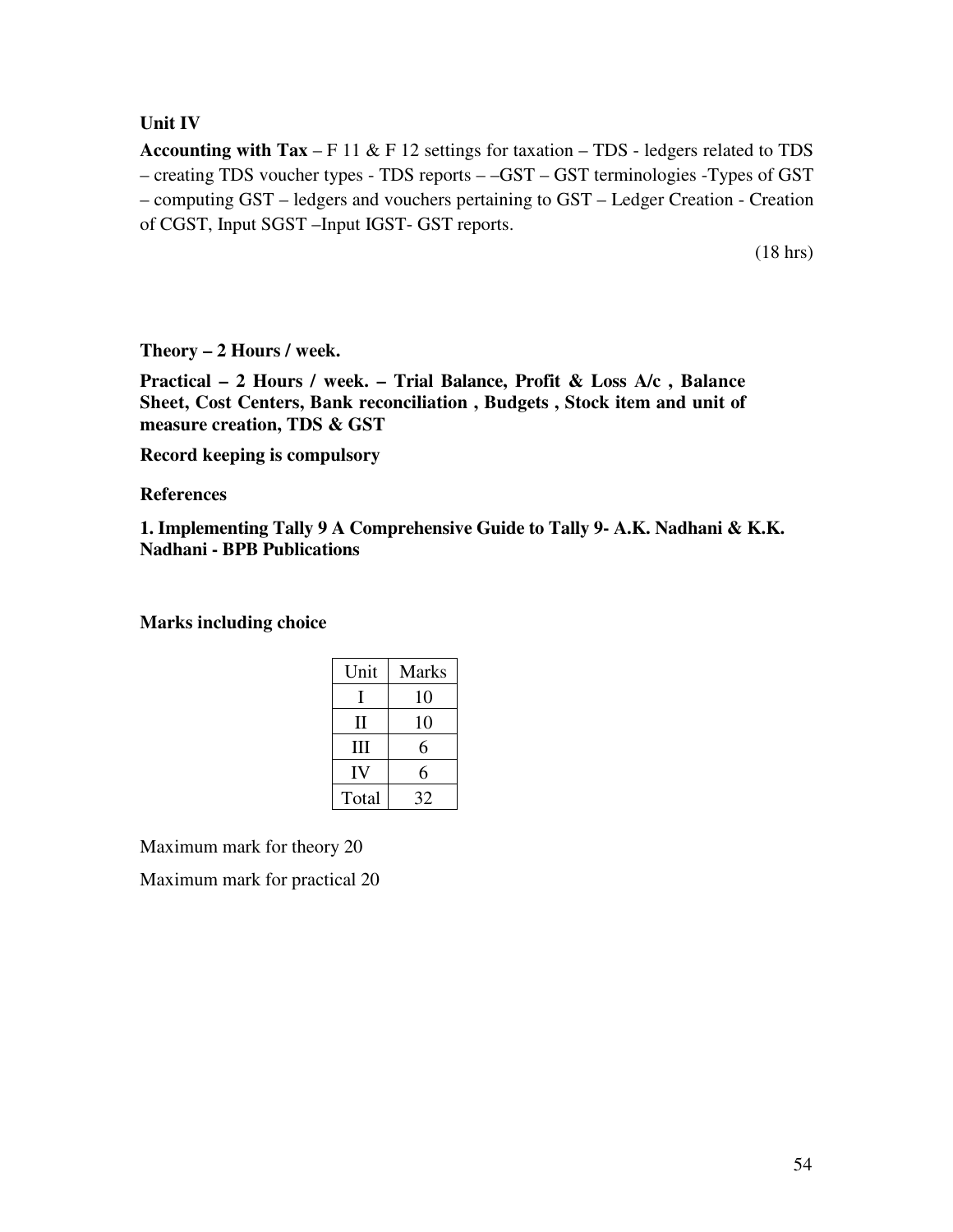#### 55

# **ELECTIVE STREAM III – FINANCE**

#### **CORE COURSE IV : FINANCE I – FINANCIAL MANAGEMENT**

| <b>SEMESTER</b>       | <b>COURSE CODE</b> | <b>HOURS</b>    | <b>CREDIT</b> | EXAM       |  |
|-----------------------|--------------------|-----------------|---------------|------------|--|
|                       |                    | <b>PER WEEK</b> |               | <b>HRS</b> |  |
| Ш<br><b>3B04 COM</b>  |                    |                 |               |            |  |
| <b>COURSE OUTCOME</b> |                    |                 |               |            |  |

After studying the following chapters, the students shall be able to :

CO 1: understand the concept, importance and techniques of capital budgeting.

CO 2: gain knowledge about sources and uses of working capital and significance of working capital management.

CO 3**:** explain optimum capital structure, theories of capital structure, distinguish between financial and operating leverage.

CO 4: describe the concept of cost of capital and compute the component cost of capital and weighted average cost of capital.

CO 5**:** differentiate the types of dividend, explain dividend policy and factors affecting dividend policy

#### **Unit I**

Financial management- meaning- definition- objectives- time value of money- Economic evaluation of investment projects: Nature of investment decisions – investment evaluation criteria – payback period method -Average rate of return method- - NPV – IRR – capital rationing.

#### **Unit II**

**Working capital management**: Meaning, significance, factors and types of working capital –principles of working capital management- operating cycle method of estimating working capital.

**Unit III** 

**Unit IV** 

**Capital structure**: Optimum capital structure - Theories of capital structure – NI approach ;NOI approach- traditional theory- MM theory (Theoretical aspects only) Leverage: Meaning – Financial, Operating and Combined Leverage (Simple Problems only)

**Cost of capital**:– Meaning- significance – determination of cost of capital – computation of cost of individual components – cost of debt – preference capital –equity capitalretained earnings-Weighted average cost of capital.

[15 Hours]

[15 Hours]

[25 Hours]

[20 Hours]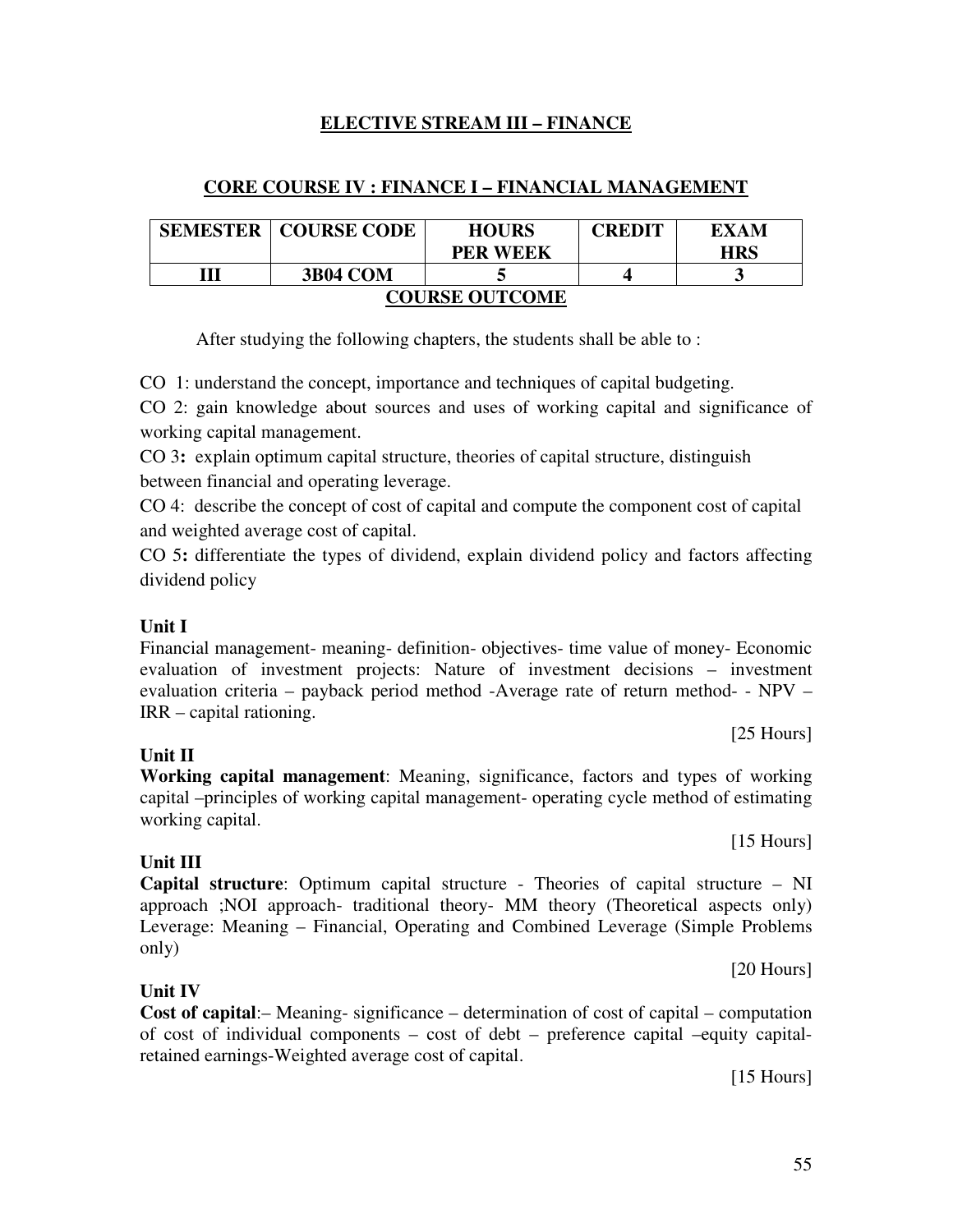**Unit V** 

**Dividend Decision** – Dividend- Meaning – Types of Dividend - Dividend policy – conservative v/s liberal policy – factors determining dividend policy

[15 Hours]

#### **References:**

- 1. Financial Management : M.Y Khan & S.P. Jain
- 2. Financial Management : Dr. Prasannachandra
- 3. Financial Management : Ravi M. Kishore
- 4. Financial Management : Dr. S.N. Maheswari
- 5. Financial Management : I.M Pandey.
- 6. Financial Management : M.Y Khan & S.P. Jain
- 7. Financial Management : Dr. Prasannachandra
- 8. Financial Management : Ravi M. Kishore
- 9 Financial Management : Dr. S.N. Maheswari
- 10. Financial Management : P.V. Khulkarni
- 11. Financial Management : R.K Sharma &ShasiK.Guptha.

| Unit         | <b>Marks</b> |
|--------------|--------------|
| L            | 15           |
| П            | 10           |
| Ш            | 13           |
| IV           | 10           |
|              | 8            |
| <b>Total</b> | 56           |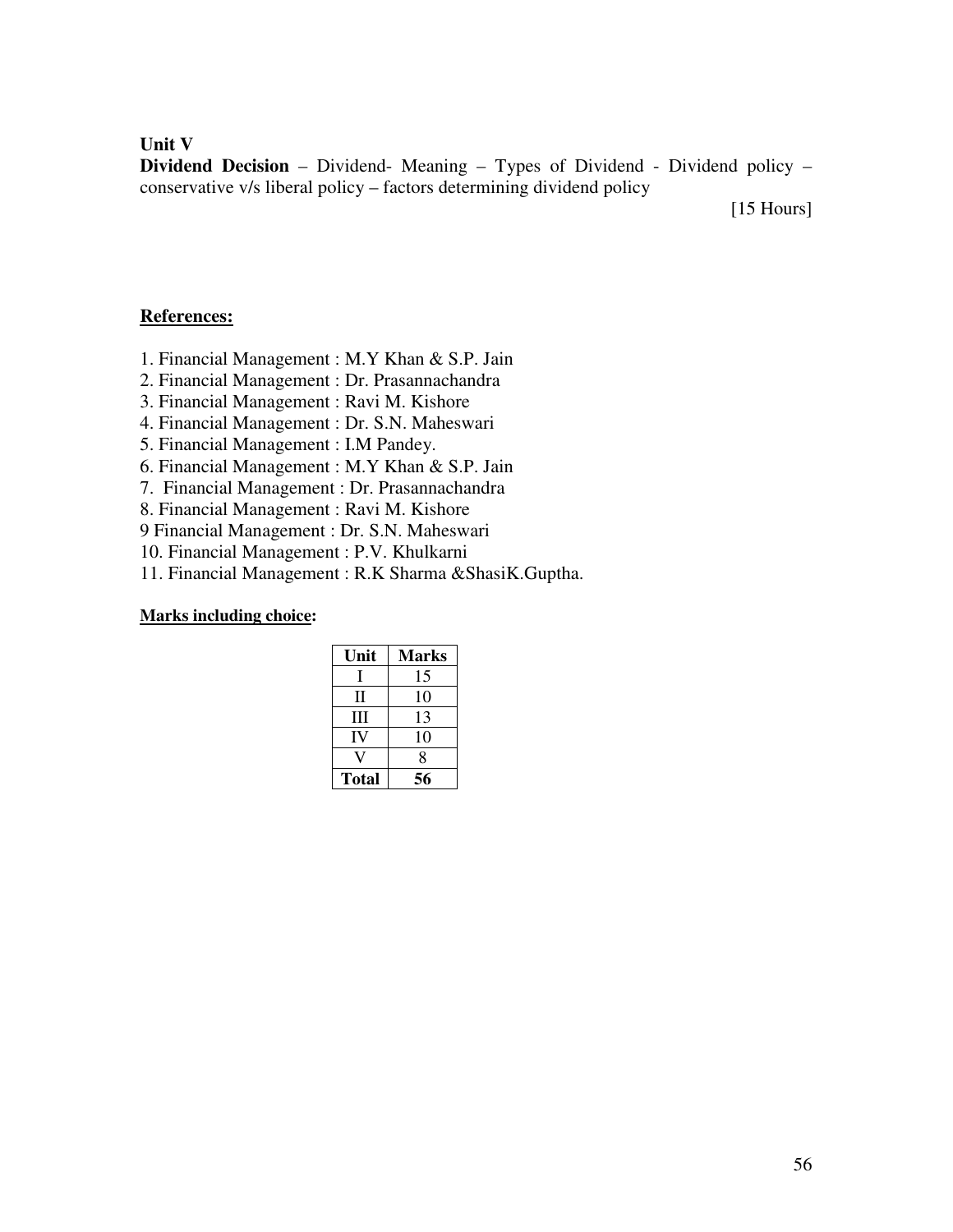# **CORE COURSE VI : FINANCE II – INVESTMENT MANAGEMENT**

| <b>SEMESTER</b>       | <b>COURSE CODE</b> | <b>HOURS</b>    | <b>CREDIT</b> | EXAM       |
|-----------------------|--------------------|-----------------|---------------|------------|
|                       |                    | <b>PER WEEK</b> |               | <b>HRS</b> |
| IV                    | <b>4B06 COM</b>    |                 |               |            |
| <b>COURSE OUTCOME</b> |                    |                 |               |            |

After studying the course, the students shall be able to;

CO 1: understand the concept of investment and risk

CO2: explain the different types of securities and their schemes

CO 3: develop a thorough knowledge about security market, its participants and factors affecting security market

CO 4: conduct fundamental and technical analysis of investments in the security market CO 5: discuss the application of Portfolio Theory, process of portfolio management and measurement of portfolio performance.

#### **Unit I**

**Investment** – Meaning, Definition- Need – Benefits –Investment alternatives-Investment attributes- Investment v/s speculation- arbitrage- hedging- Role of investment in Economic Development – Factors influencing investment- Different investment avenues – features – Return – Meaning – Types – Risk- Meaning – Sources of Risk.

[15 Hours]

#### **Unit II Securities:** Different types of securities – Equity, Debt, Preference shares, money market instruments, Government securities, derivatives- types- Mutual funds: entities in mutual funds –types of schemes

[15 Hours]

**Securities Market:** Participants-Primary Equity market- methods of raising equity-stock invest- book building-Secondary equity market- procedure for buying and selling securities, types of orders online trading, stock market indices BSE and NSE-Sensex and Nifty-

### **Unit IV:**

**Security Analysis**: Fundamental analysis – Economic, industry and company analysis – Technical analysis – Tools- Charting techniques-(Basic concepts only)

[20 Hours]

[20 Hours]

# **Unit V**

**Portfolio Management Process**: Meaning and types of portfolio – Scope and Objectives of Port Folio Management - Portfolio Management Process (Theory only)

[20 Hours]

**Unit III**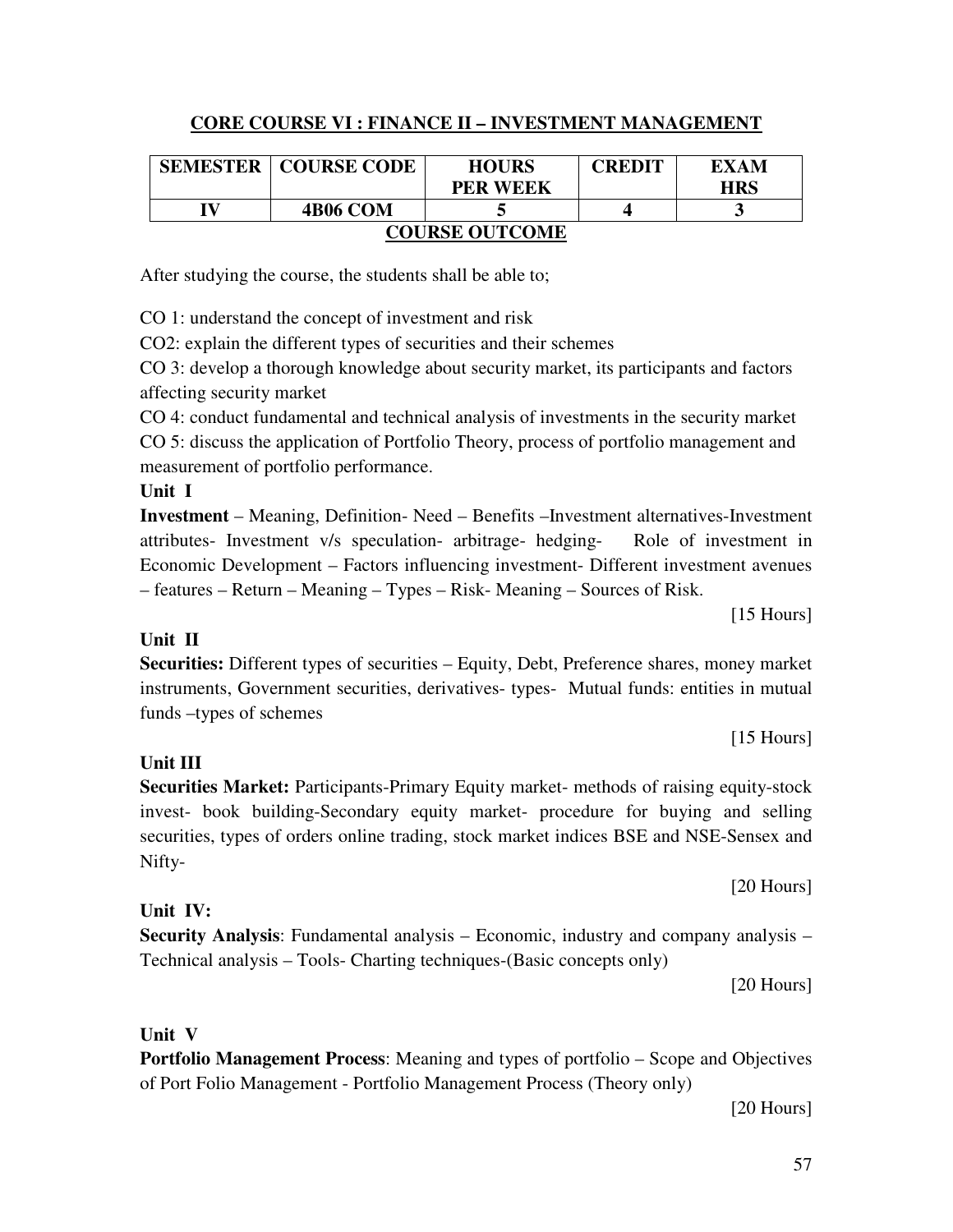#### **Reference:**

1. Investment Analysis & Portfolio Management :Prasanna Chandra, Tata McGraw Hill

2. Investment Management :Saram Harry , Prentice Hall

3. Portfolio Management : Francis &Aricher

4. Portfolio Management : S. Kevin

5. Security Analysis & Portfolio Management : PunithavathyPandyan, VikasPublishing House, Pvt. Ltd**)** 

| Unit         | <b>Marks</b> |
|--------------|--------------|
| I            | 8            |
| $\mathbf{I}$ | 10           |
| Ш            | 14           |
| IV           | 12           |
|              | 12           |
| Total        | 56           |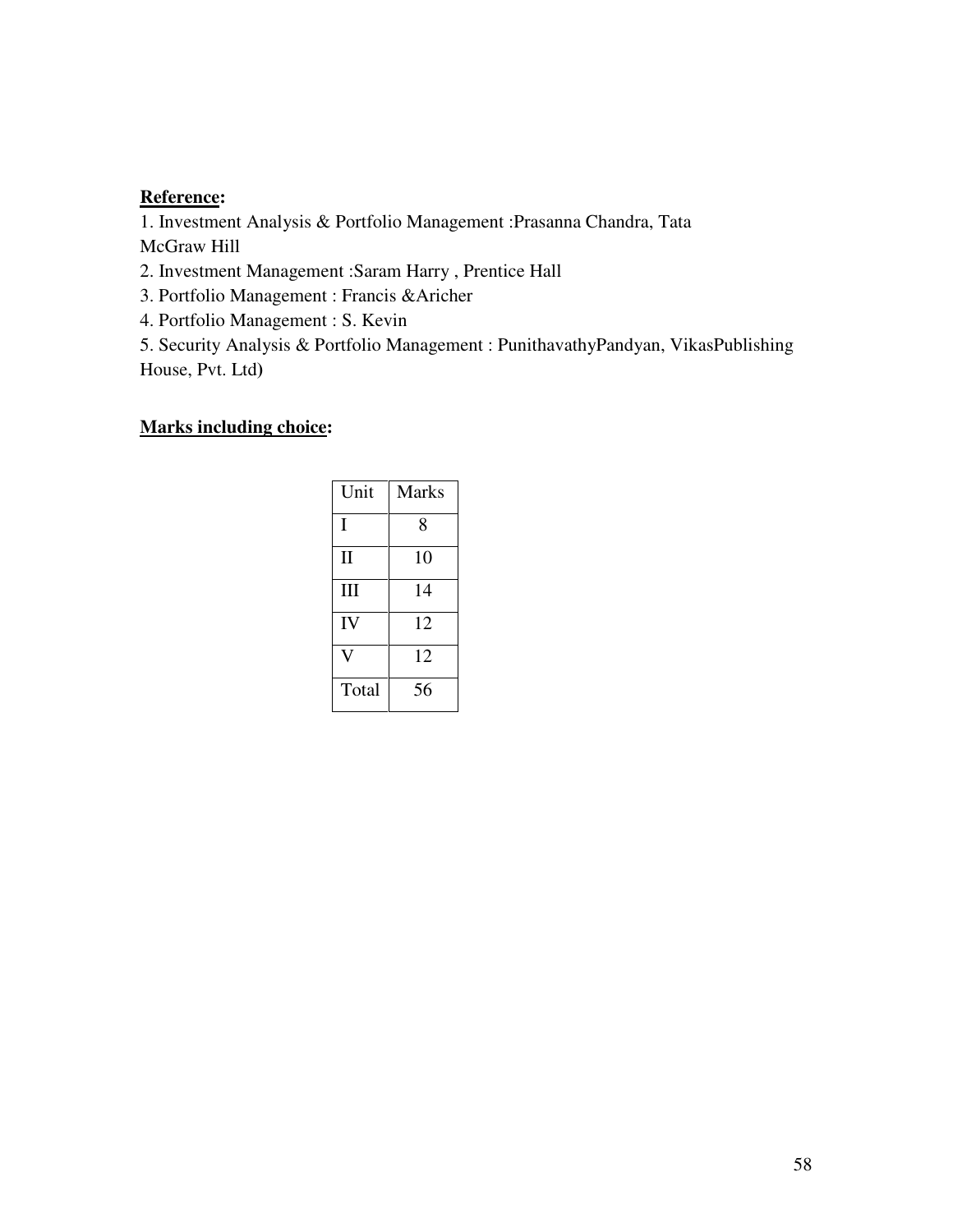#### **CORE COURSE XI : FINANCE III – GOODS AND SERVICE TAX**

| <b>SEMESTER</b> | <b>COURSE CODE</b> | <b>HOURS</b><br><b>PER WEEK</b> | <b>CREDIT</b> | EXAM<br><b>HRS</b> |
|-----------------|--------------------|---------------------------------|---------------|--------------------|
|                 | <b>5B11 COM</b>    |                                 |               |                    |
|                 |                    |                                 |               |                    |

### **COURSE OUTCOME**

After studying the course, the students shall be able to,

CO 1: understand the basic concept of GST.

CO 2: Explain how GST is levied and collected.

CO 3: describe IGST, its levy and collection

CO 4: femiliarise with the preparation of invoice and filing of return under GST

#### **Unit I:**

Basic concepts-(Salient features , Benefits, GST Network, Taxes subsumed, Why GST)- Scope of Supply- important definitions supply analysis (basics)- Necessary elements that constitute supply under GST Act- Types of supply concept of supplier and recipient under GST Law - Goods under GST Act 2017 (over view)-Activities treated as supply of goods as Schedule ll of GST Act- Services under GST Act- Activities treated as supply of services as per Schedule ll of under GST Act

(15 Hours)

### **Unit ll:**

Levy and collection - taxable event under GST- Concept of levy and collection of GST - Reverse charge mechanism (Basics)- composite supply, principal supply, mixed supply – composition levy and exemption - Provisions relating to composition scheme under GST Act, Rules required for opting composition scheme- conditions and restrictions for composition levy

(10 Hours)

(16 Hours)

### **Unit lll**

Time of Supply- Goods- need to determine TOS- terms like supplier, Recipient, Reverse charge, Time limit for issue of invoice in respect of goods- section 12- services : section 13,13(1),13(2) Place of service - Goods - section 10(1) and 10(2) services -section 12(1) and  $12(2)$  – problem- Questions

### **Unit lV**

 Integrated GST - IGST and taxable event - levy and collection (only section 5(1) excluding import) - interstate supplies and intra state supplies (Basic view) central Govt.,s power to grant exemption - Sections  $6(1)$ ,  $6(2)$ ,  $6(3)$ - lnput tax credit- Concept of ITC - conditions to be satisfied for taking lrc - Registration - Persons liable for registration I section  $22(1)$ , $(2)$ , $(3)$  and  $(a)$ ] - persons not liable for registration( Section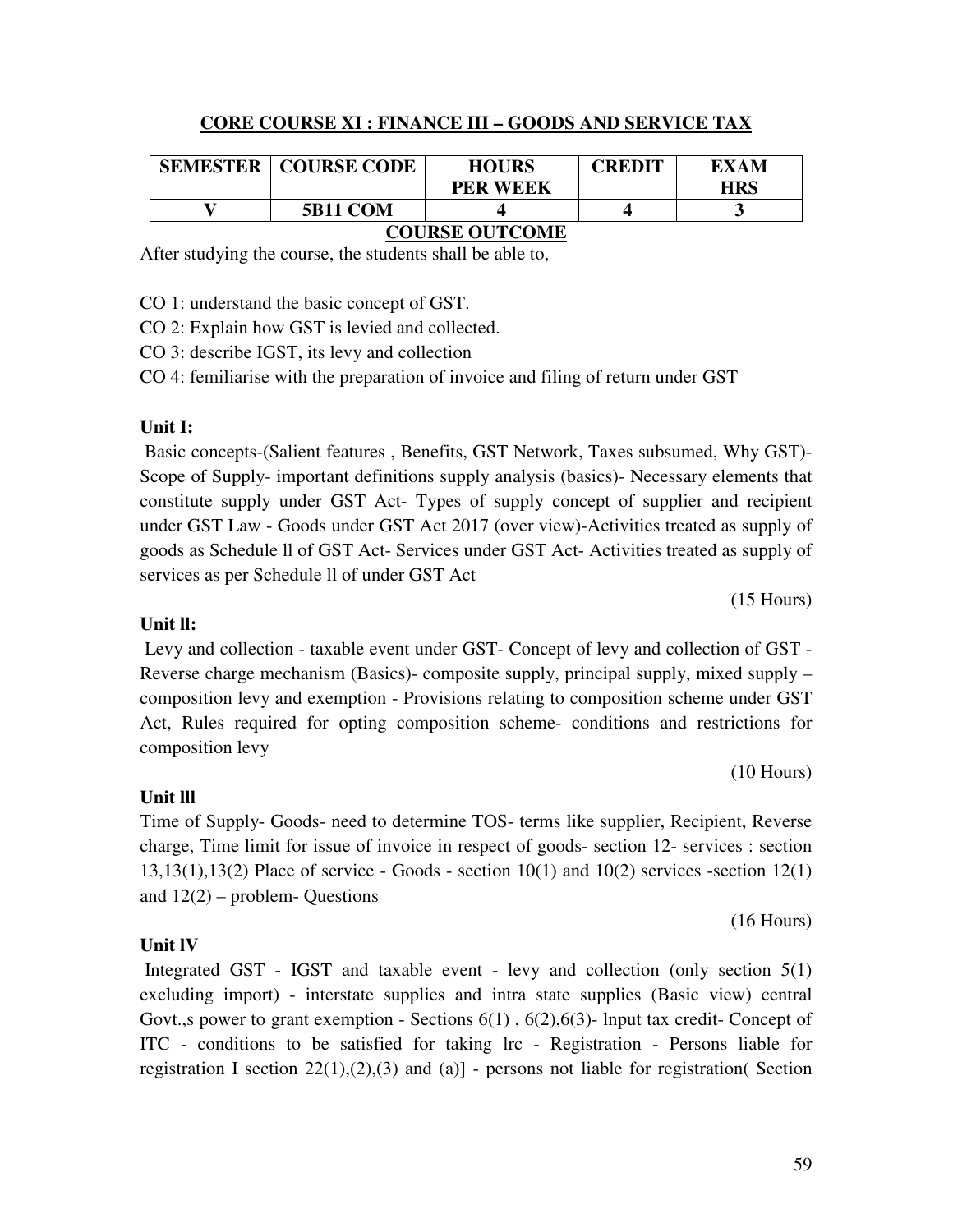23)- Compulsory registration (Section 24)Registration procedure in brief- Provision relating to cancellation of registration Section 29(1)

(15 Hours)

#### **Unit V**

Tax invoice and Return filing - Provisions and Rules relating to Dr and Cr note- Section 31(1),(2),(3),(4),(5)- Basic journal entries -Accounts and records- Problems questions ( lnterstate and intra state) - Return filing - tax payment and refund (an over view) - Provisions relating to furnishing of returns (section 39(1)- Methods of tax payment section 49(1)- Refund basics section 54(1)

(16 Hours)

#### **Books for Reference:**

Beginners's guide to GST - Dr Vandana Bangra & Dr yogendra Bangara Taxmann's GST ready reckoner lndirect tax - Vineeth Sodhani lndirect tax - Muhammed Rafi Syed

| Unit  | <b>Marks</b> |
|-------|--------------|
| L     | 12           |
| П     | 8            |
| Ш     | 12           |
| IV    | 12           |
|       | 12           |
| Total | 56           |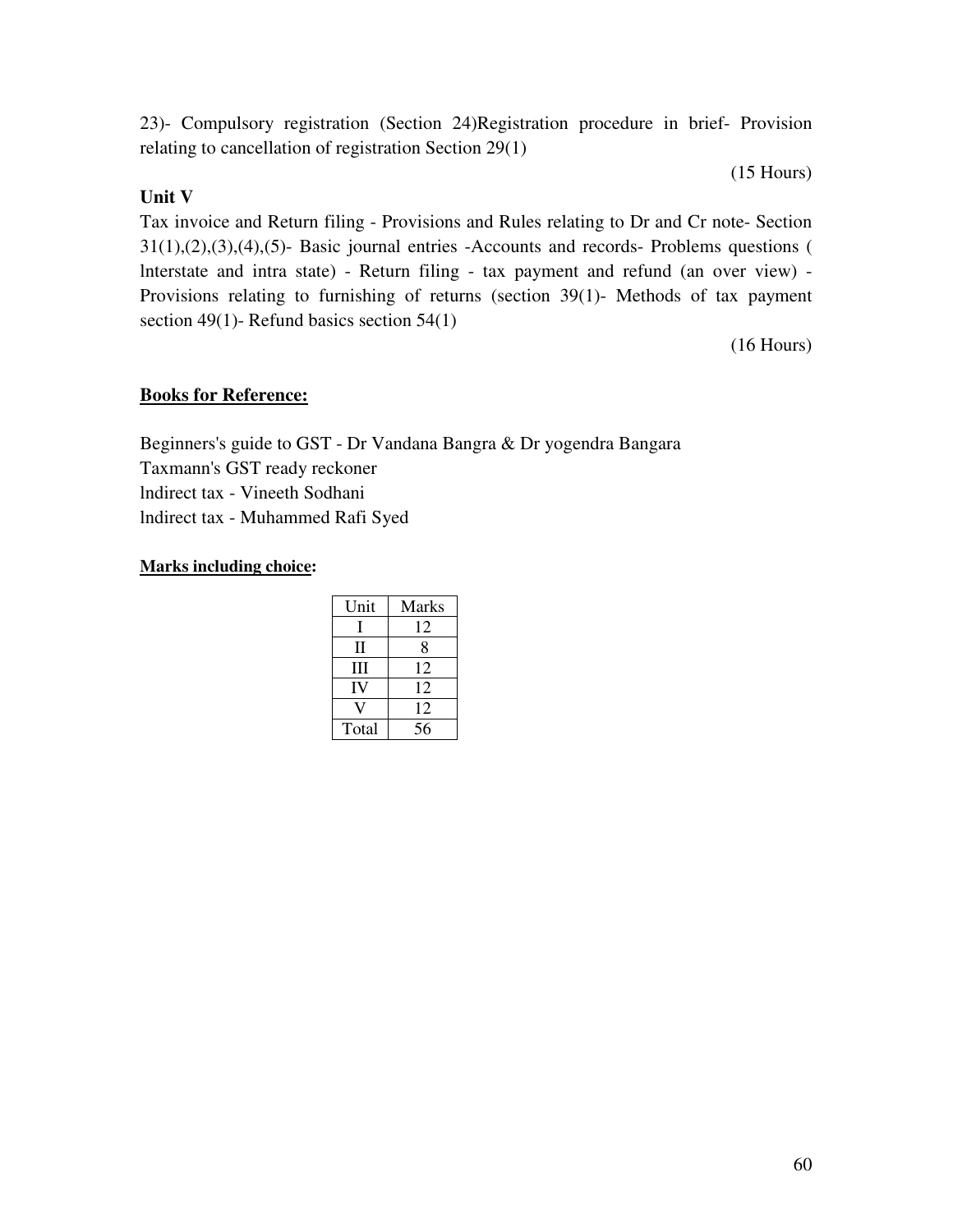# **CORE COURSE XVI : FINANCE IV – CORPORATE TAX PLANNING**

| <b>SEMESTER</b> | <b>COURSE CODE</b> | <b>HOURS</b>                  | <b>CREDIT</b> | EXAM |
|-----------------|--------------------|-------------------------------|---------------|------|
|                 |                    | <b>PER WEEK</b>               |               | HRS  |
| V71             | 6B16 COM           |                               |               |      |
|                 |                    | - - - - - - - - - - - - - - - |               |      |

#### **COURSE OUTCOME**

After studying the course, the students shall be able to;

CO 1: understand the concept of tax planning and determine the tax liability of companies

CO 2: understand the methods of reducing tax liability through proper tax planning CO 3: take financial and managerial decisions after considering the impact of direct tax laws

#### **Unit I**

Tax planning, Tax management, Tax evasion, Tax avoidance. Corporate tax in India - Types of companies - Residential status of companies and tax incidence - Tax liability and Minimum Alternate Tax- Tax on distributed profits.

### **Unit e II**

Tax planning with reference to setting up of a new business: Locational aspect, nature of business, form of organization –simple problems sole proprietorship vs firm ,firm vs company Tax planning with reference to financial management decision -Capital structure, dividend including deemed dividend and bonus shares - Tax planning with reference to specificmanagement decisions -Make or buy; own or lease; repair or replace - Tax planning with reference to sale of scientific research assets.

[32 Hours]

[10 Hours]

Tax Planning in respect of managerial remuneration-tax planning with respect to employee's remuneration –simple problems-Special provisions relating to non-residents - Double taxation relief.

**Unit IV**

**Unit III**

Tax planning with reference to business restructuring – Amalgamation – Demerger-Slump sale-Conversion of sole proprietary concern/partnership firm into company - Transfer of assets between holding and subsidiary companies.

[18 Hours]

[12 Hours]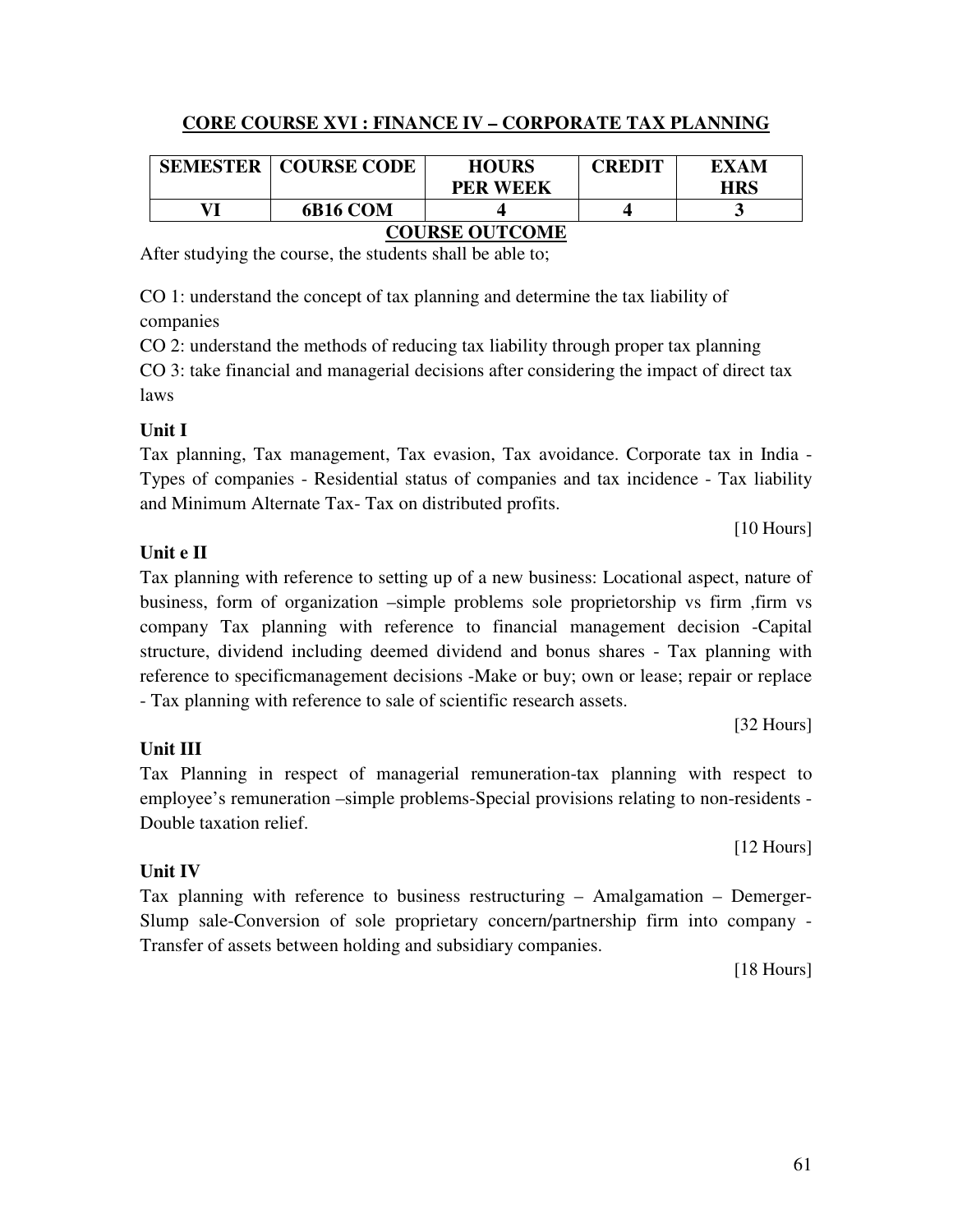#### **Reference:**

1. Singhania, Vinod K., KapilSinghania and Monica Singhania, "Direct Taxes Planningand Management" ,Taxmann Publications Pvt. Ltd., New Delhi.

2. Ahuja, Girish., and Ravi Gupta, "Corporate Tax Planning and Management" , BharatLaw House, Delhi.

3. Pagare, Dinkar., "Direct Tax Planning and Management" , Sultan Chand and sons,New Delhi.

4. Goyal, S.P, Mehrotra H.C., "Direct Tax planning" ,SahityaBhawan, Agra.

5. Acharya, Shuklendra and M.G. Gurha, "Tax Planning under Direct Taxes" , ModernLaw Publication, Allahabad.

6. Mittal, D.P., "Law of Transfer Pricing" ,Taxmann Publications Pvt. Ltd., New Delhi.

7. Income Tax Reports, Company Law Institute of India Pvt. Ltd., Chennai.

8. Taxman, Taxmann Allied Services Pvt. Ltd., New Delhi.

9. Current Tax Reporter, Jodhpur.

| Unit  | Marks |
|-------|-------|
|       | 10    |
| Н     | 20    |
| Ш     | 10    |
| IV    | 16    |
| Total | 56    |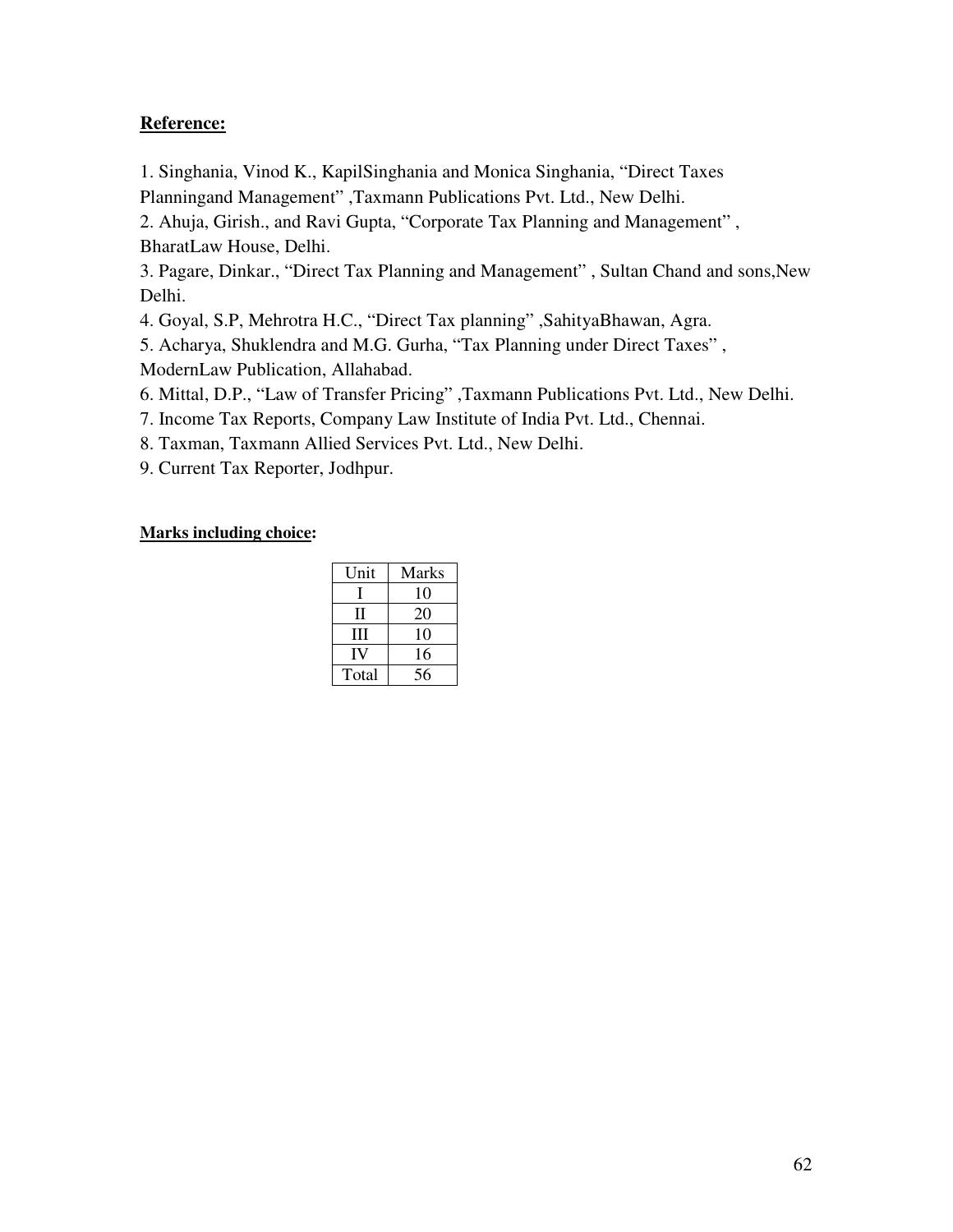#### **ELECTIVE STREAM IV – MARKETING**

#### **CORE COURSE IV : MARKETING I – MARKETING PRINCIPLES**

| <b>SEMESTER</b>       | <b>COURSE CODE</b> | <b>HOURS</b>    | <b>CREDIT</b> | EXAM       |  |
|-----------------------|--------------------|-----------------|---------------|------------|--|
|                       |                    | <b>PER WEEK</b> |               | <b>HRS</b> |  |
|                       | <b>3B04 COM</b>    |                 |               |            |  |
| <b>COURSE OUTCOME</b> |                    |                 |               |            |  |

After studying the course, the students shall be able to;

CO 1: develop awareness about various marketing related terms

CO 2**:** identify the various marketing decisions

CO 3**:** understand about the international market scenario

CO 4**:** enumerate the various marketing channels

CO 4: understand international marketing and recent trends in marketing

**Unit I : Introduction**- Market and Marketing – Meaning- Nature scope and importance of marketing-modern concepts of marketing – marketing functions. Marketing orientations.

(15 Hrs)

**Unit II: Marketing mix**: Marketing mix – meaning- importance- the traditional components and additional components. Product- meaning- product planning and development – product life cycle (PLC) – Product time/ mix- Building brand equitypacking- labeling product positioning.

(18 Hrs)

**Unit III: Pricing-** Meaning and definition- steps in pricing – pricing strategies – typesconsumer reactions – factors influencing consumer reactions. Pricing Methods Initiating and responding to price changes.

(17 Hrs)

**Unit IV: Channels of distribution**- Meaning and definition – Physical distribution – middlemen types-functions of middlemen- factors to be considered in selecting channels – modern channels of marketing – telemarketing - internet marketing- net work marketing customer relationship marketing. Logistics management. Channel management strategies.

(20 Hrs)

**Unit V: International marketing management**- .introduction, nature and concepts, approaches to international marketing, entry strategies, product pricing, promotion and branding policies in international marketing, recent trends in marketing: E marketing, Green Marketing, Mobile Marketing, Relationship Marketing.

(20 hrs)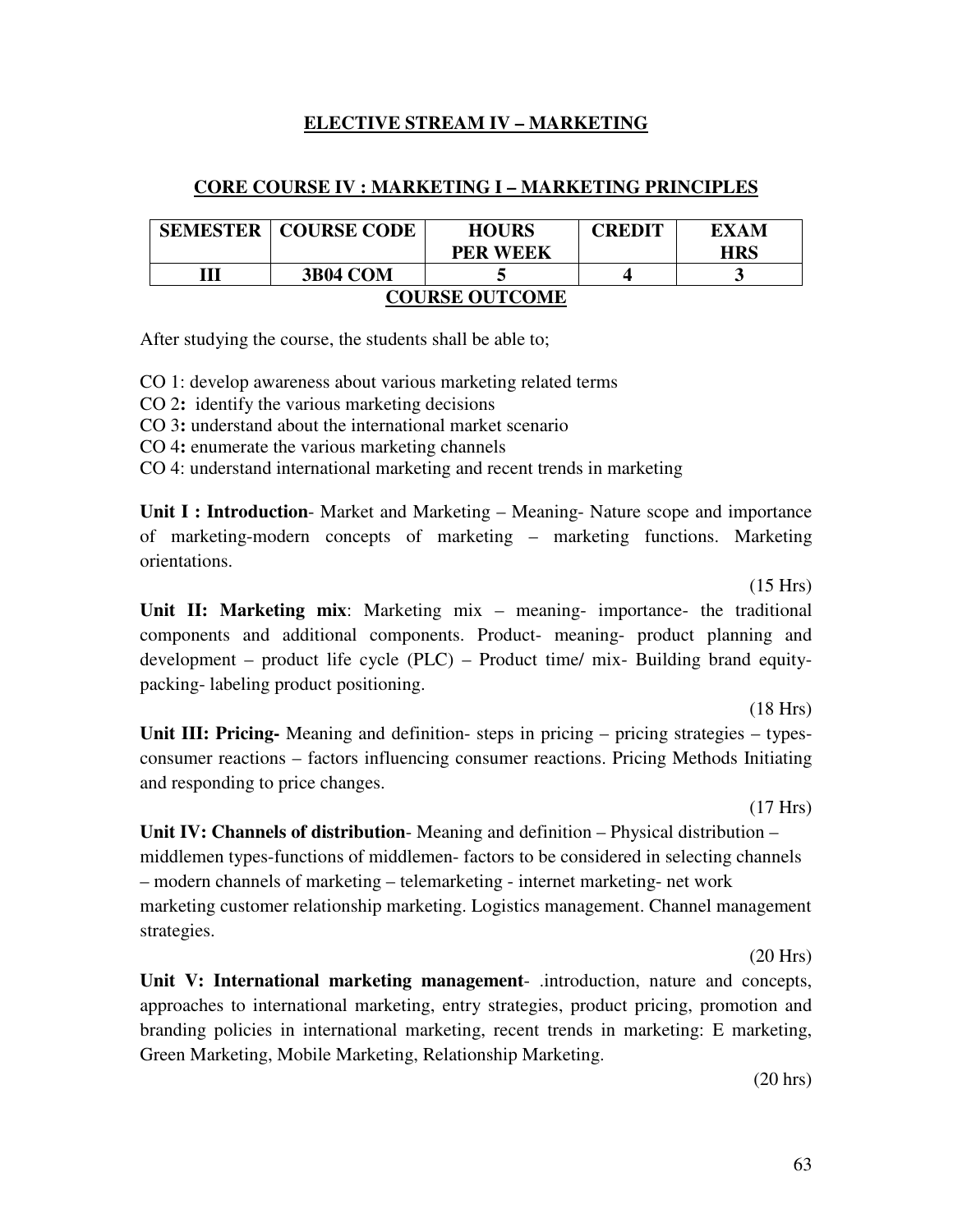# **Reference:**

- 1.Kotler, Keller, Marketing Management, Pearson Publications
- 2. Fundamentals of marketing William Stanton
- 3. Marketing Management VS Ramaswamy& S Namakumari
- 4. Marketing Management RajanSaxena
- 5. Marketing Management Sherlakar .S.A
- 6. Marketing Management Raman B.S
- 7. .Principles of Marketing Philip Kotler

| Unit         | Marks |
|--------------|-------|
| I            | 8     |
| $\mathbf{I}$ | 10    |
| Ш            | 14    |
| IV           | 14    |
|              | 10    |
| Total        | 56    |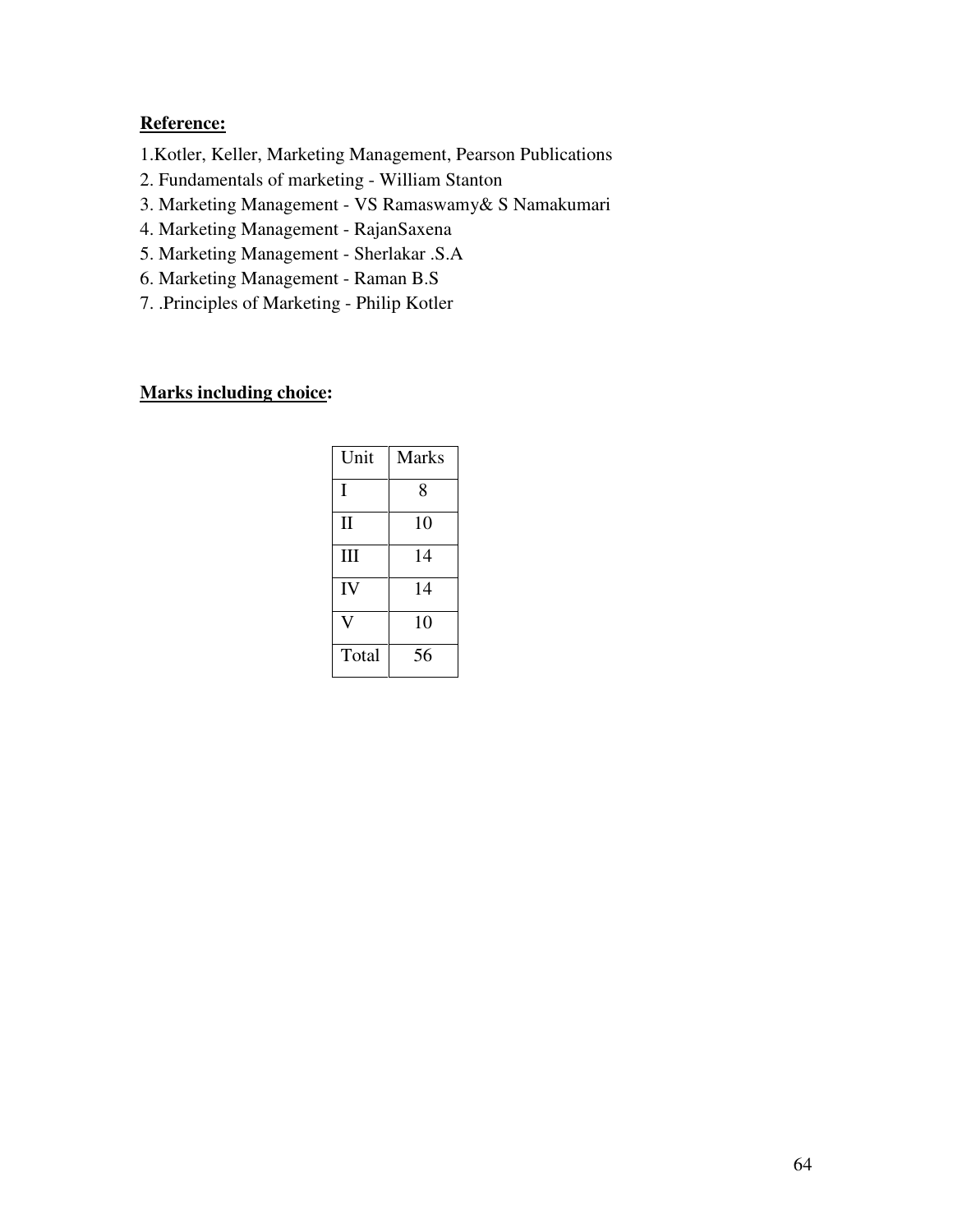# **CORE COURSE VI : MARKETING II – CONSUMER BEHAVIOUR**

|                       | <b>SEMESTER   COURSE CODE</b> | <b>HOURS</b>    | <b>CREDIT</b> | EXAM       |
|-----------------------|-------------------------------|-----------------|---------------|------------|
|                       |                               | <b>PER WEEK</b> |               | <b>HRS</b> |
| IV                    | <b>4B06 COM</b>               |                 |               |            |
| <b>COURSE OUTCOME</b> |                               |                 |               |            |

After studying the course, the students shall be able to;

CO 1: understand the concept of consumer behaviour

CO 2: describe determinants of consumer behaviour

CO 3: Explain the consumer decision making process

CO 4: describe concept of consumer satisfaction

#### **Unit I**

**Introduction to Consumer Behaviour**- A managerial & consumer perspective; Need for studying consumer behaviour- Applications of consumer behaviour knowledge; current trends in Consumer behaviour; Market segmentation & consumer behaviour

[12 hours]

# **Unit II**

**Individual determinants of Consumer behaviour**: Consumer needs & motivation; personality and self concept; consumer perception; learning & memory; nature of consumer attitudes; Consumer attitude formation and change

[14 hours]

# **Unit e III**

**Environmental determinants of consumer behaviour**: Family influences; the influence of culture; subculture & cross cultural influences; group dynamics and consumer reference groups; social class & consumer behaviour.

**Consumer decision making process-** types of buying- straight buy- Modified re-buy-New task buying types of products & decision making process- conveyance goods, shopping goods specialty goods Steps in decision making process - problem recognitionneed, description, information – search- evaluation of alternatives – selection criteria-

[20 hours]

[24 hours]

# **Unit V**

buying- post purchase behaviour.

**Unit IV** 

**Concept of Consumer Satisfaction;** Working towards enhancing consumer satisfaction; sources of consumer dissatisfaction; dealing with consumer complaint. Concept of consumerism; consumerism in India; the Indian consumer; Reasons for growth of consumerism in India-Relevance of Consumer Protection Act, 1986.

[20 hours]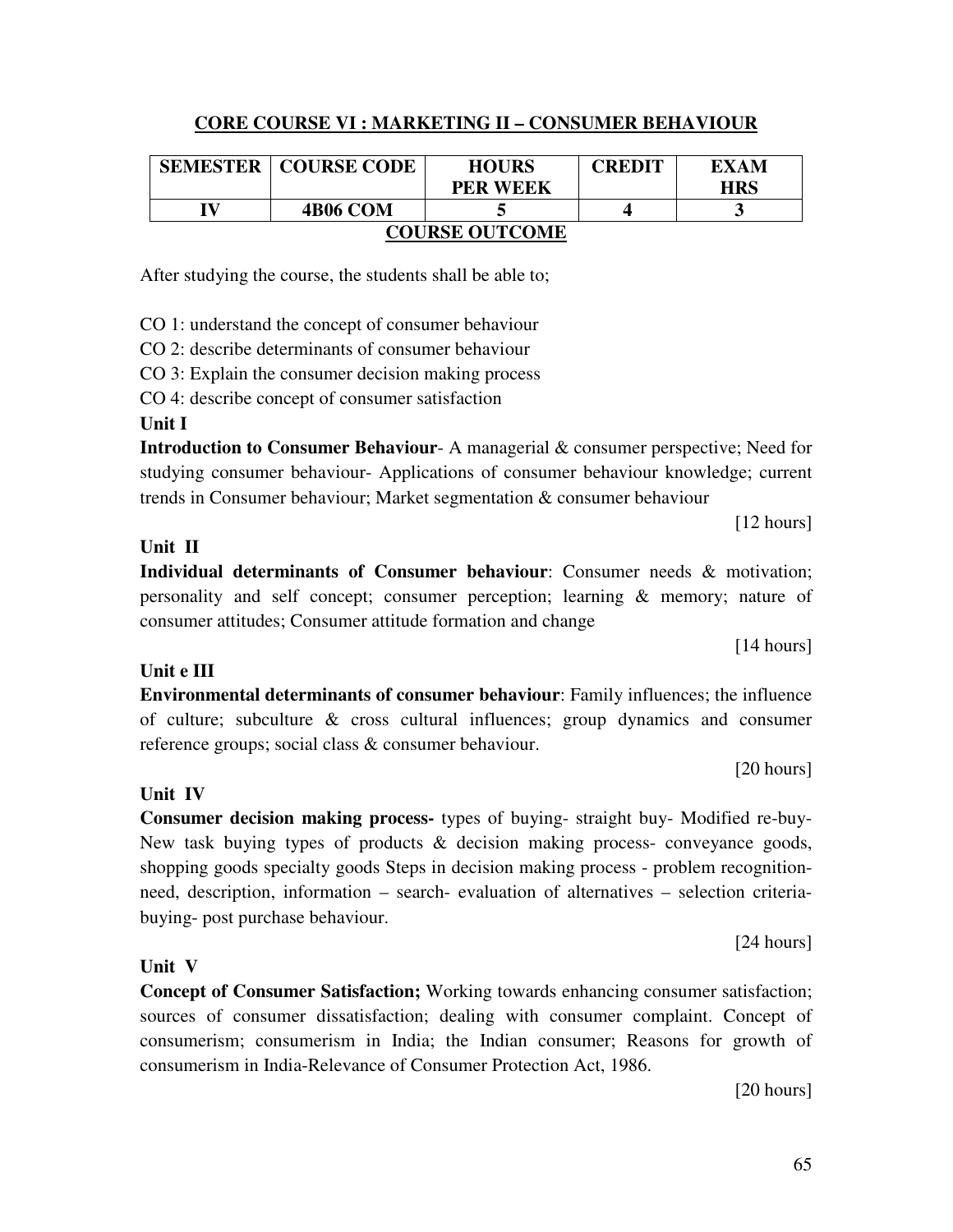#### **References**

- 1. Consumer behaviour :Hawkings, Best Mc.Graw Hill International .
- 2. Consumer behaviour : Leon. G Schiffman
- 3. Consumer behaviour- Concepts &Applications :LoudsonDalla
- 4. Principles of Marketing : Philip Kotler
- 5. Consumer Behaviour In Marketing Strategy : John .A. Howard.
- 6. Consumer Behaviour In India :AnithaGhatale
- 7. Problems of Consumer Behaviour in India : A. Sarkar
- 8. Consumer Behaviour :Sontakki

| Unit         | Marks |
|--------------|-------|
| I            | 8     |
| $\mathbf{I}$ | 10    |
| III          | 14    |
| IV           | 14    |
|              | 10    |
| Total        | 56    |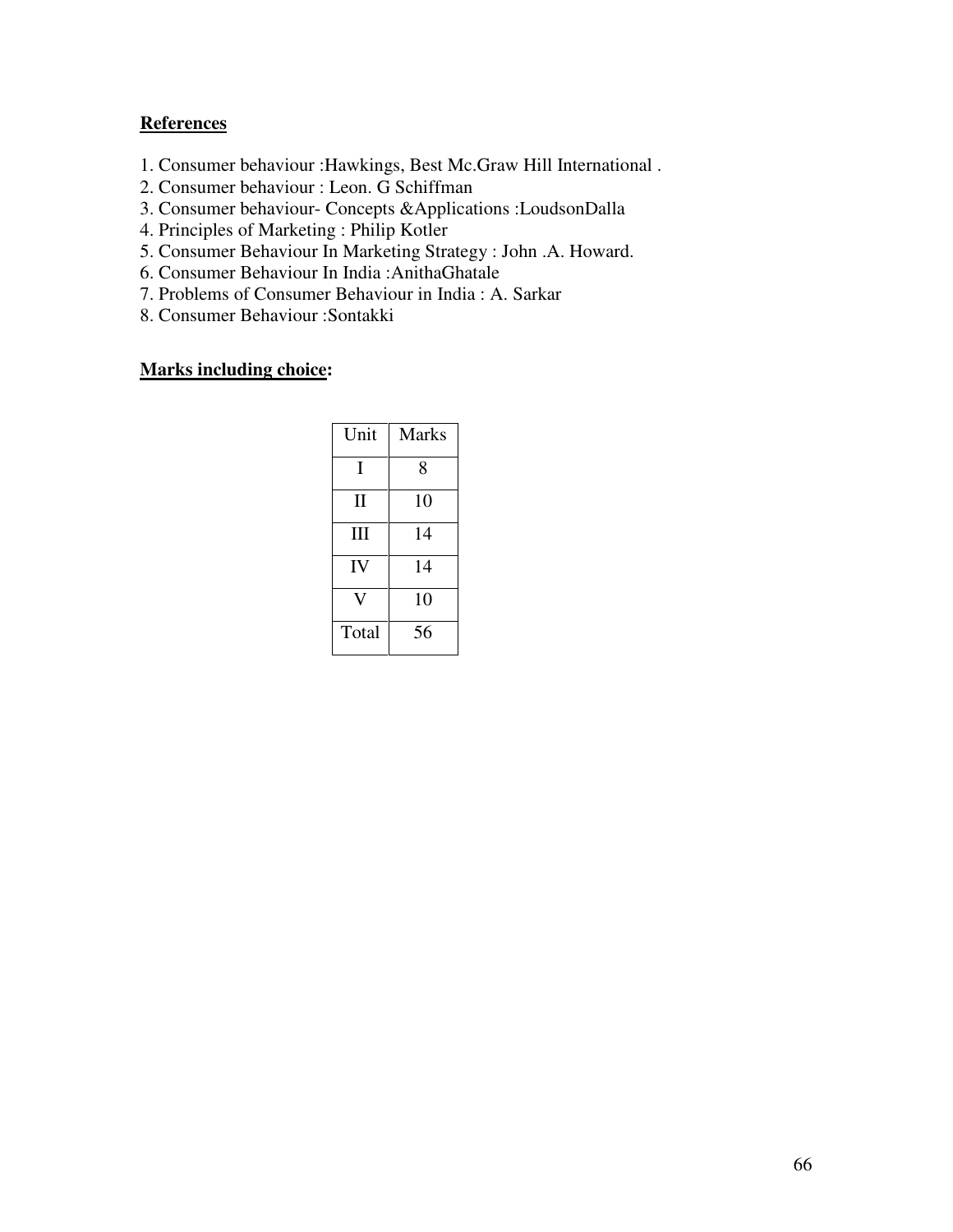# **CORE COURSE XI : MARKETING III – PROMOTION MANAGEMENT**

|                       | <b>SEMESTER   COURSE CODE</b> | <b>HOURS</b>    | <b>CREDIT</b> | EXAM       |  |
|-----------------------|-------------------------------|-----------------|---------------|------------|--|
|                       |                               | <b>PER WEEK</b> |               | <b>HRS</b> |  |
|                       | <b>5B11 COM</b>               |                 |               |            |  |
| <b>COURSE OUTCOME</b> |                               |                 |               |            |  |

CO 1: understand the term promotion and its importance

CO 2: enumerate various methods of sales promotion and its effects

CO 3: familiarise with the theory and practice of advertisement

CO 4: Prepare advertisement copy

# **Unit 1.**

**Promotion:** Meaning and definition – importance of sales promotion- promotion mix tools-factors deciding promotion mix.

### **Unit II**.

| <b>Advertising</b> – meaning, objectives & importance - advantages – advertising effects – |
|--------------------------------------------------------------------------------------------|
| economic and social – advertising agency-advertising budgets - media – types – print -     |
| radio- TV $\&$ others – advantages $\&$ disadvantages.                                     |

#### **Unit III.**

**Personnel Selling:** Meaning- importance- principles of personal selling- steps in personal selling process

**Unit IV** 

**Sales promotion and publicity:** Objectives – purpose- dealer promotion- consumer promotion methods and techniques – publicity- meaning, scope and objectives elements of publicity- public relations- press relation.

[18 Hours]

### **Unit V**

**Advertisement Copy**: Preparation of advertisement copy- project work

# **Reference:**

- 1. Advertising : Morris James .S
- 2. Advertising theory &practice :Sandya C.H and Trybanger
- 3. Marketing Practices and Marketing Strategy : B. Rasheed Ajay.
- 4. Foundations of Advertising Theory &Practice :Chunnawalia& K.C Sethia
- 5. Sales Promotion : Tony Puelus
- 6. Advertisement Management :Aaker Paul.

[15 Hours]

[18 Hours]

[12 Hours]

[9 Hours]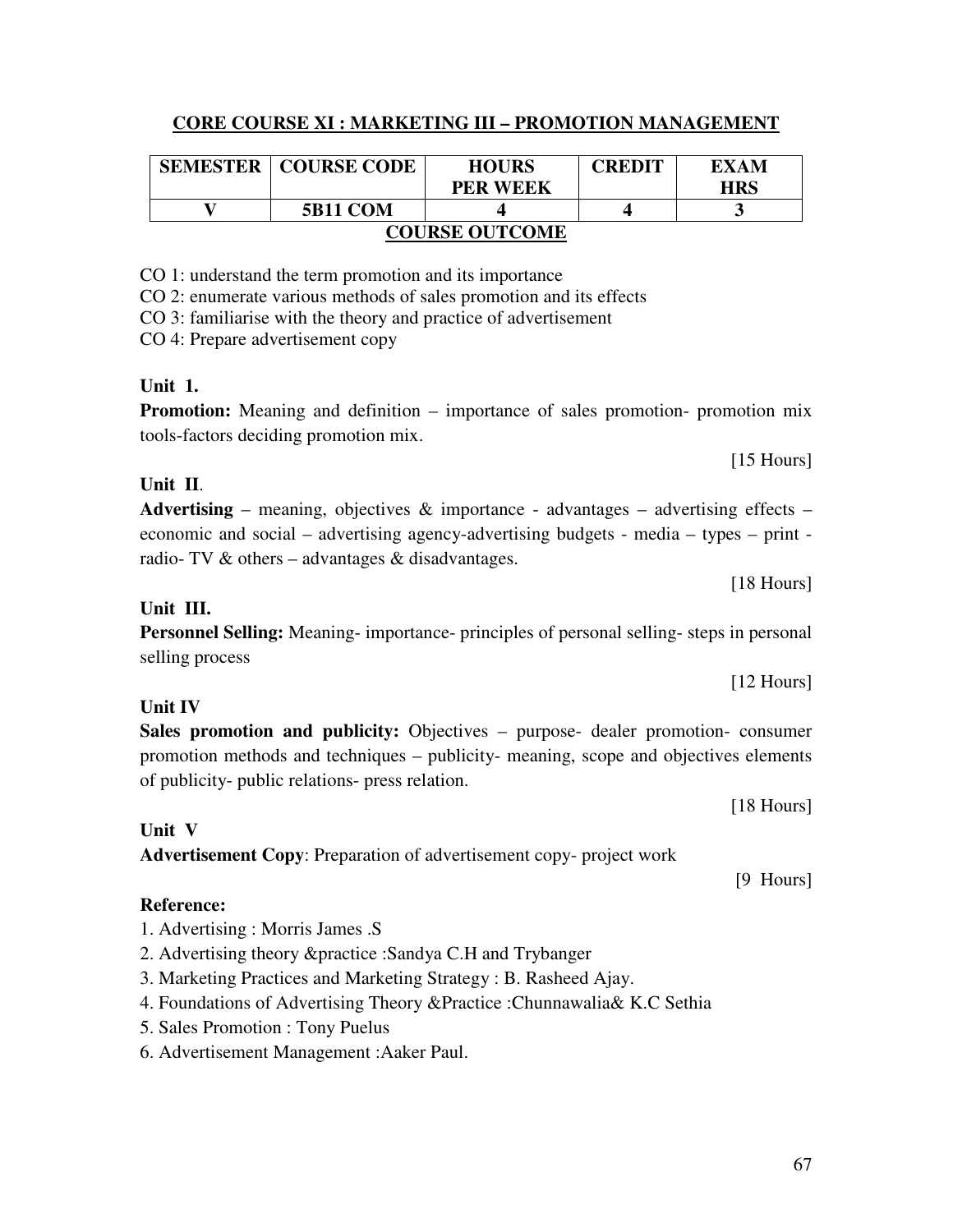| Unit         | <b>Marks</b> |
|--------------|--------------|
| I            | 10           |
| $\mathbf{I}$ | 10           |
| Ш            | 12           |
| IV           | 14           |
|              | 10           |
| Total        | 56           |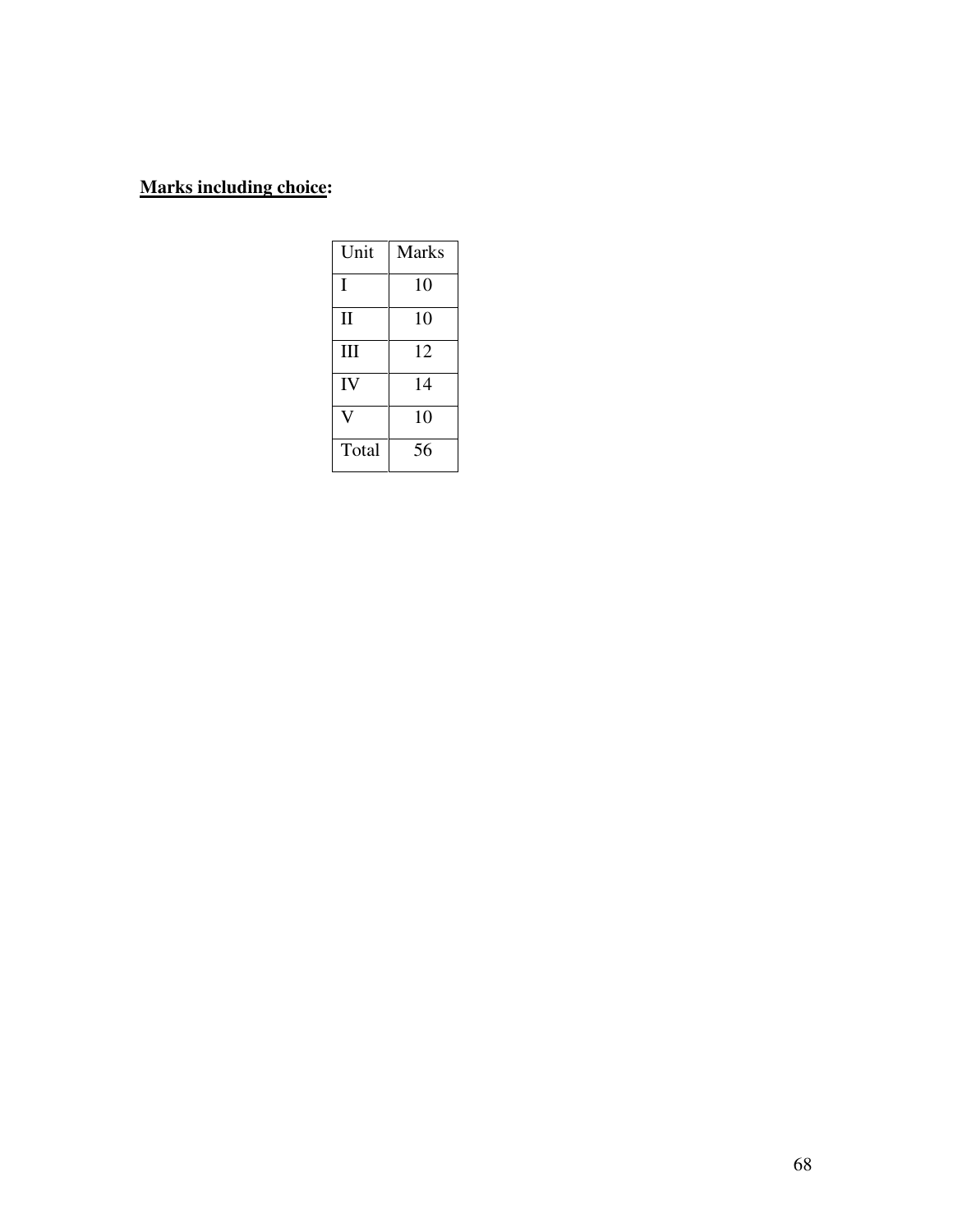# **CORE COURSE XVI : MARKETING IV – MARKET RESEARCH**

|                       | <b>SEMESTER   COURSE CODE</b> | <b>HOURS</b>    | <b>CREDIT</b> | EXAM       |  |
|-----------------------|-------------------------------|-----------------|---------------|------------|--|
|                       |                               | <b>PER WEEK</b> |               | <b>HRS</b> |  |
| VI                    | 6B16 COM                      |                 |               |            |  |
| <b>COURSE OUTCOME</b> |                               |                 |               |            |  |

After studying the course, the students shall be able to;

CO 1: .understand the concept market research , its importance and type.

CO 2; Explain the process involved in the marketing research

CO 3: appraise the various methods of collecting data and analysis

CO 4: understand the methods of writing report and prepare report by themselves.

#### **Unit I**

**Marketing Research: Introduction** – Meaning - definition- importance- nature and scope- objectives- Marketing Information System- need, importance and types- market research Vs marketing research limitations.

### **Unit II**

**Marketing Research Process**: Problem identification – definition – developing a research proposal – research design – meaning and importance – steps in marketing research process.

### **Unit III**

**Sources of Data**: Primary and secondary data- Relative advantages and disadvantages; methods of collection of primary data; construction of questionnaire and interview schedule; scaling and measurement; Sampling designs and sample size- decisions; organizing data collection & field force - collection methods- observations questionnaireinterview schedule – pilot survey and online survey.

[18 Hours]

**Data analysis & interpretation**: Need and importance –Editing, coding and tabulation of data- tools - parametric and non- parametric tests. –; techniques of data analysis; testing of hypothesis; tests of significance; analysis of associations; analysis of experiments; interpretation of data.

[20 hours]

# **Unit V**

**Unit IV** 

**Report Writing and Presentation**: Role & types of report; content of report; principles of report preparation; Presentation & Communication.

[10 Hours]

#### [12 Hours]

[12 Hours]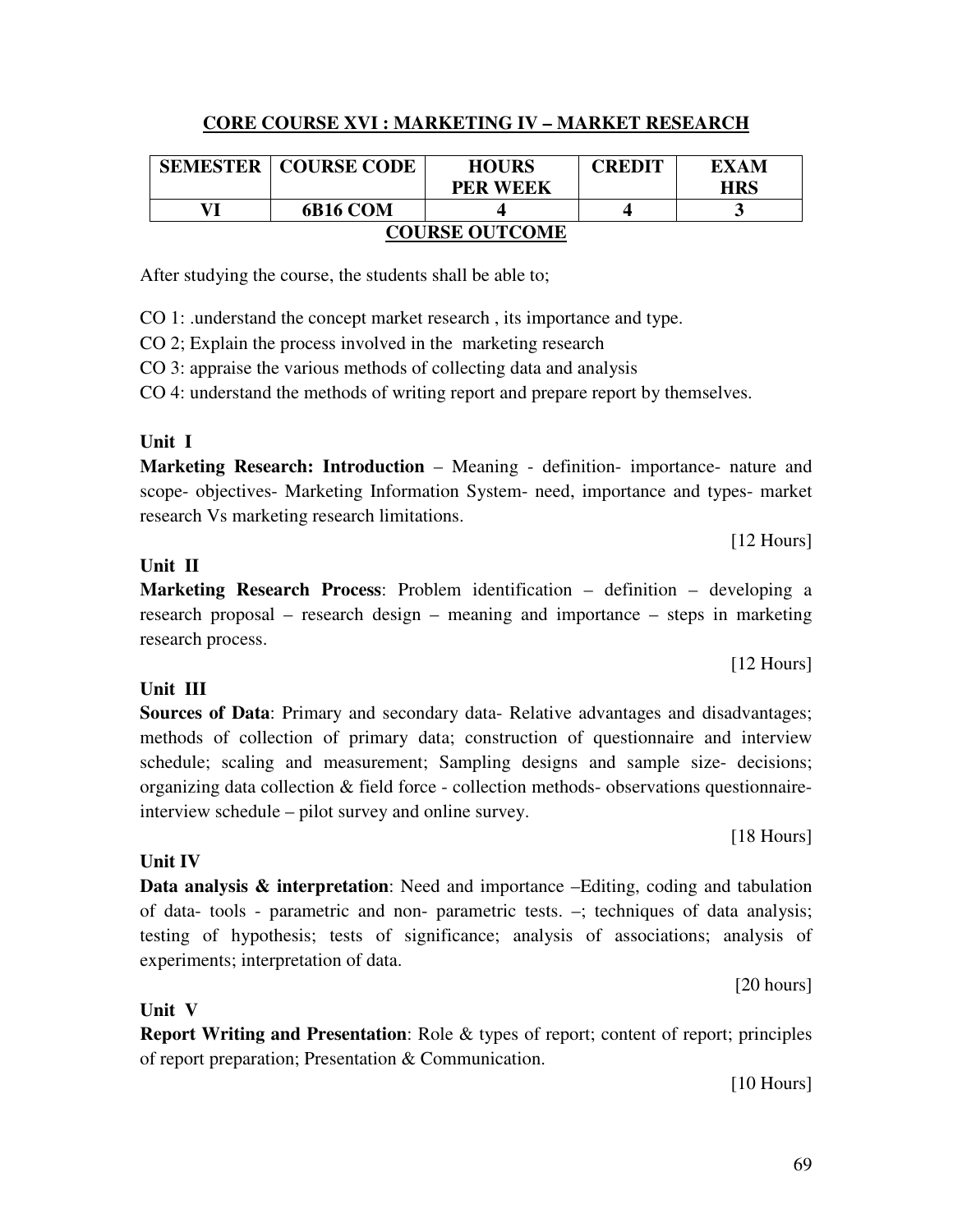**Suggested assignment**: Preparation of a project report based on the market survey of a consumer product.

#### **References:**

- 1. Marketing Research : David. J Lucle& Ronald S. Robin
- 2. Marketing Research : Measurement & methods Donald. S Tull& Dell Hoclis
- 3. Marketing Research Principles: Applications and cases Sharma D.D
- 4 Marketing Research :Geol .B.S
- 5. Market Research : Paul Hague
- 6. Statistical Methods : S.P Guptha
- 7. Business Statistics : B.N Gupta
- 8. Research Methodology : O.R Krishnaswamy.
- 9. Research Methodology : C.R. Kothari

| Unit         | Marks |
|--------------|-------|
| T            | 10    |
| $\mathbf{I}$ | 10    |
| Ш            | 12    |
| IV           | 14    |
|              | 10    |
| Total        | 56    |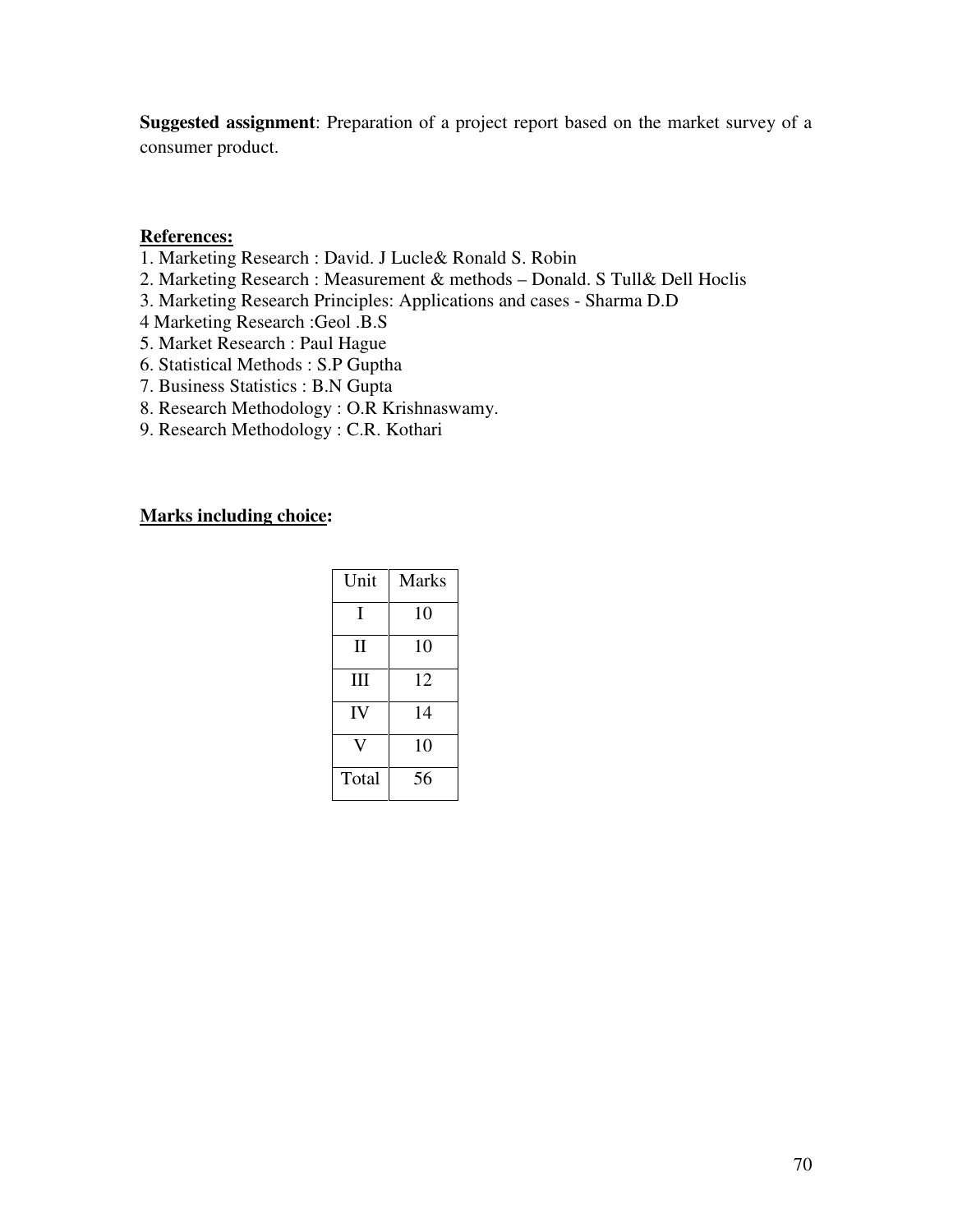# **PART B B.COM GENERAL AWARENESS COURSES WORK AND CREDIT DISTRIBUTION ( 2019 ADMISSION ONWARDS )**

| <b>COURSE</b> | <b>COURSE TITLE</b>               | <b>SEMESTER   HOURS/</b> |          | <b>CREDIT</b>  | <b>EXAM</b>   |
|---------------|-----------------------------------|--------------------------|----------|----------------|---------------|
| <b>CODE</b>   |                                   |                          | WEEK     |                | <b>HRS</b>    |
| 1A11          | <b>Business Statistics and</b>    |                          | 0        |                |               |
| <b>COM</b>    | <b>Basic Numerical Skills</b>     |                          |          |                |               |
| 3A12          | Entrepreneurship                  | Ш                        |          |                |               |
| <b>COM</b>    | Development                       |                          |          |                |               |
| 4A13          | <b>General Informatics Skills</b> | IV                       | $5(3+2)$ | $\overline{4}$ | $\mathcal{D}$ |
| <b>COM</b>    | $(T+P)$                           |                          |          |                |               |
| 4A14          | <b>Environmental Studies and</b>  | IV                       |          |                | 3             |
| <b>COM</b>    | Disaster Management               |                          |          |                |               |

### E**VALUATION**

| <b>ASSESSMENT</b> | WEIGHTAGE | <b>RKS</b><br>M |
|-------------------|-----------|-----------------|
| <b>EXTERNAL</b>   |           | 4U.             |
| <b>INTERNAL</b>   |           |                 |

\* 20 marks for theory and 20 marks for practical for courses having practical

# **CONTINUOUS INTERNAL ASSESSMENT**

| <b>COMPONENT</b>   | <b>WEIGHTAGE   MARKS</b> |   | <b>REMARKS</b>                       |
|--------------------|--------------------------|---|--------------------------------------|
| <b>COMPONENT 1</b> |                          | b | Minimum two test papers and mark     |
| Test paper         |                          |   | should be awarded on the basis of    |
|                    |                          |   | average mark obtained by the student |
| <b>COMPONENT 2</b> |                          | 4 | Department should keep a record of   |
| Assignment/        |                          |   | the work done                        |
| Seminar/           |                          |   |                                      |

Internal mark for test papers should be given as per the following criteria;

| Average mark obtained in the test paper | Percentage of internal mark |
|-----------------------------------------|-----------------------------|
| 80% and above                           | 100%                        |
| 60\% to 79\%                            | $80\%$                      |
| 40\% to 59\%                            | 60%                         |
| $20\%$ to 39%                           | 40%                         |
| Below 20%                               | 20%                         |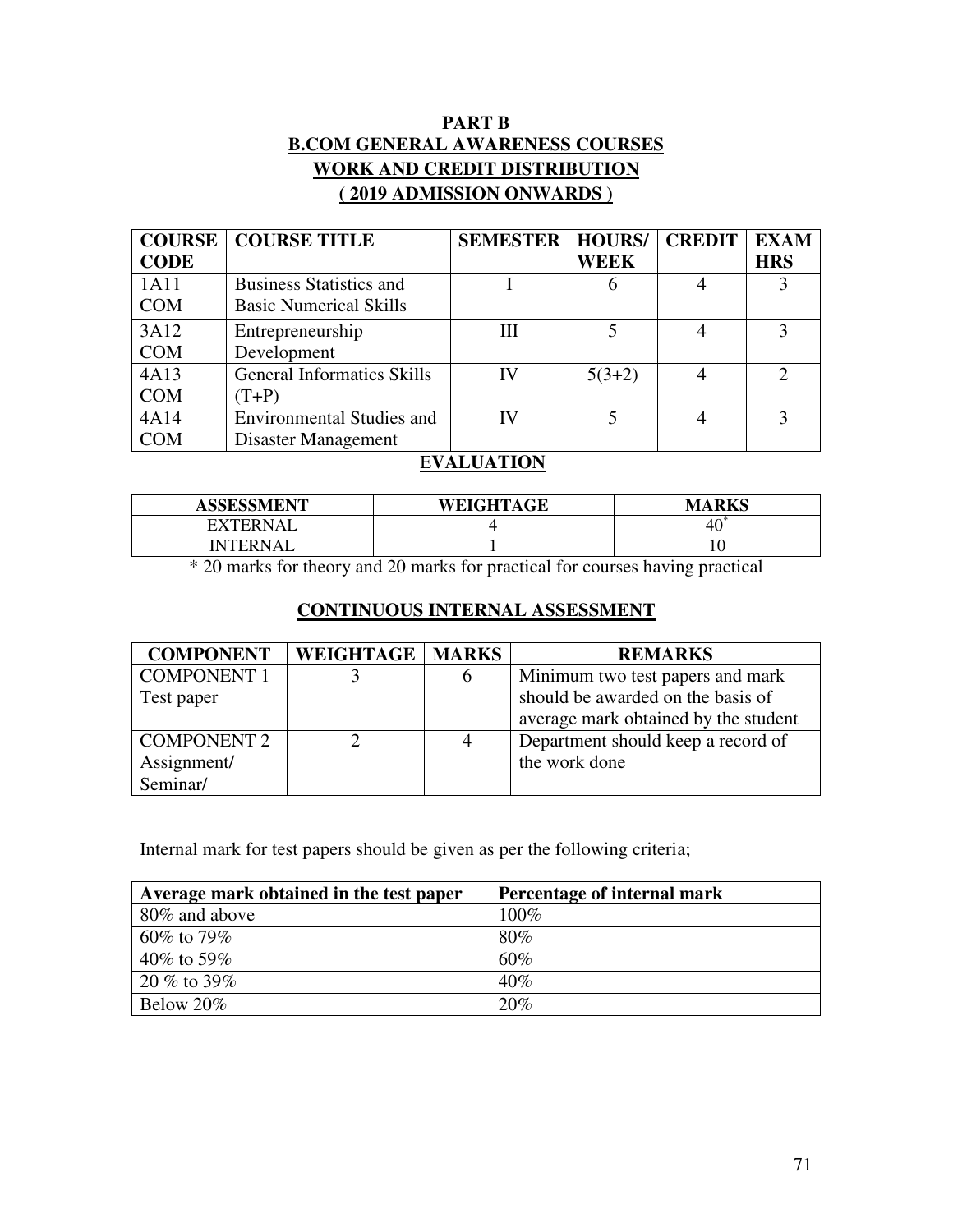### **GENERAL AWARENESS COURSE I : BUSINESS STATISTICS AND BASIC NUMERICAL SKILLS**

| <b>SEMESTER</b>       | <b>COURSE CODE</b> | <b>HOURS</b><br><b>PER WEEK</b> | <b>CREDIT</b> | <b>EXAM</b><br><b>HRS</b> |  |
|-----------------------|--------------------|---------------------------------|---------------|---------------------------|--|
|                       | 1AI1 COM           |                                 |               |                           |  |
| <b>COURSE OUTCOME</b> |                    |                                 |               |                           |  |

After studying this course, students shall be able to;

CO 1: Define statistics and explain its importance, scope, applications and limitations CO 2: Understand the basic knowledge of statistical techniques, which are applicable to business.

CO 3: understand basic concepts in mathematics, which are applied in the managerial decision making.

CO 4: Develop the basic mathematical skill needed for analyzing numeric problems related to business

**Unit I: Introduction to statistics**- Meaning, Definition, functions, importance and limitations- Statistical investigation- stages- sources of data- primary- secondary – Classification and tabulation- - Construction of frequency distributions.

(12 Hrs)

**Unit II: Measures of Central Tendency** – Meaning-requisites of good average-Arithmetic Mean – simple and weighted -Median - Mode - Geometric and Harmonic Mean (algebraic method only). **Measures of dispersion**- range, quartile deviation, mean deviation, standard deviation -Skewness

(28 Hrs)

**Unit III: Index Numbers** – meaning- definition- uses-problems in the construction of index numbers- types of index numbers- methods of construction of index numbers-Laspeyers', Paasche's, Fisher's, and Kelly's Methods- Test of adequacy- time reversal and factor reversal only.

(16 Hrs)

**Unit IV: Matrix Algebra** :Introduction –Definition –Types of Matrix-Matrix operations-Addition and subtraction- Matrix multiplication- Transpose of a matrix-Determinants of a square matrix-determinants of order two and order three-Inverse of a matrix-Solving simultaneous linear equations – Crammer's rule-Rank of a matrix.

(30 Hrs)

**Unit V** : **Set theory and set operations**- simple application of Venn diagram- Truth table and its applications - Linear simultaneous equations (up to 3 variables only)- Quadratic equations-Solution of linear inequalities (by geometric method only)- ratios and proportions.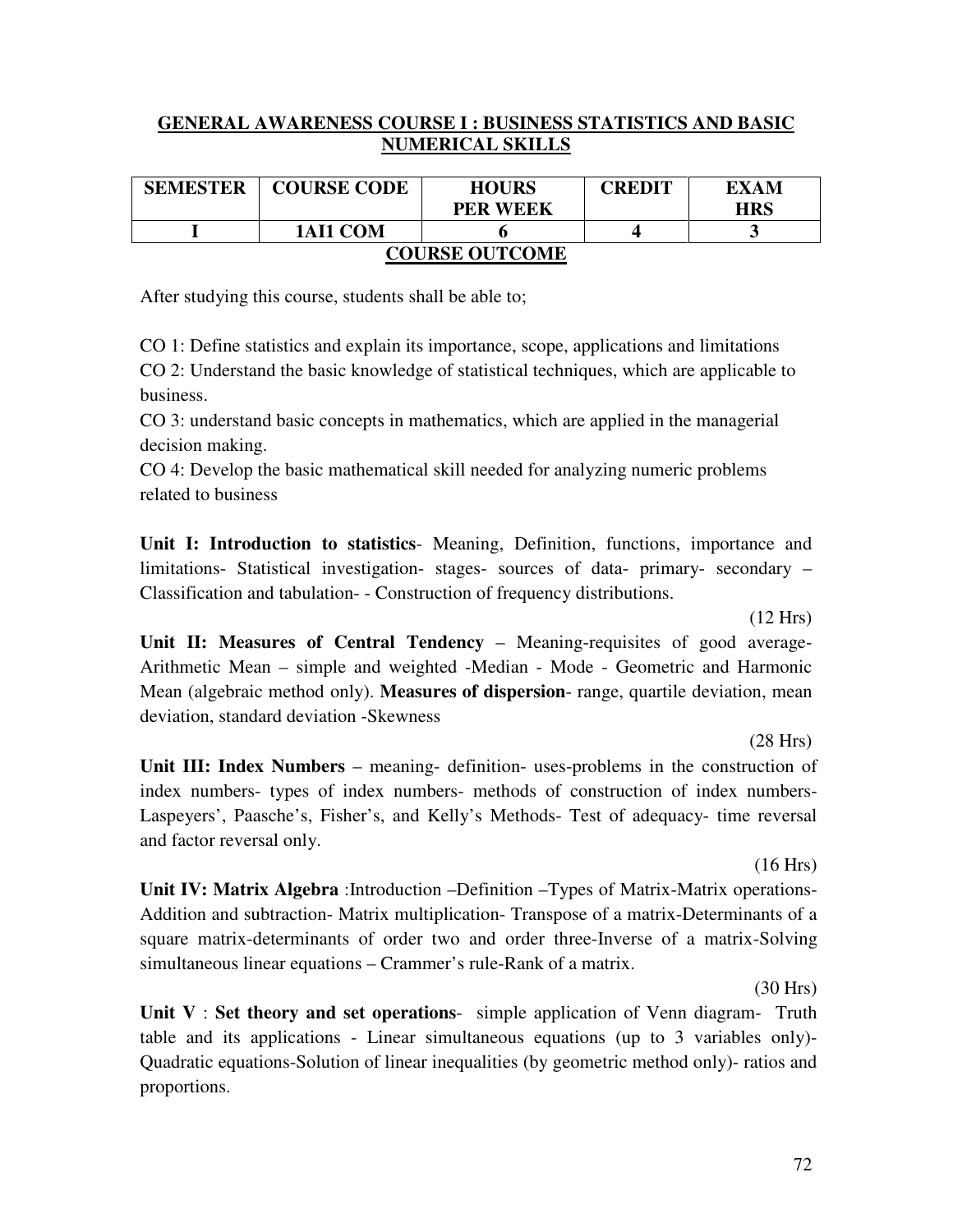#### **Reference:**

1. Raymond Barnett, Michael Ziegler - Essentials of College Mathematics for Business, Economics,Life Sciences and Social Sciences

2. Sancheti and V.K.Kapoor -Business Mathematics

3. M.Raghavachari -Mathematics for Management

4. Dr. P.R. Vittal - Business Maths & Statistics

5. Sundaresan and Jayaseelan - An Introduction to Business Mathematics and Statistical Methods.

6. A K Arte & R V Prabhakar - A Text Book of Business Mathematics.

7. Sanchethi and Kapoor- Business Mathematics

8. Gupta S.P- Statistical Methods

9. Navaneethan P- Business Mathematics

10. R.S.N. Pillai, Mrs. Bhagavathi – Statistics

11. P.R. Vittal - Business Mathematics and Statistics

| Unit           | <b>Marks</b> |
|----------------|--------------|
|                | 5            |
| $\overline{2}$ | 15           |
| 3              | 10           |
|                | 13           |
| 5              | 13           |
| Total          | 56           |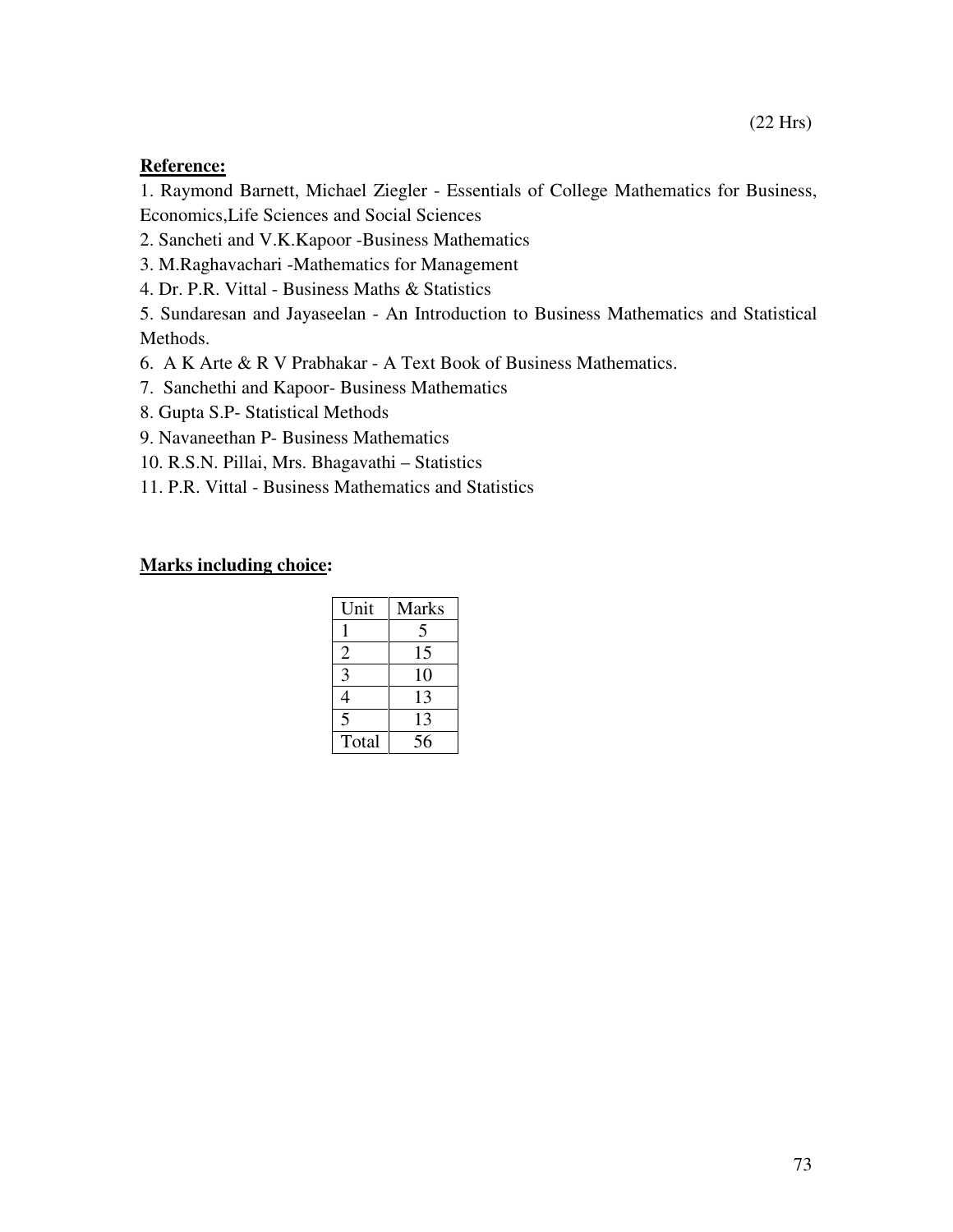#### **GENERAL AWARENESS COURSE II : ENTREPRENEURSHIP DEVELOPMENT**

| <b>SEMESTER</b>       | <b>COURSE CODE</b> | <b>HOURS</b>    | <b>CREDIT</b> | EXAM       |  |
|-----------------------|--------------------|-----------------|---------------|------------|--|
|                       |                    | <b>PER WEEK</b> |               | <b>HRS</b> |  |
| Ш                     | <b>3A12 COM</b>    |                 |               | ັ          |  |
| <b>COURSE OUTCOME</b> |                    |                 |               |            |  |

After the completion of the course the learners should be able to

CO 1**:** Identify the characteristics of an entrepreneur

CO 2: describe the importance of entrepreneurs in the economic developmet of a nation

CO 3: identify the different types of entrepreneurs

CO 4: to strengthen their skill and quality as an entrepreneur

#### **Unit I :**

Concept of Entrepreneurship- meaning- definition- importance Functions- Distinction between entrepreneur and a manager. Types of entrepreneurs- Student entrepreneurship----concept and importance. Role of first generation entrepreneurs. Intrapreneur- Practices to entrepreneurship development Concept of women entrepreneurship-problems of women entrepreneurs. Assistance available to women entrepreneurs

#### **Unit II :**

Factors affecting Entrepreneurial Growth-motives influencing entrepreneurs. Rural entrepreneurship-role of entrepreneur in Economic development. Social entrepreneurship. Factors affecting Entrepreneurial Growth-Rural entrepreneurship-role of entrepreneur in Economic development.

**Unit III:** 

Entrepreneurial motivation Motivating factors Achievement Motivation Entrepreneurial competencies Developing competencies. Institutional efforts and role of Government in developing entrepreneurship- Entrepreneurship Development Programme (EDP) - Need- Objectives-Course content and curriculum of EDP. Phases of EDP, Stories of successful entrepreneurs.

#### **Unit IV:**

Launching of new enterprise. Sources of business ideas. Setting up of new business. Micro, Small & Medium Enterprises- MSMED Act 2006 - Characteristics- Objectives Importance MSMEs as a seed bed of entrepreneurship. Entrepreneurship incubators - Problems and prospects of MSMEs- Incentives and subsidies- Taxation benefits to MSMEs. Institutional finance to entrepreneurs' .project: meaning and features, project

#### (18 Hrs)

(16 Hrs)

(18 Hrs)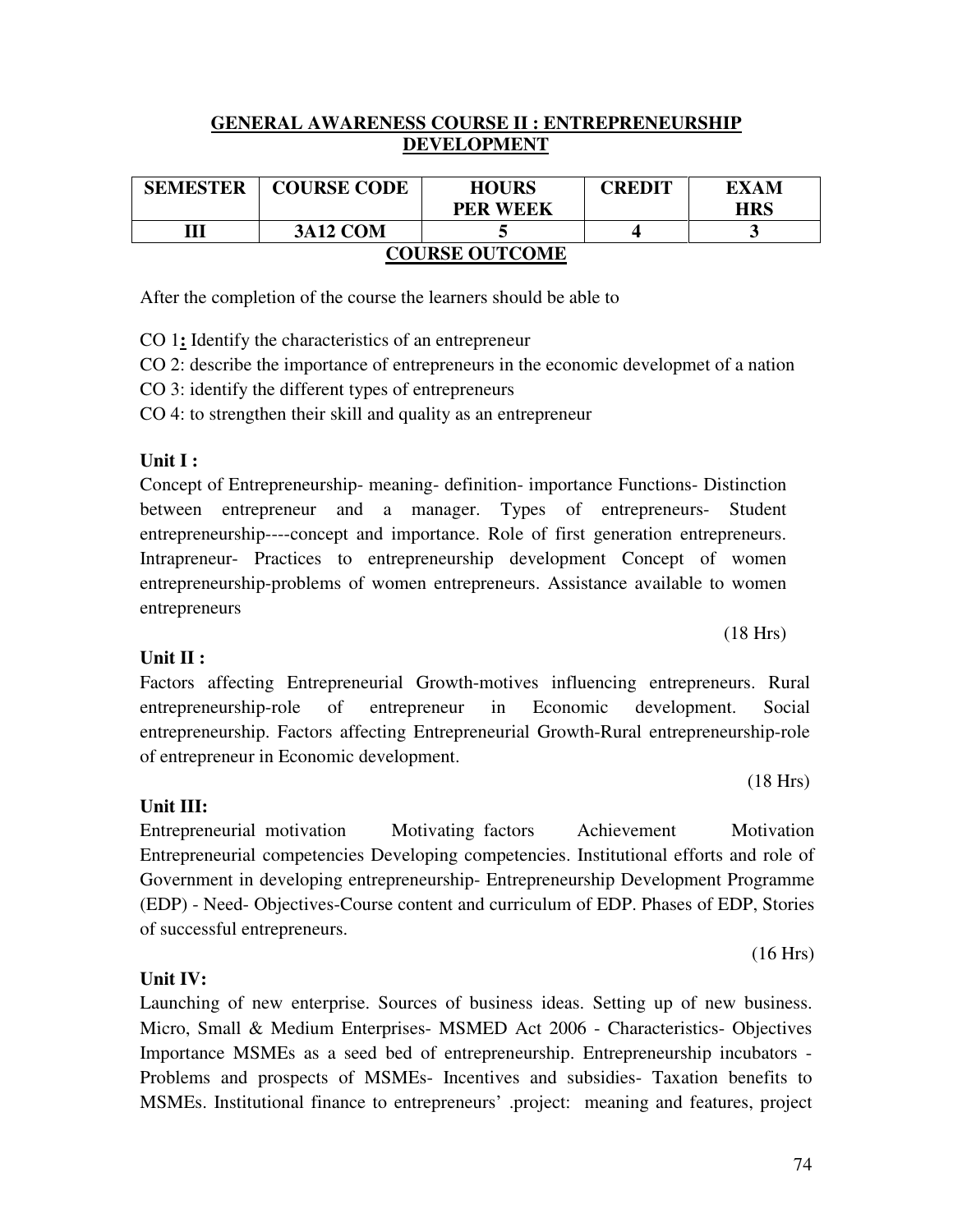analysis and feasibility study. Contents of project report. Preparation of Project Report for a Micro enterprise.

# **Unit V**

Support systems for entrepreneurs and MSMEs: Industries Board- State Small Industries Development Corporations- MSME Institute-DICs- Industrial Estates-Specialized institutions-Technical Consultancy Organizations lead bank schemes.Loans and advances available for entrepreneurs, schemes of financial institutions,(latest data} startups, role of universities and colleges in developing entrepreneurship. Role of NGOs.entreprenurial ecosystem in Kerala.

(18 Hrs)

# **Reference:**

- 1. Entrepreneurial Development : P. Saravanavel
- 2. Entrepreneurial Development :C. B Gupta and N.P Sreenivasan
- 3. A complete Guide to Successful Entrepreneurship; G.N. Pandey
- 4. Business and Society Davis Keith and Williams C. Fredarick
- 5. Entrepreneurship : R.V. Badi& N V Badi
- 6. Entrepreneurship Development : S.S. Khanka
- 7. Entrepreneurship : Robert D Hisrich and Michael P Peters
- 8. Project Evaluation and Management :Singh and Mahadev
- 9. MSME Act 2006

#### **Marks including choice:**

| Unit  | <b>Marks</b> |
|-------|--------------|
| 1     | 10           |
| 2     | 10           |
| 3     | 12           |
| 4     | 14           |
| 5     | 10           |
| Total | 56           |

(20 hrs)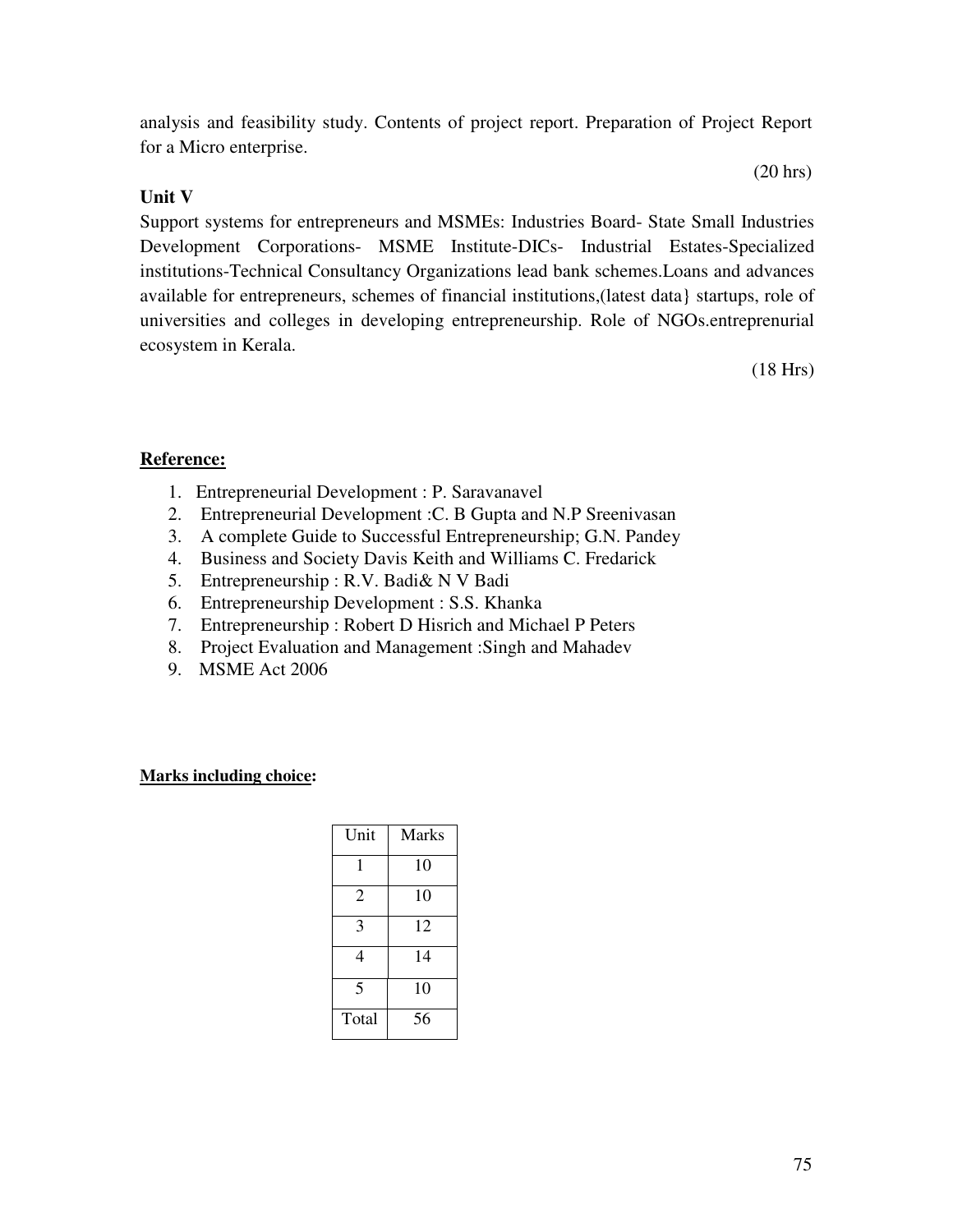# **GENERAL AWARENESS COURSE III : GENERAL INFORMATICS SKILLS**

|                       | <b>SEMESTER   COURSE CODE</b> | <b>HOURS</b><br><b>PER WEEK</b> | <b>CREDIT</b> | EXAM<br><b>HRS</b>             |
|-----------------------|-------------------------------|---------------------------------|---------------|--------------------------------|
| IV                    | <b>4A13 COM</b>               | $5(3+2)$ (T+P)                  | $4((3+1)$     | Theory 2<br><b>Practical 1</b> |
| <b>COURSE OUTCOME</b> |                               |                                 |               |                                |

After studying the course, the students shall be able to;

CO 1: Explain the Fundamentals of Computers the use of computers in day to day application

CO 2: Up to date and expand the basic informatics skills necessary in the emerging knowledge society

CO 3: Effectively utilize the digital knowledge resources for their studies

CO 4: State the areas where IT can be used effectively

CO 5: Perform accounting by using the appropriate accounting packages

# **Unit I**

Overview of information Technology. Features of Modern Personal Computer and Peripherals – Computer Networks – Types of Networks – Components of Networks – Topology – Internet – Uses of Internet.

[10 Hours]

Social Informatics: IT and society – issues and concerns -Digital divide – Cyber ethics – Cybercrimes – Cyber Laws – Cyber addictions- Information over Load – Health Issues – Guide lines for Proper Usage of computers and internet. E Waste.

[10 Hours]

# **Unit III**

**Unit IV**

IT Applications :E Governance– overview of IT Application in Medicine, Health care, Business and Commerce.– Industry.

[10 Hours]

Knowledge Skills for Higher Education : Data, Information and Knowledge - Knowledge Management -Internet as a knowledge repository - Academic search techniques - Case study of academic websites – Basic concepts of IPR – Copyrights and Patents - Introduction to use of IT in teaching and learning - Case study of educational software - Academic Service – INFLIBNET – NICENET - BRENT.

(12 Hours)

# **Unit V**

Programmes for Office Management: MS word – window concepts – Menus, tiles, Edit, View, tools, tables, Mail Merge. MS Excel – Spread sheet – operators - Arithmetic – Relation Functions –Formulae – Payroll Preparation. MS Power point creating slides and presentations, adding media clips and charts, special effects, setting slid timings

# **Unit II**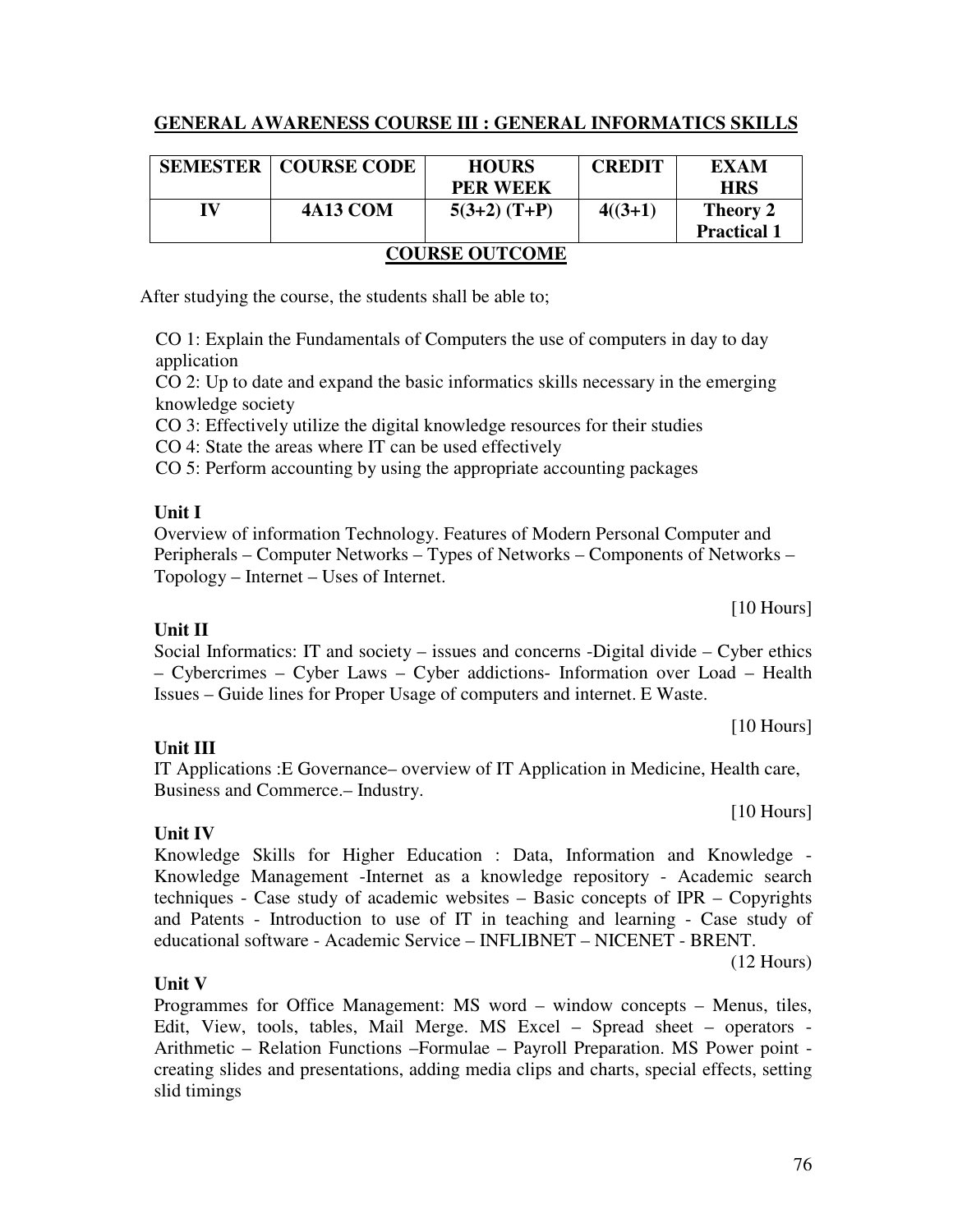#### [24 Hours]

#### **Unit VI**

Computerized Accounting (Using Accounting Software) Meaning, features and advantages of computerised Accounting – Company Creation- Accounts Information-Ledger – Groups– Cost Centers – Accounts with inventory- stock item and stock Group creation – voucher – types - entry – P/L A/c, B/S, Bank Reconciliation.

[24 Hours]

#### **Reference.**

- 1.V. Rajaraman : Introduction to Information Technology. PrenticeHall
- 2. Technology in Action : Pearson.
- 3. Alexis Leon & Mathews Leon : Computer Today, Leon Vikas.
- 4. A.K.Nandani& K.K Nandani : Tally 6.3
- 5. V.K.Jain : Computer Fundamentals
- 6. Vijay Kumar Khurana : Management of Information Technology -
- B.Jolly&K.S.Jolly; SunithaPrakasan
- 7. Rechard Peterson Negus: Linux Bble, Wiley India Private Limited.
- 8. Mike Mc Grath, Linux in Easy steps, Dream Tech Press New Delhi

#### **Marks including choice:**

| Unit  | <b>Marks</b> |
|-------|--------------|
| T     | 4            |
| Π     | 6            |
| Ш     | 6            |
| IV    | 8            |
|       | 4            |
| VI    | 4            |
| Total | 32           |

Maximum mark for theory 20 Maximum mark for practical 20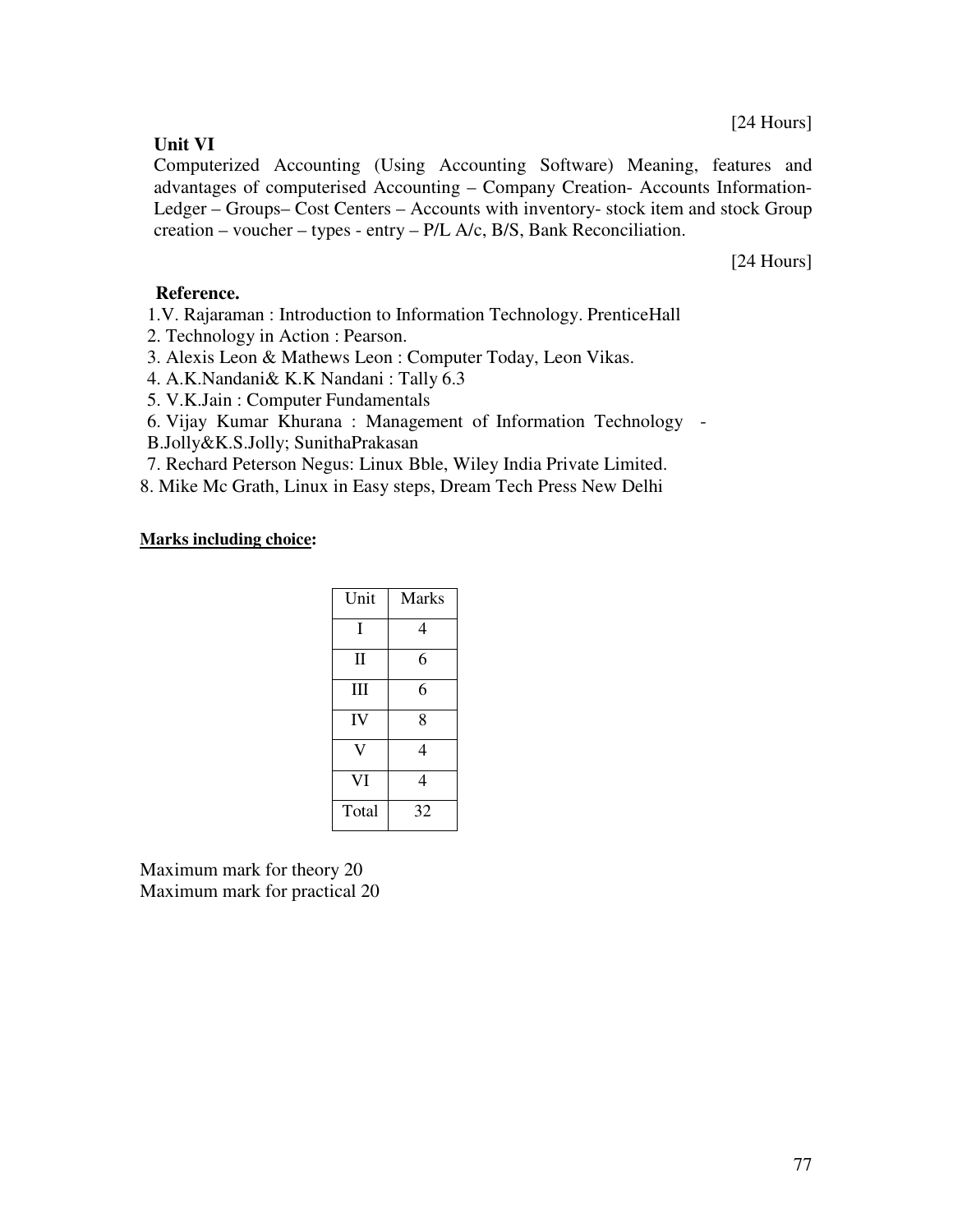#### **GENERAL AWARENESS COURSE IV : ENVIRONMENTAL STUDIES AND DISASTER MANAGEMENT**

| <b>SEMESTER</b>       | <b>COURSE CODE</b> | <b>HOURS</b><br><b>PER WEEK</b> | <b>CREDIT</b> | EXAM<br><b>HRS</b> |  |
|-----------------------|--------------------|---------------------------------|---------------|--------------------|--|
| TV                    | <b>4A14 COM</b>    |                                 |               |                    |  |
| <b>COURSE OUTCOME</b> |                    |                                 |               |                    |  |

After studying the course, the students shall be able to;

CO 1: Understand the components of environment and need for the protection of environment

CO 2: Understand the effect of pollution on environment and the ways of protecting the environment

CO 3: Explain the social issues relating to environmental pollution

CO 4: Clearly understand the various environmental hazards and the ways of managing disaster.

#### **Unit I :**

**Unit II :** 

Brief discussion on the components of the Environment, Scope and importance of Environmental studies- Environmental problems associated with the exploitation of natural resources-Environmental protection, major environmental movements in India. Environment protection Act 1986- impacts on companies, violation and penalties, Environment Impact Assessment, Environment Protection related compliances for start-up manufacturing enterprises.

(15 hours)

# Environmental Pollution- types, causes, effects- Bhopal gas tragedy, A brief discussion on - Global Warming- Climate Change- Ozone Depletion,-Acid Rain, Standards and control measures required by industries in compliance to The Air (Prevention of Pollution and Control) Act 1989, Water Pollution, importance of water pollution control and steps required to be taken by industries eg; Sewage treatment plant, water treatment plant etc. Relevance of environment legislation to business enterprises, Legislation vs. Social obligation of the business

(20 hours)

#### **Unit III:**

Social issues and environment- unsustainable and sustainable development, urban problems related to energy, water conservation, water harvesting, resettlement and rehabilitation of people, environmental ethics, waste land reclamations, consumerism and waste products

(15 hours)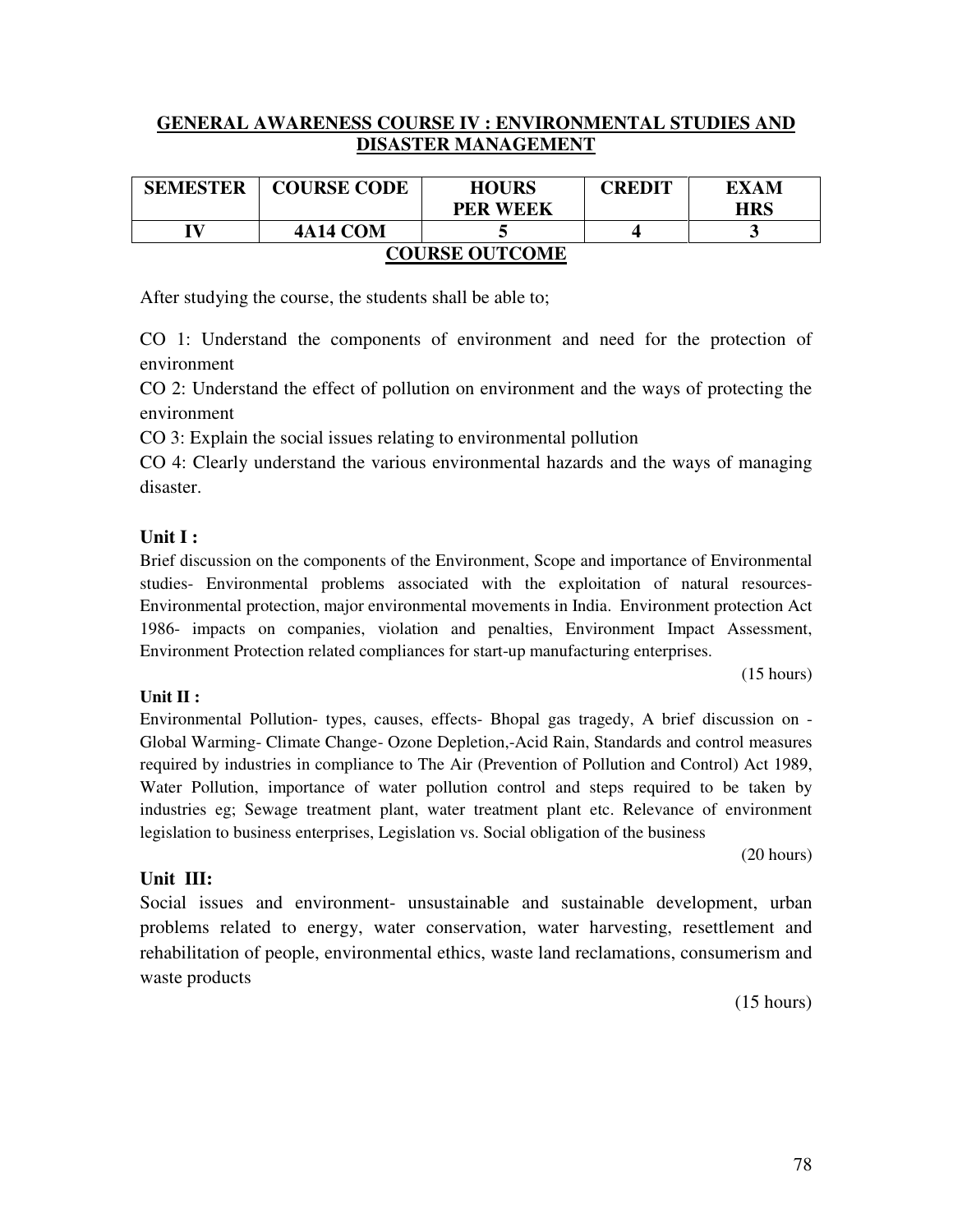#### **Unit IV** :

Environmental hazards and disasters-Meaning, types-natural hazards and disaster-Planetary hazards/Disasters: (a) Endogenous Hazards: volcanic eruption-Earth quakes-Landslides (b)Exogenous Hazards :infrequent events-cyclones-lightning-hailstorms. Cumulative atmospheric hazards/disasters: floods-Droughts-Heat waves. Extra planetary hazards/disasters. Man induced hazards and disasters: physical hazards/disaster-soil erosion-chemical hazards/disaster.

(20 Hours)

#### **Unit V**:

Phases of disaster management-Stages:1)pre-disaster stage(preparedness),2)Emergency stage, 3)post disaster stage .Institutional framework of disaster management-disaster mitigation institutions, education on disaster, community involvement in disaster management, role of media.

(20 Hours)

# **Reference:**

1.Environmental Science : Cunnigham TMH

2.Environmetal Studies: AK De & A K De,New Age International

3.Environmetal management :n K Oberoi,EXCEL BOOKS

4.Environmetal pollution ControlEngineering : C S Rao,New Age International

5.Ecosystem Principles & Sustainable Agriculture :Sithamparanathan,Scitech

6.DisasterManagemen: R B Singh,RawatPublications,New Delhi

7.DisasterManagement,H K Gupta, University Press,India

8.An Overview on Natural and Man Made Disaster & their 44 Reduction:R K Bhandani, CSIR New Delhi.

| Unit  | <b>Marks</b> |
|-------|--------------|
| н     | 10           |
| Н     | 13           |
| Ш     | 10           |
| IV    | 13           |
|       | 10           |
| Total | 56           |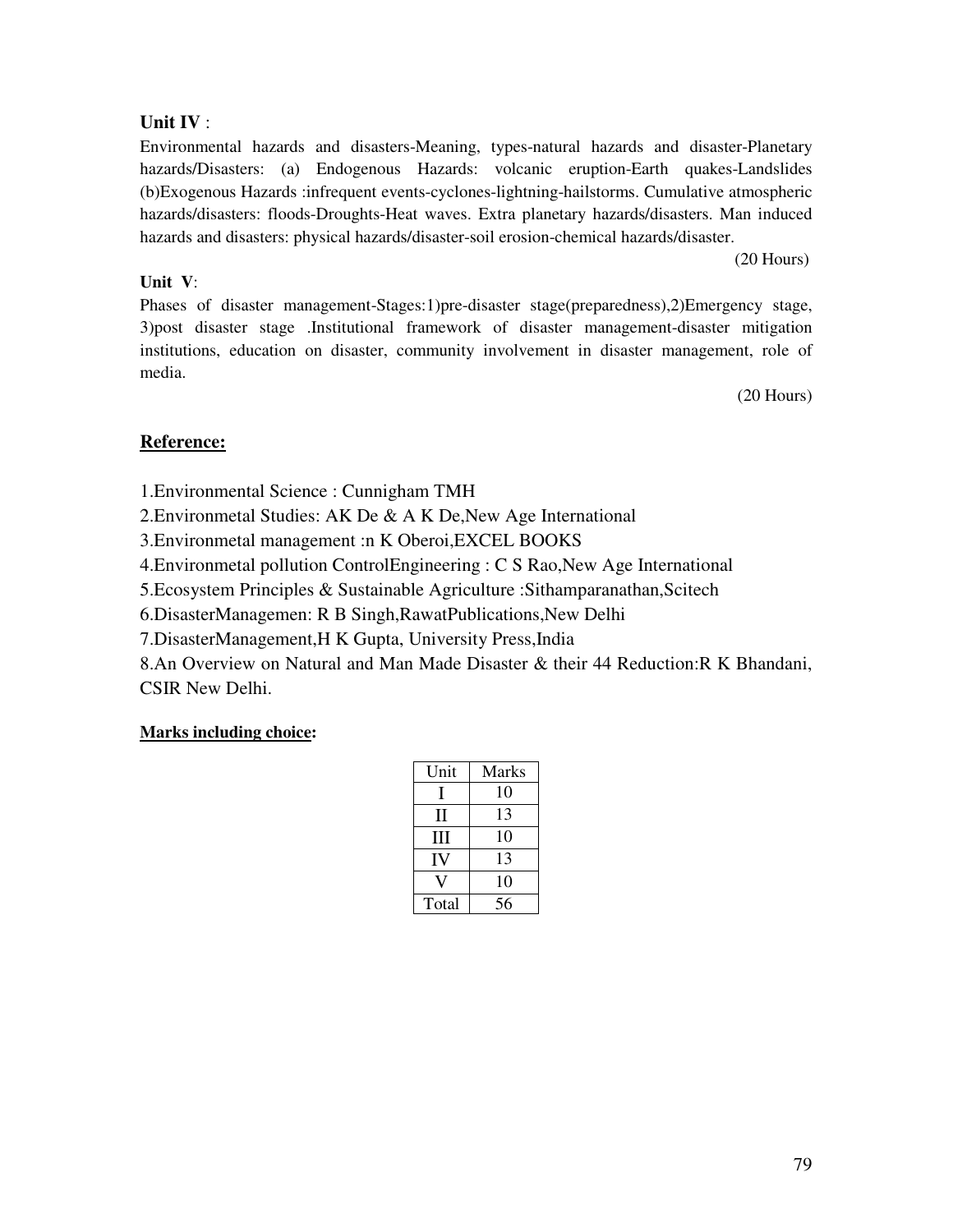# **PART C**

# **B.COM COMPLEMENTARY ELECTIVE COURSES**

# **WORK AND CREDIT DISTRIBUTION**

# **( 2019 ADMISSION ONWARDS )**

| <b>COURSE</b> | <b>COURSE TITLE</b>            | <b>SEMESTER</b> | <b>HOURS/</b> | <b>CREDIT</b> | <b>EXAM</b>  |
|---------------|--------------------------------|-----------------|---------------|---------------|--------------|
| <b>CODE</b>   |                                |                 | WEEK          |               | <b>HOURS</b> |
| 2C01          | <b>Quantitative Techniques</b> |                 |               |               |              |
| <b>COM</b>    | For Business Decisions         |                 |               |               |              |
| 3C02          | <b>Business Regulatory</b>     | Ш               |               |               |              |
| <b>COM</b>    | Framework                      |                 |               |               |              |
| 3C03          | <b>Business Economics</b>      | Ш               |               |               | 3            |
| <b>COM</b>    |                                |                 |               |               |              |
| 4C04          | Corporate Law and              | ГV              |               |               |              |
| <b>COM</b>    | <b>Business Regulations</b>    |                 |               |               |              |

## E**VALUATION**

| <b>ASSESSMENT</b> | WEIGHTAGE | <b>MARKS</b> |
|-------------------|-----------|--------------|
| <b>EXTERNAL</b>   |           | -46          |
| <b>INTERNAL</b>   |           | ັບ           |

#### **CONTINUOUS INTERNAL ASSESSMENT**

| <b>COMPONENT</b>   | <b>WEIGHTAGE   MARKS</b> |   | <b>REMARKS</b>                       |
|--------------------|--------------------------|---|--------------------------------------|
| <b>COMPONENT 1</b> |                          | O | Minimum two test papers and mark     |
| Test paper         |                          |   | should be awarded on the basis of    |
|                    |                          |   | average mark obtained by the student |
| <b>COMPONENT 2</b> |                          | 4 | Department should keep a record of   |
| Assignment/        |                          |   | the work done                        |
| Seminar            |                          |   |                                      |

Internal mark for test papers should be given as per the following criteria;

| Average mark obtained in the test paper | Percentage of internal mark |
|-----------------------------------------|-----------------------------|
| 80% and above                           | 100%                        |
| $60\%$ to 79%                           | $80\%$                      |
| 40\% to 59\%                            | 60%                         |
| $20\%$ to 39%                           | $40\%$                      |
| Below 20%                               | 20%                         |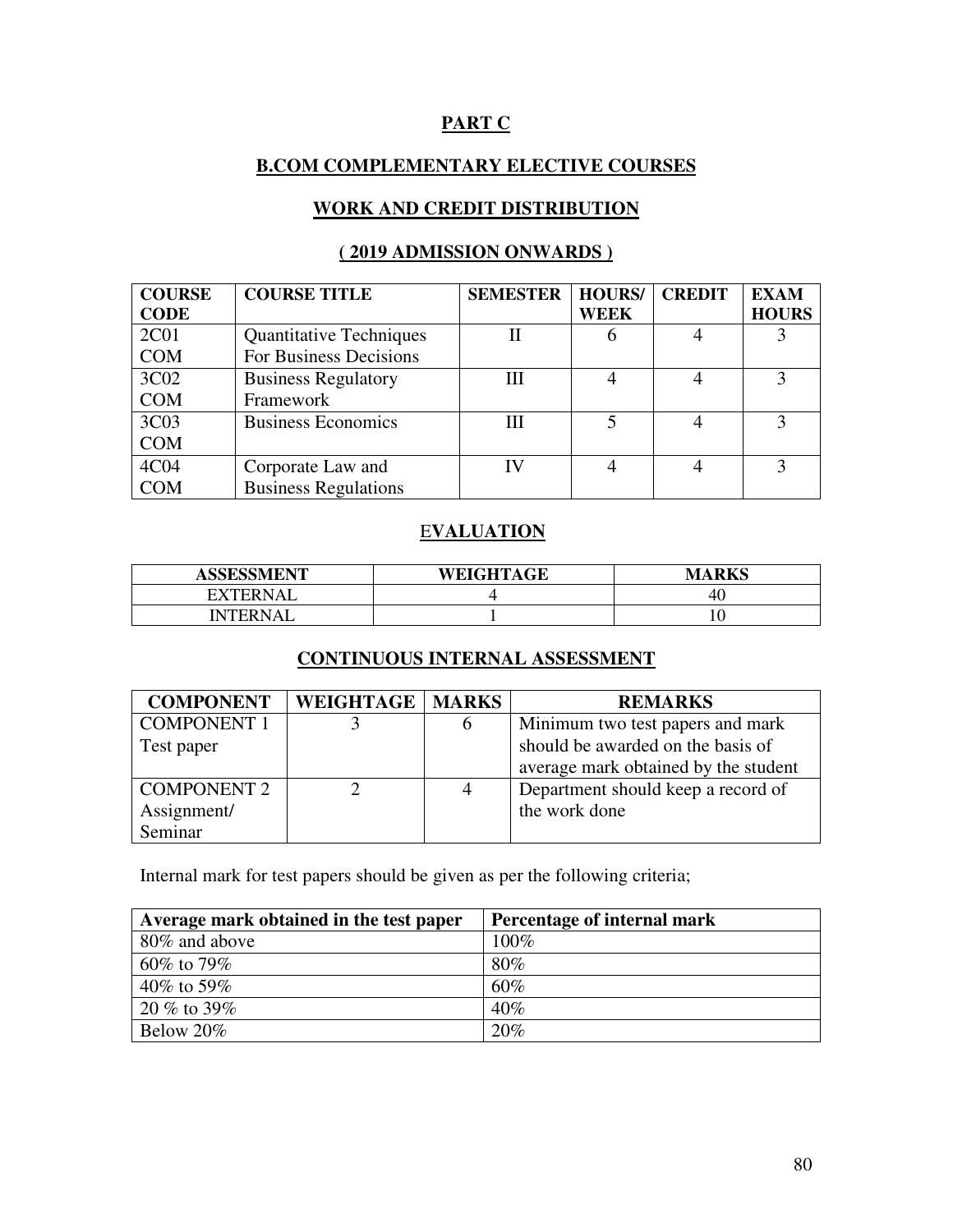[20 Hours]

[15 Hours]

# **Unit IV**

**Statistical Inference**: Testing Of Hypothesis-Meaning-Characteristics- Null Hypothesis and Alternative Hypothesis-Type I and Type II Errors –Procedure For Hypothesis Testing- Level Of Significance-Two Tailed and One Tailed Test- Non Parametric Test-Chi Square Only (Simple Problems) –Parametric Test- Z Test- Meaning and Assumptions only- T test- Meaning-Assumptions- One Sample T test only.

CO 1:- Acquaint with the basic statistical tools, which can be applied in business and economic situations.

CO 2:- Develop knowledge in quantitative techniques, which help in tackling various problems for modern business.

CO 3:- Understand and solve problems in probability, correlation and regression.

CO 4:- Understand the effect of trend and seasonal variations on business.

CO 5:- Familiarize with the testing of hypothesis.

After studying the course, students should be able to,

# **Unit I**

 **Correlation**- Meaning-Classification- Methods- Scatter Diagram- Karl Pearson's Coefficient of Correlation- Spearman's Rank Correlation.

**Unit II Regression Analysis**: Meaning And Definition- Types of Regressions-Regression Lines-Regression Equations.

**Time Series Analysis**: Meaning-Components of Time Series-Methods of Measures of Trend- Moving Average Methods, Methods of Least Squares.

[23 Hours]

[25 Hours]

|                           |  |  | <b>COMPLEMENTARY COURSE I: QUANTITATIVE TECHNIQUE FOR</b> |  |
|---------------------------|--|--|-----------------------------------------------------------|--|
| <b>BUSINESS DECISIONS</b> |  |  |                                                           |  |

| <b>SEMESTER</b>       | <b>COURSE CODE</b> | <b>HOURS</b>    | <b>CREDIT</b> | EXAM       |  |  |
|-----------------------|--------------------|-----------------|---------------|------------|--|--|
|                       |                    | <b>PER WEEK</b> |               | <b>HRS</b> |  |  |
|                       | 2C01 COM           |                 |               |            |  |  |
| <b>COURSE OUTCOME</b> |                    |                 |               |            |  |  |

# **Unit III**

81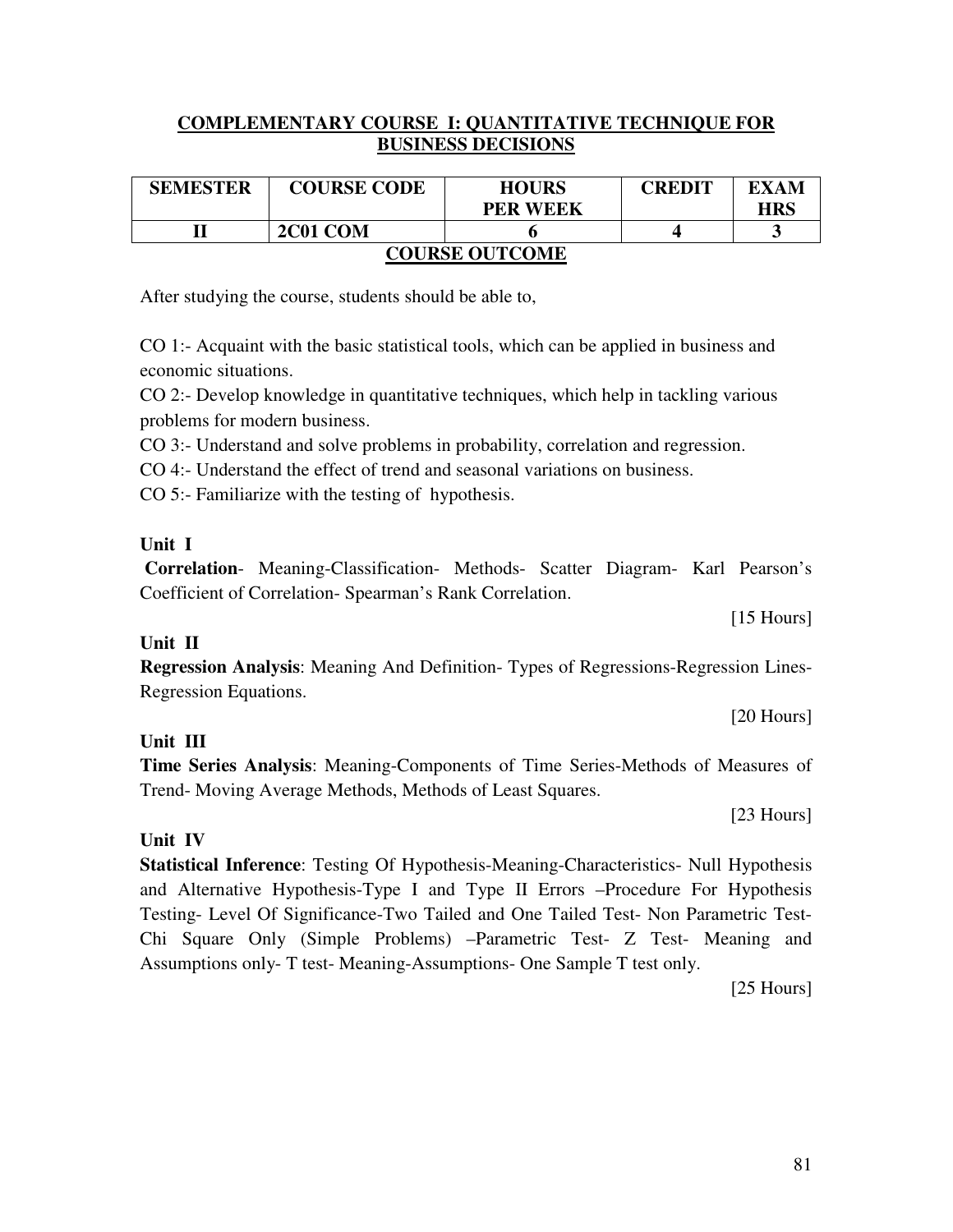**Unit V** 

**Probability**- Meaning and Definition- Important Terms- Theorems of Probability-Addition and Multiplication Theorem-Conditional Probability- Bayes Theorems-Permutation and Combination. Probability Distributions- Binomial Distribution-Poisson Distribution and Normal Distribution. (Simple Problems Only).

[25 Hours]

#### **References:**

1. C .R.Kothari: Quantitative Techniques

2. S.P.Gupta: Statistical Methods, Sulthan Chand And Sons, New Delhi 2

 3. C B Gupta & Vijay Gupta: An Introduction To Statistical Methods, Ane Books Pvt Ltd

4. P. N. Arora& Mrs.S.Arora: Quantitative Aptitude vol I & II, S Chand & Co Ltd, New Delhi

5. S.L.Aggarwal & S L Bhardwaj: Fundamentals of Business Statistics, Kalyani Publishers

6. P K Gupta & D S Hira: Operations Research, S Chand & Co Ltd, New Delhi

7. L R Potti: Operations Research, Yamuna Publications,Tvm

| Unit  | <b>Marks</b> |
|-------|--------------|
|       | 12           |
| Н     | 10           |
| Ш     | 12           |
| IV    | 12           |
|       | 10           |
| Total | 56           |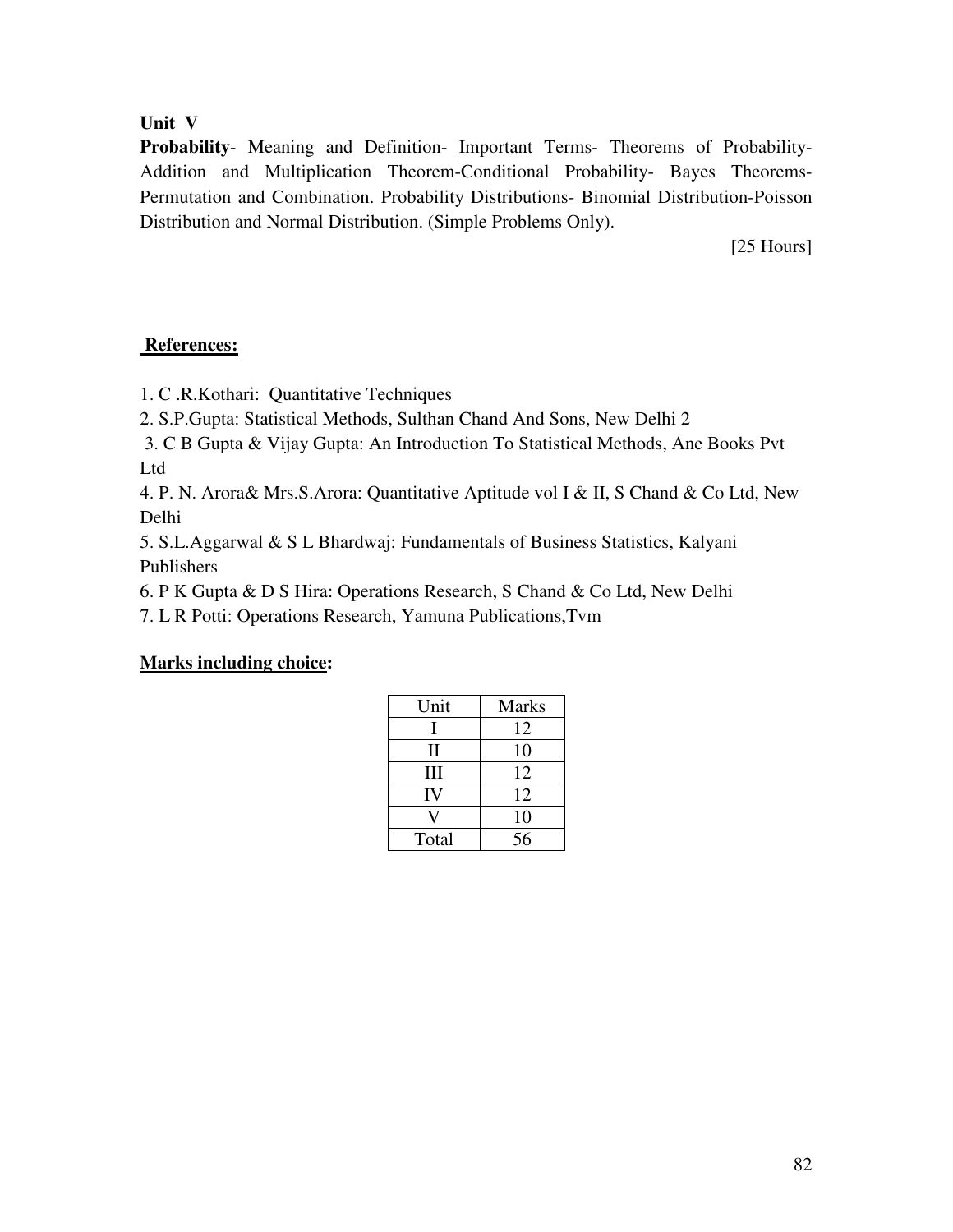# **COMPLEMENTARY COURSE II: BUSINESS REGULATORY FRAMEWORK**

| <b>SEMESTER</b>       | <b>COURSE CODE</b> | <b>HOURS</b>    | CREDIT | EXAM       |  |
|-----------------------|--------------------|-----------------|--------|------------|--|
|                       |                    | <b>PER WEEK</b> |        | <b>HRS</b> |  |
| Ш                     | 3C02 COM           |                 |        |            |  |
| <b>COURSE OUTCOME</b> |                    |                 |        |            |  |

# After studying this course, the students shall be able to,

CO 1: Understand the nature of contracts and the essential elements of a valid contract

CO 2: Explain the difference between a valid contract and a void contract

CO 3: Understand the breach of contract and remedies available for a breach of contract

CO 4: Understand various kinds of special contracts like indemnity, guarantee, bailment and agency contract

# **Unit I:**

 Indian Contract Act – Contract –meaning- types –Essentials of valid contract –Offer – types of offer – essential elements – Revocation-- Acceptance – essentials – Communication of offer and acceptance- Consideration – Essentials – stranger to the consideration- exceptions to consideration-Capacity to contract- minor-unsound mind persons disqualified by law.

# **Unit II:**

 Free consent – meaning – Coercion – Undue influence – Misrepresentation – Fraud – Mistake (Basic concepts of these 5 elements) – Legality of object – Contracts expressly declared to be void- wagering contract-contingent contract.

# **Unit III:**

Performance of Contract – Modes of performance-Tender and its essentials-Appropriation of payments- Discharge of Contract- ways of discharging contract- Breach of Contract-Remedies of breach of contract – Quasi contract.

# **Unit IV:**

Special Contracts – Indemnity contracts – Guarantee contract – Differences – Kinds of Guarantee - Rights, duties and discharge of surety – Contract of Agency – Creation and termination of Agency.

( 14 Hrs)

(15 Hrs)

(12 Hrs)

(15 Hrs)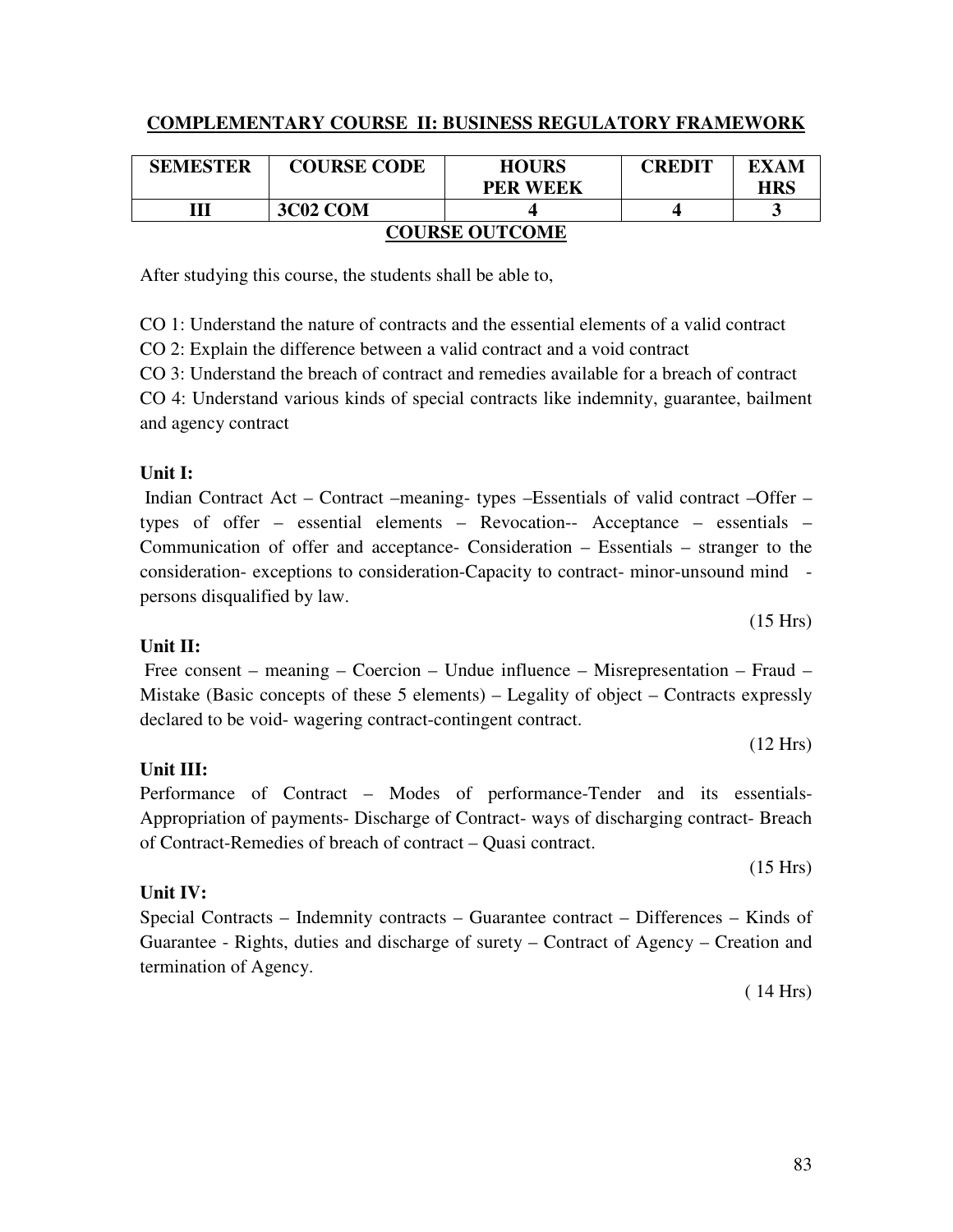#### **Unit V**:

Bailment and Pledge – Essentials – Kinds of Bailment – Rights and duties of Bailer and Bailee –Sale of goods Act – sale and agreement to sell – Conditions and Warranties – Express and Implied – Doctrine of Caveat emptor – Unpaid seller –rights and duties ( As per Transfer of Properties Act )

(16 Hrs)

# **Books for Reference:**

- 1. Mercantile Law, Chowla and Garge
- 2. Mercantile Law N D Kapoor
- 3. Business and Corporate Law L R Potti
- 4. Mercantile Law R S N Pillai and Bhagavathy

| Unit  | <b>Marks</b> |  |
|-------|--------------|--|
|       | 14           |  |
| Н     | 10           |  |
| Ш     | 12           |  |
| IV    | 10           |  |
|       | 10           |  |
| Total | 56           |  |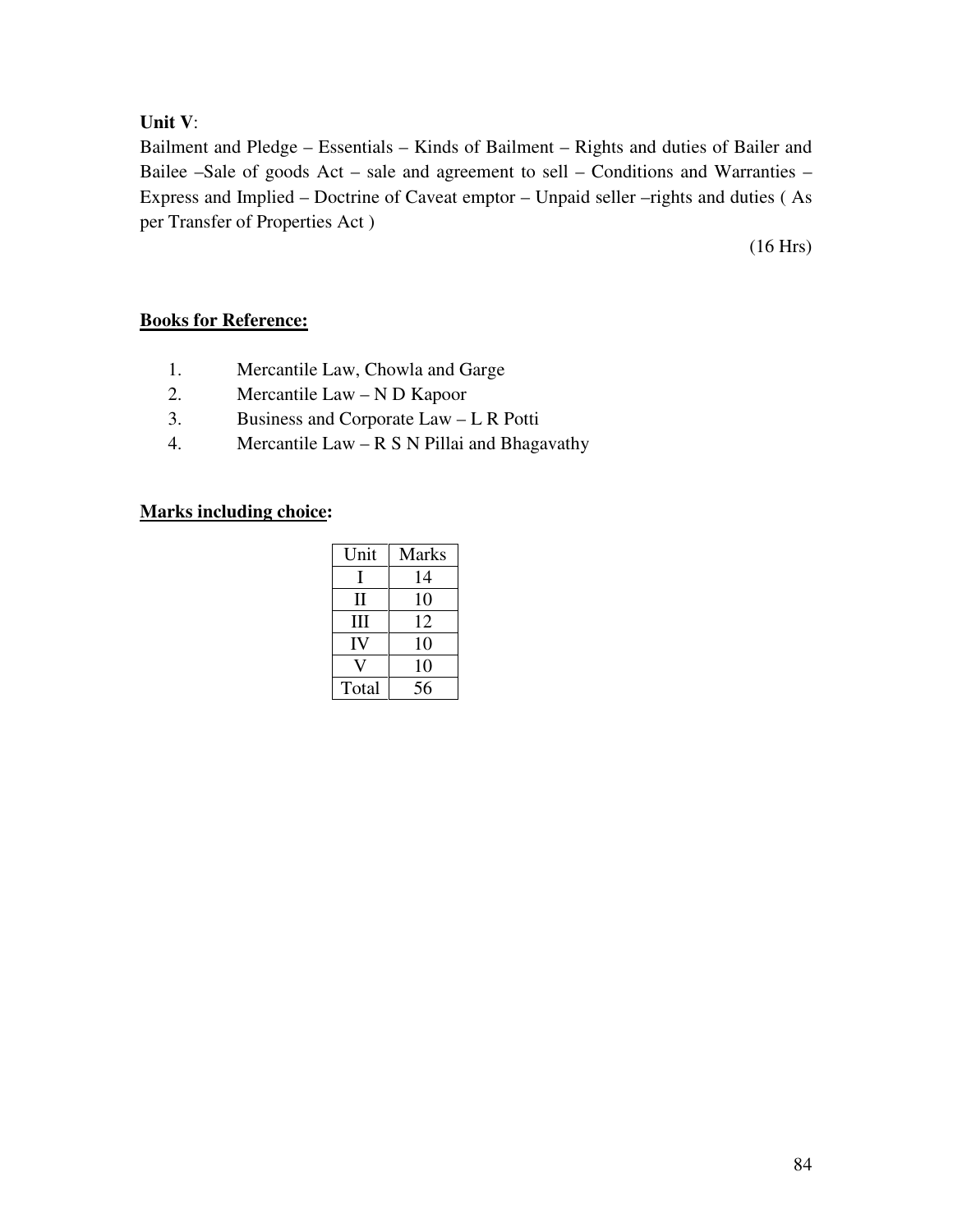#### **COMPLEMENTARY COURSE III: BUSINESS ECONOMICS**

| <b>SEMESTER</b>       | <b>COURSE CODE</b> | <b>HOURS</b><br><b>PER WEEK</b> | CREDIT | EXAM<br>HRS |  |
|-----------------------|--------------------|---------------------------------|--------|-------------|--|
|                       | 3C03 COM           |                                 |        | ັ           |  |
| <b>COURSE OUTCOME</b> |                    |                                 |        |             |  |

After studying this course, students shall be able to;

CO 1**:** Understand the concept of economics and its use in business

CO 2: Understand the concept of demand, elasticity and demand forecasting

CO 3: Understand production function and law of production

CO 4: Understand the methods of determining price of a product

CO 5: Explain the methods of computing national income.

CO 6: Conceive the developmental issues of Indian economy and Kerala economy

#### **Unit I:**

Managerial Economics:- Economics- meaning- definitions -Differences between micro economics and macro economics - Managerial economics-– - Definition and characteristics – Nature and Scope – characteristics- distinction between managerial economics and general economics - Relationship of managerial economics with other disciplines – role and responsibility of managerial economist.

#### **Unit II:**

Demand estimation- demand- Law of demand-demand curve- exceptions of law of demand-elasticity of demand – price – income- advertisement- cross- uses- measurement-Law of diminishing marginal utility. Supply- determinants- Law of supply - Demand forecasting – short term and long term- methods of forecasting- forecasting demand for new product.

#### **Unit III:**

Production and production function- Cobb Douglas production function- law of production – law of diminishing returns – law of returns to scale - isoquants, isocost, optimum combination of inputs, economies and diseconomies of scale.

#### **Unit IV:**

Pricing and pricing policies- objectives of pricing - factors affecting pricing policytypes of pricing- cost plus pricing – marginal cost pricing – going rate pricing – BEP pricing – product line pricing – pricing of a new product.

(15 Hrs)

#### (18 Hrs)

(20 Hrs)

(15 Hrs)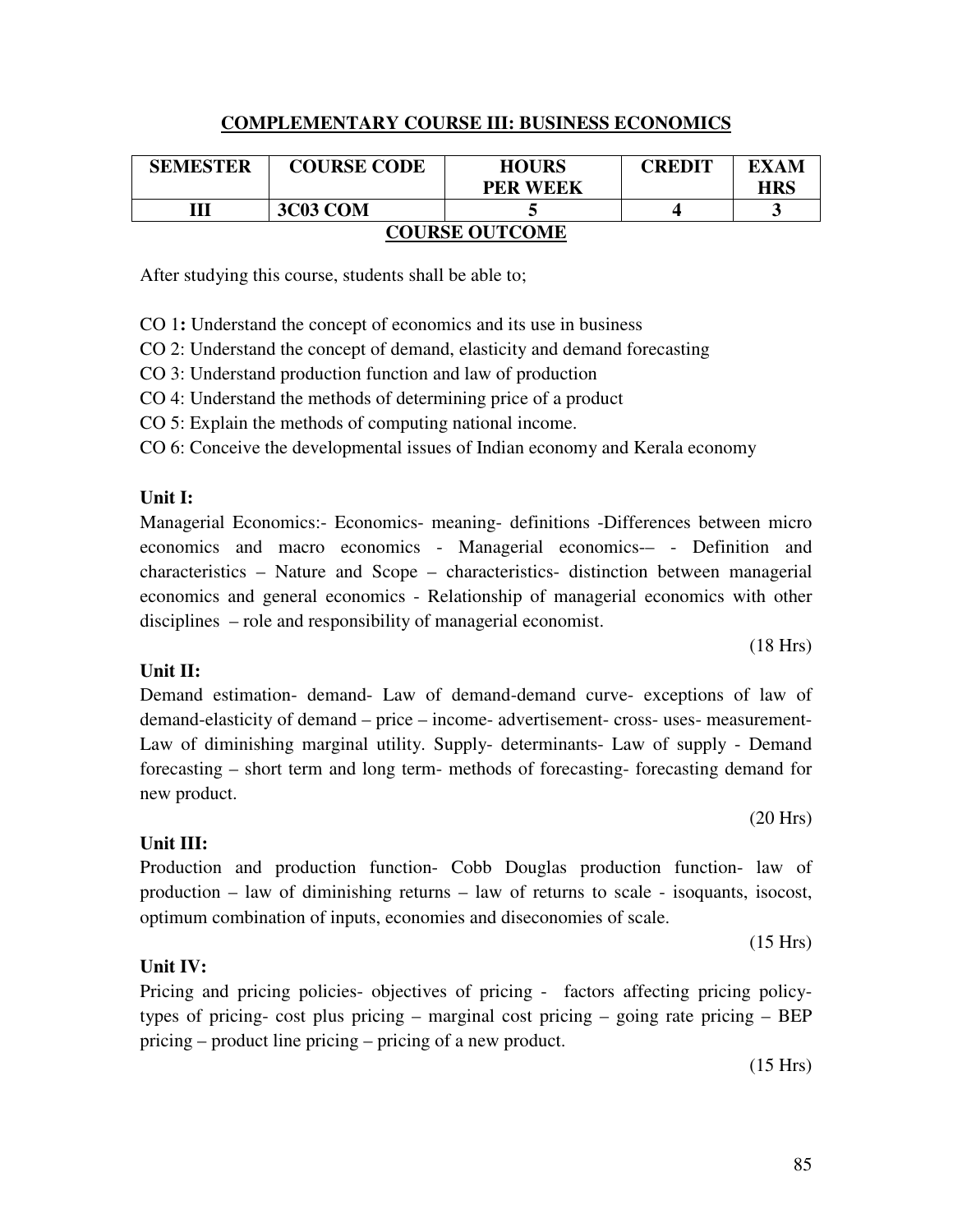Unit V: National Income –concept and meaning - Computation of NI- Methods and Difficulties - Economy's income and expenditure – Measurement of GDP –components of GDP – Real versus nominal GDP –GDP deflator – monitory and fiscal policies- pros and cons –Demonetization –meaning – objects and impact.Development issues of Indian economy- Poverty, Inequality, Unemployment and Black money–Features of Kerala economy-Kerala model of development- decentralized planning in Kerala.

(22 Hrs)

#### **Reference:**

- 1. R.L. Varshney and K.L. Maheswari, Managerial Economics
- 2. Ahuja. HL; Business Economics, S. Chand & co.
- 3. D.N. Dwivedi, Managerial Economics
- 4. Dr. S. Sankaran, Managerial Economics
- 5. DM Mithani: Business Economics
- 6. Seth M L Text Book of Economic Theory
- 7. K K Dewett: Economic Theory
- 8. Dutt & Sundaram: Indian Economy
- 9. Petersen *&.* "Lewis: Managerial Economics
- 10. Mote V L peul. S & Gupta G S: Managerial Economics
- 11. H. Craig Petersen & W. Cris lewis: Managerial Economics
- 12. Dr. P.N. Reddy and H.R, Appanaiah : Essentials of Business Economics
- 13. Barry Keating and J. Holton Wilson: Managerial Economics
- 14. Dwivedi, D.N: Microeconomics: Theory and Applications,
- 15. N. Gregory Mankiw, 'Macroeconomics'
- 16. B A Prakash, Kerala's Economic Development Emerging Issues and Challenges

| Unit  | <b>Marks</b> |
|-------|--------------|
|       | 10           |
| П     | 12           |
| Ш     | 12           |
| IV    | 10           |
|       | 12           |
| Total | 56           |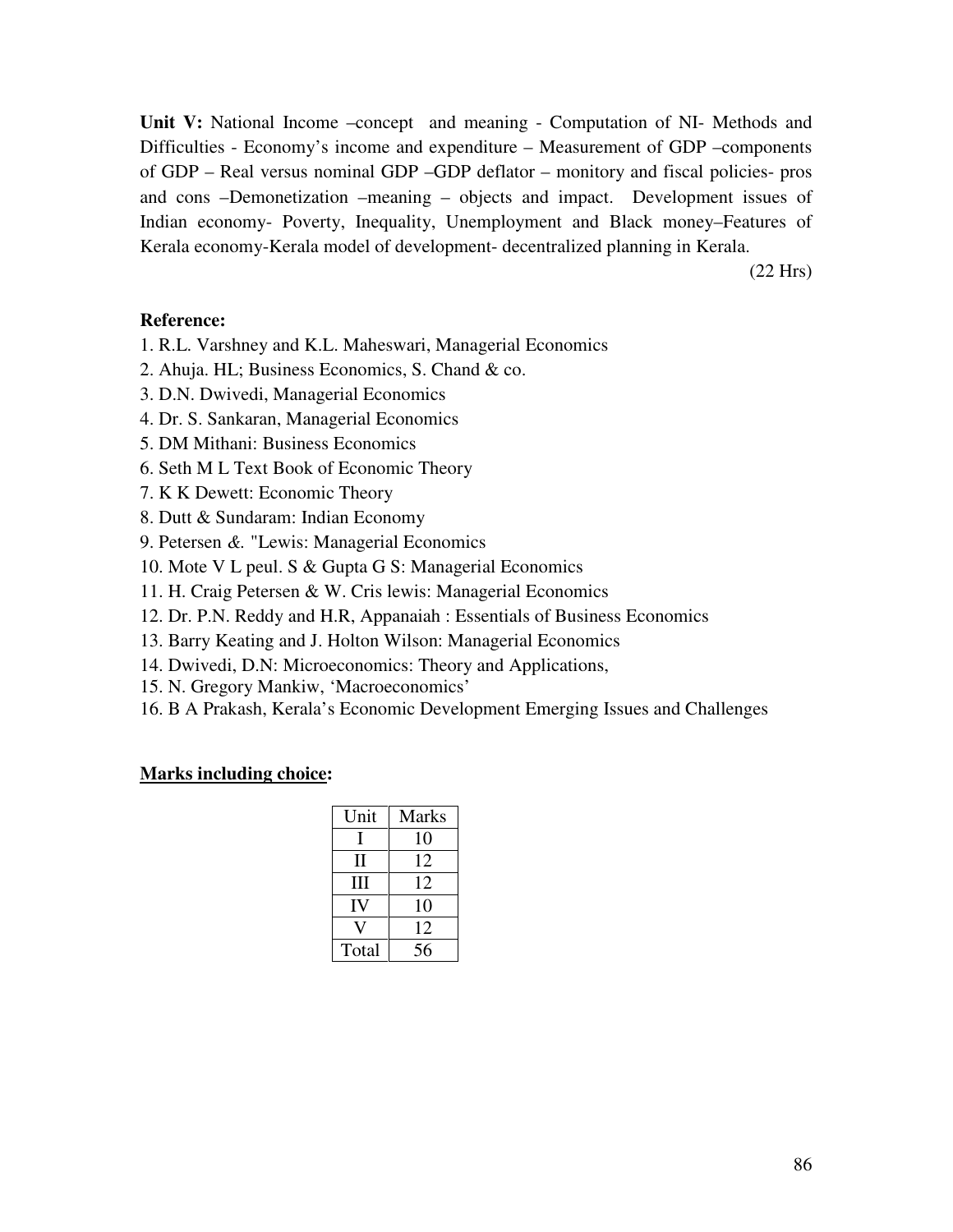#### **COMPLEMENTARY COURSE IV: CORPORATE LAW AND BUSINESS REGULATIONS**

| <b>SEMESTER</b>       | <b>COURSE CODE</b> | <b>HOURS</b>    | CREDIT | EXAM       |  |
|-----------------------|--------------------|-----------------|--------|------------|--|
|                       |                    | <b>PER WEEK</b> |        | <b>HRS</b> |  |
|                       | 4C04 COM           |                 |        |            |  |
| <b>COURSE OUTCOME</b> |                    |                 |        |            |  |

After studying this course, students should be able to;

CO 1: Understand the provisions of Companies Act 2013

CO2: Describe the procedure for the formation, registration and winding up of the company

CO 3: Explain various kinds of companies and the authorities of companies in India CO 4: Understand the management and administration of Companies

#### **Unit I:**

 Companies Act 2013- Definition- Features- Classification- Authorities of Company Law- Central Govt. - Company Law Board- SEBI- Liquidator- Court- Registrar-Tribunal.

#### **Unit II:**

 Formation of Company- Promotion- Stages-Types of promoters-Registration & Incorporation- raising of capital- Commencement of Business- Lifting Corporate Veil. (13 Hrs)

#### **Unit III:**

**Unit IV:** 

Memorandum of Association- Contents- Articles of Association- Contents- Difference-Table A- Alterations- Doctrine of Ultravires- Constructive notice & indoor management-Prospectus- types-Contents-- Misstatement in prospectus.

 $(15Hrs)$ 

(12 Hrs)

Members of Company- Acquiring membership-Termination of membership-Rights-Duties- Obligations- Directors- Appointment-Qualifications & Disqualifications-Retirement & Removal of Directors.

#### **Unit V:**

Company meeting- General Meeting- Board Meeting- Class Meeting- Essential of valid Meetings- chairman-Motion- Resolution- types of resolutions-Methods of voting.

(10 Hrs)

(12 Hrs)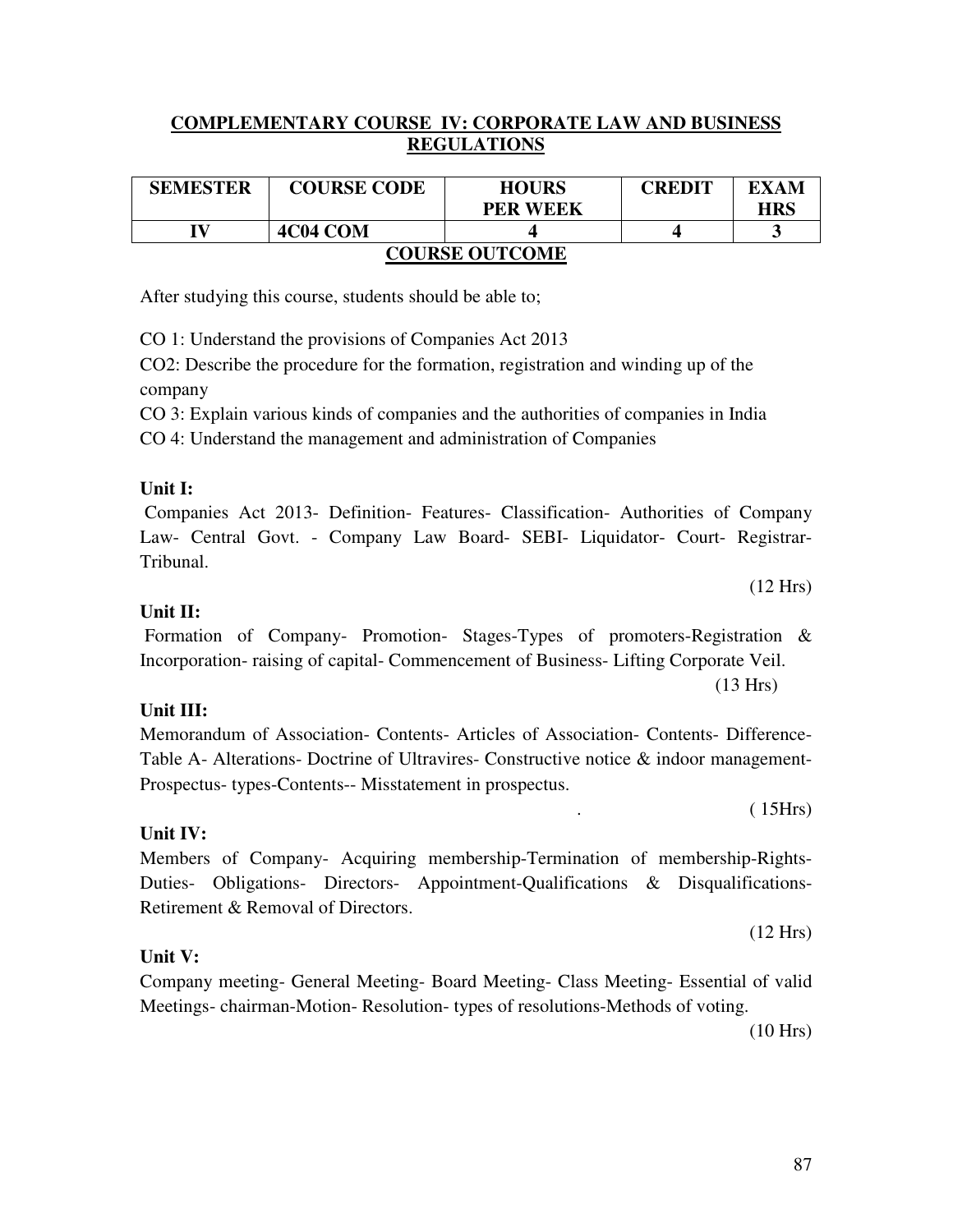#### **Unit VI:**

Winding up- Modes of Winding Up- Winding up by the Tribunal- provisions-voluntary winding up – conditions and provisions - Liquidator- Rights , powers & Duties of Liquidator- effects of winding up.

(10 Hrs)

#### **Books for Reference:**

- 1. Mercantile Law, M C Shukla
- 2. Business Law, R S N Pillai, Bhagavathi
- 3. Company Law P PScogna
- 4. Business & Corporate Law, L R Potti

| Unit  | <b>Marks</b> |
|-------|--------------|
| L     | 8            |
| П     | 8            |
| Ш     | 10           |
| IV    | 10           |
|       | 10           |
| VI    | 10           |
| Total | 56           |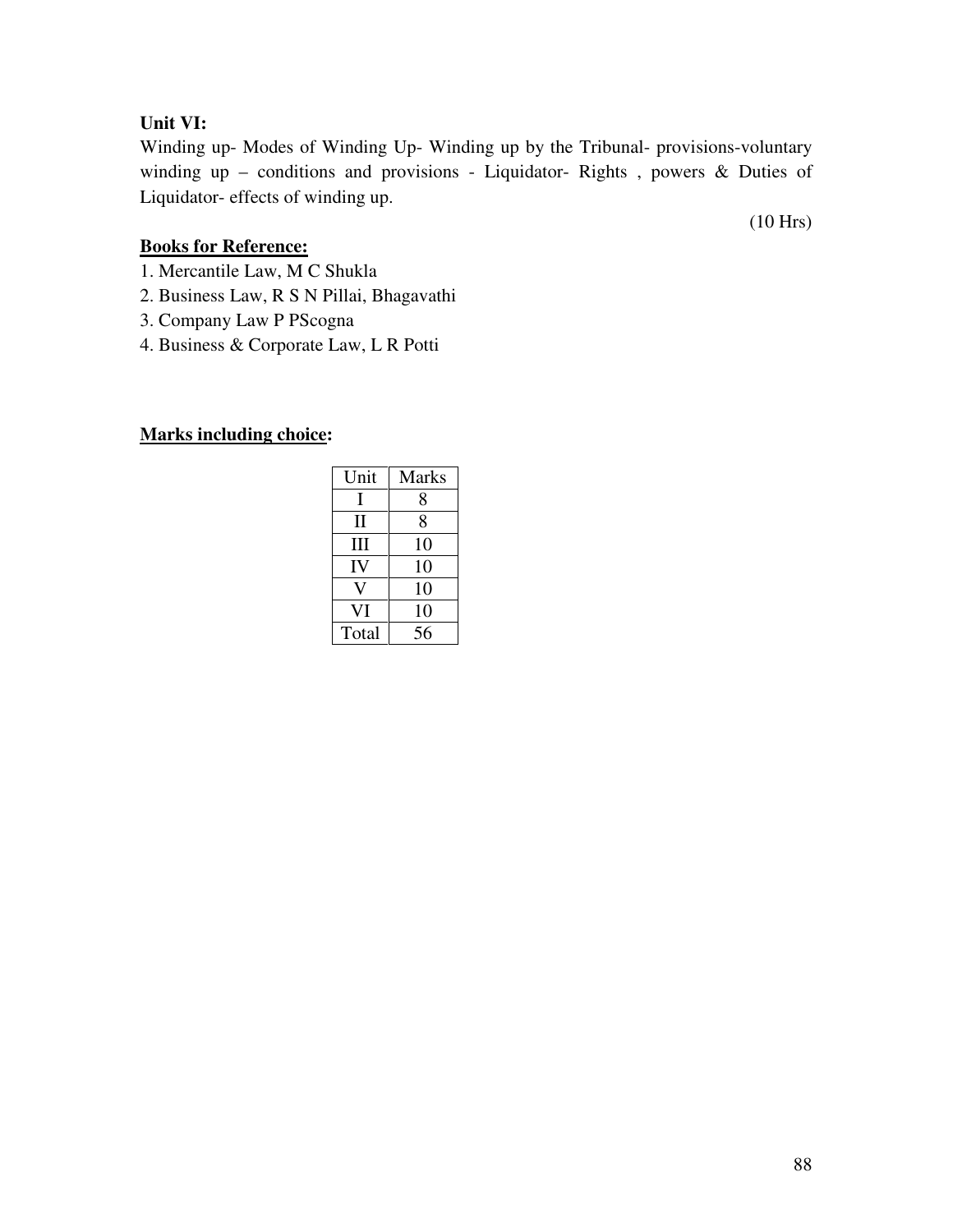# **PART D**

#### **B.COM GENERIC ELECTIVE COURSES**

#### **WORK AND CREDIT DISTRIBUTION**

### **(2019 ADMISSION ONWARDS)**

### **OFFERED TO STUDENTS OF OTHER DEPARTMENTS**

| <b>COURSE</b><br><b>CODE</b> | <b>COURSE TITLE</b>       | <b>SEMESTER</b> | <b>HOURS/</b><br><b>WEEK</b> | <b>CREDIT</b> | <b>EXAM</b><br><b>HOURS</b> |
|------------------------------|---------------------------|-----------------|------------------------------|---------------|-----------------------------|
| 5D01 COM                     | <b>Basic Accounting</b>   |                 |                              |               |                             |
| 5D02 COM                     | E-Commerce                |                 |                              |               |                             |
| 5D03 COM                     | Principles of             |                 |                              | ◠             |                             |
|                              | Management                |                 |                              |               |                             |
| 5D04 COM                     | Insurance and Risk        |                 |                              |               | $\mathcal{D}_{\mathcal{A}}$ |
|                              | Management                |                 |                              |               |                             |
| 5D05 COM                     | <b>Financial Services</b> |                 |                              |               |                             |

### **EVALUATION**

| <b>ASSESSMENT</b>  | <b>WEIGHTAGE</b> | <b>MARKS</b> |
|--------------------|------------------|--------------|
| <b>XTERNA</b><br>- |                  |              |
| TN.L.B.            |                  |              |

### **INTERNAL ASSESSMENT**

| <b>COMPONENT</b>   | WEIGHTAGE | <b>MARKS</b> | <b>REMARKS</b> |
|--------------------|-----------|--------------|----------------|
| <b>COMPONENT 1</b> |           |              |                |
| Test paper         |           |              |                |
| <b>COMPONENT 2</b> |           |              |                |
| Assignment/seminar |           |              |                |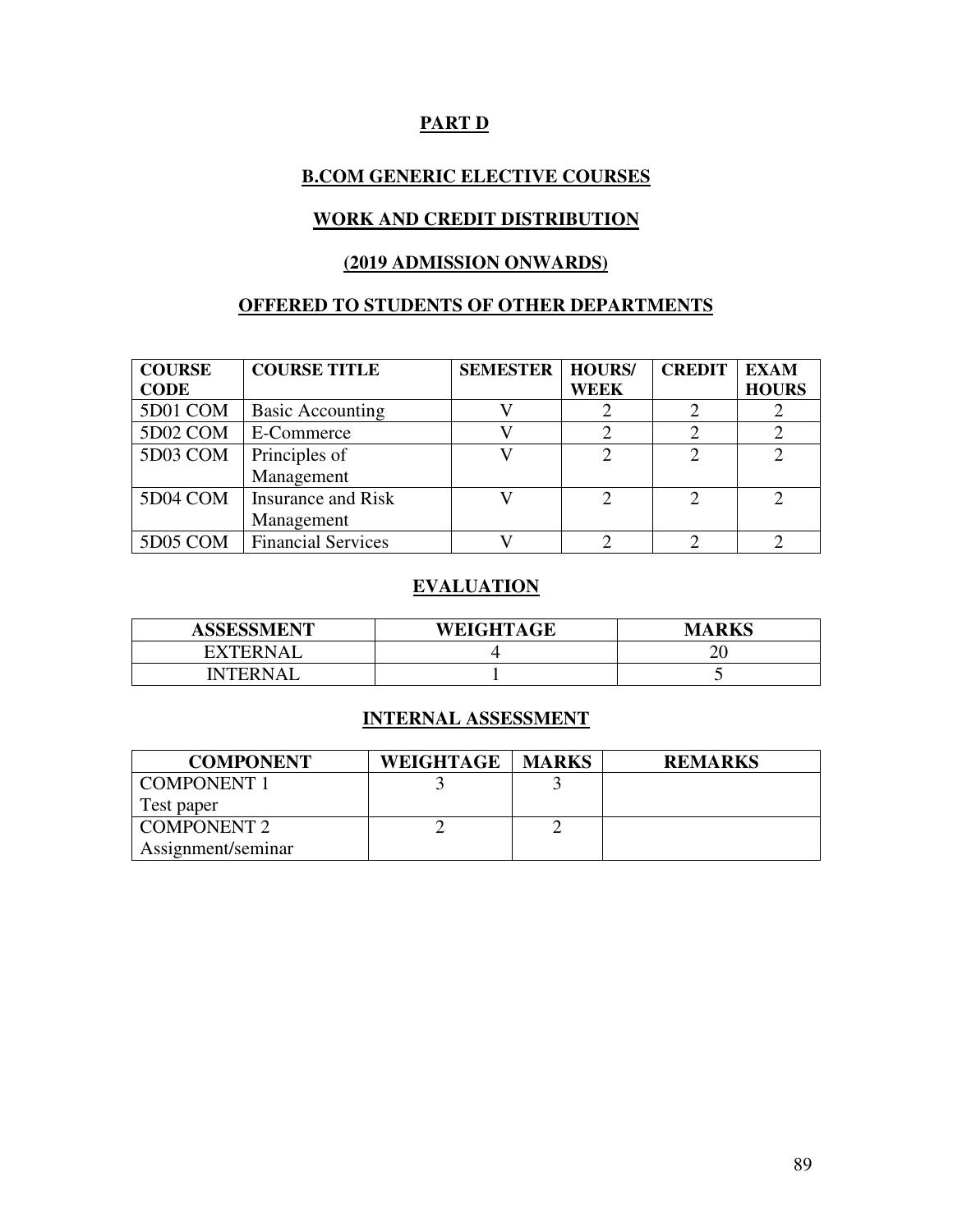#### **GENERIC ELECTIVE COURSE I: BASIC ACCOUNTING**

| <b>SEMESTER</b> | <b>COURSE CODE</b> | <b>HOURS</b><br><b>PER WEEK</b> | <b>CREDIT</b> | EXAM<br><b>HRS</b> |
|-----------------|--------------------|---------------------------------|---------------|--------------------|
|                 | 5D01 COM           |                                 |               |                    |

#### **COURSE OUTCOME**

After studying the course, students shall be able to;

CO 1: describe the basic accounting concepts

CO 2: record the business transactions in the proper books of accounts

CO 3: prepare financial statements of a sole trading concern

#### **Unit I**

**Introduction** :Basic Accounting concepts - Kinds of Accounts – Double Entry Book Keeping – Rules of Debit and Credit.

[6 Hours]

[8 Hours]

#### **Unit II**

**Recording of Transactions:** – Preparation of Journal and Ledger Accounts- Simple problems .

#### **Unit III**

**Subsidiary books** - cash book – types of cash book – problems(single column and two column only) -purchase book - sales book - sales return - purchase return books –Journal proper

[6 Hours]

[6 Hours]

#### **Unit IV**

**Trial balance** – Meaning and purpose-Preparation of trial balance

**Unit V** 

**Financial Statements** –Trading and Profit & Loss Account – Balance sheet (of sole trading concern) – Simple Problems

[10 Hours]

**(Theory and problems may be in the ratio of 30% and 70% respectively)**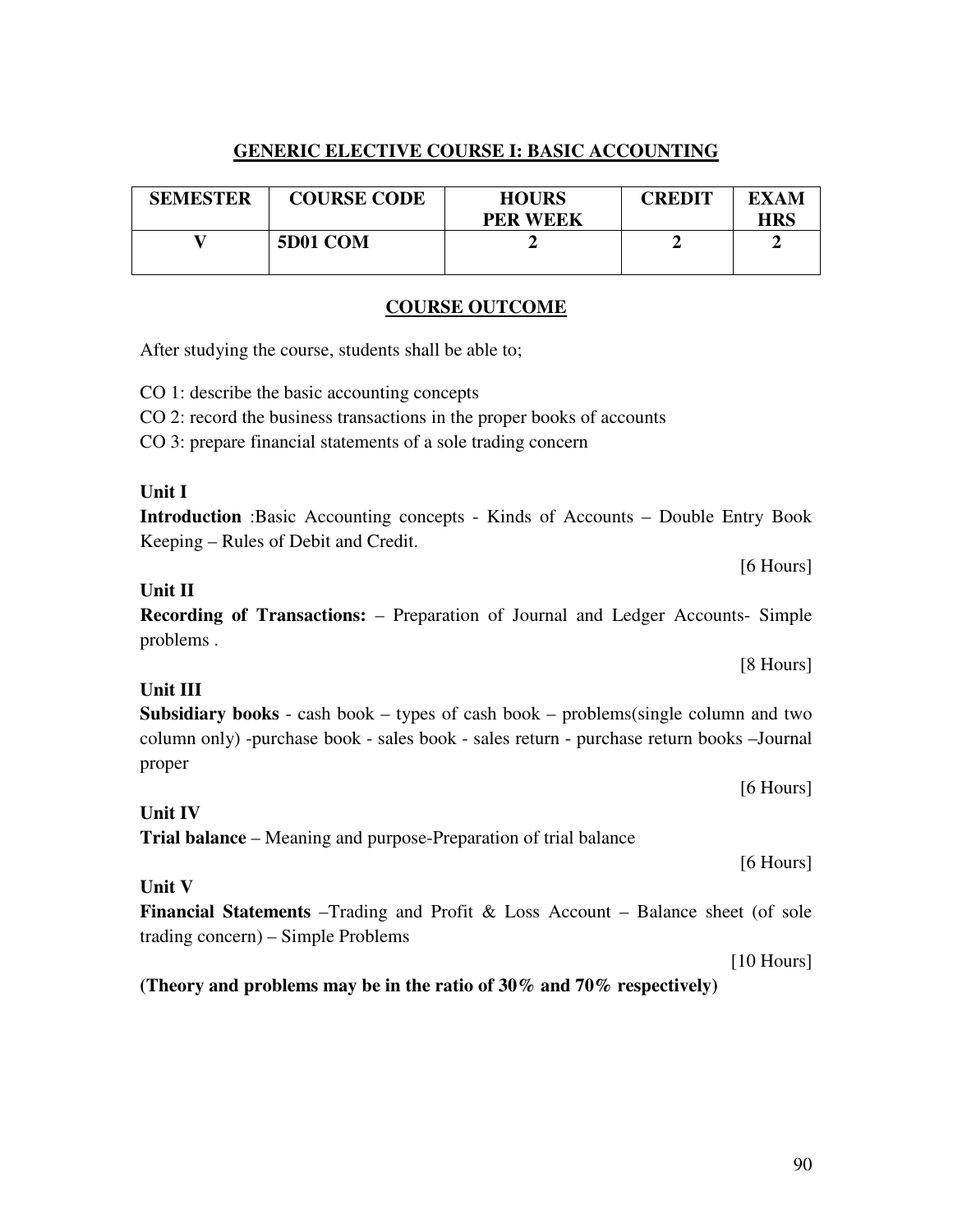# **Reference Books:**

- 1. Grewal, T.S: Double Entry Book Keeping
- 2. Jain and Narang: Advanced Accountancy
- 3. Shukla and Grewal: Advanced Accountancy
- 4. Gupta and Radhaswamy: Advanced Accountancy
- 5. Gupta R.L: Advanced Accountancy

| Unit  | <b>Marks</b> |
|-------|--------------|
| I     | 4            |
| П     | 6            |
| III   | 8            |
| IV    | 4            |
|       | 10           |
| Total | 32           |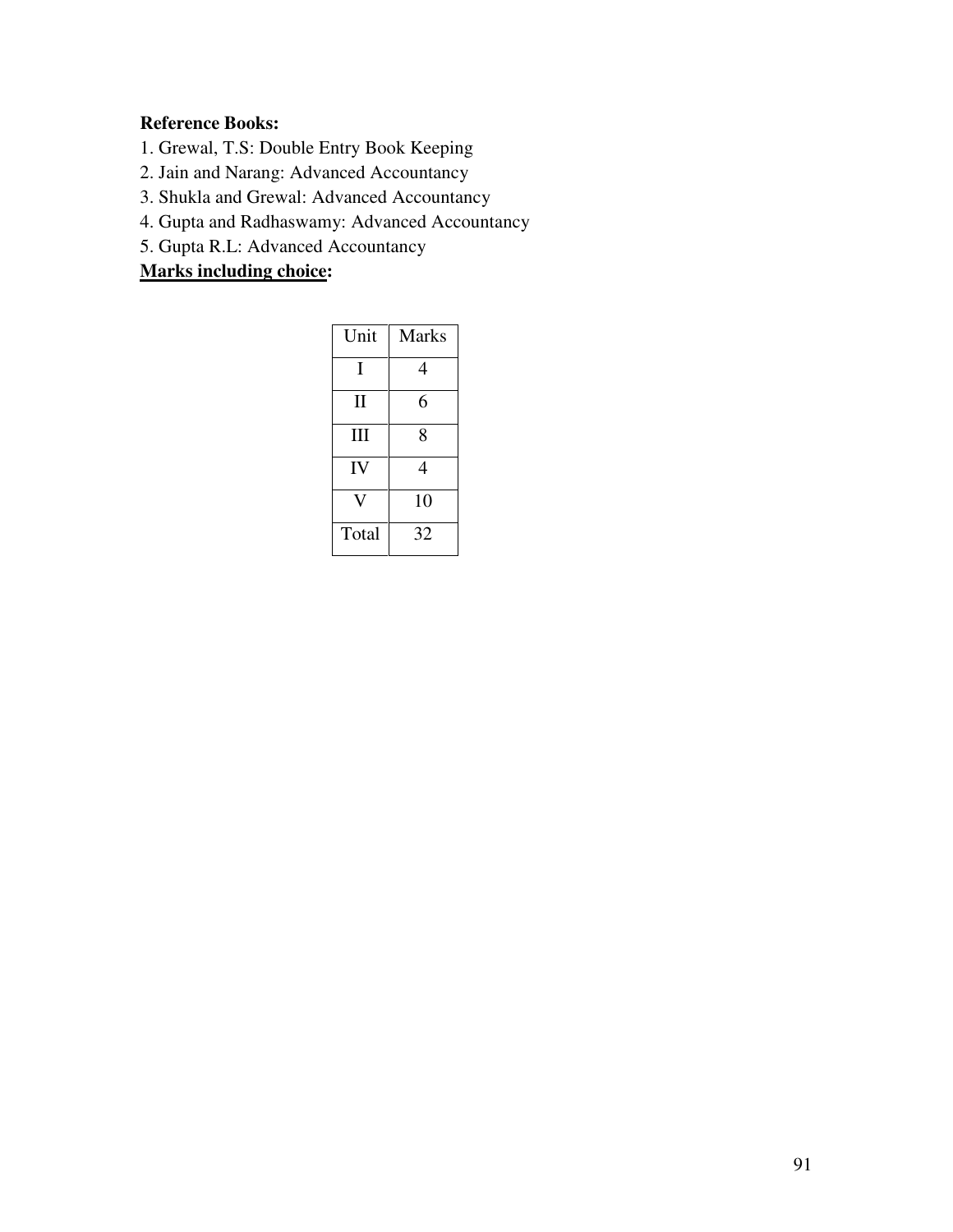#### **GENERIC ELECTIVE COURSE II: E-COMMERCE**

| <b>SEMESTER</b> | <b>COURSE CODE</b> | <b>HOURS</b>    | CREDIT | EXAM |
|-----------------|--------------------|-----------------|--------|------|
|                 |                    | <b>PER WEEK</b> |        | HRS  |
|                 | <b>5D02 COM</b>    |                 |        |      |

#### **COURSE OUTCOME**

After studying this course, the students shall be able to;

CO 1: understand the concept of E commerce and its framework.

CO2: understand the concept of web commerce

CO 3: Acquire knowledge regarding cyber laws

#### **Unit I**

**Introduction :**Business operations – Basic features – Elements- limitations of traditional commerce – Ecommerce- origin- growth- basic technologies- features- components, advantages, limitations- types of E-commerce.

[6 Hours]

#### **Unit II**

**E-Commerce – operational framework & security** .Computer system- Hardware – Software- Networks- Types- Extranet- Internet- Basics- feature- internet-services- Email– Internet Addressing – URL- www- web browsers- types- internet protocol- HTML – HTTP- Internet vulnerable- Hacking, Data theft, vandalism, cyber frauds, cookies, spanner etc- protection measures- pass words- firewalls, encryption , website protection .

#### **Unit III**

**Web Commerce:** Electronic market place- features- advertising and online marketing, purchase online- Handling money on net – Electronic Payment Systems- types- credit cards- electronic Cheque- Electronic Data Interchange – meaning, components- business application.

[10 Hours]

[10 Hours]

#### **Unit IV**

**Cyber Laws**: Information Technology Act 2000 – scope- definitions – objectives, authentication of electronic records – powers of central Govt.- Certifying authority, duties of subscribers – digital signature, private key, public key- penalties and adjudication - CRAT- Offences.

[10 Hours]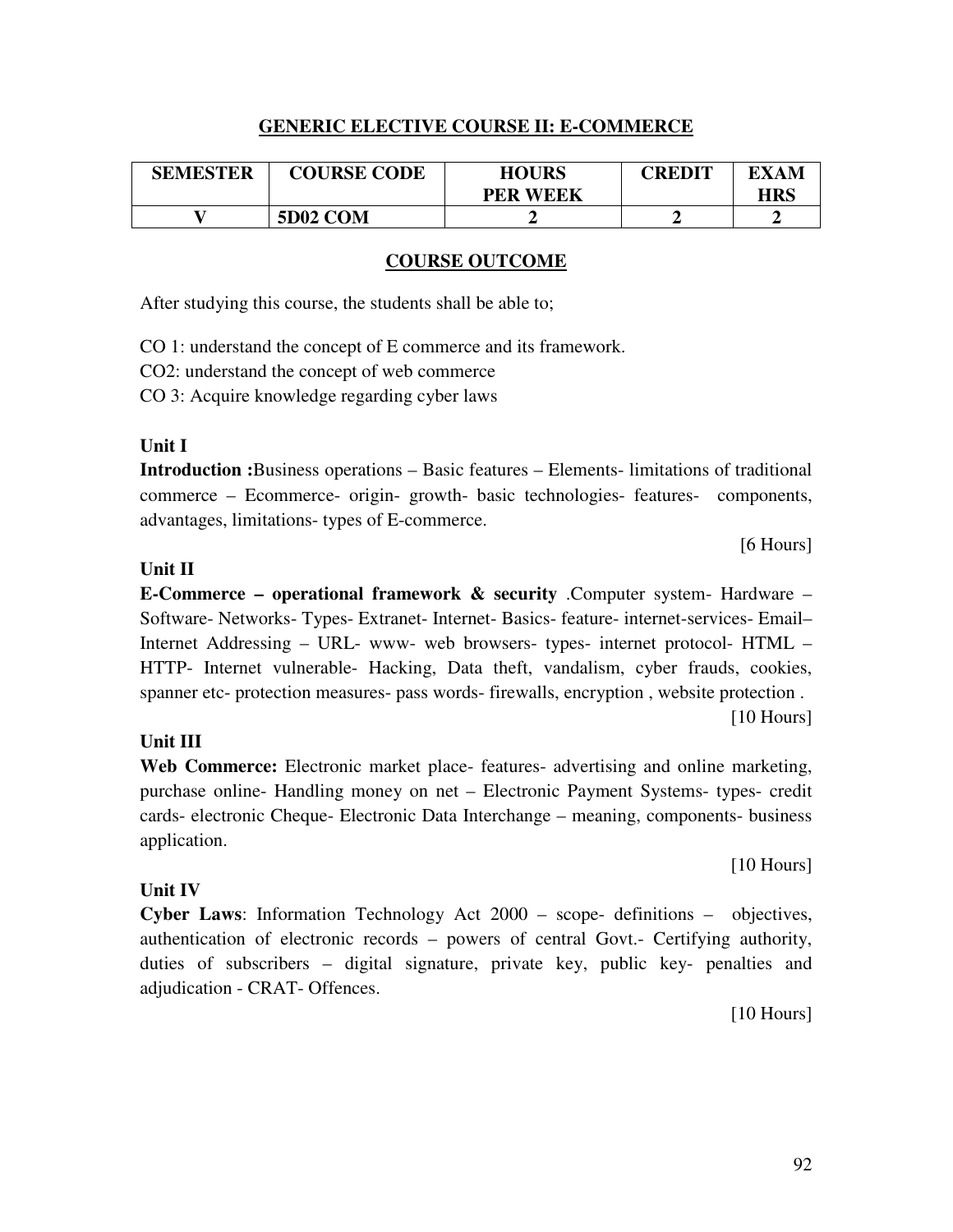## **Reference:**

1. Information Technology : BS Jolly & K.S Jolly (SuchithaPrakashan)

2. A profile of information Technology-Computer Digest : HR Banerjee (Jaico)

3. Electronic Commerce :Efraim Turban, Jae Lee, David King& Michael Chung (Pearson Edn. Asia,

Delhi)

4 Frontiers of electronic commerce : Ravi Kalkotta& Andrew BWhinston (Wesley,

Delhi)

5. E-Commerce John Wiley & Sons, HearyEt e

| Unit         | <b>Marks</b> |
|--------------|--------------|
| I            | 6            |
| $\mathbf{I}$ | 10           |
| III          | 8            |
| IV           | 8            |
| Total        | 32           |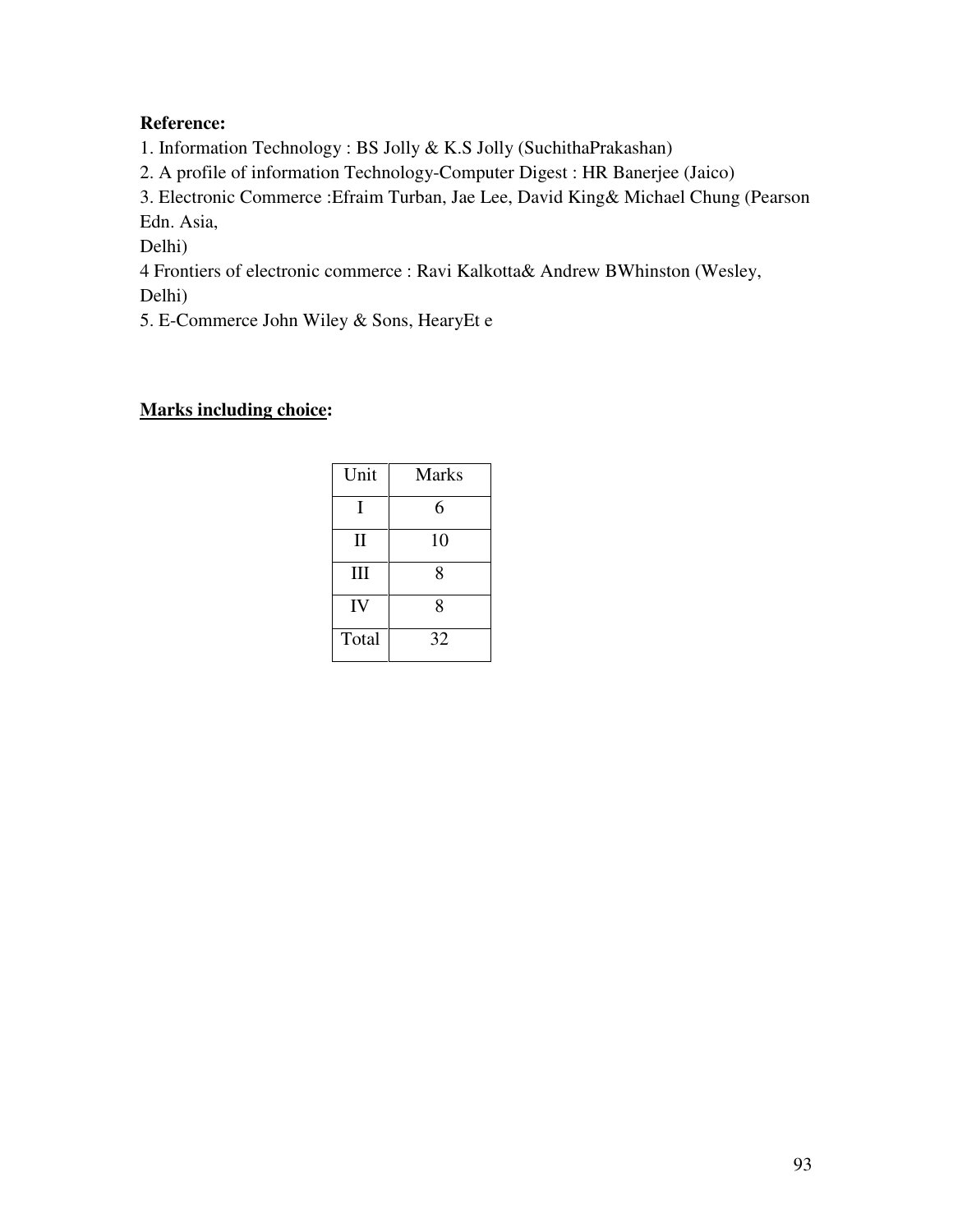#### **GENERIC ELECTIVE COURSE III: PRINCIPLES OF MANAGEMENT**

| <b>SEMESTER</b>       | <b>COURSE CODE</b> | <b>HOURS</b><br><b>PER WEEK</b> | <b>CREDIT</b> | EXAM<br>HRS |
|-----------------------|--------------------|---------------------------------|---------------|-------------|
|                       | 5D03 COM           |                                 |               |             |
| <b>COURSE OUTCOME</b> |                    |                                 |               |             |

After studying the course, the students shall be able to;

CO 1: understand the basic concept of management

CO2: describe the functions of management

#### **Unit 1.**

**Introduction to Management:** - Meaning and definition, scope, importance, Management and administration,

#### **Unit 2-**

**Planning:** - Meaning, objectives, types of plans, steps in planning and limitations of planning.

(8 Hrs)

# **Unit 3-**

**Organising:** - Concept, significance, types- formal and informal, line and staff and functional, centralisation, decentralisation,

#### **Unit 4 –**

**Staffing: -** Importance, sources of recruitment and selection, training and development. (conceptual framework only)

#### **Unit 5 –**

**Directing and Controlling: -** Meaning and elements of direction -Controlling-Meaning – steps..

#### **References;**

1. Koontz.O. Donnel, Principles of management, Tata Mc grawhill, publishing co, New Delhi.

2. L. M. Prasad, Principles of Management, Sultan Chand & sons, New Delhi.

**3.** R.C. Bhatia, Business organisation and management, Ane books, P. Ltd. New Delhi**.** 

4. Tripathy Reddy, Principles of Management Tata Mc Graw Hill Publishers, New Delhi.

(4 Hrs),

(10 Hrs)

(8 hrs)

(6 Hrs)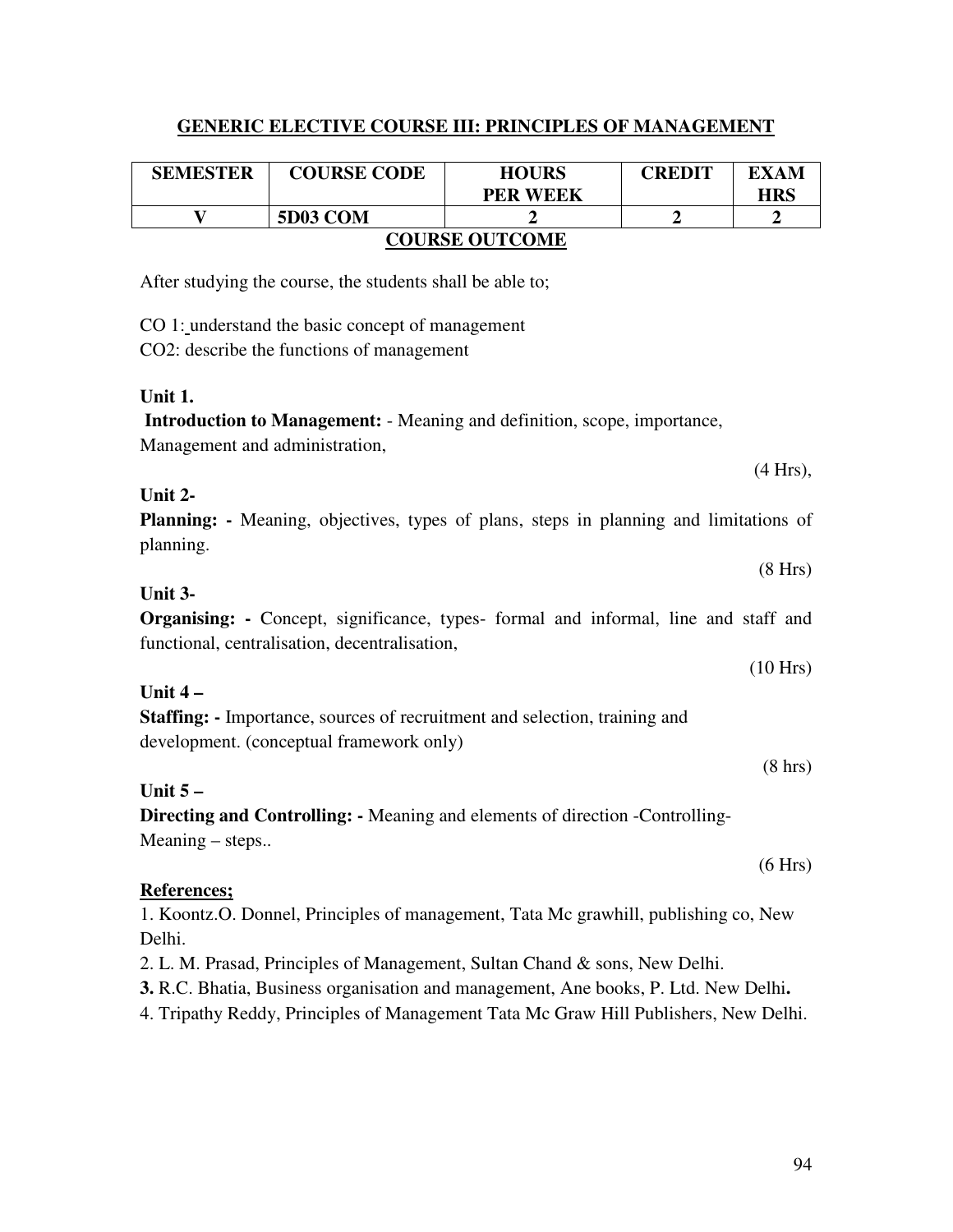| Unit         | Marks |
|--------------|-------|
| I            | 4     |
| $\mathbf{I}$ | 8     |
| III          | 8     |
| IV           | 8     |
|              | 4     |
| Total        | 32    |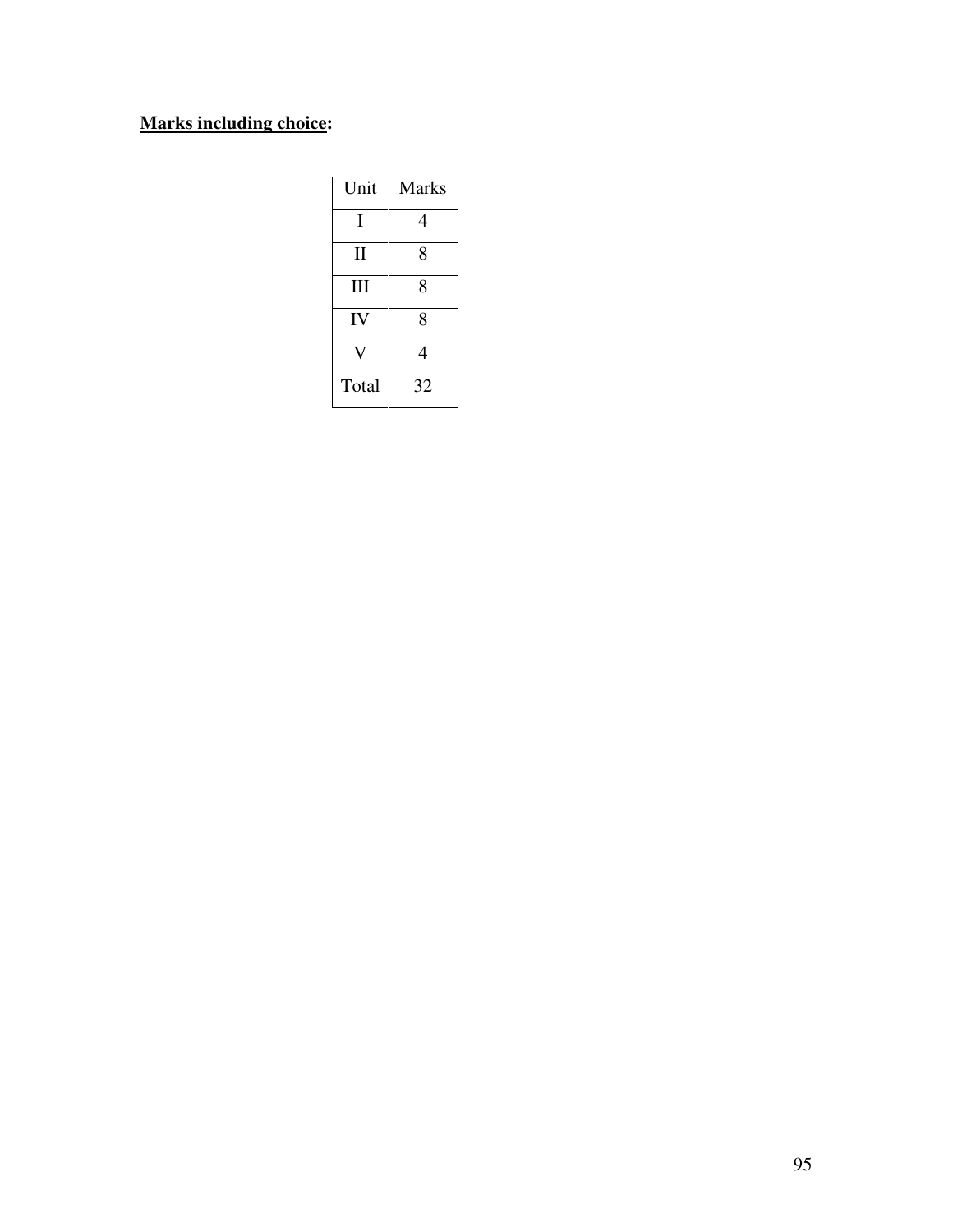#### **GENERIC ELECTIVE COURSE IV: INSURANCE AND RISK MANAGEMENT**

| <b>SEMESTER</b> | <b>COURSE CODE</b> | <b>HOURS</b><br><b>PER WEEK</b> | <b>CREDIT</b> | EXAM<br><b>HRS</b> |
|-----------------|--------------------|---------------------------------|---------------|--------------------|
|                 | <b>5D04 COM</b>    |                                 |               |                    |

#### **COURSE OUTCOME**

After studying the course, the students shall be able to;

CO 1: explain the concept of insurance, its regulations and types

CO 2: understand the concept insurance risk and its management

#### **Unit I:**

**Introduction-** Meaning, definition, nature and functions of insurance-Principles of insurance- insurance documents.

#### **Unit II:**

**Insurance sector reforms in India**- IRDA- Role and functions- TAC- Insurance Ombudsman.

(10 hours)

(8 hours)

#### **Unit III:**

**Types of insurance**- Meaning and features of life – Marine, Health, Fire and other diversified insurance products-Micro insurance- Rural insurance.

#### **Unit IV:**

**Insurance risk-**meaning and types-sources of risk- Risk Management : meaning and definition-personal and corporate risk management-stages in risk management process (A brief study).

#### **Reference:**

1. Principles of Risk management &Insurance : George E Rejda

- 2. Risk Management &Insurance : Scott Harrington
- 3. Risk Management &Insurance : C. Arthur Williams
- 4. Insurance Industry : ICFAI Publication.

(12 hours)

(6 hours)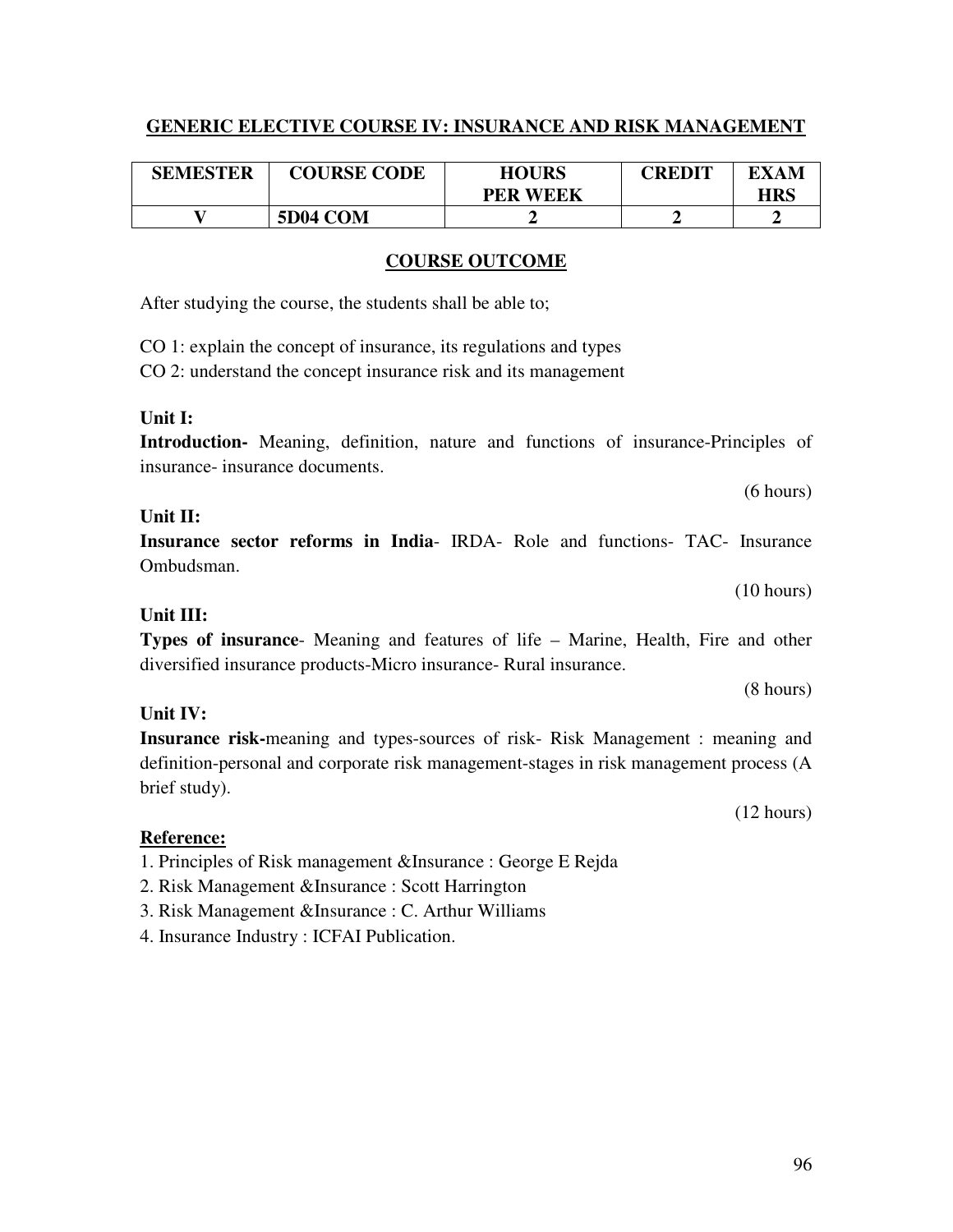| Unit         | <b>Marks</b> |
|--------------|--------------|
| T            | 6            |
| $\mathbf{I}$ | 6            |
| III          | 10           |
| IV           | 10           |
| Total        | 32           |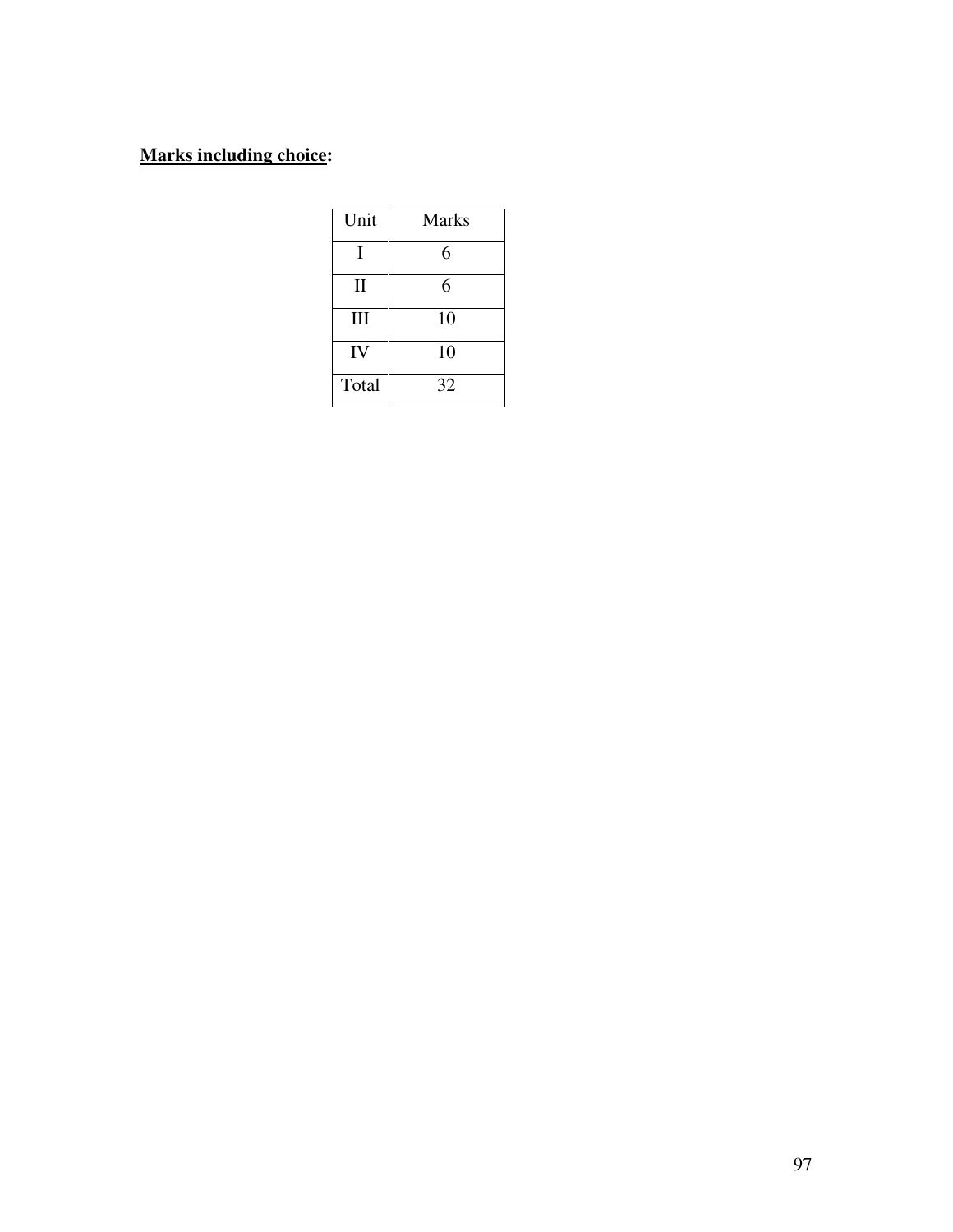#### **GENERIC ELECTIVE COURSE V: FINANCIAL SERVICES**

| <b>SEMESTER</b> | <b>COURSE CODE</b> | <b>HOURS</b>    | <b>CREDIT</b> | EXAM       |
|-----------------|--------------------|-----------------|---------------|------------|
|                 |                    | <b>PER WEEK</b> |               | <b>HRS</b> |
|                 | <b>5D05 COM</b>    |                 |               |            |

#### **COURSE OUTCOME**

After studying this course, the students shall be able to;

CO 1: Explain financial system and its constituents

CO 2: identify the different financial services provided by financial institutions

CO 3: develop a basic understanding of stock broking

### **Unit I**

**Financial system**-Meaning-Nature and Role- Indian Financial System-Financial Intermediaries: Banking Institutions.-Non- Banking Institutions: Mutual Funds-Insurance companies -Housing finance Companies-Financial markets-Capital Markets & Money Markets -Financial Instruments: short-medium, long term

[15 Hours]

# **Unit II**

**Financial Services-** meaning-importance- components-Depository Services- Custodial services-Credit Rating-Credit rating agencies- procedure-methodology-symbols and grades. Factoring- Forfeiting - merchant Banking-Leasing-Hire purchase-Guaranteeing-Portfolio management-Under writing-Venture capital. (Basic Concepts only)

[16 hours]

# **Unit III**

**Stock broking**- Stock brokers-Sub brokers-Foreign brokers- Stock market trading-Derivative trading

#### **Reference:**

- 1. Indian Financial System Bharati V .Pathak
- 2. Merchant Banking and Financial services Dr .S.Gurusamy
- 3. Indian Financial system Dr .S. Gurusamy
- 4. Indian Financial system P.N.|VarshneyD.K.Mittal
- 5. Financial Services D.JosephAnbarasa ,V.K.Boominathan
- P.Manoharan&G.Gnanaraj
- 6. Financial Services : M.Y Khan.

[5 hours]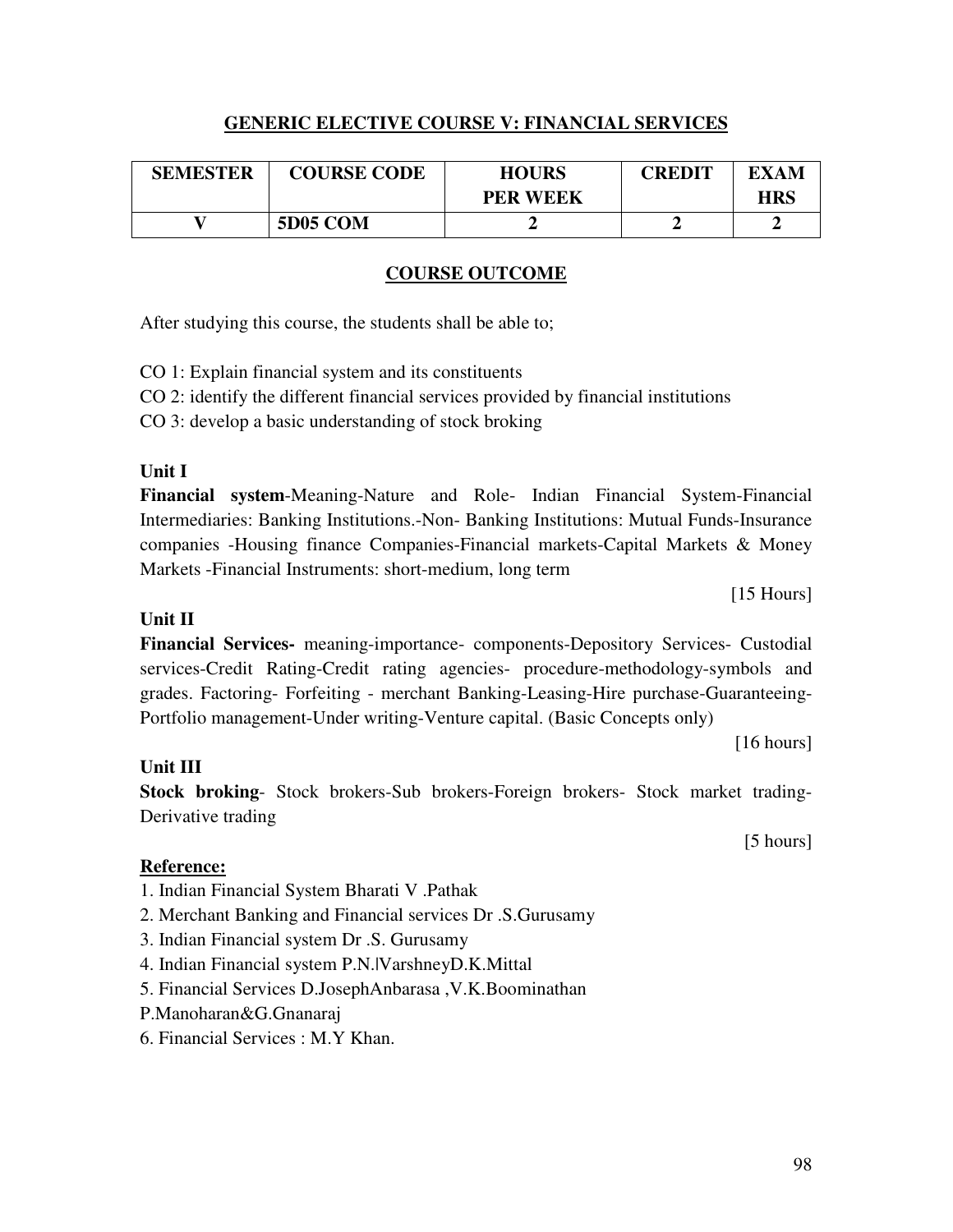| Unit         | Marks |
|--------------|-------|
|              | 14    |
| $\mathbf{H}$ | 12    |
| III          | 6     |
| Total        | 32    |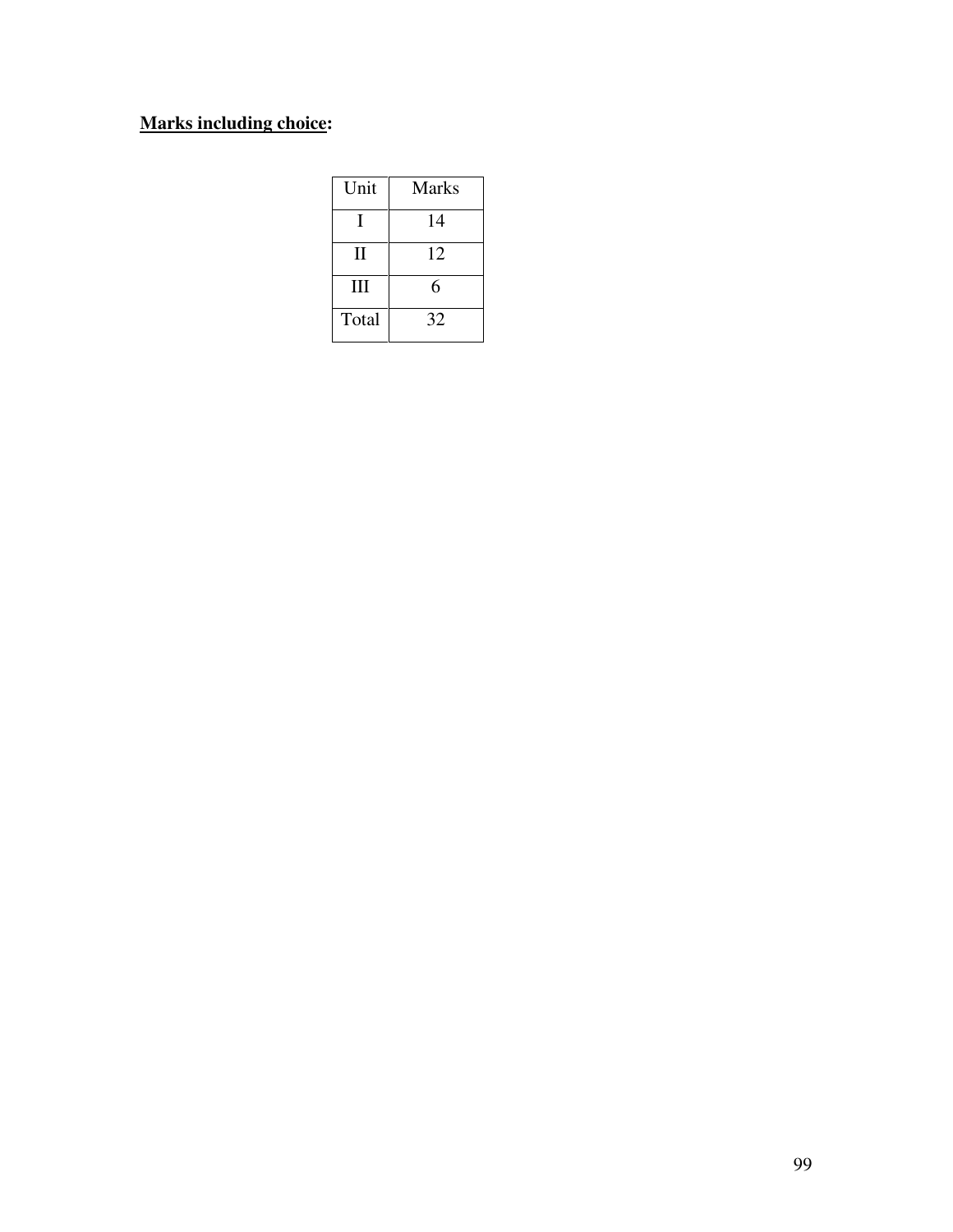#### **PART E**

#### **PATTERN OF QUESTION PAPERS**

# **FOR CORE COURSES, GENERAL AWARENESS COURSES AND COMPLEMENTARY ELECTIVE COURSES (NOT HAVING PRACTICAL)**

# **------ SEMESTER B.COM DEGREE (CBCSS) EXAMINATION (***MONTH, YEAR***) (***COURSE CODE***). (***COURSE TYPE***). (***COURSE TITLE***)**

#### Time: 3 Hrs Max. Mark: 40

#### **PART- A**

**Answer any SIX questions from the following. Each question carries 1 marks**  1. 2. 3. 4. 5.

- 6. 7.
- 8.

 $(6 X 1 = 6 \text{ marks})$ 

#### **PART – B**

|     | Answer any SIX questions from the following. Each question 3 marks |
|-----|--------------------------------------------------------------------|
| 9.  |                                                                    |
| 10. |                                                                    |
| 11. |                                                                    |
| 12. |                                                                    |
| 13. |                                                                    |
| 14. |                                                                    |
| 15. |                                                                    |
| 16. |                                                                    |
|     | $(6 X 3 = 18 \text{ marks})$                                       |

#### **PART - C**

**Answer any TWO questions from the following. Each question carries 8 marks**  17. 18. 19.  $(2 X 8 = 16 \text{ marks})$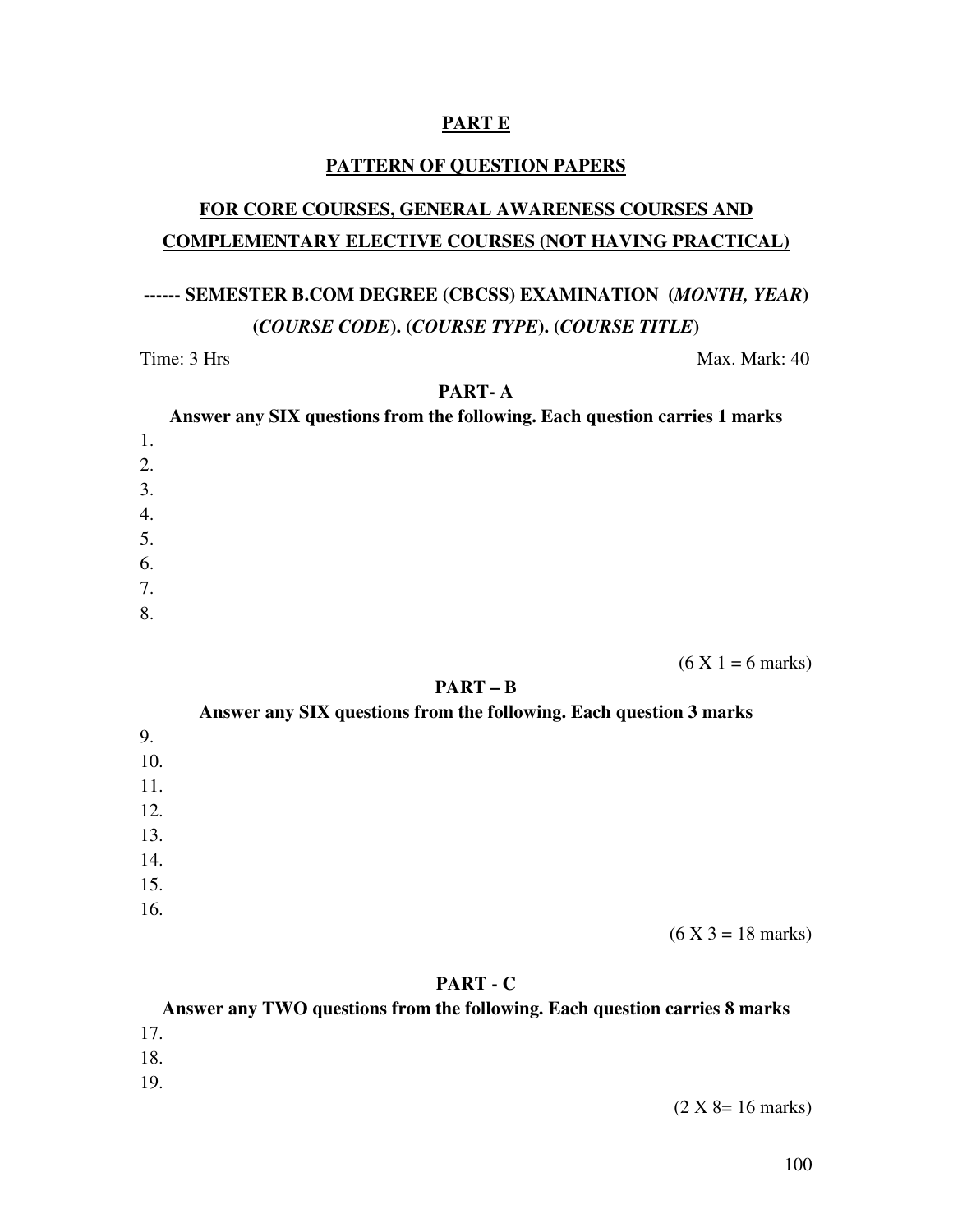# **FOR CORE COURSES, GENERAL AWARENESS COURSES AND COMPLEMENTARY ELECTIVE COURSES (HAVING PRACTICAL)**

# **------ SEMESTER B.COM DEGREE (CBCSS) EXAMINATION (***MONTH, YEAR***) (***COURSE CODE***). (***COURSE TYPE***). (***COURSE TITLE***)**

Time: 2 Hrs Max. Mark: 20

#### **PART- A**

| Answer any THREE questions from the following. Each question carries 1 marks |  |
|------------------------------------------------------------------------------|--|
| 1.                                                                           |  |
| 2.                                                                           |  |
| 3.                                                                           |  |
| $\overline{4}$ .                                                             |  |

 $(3 X 1 = 3 marks)$ 

#### **PART – B**

#### **Answer any THREE questions from the following. Each question 3 marks**

| 5. |                     |
|----|---------------------|
| 6. |                     |
| 7. |                     |
| 8. |                     |
|    | $(3 X 3 = 9 marks)$ |

#### **PART - C**

# **Answer any ONE question from the following. The question carries 8 marks**  9. 10.

 $(1 X 8 = 8 \text{ marks})$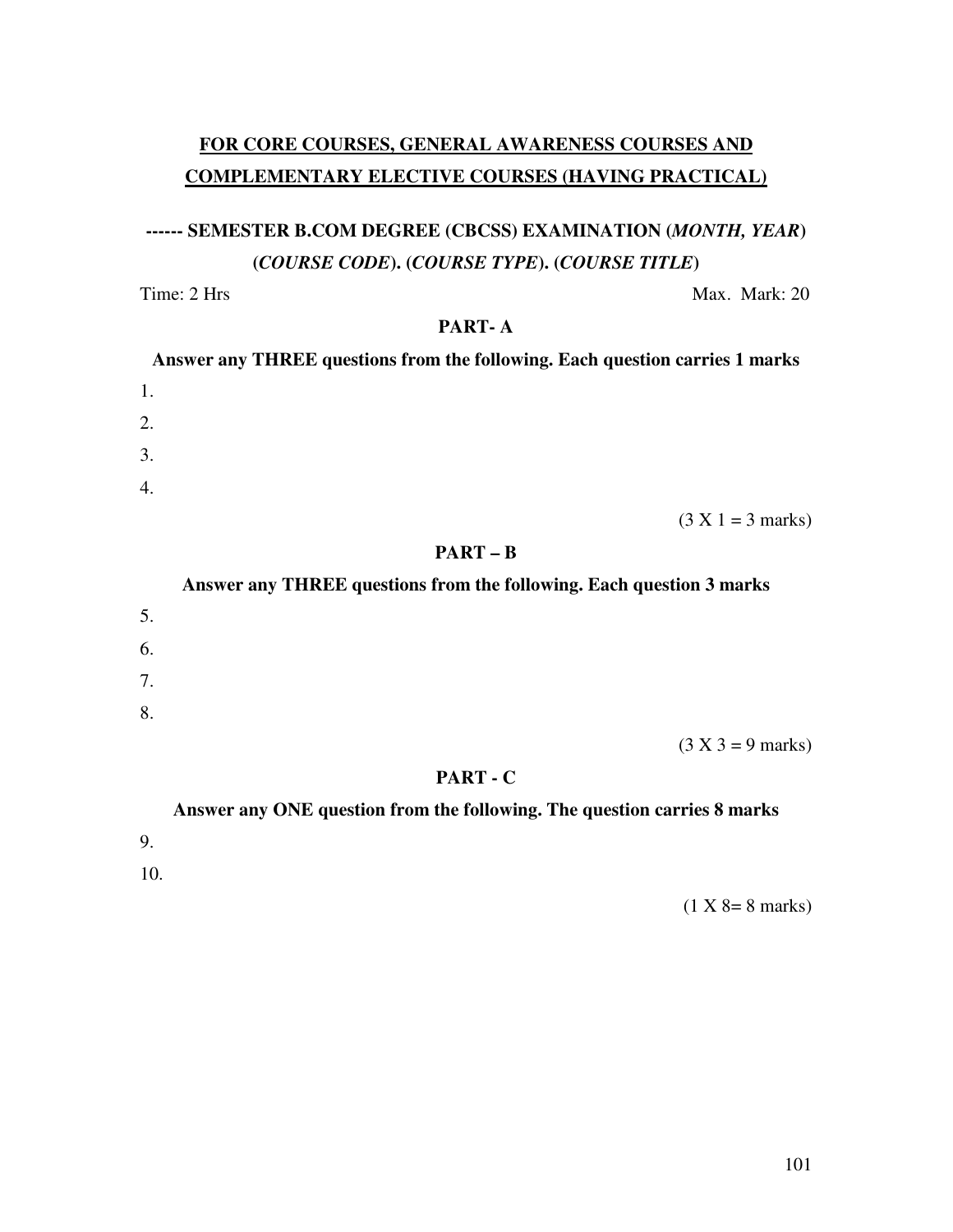# **FOR GENERIC ELECTIVE COURSE**

# **------ SEMESTER -------- DEGREE (CBCSS) EXAMINATION (***MONTH, YEAR***) (***COURSE CODE***). (***COURSE TYPE***). (***COURSE TITLE***)**

Time: 2 Hrs Max. Mark: 20

#### **PART- A**

| Answer any THREE questions from the following. Each question carries 1 marks |  |
|------------------------------------------------------------------------------|--|
| 1.                                                                           |  |
| 2.                                                                           |  |
| 3.                                                                           |  |
| 4.                                                                           |  |

 $(3 X 1 = 3 marks)$ 

**PART – B** 

# **Answer any THREE questions from the following. Each question 3 marks**  5. 6. 7. 8.  $(3 X 3 = 9 \text{ marks})$

#### **PART - C**

**Answer any ONE question from the following. The question carries 8 marks** 

9.

10.

 $(1 X 8 = 8 \text{ marks})$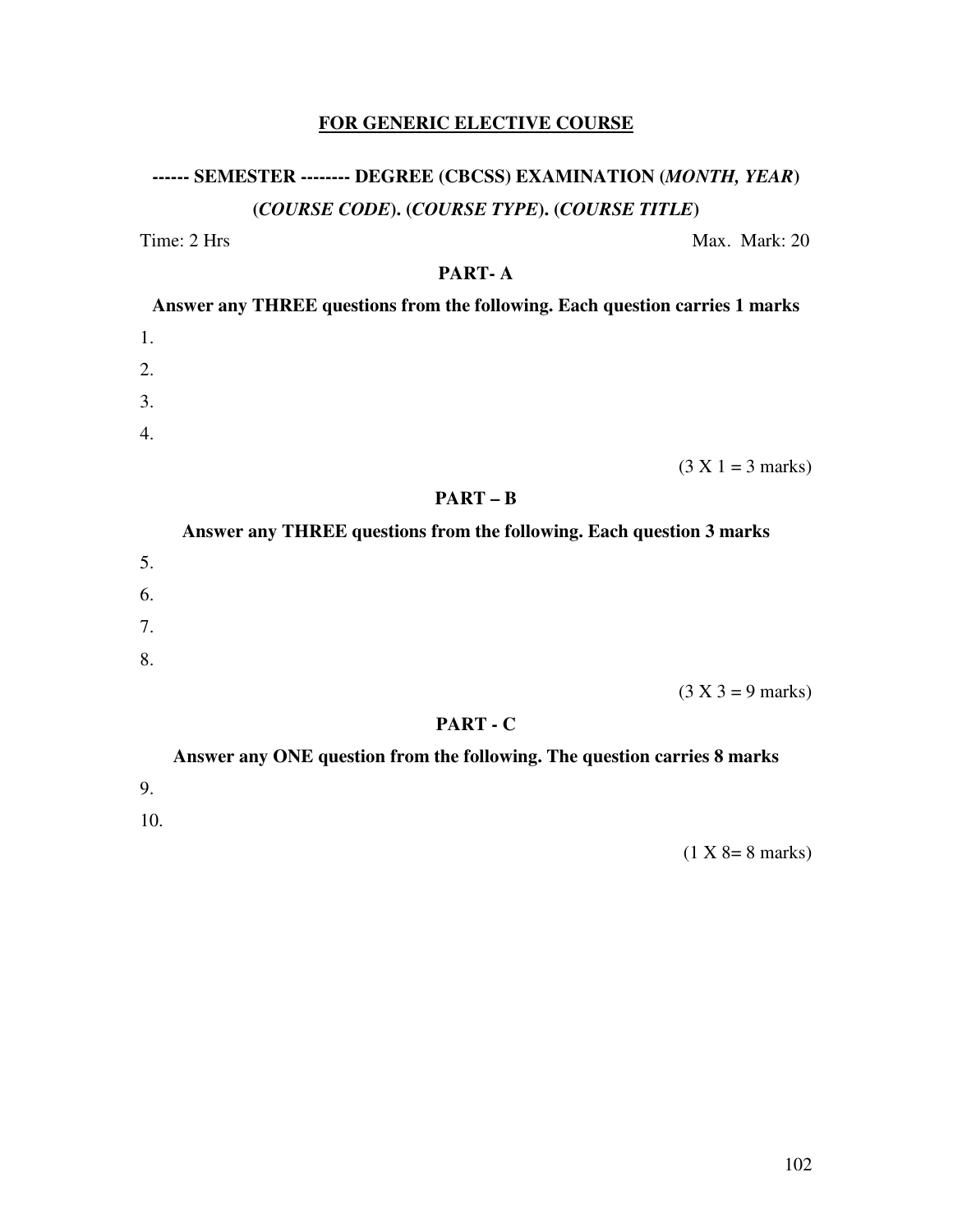# **PART F MODEL QUESTION PAPERS**

#### **I SEMESTER B.COM DEGREE (CBCSS) EXAMINATION (***MONTH, YEAR***)**

#### **1B01COM (CORE I) : MANAGEMENT CONCEPTS AND PRINCIPLES**

#### **Time: 3 hours** Mark: 40

#### **Section A**

#### **Answer any six questions in one or two sentences. Each question carries 1 mark**

- 1. Define the term management.
- 2. What do you mean by systems approach to management?
- 3. What is functional organization?
- 4. Explain the term 'motivation'.
- 5. Who is an autocratic leader?
- 6. What do you mean by corporate social responsibility?
- 7. What is TQM?
- 8. What is meant by controlling in management?

 $(6 \times 1 = 6)$ 

#### **Section B**

#### **Answer any six questions in not exceeding one page. Each question carries 3 marks**

9. Examine the nature and purpose of organization.

- 10. What are the principles and techniques of directing?
- 11. Enumerate the importance of motivation in an organization.

12. Explain the applicability of theory X and Y in motivating employees in an organization.

- 13. Briefly describe the environmental issues in a business organization.
- 14. What do you mean by stress management? What are its importance?
- 15. Explain the fish bone diagram
- 16. Discuss the ways in which planning and controlling are related

 $(6 x 3 = 18)$ 

#### **Section B**

#### **Answer any two questions in not exceeding three pages. Each question carries 8 marks**

17. What is scientific management and explain the principles of scientific management.

18. Define planning and explain the steps involved in the planning process.

19. What do you mean by business ethics? Explain the characteristics and factors influencing business ethics.

 $(2 \times 8 = 16)$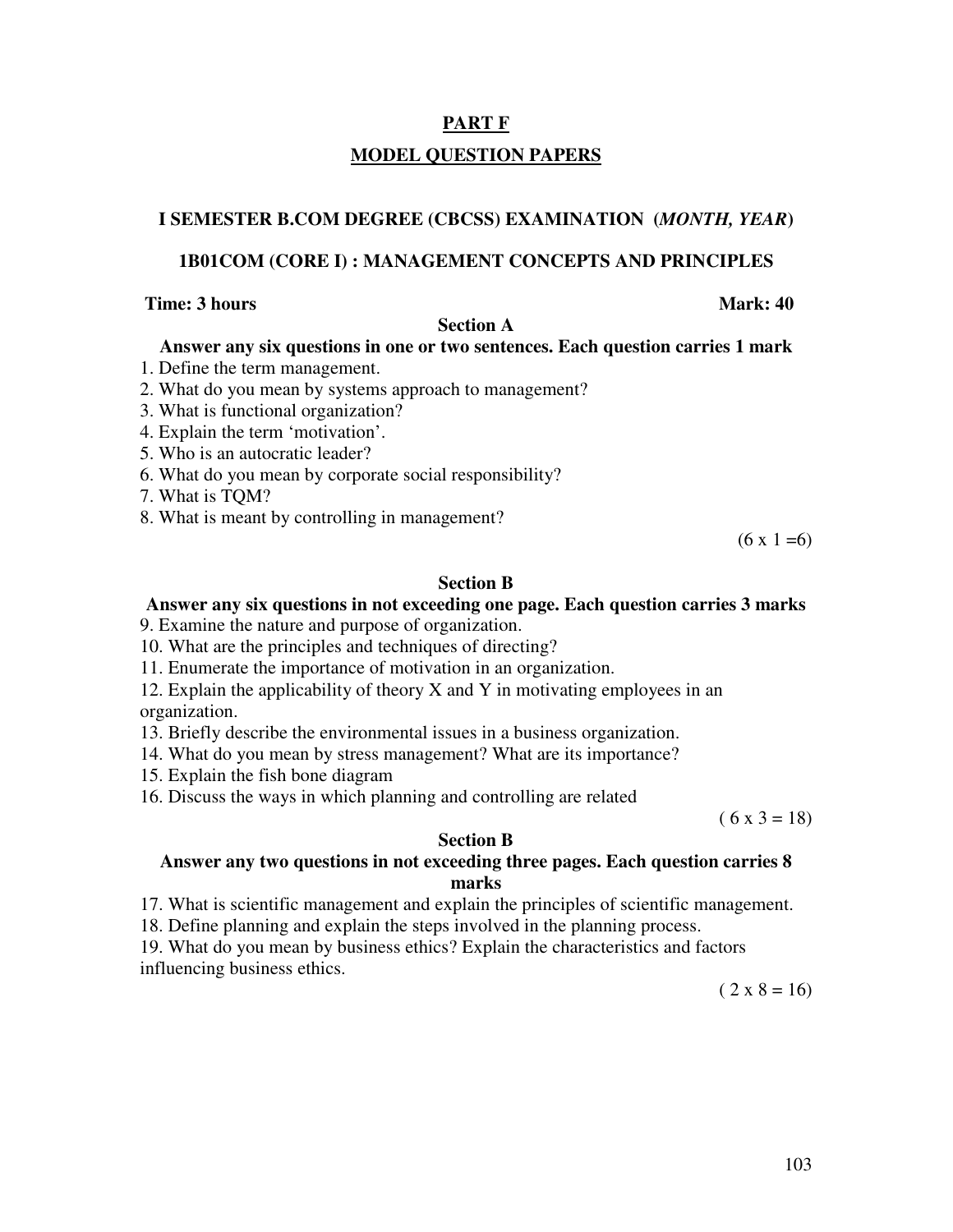#### **I SEMESTER B.COM DEGREE (CBCSS) EXAMINATION (***MONTH, YEAR***)**

#### **1A11COM (GENERAL AWARENESS COURSE. I): BUSINESS STATISTICS AND BASIC NUMERICAL SKILLS**

#### **Time: 3 hours** Mark: 40

#### **Section A**

#### **Answer any six questions. Each question carries 1 mark**

- 1. Define standard deviation.
- 2. What is statistical units?
- 3. Write the formulae of Standard deviation of the combined series.
- 4. solve using crammer's rule:

 $2x-3y = 3$  $4x-y=1$ 

- 5. If A = {1,4,7,10}, B = {2,4,5,8}, U = {1,2,3,4,5,6,7,8,9,10} Find A׳ n B
- 6 . Construct a truth table for  $(P^{\wedge} q)^{\wedge} \sim P$

7. Represent  $\mathbb{A}$  B by using venn diagram, provided A and B have common element?

8. What is trace of a matrix. Give an example  $(6 \times 1 = 6)$ 

#### **Section B Answer any six questions. Each question carries 3 marks**   $9.$  Find out Quartile Deviation from the following

|       |                                 |    | 9. Find out Quartile Deviation from the following                |     |       |                                                                             |  |
|-------|---------------------------------|----|------------------------------------------------------------------|-----|-------|-----------------------------------------------------------------------------|--|
|       | $X: 10 \t 20 \t 40 \t 80 \t 50$ |    |                                                                  | 42. | 45    |                                                                             |  |
|       |                                 |    | F: $7 \t 5 \t 8 \t 9 \t 20$                                      |     |       |                                                                             |  |
|       |                                 |    | 10. From the following calculate the mEan deviation about median |     |       |                                                                             |  |
|       | Class: $10-20$ 20-30            |    | 30-40                                                            |     | 40-50 | 50-60 60-70                                                                 |  |
| F : 8 |                                 | 12 | 28                                                               |     | 18    |                                                                             |  |
|       |                                 |    |                                                                  |     |       | 11. The mean and Standard Deviation of 200 items were found to be 60 and 20 |  |

respectively. At the time of calculation, two items were wrongly taken as 3 and 67 instead of 13 and 17. Find correct mean and standard deviation.

12. A town has total population of 50000 out of it 28 000 read ' patriot' and 23000 read ' Times of India' while 4000 read both the news papers. Indicate how many read neither patriot, nor time of India?

13. Prove that A U (B UC) = (A n B) U (A n C) with the help of venn diagram

14. Solve the system of equation by using matrixes

 $5x-6y+4z = 15$  $7x+4y-3z = 19$  $2x+y+6z = 46$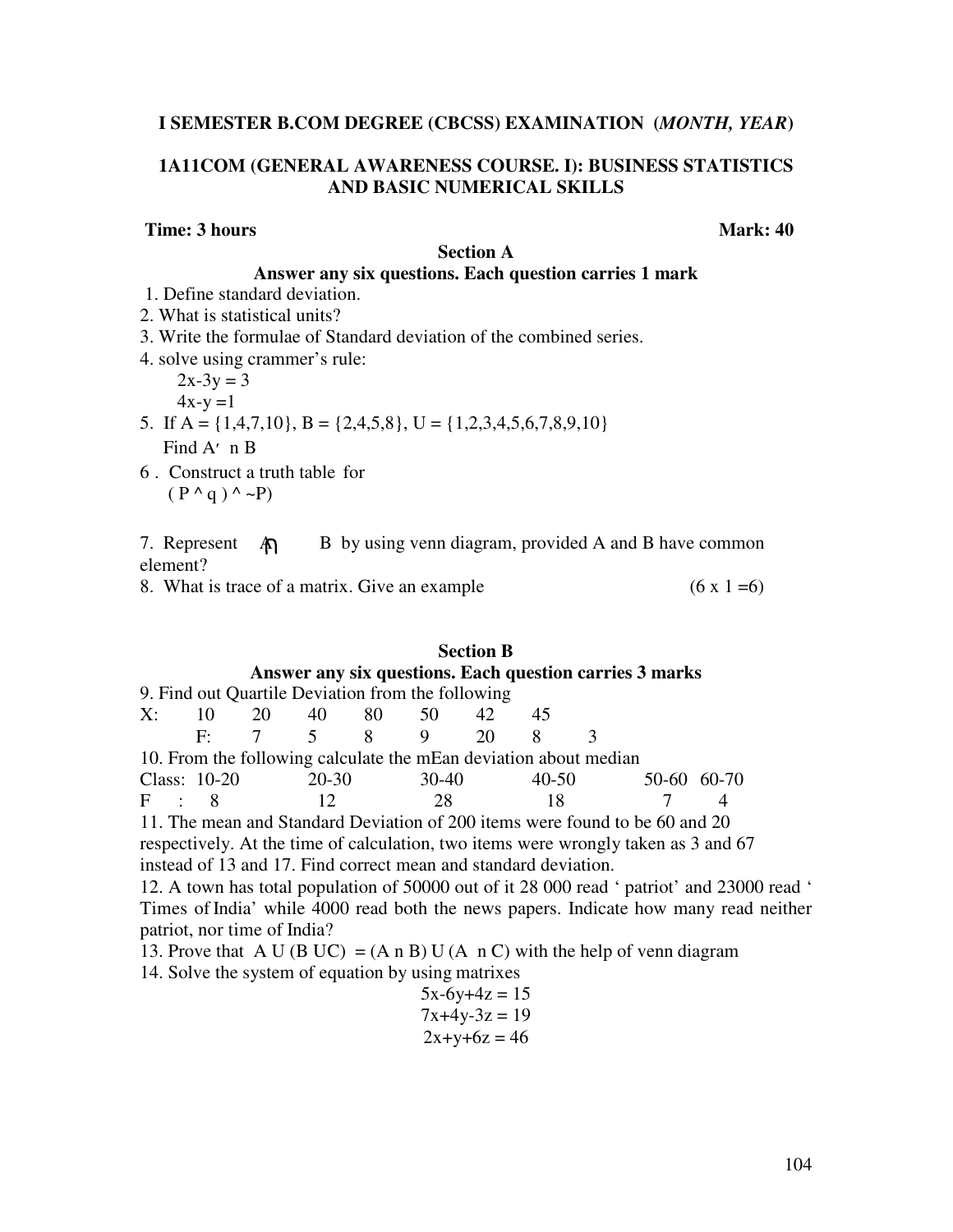15. By Means of truth table show that:

$$
\sim (P \Rightarrow q) = P^{\wedge} \sim q
$$

*16. find the determinant of* 

16. find the determinant of 
$$
\begin{bmatrix} 1 & 2 & 1 \ 2 & 3 & 1 \ 1 & 3 & 1 \end{bmatrix}
$$

 $(6 x 3 = 18)$ 

#### **Section C**

# **Answer any two questions. Each question carries 8 marks**

17. .From the prices of Shares of A company and B company given below, state which is more stable in value.

| A: 55 54 52 53 56 58 52 50 51 49                                               |  |  |  |  |  |
|--------------------------------------------------------------------------------|--|--|--|--|--|
| B: 108 107 105 105 106 107 104 103 104 101                                     |  |  |  |  |  |
| 10. Erem the following find out Eicharg, Drive Index and else nuove Time Dever |  |  |  |  |  |

18..From the following find out Fishers Price Index and also prove Time Reversal and Factor reversal test are satisfied by it.

| Commodity |       | Year 2005 | Year 2007 |       |  |  |
|-----------|-------|-----------|-----------|-------|--|--|
|           | Price | Quantity  | Quantity  | Price |  |  |
| Α         | 10    |           | 10        | 12    |  |  |
| B         | 15    | 12        | 15        | 20    |  |  |
| C         |       | −         | 10        | 10    |  |  |
|           |       | n         |           |       |  |  |

19 solve the following system of equations

$$
7x-4y-20z = 0
$$
  
10x-13y-14z = 0  
3x+4y-9z = 11  
(2 x 8 = 16)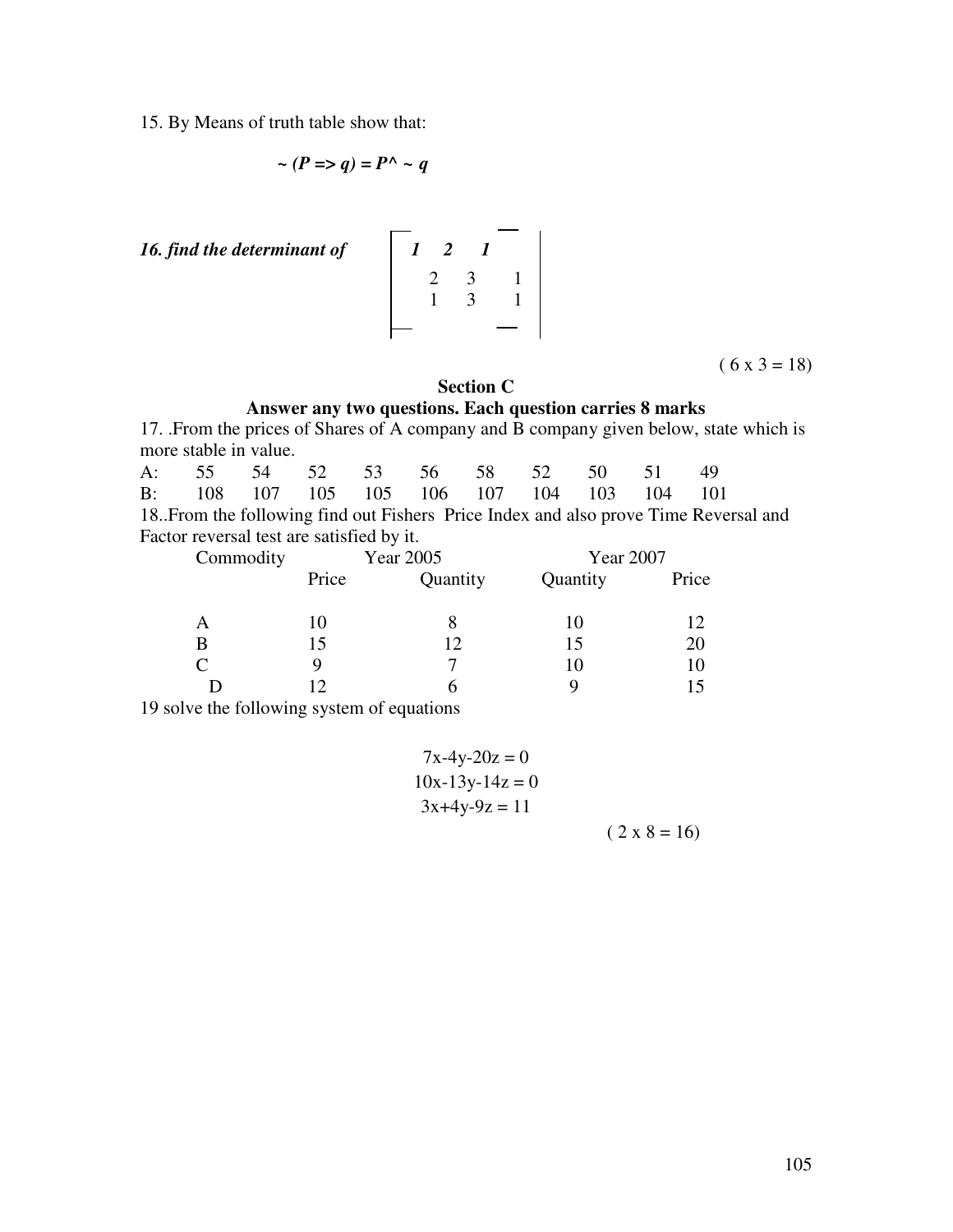#### **II SEMESTER B.COM DEGREE (CBCSS) EXAMINATION (***MONTH, YEAR***)**

#### **2C01 COM (COMPL- I) QUANTITATIVE TECHNIQUE FOR BUSINESS DECISIONS**

#### **Time: 3 hours** Max. Mark: 40

#### **Section A Answer any six questions. Each question carries 1 mark**

1. Write regression equation X on Y.

2. Define conditional probability.

3. Mention the components of time series.

4. What is the relationship between correlation coefficient and regression coefficient?

5. What do you understand by binomial distribution?

6. What is the probability of getting 3 white balls in a draw of 3 balls from a box containing 5 white and 4 black balls?

7. In the study of regression equations, following values were obtained. Regression coefficient of Y on  $X = .25$ ,  $r = .42$  and SD of Y = 4. Find SD of X?

8. What is positive and negative correlation?

 $(6 \times 1 = 6)$ 

#### **Section B**

#### **Answer any six questions. Each question carries 3 marks**

9. Explain the usefulness of the study of regression.

10. Coefficient of correlation between two variable X and Y is 0.48. Their co variation is

36. The variance of  $X = 16$ . Find the SD of Y series?

| 11. Two judges in a dance completion rank 12 entries as follows. |
|------------------------------------------------------------------|
|------------------------------------------------------------------|

|  |  |  |  |  | X 1 2 3 4 5 6 7 8 9 10 11 12 |  |
|--|--|--|--|--|------------------------------|--|
|  |  |  |  |  | Y 12 9 6 10 3 5 4 7 8 2 11 1 |  |

What degree of relationship is there between the judgments of the two judges?

12. A bag contains 6 white, 4 red and 10 black balls. Two balls are drawn at random.

Find the probability that they will be both black?

13. Distinguish between cyclic and seasonal variations?

14. Briefly explain Type I and Type II errors.

15. Explain;

a) Mutually exclusive events

b) Random experiments

c) Independent events

#### 16. Calculate the coefficient of correlation for the following data;

| $\rm X^-$ | $\overline{9}$ | 18 | 18 | 20 | 23<br>20 |  |
|-----------|----------------|----|----|----|----------|--|
| Y         | 23             | 33 | 23 | 42 | 32<br>29 |  |

 $(6 x 3 = 18)$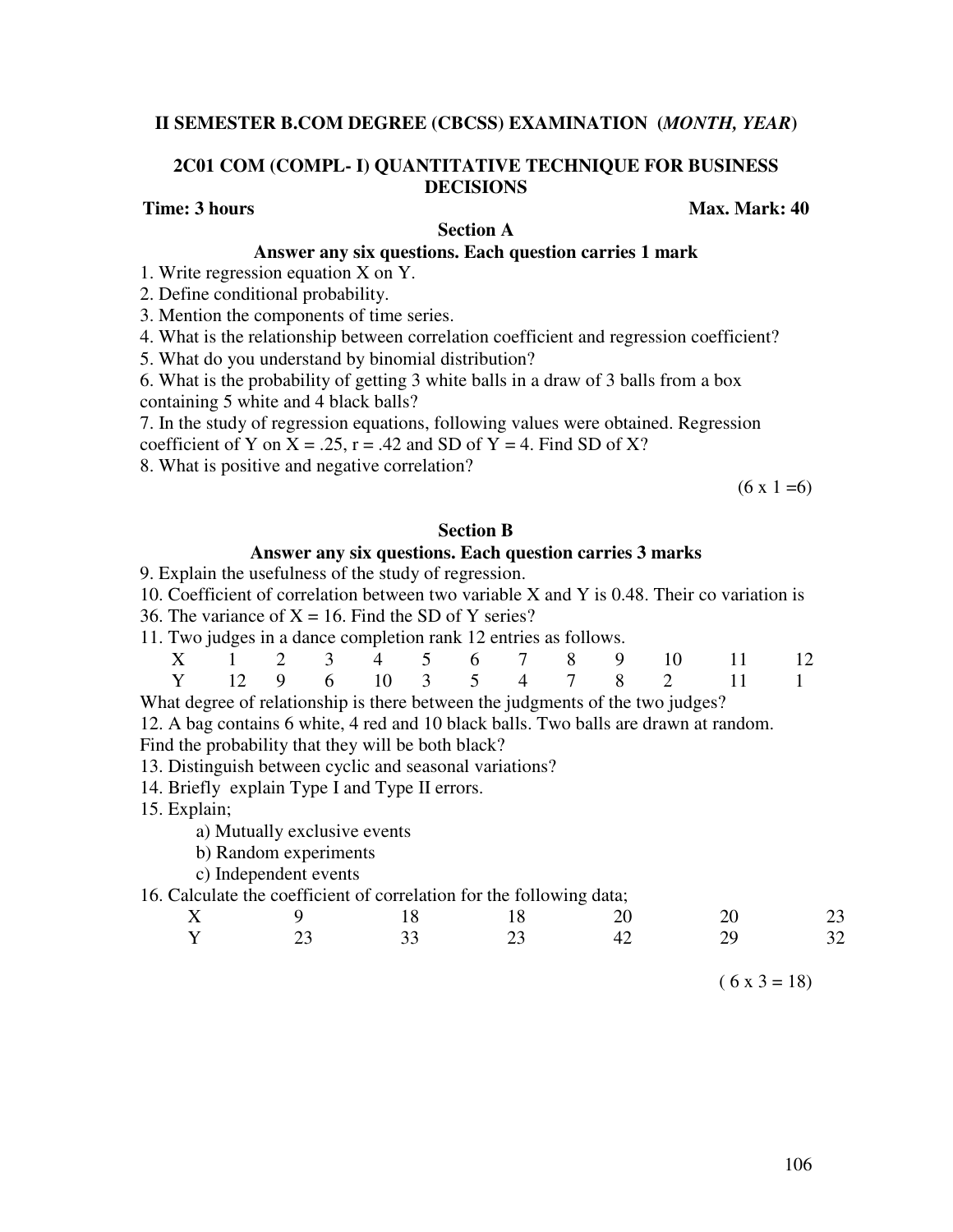### **Section B Answer any two questions. Each question carries 8 marks**

17. Calculate trend values by taking 3 yearly period of moving average from the following data.

|  |                                    |  |  | Year 2003 2004 2005 2006 2007 2008 2009 2010 2011 |  |
|--|------------------------------------|--|--|---------------------------------------------------|--|
|  |                                    |  |  | Sales 5 7 9 12 11 10 8 12 13                      |  |
|  | Year 2012 2013 2014 2015 2016 2017 |  |  |                                                   |  |
|  | Sales 17 19 14 13 12 15            |  |  |                                                   |  |

18. a) A coin is tossed 6 times. What is the probability of obtaining four or more heads? b) A life insurance salesman sells on an average 3 life insurance policies per week.

Use poisson's law to calculate the probability that in a given week he will sell 2 or more policies but less than 6 policies.

19. What is "Hypothesis"? Explain its characteristics. Also explain Chi square test and Z test.

 $(2 \times 8 = 16)$